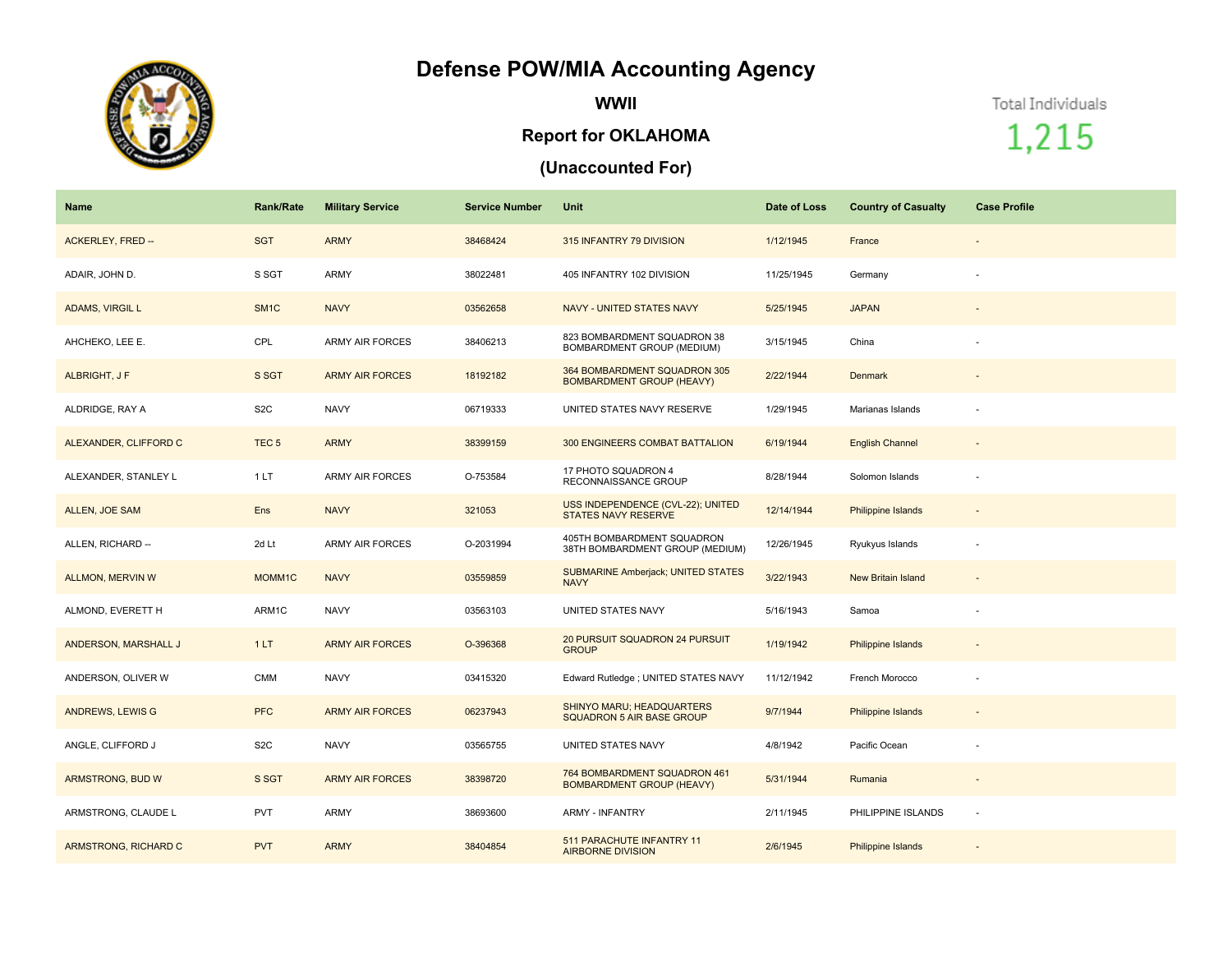| <b>Name</b>                   | <b>Rank/Rate</b>  | <b>Military Service</b> | <b>Service Number</b> | Unit                                                                    | Date of Loss | <b>Country of Casualty</b>     | <b>Case Profile</b>                                                 |
|-------------------------------|-------------------|-------------------------|-----------------------|-------------------------------------------------------------------------|--------------|--------------------------------|---------------------------------------------------------------------|
| ARNOLD, REX D                 | 2LT               | <b>ARMY AIR FORCES</b>  | O-684459              | 374 BOMBARDMENT SQUADRON 308<br>BOMBARDMENT GROUP (HEAVY)               | 5/26/1944    | China                          |                                                                     |
| <b>ASHBY, ROBERT G</b>        | S Sgt             | <b>ARMY AIR FORCES</b>  | 18163229              | 371 BOMBARDMENT SQUADRON 307<br><b>BOMBARDMENT GROUP (HEAVY)</b>        | 2/27/1945    | Tarakan                        |                                                                     |
| ASKEW, CLYDE LEWIS            | 1LT               | MARINE CORPS            | O-020369              | MARINE - UNITED STATES MARINE<br><b>CORPS</b>                           | 1/27/1944    | SOLOMON ISLANDS                | ä,                                                                  |
| <b>ATKINSON, JAMES B</b>      | 1LT               | <b>ARMY AIR FORCES</b>  | O-797229              | 549 BOMBARDMENT SQUADRON 385<br><b>BOMBARDMENT GROUP (HEAVY)</b>        | 8/15/1943    | <b>English Channel</b>         |                                                                     |
| AUTREY, WILLIAM R             | AOM3C             | <b>NAVY</b>             | 06716035              | UNITED STATES NAVY RESERVE                                              | 6/28/1945    | China Seas                     |                                                                     |
| <b>AUTRY, ELIGAH T</b>        | COX               | <b>NAVY</b>             | 03561154              | USS Arizona; UNITED STATES NAVY                                         | 12/7/1941    | Hawaiian Islands               | https://dpaa.secure.force.com/dpaaProfile?id=<br>a0Jt0000000BSSwEAO |
| AVERY, MELVIN S.              | 2LT               | <b>ARMY AIR FORCES</b>  | O-670487              | 436 BOMBARDMENT SQUADRON 7<br>BOMBARDMENT GROUP (HEAVY)                 | 7/2/1943     | Burma                          |                                                                     |
| <b>BACKHAUS, ALBERT H</b>     | S SGT             | <b>ARMY AIR FORCES</b>  | 38273742              | 448 BOMBARDMENT GROUP (HEAVY),<br>714 BOMBARDMENT SQUADRON              | 1/5/1944     | Germany                        |                                                                     |
| <b>BACON, ROBERT L</b>        | 2LT               | <b>ARMY AIR FORCES</b>  | O-765431              | 501 BOMBARDMENT SQUADRON 345<br>BOMBARDMENT GROUP (MEDIUM)              | 2/20/1945    | Philippine Islands             |                                                                     |
| <b>BADGETT, DALE L</b>        | 2LT               | <b>ARMY AIR FORCES</b>  | O-742929              | 433 FIGHTER SQUADRON 475 FIGHTER<br><b>GROUP</b>                        | 2/2/1944     | <b>New Guinea</b>              |                                                                     |
| <b>BAILEY, LAWRENCE L</b>     | CEM               | <b>NAVY</b>             | 03558516              | ESCOLAR; UNITED STATES NAVY                                             | 11/13/1944   | China Seas                     |                                                                     |
| BAIN, HARLEY --               | <b>PVT</b>        | <b>ARMY</b>             | 18049910              | ARISAN MARU; 60 COAST ARTILLERY<br><b>REGIMENT</b>                      | 10/24/1944   | China Seas                     |                                                                     |
| BAIRD, HAROLD E               | SGT               | <b>ARMY</b>             | 38015325              | 179 INFANTRY 45 DIVISION                                                | 5/3/1945     | Italy                          |                                                                     |
| <b>BAKER, JAMES C</b>         | AMM <sub>2C</sub> | <b>NAVY</b>             | 03510913              | <b>UNITED STATES NAVY</b>                                               | 6/9/1944     | <b>Pacific Ocean</b>           | https://dpaa.secure.force.com/dpaaProfile?id=<br>a0Jt000001nzb5tEAA |
| BAKER, PAUL E                 | PFC               | <b>ARMY</b>             | 38567062              | ARMY - 240 ENGINEERS<br>CONSTRUCTION BATTALION                          | 12/21/1944   | PHILIPPINE ISLANDS             |                                                                     |
| <b>BAKER, ROBERT S.</b>       | 2LT               | <b>ARMY AIR FORCES</b>  | O-806606              | 42 BOMBARDMENT SQUADRON 11<br><b>BOMBARDMENT GROUP (HEAVY)</b>          | 12/1/1943    | <b>Marshall Islands</b>        |                                                                     |
| BAKER, WILLIAM F              | <b>PVT</b>        | <b>ARMY</b>             | 38400331              | ARMY - 300 ENGINEERS COMBAT<br><b>BATTALION</b>                         | 6/19/1944    | <b>ENGLISH CHANNEL</b>         |                                                                     |
| <b>BALL, RANDOLPH H</b>       | 1st Lt            | <b>ARMY</b>             | O-2045315             | 42 BOMBARDMENT SQUADRON 11<br><b>BOMBARDMENT GROUP (HEAVY)</b>          | 1/22/1945    | Marianas Islands               |                                                                     |
| <b>BALLARD, EULA C</b>        | TEC <sub>5</sub>  | <b>ARMY</b>             | 38467585              | <b>5 RANGER BATTALION</b>                                               | 9/10/1945    | France                         |                                                                     |
| <b>BALLARD, FRANCIS A</b>     | GM <sub>2C</sub>  | <b>NAVY</b>             | 03564454              | SEAWOLF; UNITED STATES NAVY                                             | 10/3/1944    | <b>Philippine Islands</b>      |                                                                     |
| <b>BANCROFT, CHARLES E</b>    | <b>PFC</b>        | <b>ARMY AIR FORCES</b>  | 06292315              | SHINYO MARU; 28 BOMBARDMENT<br>SQUADRON 19 BOMBARDMENT GROUP<br>(HEAVY) | 9/7/1944     | Philippine Islands             | ÷,                                                                  |
| <b>BANKSTON, HARRY B</b>      | S SGT             | <b>ARMY AIR FORCES</b>  | 18039352              | 440 BOMBARDMENT SQUADRON 319<br><b>BOMBARDMENT GROUP (MEDIUM)</b>       | 11/26/1943   | North Sea or Tyrrhenian<br>Sea |                                                                     |
| <b>BARDON, CHARLES THOMAS</b> | S <sub>2</sub> C  | <b>NAVY</b>             | 03565904              | USS Arizona; UNITED STATES NAVY                                         | 12/7/1941    | Hawaiian Islands               | https://dpaa.secure.force.com/dpaaProfile?id=<br>a0Jt00000004rHvEAI |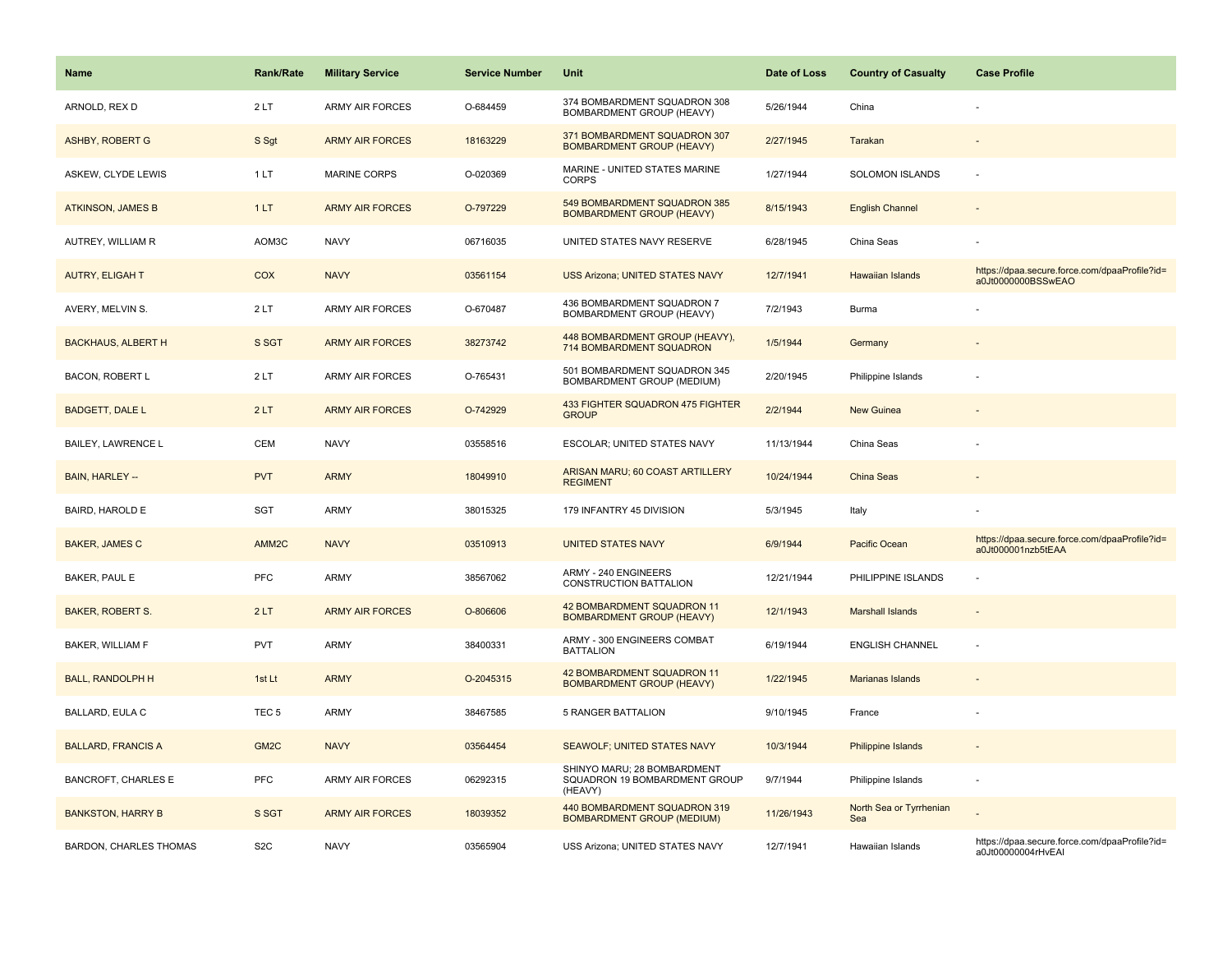| <b>Name</b>               | <b>Rank/Rate</b>  | <b>Military Service</b>     | <b>Service Number</b> | Unit                                                                     | Date of Loss | <b>Country of Casualty</b>     | <b>Case Profile</b>                                                 |
|---------------------------|-------------------|-----------------------------|-----------------------|--------------------------------------------------------------------------|--------------|--------------------------------|---------------------------------------------------------------------|
| <b>BARKER, FORREST H</b>  | <b>MAJ</b>        | <b>ARMY AIR FORCES</b>      | O-427116              | 37 FIGHTER SQUADRON 14 FIGHTER<br><b>GROUP</b>                           | 4/30/1944    | Italy                          |                                                                     |
| <b>BARKER, JIMMIE E</b>   | SF3C              | <b>NAVY</b>                 | 08484751              | NAVY - UNITED STATES NAVY RESERVE                                        | 10/9/1945    | <b>JAPAN</b>                   |                                                                     |
| <b>BARNES, GLEN E</b>     | CPL               | <b>ARMY</b>                 | 38399123              | 422 INFANTRY 106 DIVISION                                                | 3/22/1945    | Germany                        |                                                                     |
| <b>BARNES, MILBURN F</b>  | S <sub>1C</sub>   | <b>NAVY</b>                 | 03469028              | USS LISCOME BAY; UNITED STATES<br><b>NAVY</b>                            | 11/24/1943   | Gilbert Islands                |                                                                     |
| <b>BARNETT, DON</b>       | <b>PVT</b>        | <b>MARINE CORPS RESERVE</b> | 938125                | MARINE - UNITED STATES MARINE<br><b>CORPS; 6 MARINE DIVISION</b>         | 5/17/1945    | <b>RYUKYUS ISLANDS</b>         |                                                                     |
| BARR, JACK F              | S <sub>2</sub> C  | <b>NAVY</b>                 | 02688933              | Atik; UNITED STATES NAVY                                                 | 3/27/1942    | Bermuda                        |                                                                     |
| <b>BARRETT, FRED K</b>    | <b>ENS</b>        | <b>NAVY</b>                 | O-112787              | UNITED STATES NAVY RESERVE                                               | 2/6/1943     | <b>Atlantic Ocean</b>          |                                                                     |
| <b>BARRICK, RALPH V</b>   | EM <sub>1</sub> C | <b>COAST GUARD</b>          | 00222147              | COAST GUARD - UNITED STATES<br><b>COAST GUARD</b>                        | 4/8/1945     | Cape Hatteras                  |                                                                     |
| <b>BARRON, JAMES E</b>    | S SGT             | <b>ARMY AIR FORCES</b>      | 18050832              | <b>SS PAUL HAMILTON; 32 PHOTO</b><br>RECONNAISSANCE SQUADRON             | 4/20/1944    | Mediterranean Sea              |                                                                     |
| BATES, ARTHUR E           | <b>PVT</b>        | ARMY                        | 18052530              | ARISAN MARU; 4 CHEMICAL COMPANY                                          | 10/24/1944   | China Seas                     |                                                                     |
| BEAN, ROBERT --           | <b>PFC</b>        | <b>ARMY</b>                 | 38320865              | <b>466 ANTI AIRCRAFT ARTILLERY</b><br><b>AUTOMATIC WEAPONS BATTALION</b> | 12/12/1943   | <b>New Hebrides</b>            |                                                                     |
| BEASLEY, ROBERT I         | SGT               | ARMY AIR FORCES             | 18054330              | 20 BOMBARDMENT SQUADRON 2<br>BOMBARDMENT GROUP (HEAVY)                   | 8/21/1943    | North Sea or Tyrrhenian<br>Sea |                                                                     |
| <b>BEATON, FREDDIE --</b> | <b>PVT</b>        | <b>MARINE CORPS</b>         | 00314538              | MARINE - UNITED STATES MARINE<br><b>CORPS</b>                            | 12/7/1941    | <b>** Documentation Errors</b> | https://dpaa.secure.force.com/dpaaProfile?id=<br>a0Jt00000004pOcEAI |
| BEATTY, DALE L            | T SGT             | ARMY AIR FORCES             | 18004198              | 417 BOMBARDMENT SQUADRON 25<br>BOMBARDMENT GROUP (MEDIUM)                | 1/13/1944    | Puerto Rico                    |                                                                     |
| <b>BECK, WAYNE E</b>      | S SGT             | <b>ARMY AIR FORCES</b>      | 18163325              | 92 BOMBARDMENT GROUP (HEAVY), 325<br><b>BOMBARDMENT SQUADRON</b>         | 3/3/1944     | North Sea or Tyrrhenian<br>Sea |                                                                     |
| BECKETT, RICHARD JAMES    | 1LT               | ARMY AIR FORCES             | O-662235              | 1330 ARMY AIR FORCE BASE UNIT                                            | 5/6/1946     | China                          |                                                                     |
| BECKWITH, WENDELL L       | F <sub>2</sub> C  | <b>NAVY</b>                 | 03566068              | USS COLHOUN; UNITED STATES NAVY                                          | 8/30/1942    | Solomon Islands                |                                                                     |
| BELL, GEORGE V.           | CAPT              | <b>ARMY AIR FORCES</b>      | O-399655              | 374 BOMBARDMENT SQUADRON 308<br>BOMBARDMENT GROUP (HEAVY)                | 8/21/1943    | China                          |                                                                     |
| <b>BELL, MELVIN R</b>     | 1LT               | <b>ARMY AIR FORCES</b>      | O-765552              | 501 BOMBARDMENT SQUADRON 345<br><b>BOMBARDMENT GROUP (MEDIUM)</b>        | 2/20/1945    | <b>Philippine Islands</b>      |                                                                     |
| BELL, WILLIAM E           | <b>PFC</b>        | ARMY                        | 38698416              | SS Leopoldville; 262 INFANTRY 66<br><b>DIVISION</b>                      | 12/24/1944   | English Channel                |                                                                     |
| <b>BELL, WILLIAM ROY</b>  | 1LT               | <b>ARMY</b>                 | O-400506              | ENOURA MARU; 89 QUARTERMASTER<br><b>BATTALION</b>                        | 1/9/1945     | Philippine Islands             | https://dpaa.secure.force.com/dpaaProfile?id=<br>a0Jt000000QkCKKEA3 |
| <b>BENCH, WILLIS G.</b>   | 1LT               | <b>ARMY AIR FORCES</b>      | O-420822              | HEADQUARTERS SQUADRON 22<br>BOMBARDMENT GROUP (MEDIUM)                   | 6/9/1942     | New Guinea                     |                                                                     |
| <b>BENSON, CHARLES J.</b> | S SGT             | <b>ARMY AIR FORCES</b>      | 18130320              | 334 BOMBARDMENT SQUADRON 95<br><b>BOMBARDMENT GROUP (HEAVY)</b>          | 6/13/1943    | Germany                        |                                                                     |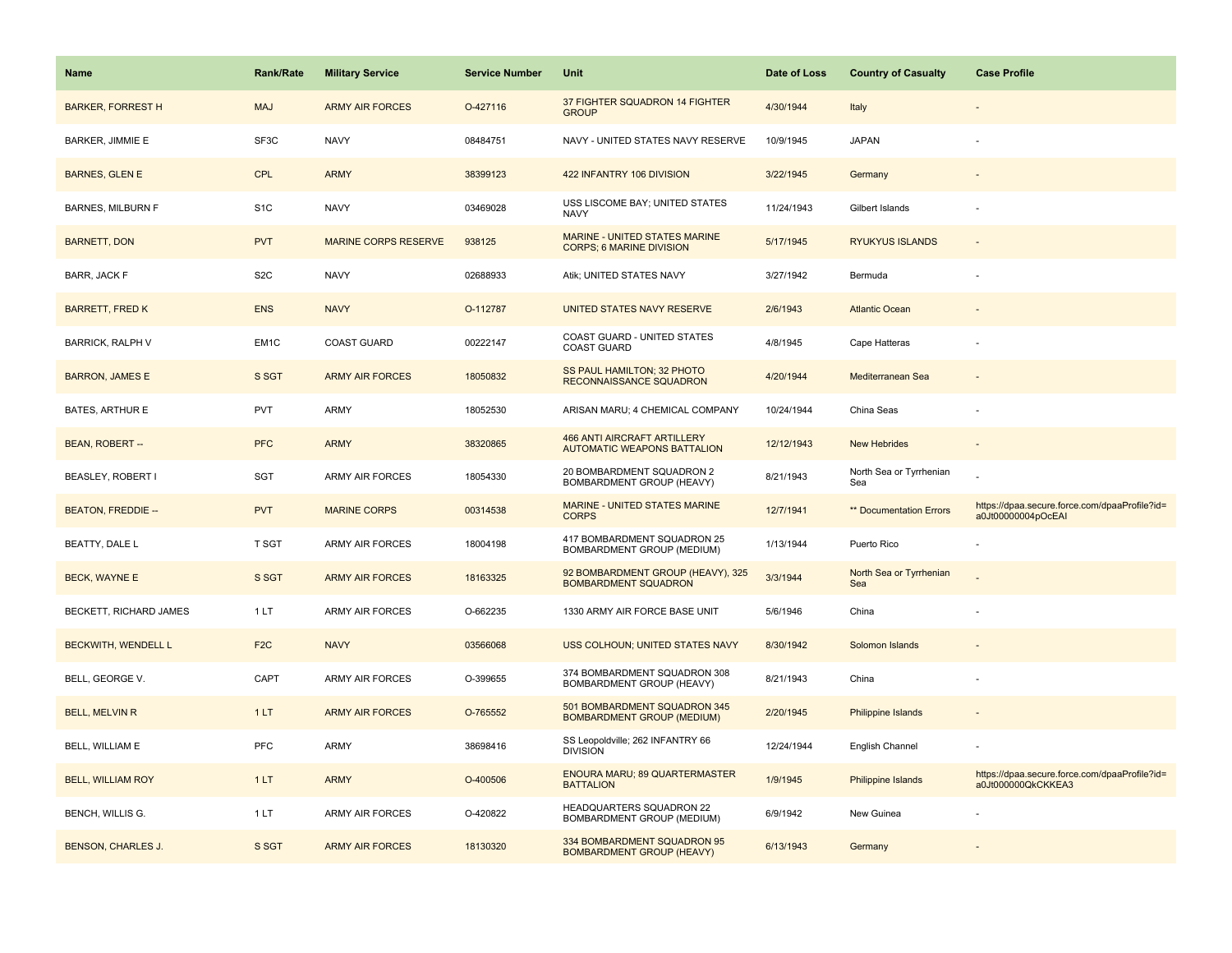| <b>Name</b>                 | Rank/Rate        | <b>Military Service</b> | <b>Service Number</b> | Unit                                                                   | Date of Loss | <b>Country of Casualty</b>     | <b>Case Profile</b>                                                 |
|-----------------------------|------------------|-------------------------|-----------------------|------------------------------------------------------------------------|--------------|--------------------------------|---------------------------------------------------------------------|
| BERRY, RAYMOND M.           | <b>PVT</b>       | ARMY                    | 38153932              | 39 FIELD ARTILLERY BATTALION 3<br><b>DIVISION</b>                      | 1/18/1944    | Italy                          |                                                                     |
| BETTINGER, DAVID A          | S <sub>1</sub> C | <b>NAVY</b>             | 03561188              | Pillsbury; UNITED STATES NAVY                                          | 3/1/1942     | <b>Netherlands East Indies</b> | $\overline{\phantom{a}}$                                            |
| BIDDLE, RAY E               | <b>PVT</b>       | <b>ARMY</b>             | 18051734              | SHINYO MARU; 680 ORDNANCE<br>COMPANY (AVIATION)                        | 9/7/1944     | Philippine Islands             |                                                                     |
| <b>BILLER, TOBIAS R</b>     | S <sub>1</sub> C | <b>NAVY</b>             | 06715586              | S-44; UNITED STATES NAVY RESERVE                                       | 10/7/1943    | Kurile Islands                 |                                                                     |
| BILLINGSLEY, E E            | S <sub>1</sub> C | <b>NAVY</b>             | 06711277              | SPENCE; UNITED STATES NAVY<br><b>RESERVE</b>                           | 12/18/1944   | Philippine Islands             |                                                                     |
| <b>BIRKEL, JACK T</b>       | <b>PFC</b>       | <b>ARMY AIR FORCES</b>  | 18133235              | <b>HMT Rohna; AIR CORPS</b>                                            | 11/26/1943   | Mediterranean Sea              | $\overline{\phantom{a}}$                                            |
| BITTLE, J H                 | PVT              | <b>ARMY</b>             | 18050247              | 803 ENGINEERS BATTALION (AVIATION)                                     | 2/1/1946     | Philippine Islands             |                                                                     |
| BLACK, CECIL --             | <b>SGT</b>       | <b>ARMY</b>             | 06260154              | 59 COAST ARTILLERY REGIMENT                                            | 1/9/1945     | Philippine Islands             | https://dpaa.secure.force.com/dpaaProfile?id=<br>a0Jt000001BWSq0EAH |
| <b>BLACK, KENNETH C</b>     | PFC              | <b>ARMY</b>             | 18049882              | MEDICAL DEPARTMENT                                                     | 1/27/1945    | Philippine Sea                 |                                                                     |
| <b>BLACKBURN, GLENN A</b>   | <b>SGT</b>       | <b>ARMY AIR FORCES</b>  | 18004780              | 45 BOMBARDMENT SQUADRON 40<br><b>BOMBARDMENT GROUP (HEAVY)</b>         | 5/9/1943     | Ecuador                        |                                                                     |
| BLACKMON, JESS C.           | PFC              | ARMY                    | 38063039              | 126 INFANTRY 32 DIVISION                                               | 6/4/1944     | New Guinea                     |                                                                     |
| <b>BLACKWELL, CARL E</b>    | 1LT              | <b>ARMY AIR FORCES</b>  | O-663470              | 45 BOMBARDMENT SQUADRON 40<br><b>BOMBARDMENT GROUP (VERY HEAVY)</b>    | 11/27/1944   | India                          | https://dpaa.secure.force.com/dpaaProfile?id=<br>a0Jt000001EcdR3EAJ |
| BLACKWOOD, MARSHALL C       | 1LT              | <b>ARMY AIR FORCES</b>  | O-710033              | 73 FIGHTER SQUADRON 318 FIGHTER<br><b>GROUP</b>                        | 6/7/1945     | Ryukyus Islands                |                                                                     |
| <b>BLAIR, JACK L</b>        | F <sub>1</sub> C | <b>NAVY</b>             | 06771168              | HERRING; UNITED STATES NAVY<br><b>RESERVE</b>                          | 7/5/1944     | Kurile Islands                 |                                                                     |
| BLANCHARD, ROY B.           | T SGT            | ARMY                    | 20826542              | 179 INFANTRY 45 DIVISION                                               | 2/18/1944    | Italy                          |                                                                     |
| <b>BLANCHE, OSBORNE L</b>   | <b>PVT</b>       | <b>ARMY AIR FORCES</b>  | 06913130              | SHINYO MARU; 14 BOMBARDMENT<br>SQUADRON 7 BOMBARDMENT GROUP<br>(HEAVY) | 9/7/1944     | Philippine Islands             |                                                                     |
| BLAPPERT, DEWITT J          | Pfc              | <b>ARMY</b>             | 38494307              | 69 ENGINEERS TOPOGRAPHIC<br>COMPANY                                    | 1/21/1945    | Hollandia                      |                                                                     |
| <b>BLAYLOCK, WALTER E</b>   | S <sub>1</sub> C | <b>NAVY</b>             | 03467213              | PICKEREL; UNITED STATES NAVY                                           | 5/6/1943     | Japan                          |                                                                     |
| BLEVINS, JT                 | S <sub>1</sub> C | <b>NAVY</b>             | 06716313              | HERRING; UNITED STATES NAVY<br><b>RESERVE</b>                          | 7/5/1944     | Kurile Islands                 |                                                                     |
| <b>BLODGETT, JOHN T</b>     | LT.              | <b>NAVY</b>             | O-085108              | USS JUNEAU; UNITED STATES NAVY                                         | 11/13/1942   | Solomon Islands                |                                                                     |
| BLOYD, WILLIAM L            | S SGT            | <b>ARMY AIR FORCES</b>  | 18193941              | 704 BOMBARDMENT SQUADRON 446<br>BOMBARDMENT GROUP (HEAVY)              | 12/31/1943   | France                         |                                                                     |
| <b>BOCK, DUDLEY CHARLES</b> | PHM3c            | <b>NAVY</b>             | 03563413              | USS Houston; UNITED STATES NAVY                                        | 3/1/1942     | Sunda Strait                   |                                                                     |
| BOHLANDER, FRANK W          | S <sub>2</sub> C | <b>NAVY</b>             | 03566355              | Lexington; UNITED STATES NAVY                                          | 5/8/1942     | Coral Sea                      |                                                                     |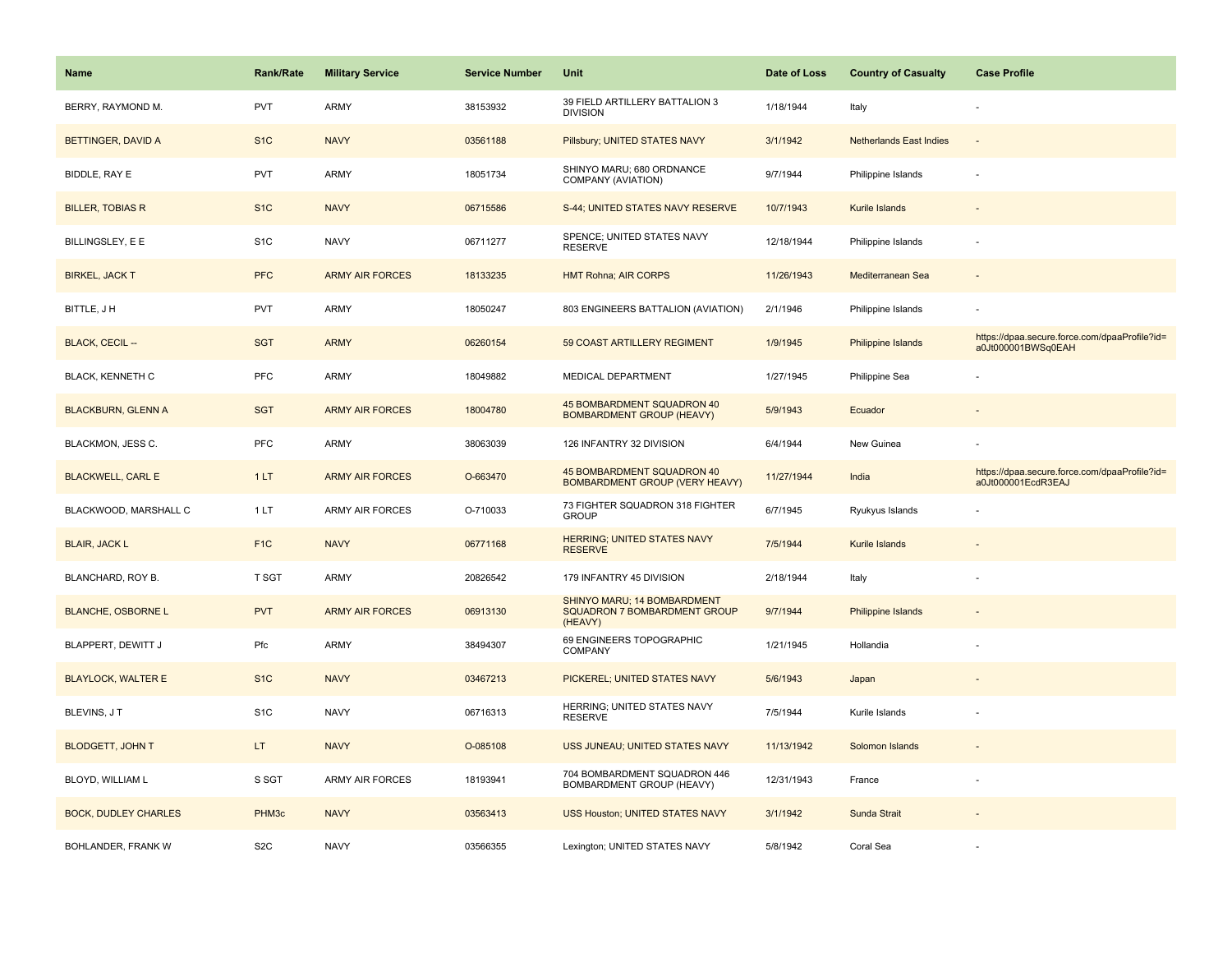| <b>Name</b>                  | Rank/Rate         | <b>Military Service</b> | <b>Service Number</b> | Unit                                                                           | Date of Loss | <b>Country of Casualty</b>     | <b>Case Profile</b>                                                 |
|------------------------------|-------------------|-------------------------|-----------------------|--------------------------------------------------------------------------------|--------------|--------------------------------|---------------------------------------------------------------------|
| <b>BOOTH, DWIGHT KENDALL</b> | 2LT               | <b>ARMY AIR FORCES</b>  | O-2070890             | 450 BOMBARDMENT SQUADRON 322<br><b>BOMBARDMENT GROUP (MEDIUM)</b>              | 4/16/1945    | Germany                        |                                                                     |
| BOOTHE, CREED C              | SC <sub>3</sub> C | <b>NAVY</b>             | 06711408              | USS LISCOME BAY; UNITED STATES<br><b>NAVY RESERVE</b>                          | 11/24/1943   | Gilbert Islands                |                                                                     |
| <b>BOUGHTON, KENNETH --</b>  | 2d Lt             | <b>ARMY AIR FORCES</b>  | O-2061141             | 398TH BOMBARDMENT SQUADRON<br>504TH BOMBARDMENT GROUP (VERY<br>HEAVY)          | 4/15/1945    | Japan/Okinawa                  |                                                                     |
| <b>BOWERS, HAROLD B</b>      | T Sgt             | <b>ARMY AIR FORCES</b>  | 18128886              | 868 BOMBARDMENT SQUADRON<br>(HEAVY)                                            | 9/21/1944    | Numfoor Island                 |                                                                     |
| <b>BOWERS, LEONARD</b>       | S <sub>1</sub> C  | <b>NAVY</b>             | 06056171              | NAVY - UNITED STATES NAVY RESERVE                                              | 11/10/1944   | <b>ADMIRALTY ISLANDS</b>       | https://dpaa.secure.force.com/dpaaProfile?id=<br>a0Jt0000000XebcEAC |
| <b>BOWSER, DOUGLAS B</b>     | MUS2C             | <b>NAVY</b>             | 03566332              | USS BUNKER HILL; UNITED STATES<br><b>NAVY</b>                                  | 5/11/1945    | Japan                          |                                                                     |
| <b>BOYCE, GEORGE H</b>       | <b>PVT</b>        | <b>ARMY</b>             | 38020996              | ARISAN MARU; 194 TANK BATTALION                                                | 10/24/1944   | Philippine Islands             |                                                                     |
| <b>BOZELL, KENNETH H</b>     | 2LT               | <b>ARMY AIR FORCES</b>  | O-434964              | 2 BOMBARDMENT SQUADRON 22<br>BOMBARDMENT GROUP (MEDIUM)                        | 4/1/1942     | Pacific Ocean                  |                                                                     |
| <b>BRADFORD, JACK --</b>     | <b>MAJ</b>        | <b>ARMY AIR FORCES</b>  | O-424404              | 493 BOMBARDMENT SQUADRON 7<br><b>BOMBARDMENT GROUP (HEAVY)</b>                 | 10/22/1944   | <b>Burma</b>                   |                                                                     |
| BRAZZEL, RUFUS --            | <b>PFC</b>        | ARMY                    | 38022995              | 17 ORDNANCE COMPANY                                                            | 6/15/1942    | Philippine Islands             | https://dpaa.secure.force.com/dpaaProfile?id=<br>a0Jt0000000XfKKEA0 |
| <b>BREEDLOVE, ROY D</b>      | 1LT               | <b>ARMY AIR FORCES</b>  | O-720155              | 400 BOMBARDMENT SQUADRON 90<br><b>BOMBARDMENT GROUP (HEAVY)</b>                | 5/15/1945    | <b>Philippine Islands</b>      |                                                                     |
| BREWER, ALVIN J              | CPL               | <b>ARMY AIR FORCES</b>  | 38465002              | SS PAUL HAMILTON; 831<br>BOMBARDMENT SQUADRON 485<br>BOMBARDMENT GROUP (HEAVY) | 4/20/1944    | Mediterranean Sea              |                                                                     |
| <b>BREWER, CHARLES W</b>     | <b>CDR</b>        | <b>NAVY</b>             | O-073306              | <b>ESSEX; UNITED STATES NAVY</b>                                               | 6/19/1944    | <b>Marianas Islands</b>        |                                                                     |
| BREWER, HUBERT O             | PFC               | <b>ARMY</b>             | 38020380              | ARISAN MARU; 192 TANK BATTALION                                                | 10/24/1944   | China Seas                     |                                                                     |
| <b>BRILEY, RALPH O</b>       | S <sub>1</sub> C  | <b>NAVY</b>             | 03564724              | USS JARVIS; UNITED STATES NAVY                                                 | 8/9/1942     | Solomon Islands                | $\sim$                                                              |
| <b>BRINK, FRED B</b>         | CAPT              | <b>ARMY AIR FORCES</b>  | O-726564              | 13 PHOTO SQUADRON 7<br>RECONNAISSANCE GROUP                                    | 10/26/1944   | North Sea or Tyrrhenian<br>Sea |                                                                     |
| <b>BRISCO, JOHNNY H</b>      | STM2C             | <b>NAVY</b>             | 06712769              | USS JOHN PENN; UNITED STATES NAVY<br><b>RESERVE</b>                            | 8/13/1943    | Solomon Islands                |                                                                     |
| <b>BRISLIN, CHARLES M</b>    | RM <sub>1</sub> C | <b>NAVY</b>             | 03558729              | USS Houston; UNITED STATES NAVY                                                | 3/1/1942     | Java                           |                                                                     |
| <b>BRITTAN, ROBERT N</b>     | LT COL            | <b>ARMY</b>             | O-294580              | <b>ARISAN MARU; INFANTRY</b>                                                   | 10/24/1944   | China Seas                     |                                                                     |
| BROWN, CECIL O               | SGT               | <b>ARMY AIR FORCES</b>  | 38465133              | 868 BOMBARDMENT SQUADRON<br>(HEAVY)                                            | 5/5/1944     | Admiralty Islands              |                                                                     |
| <b>BROWN, ELBERT L</b>       | S <sub>2</sub> C  | <b>NAVY</b>             | 08854253              | JOHNSTON; UNITED STATES NAVY<br><b>RESERVE</b>                                 | 10/25/1944   | <b>Philippine Sea</b>          |                                                                     |
| BROWN, JAMES H               | <b>PFC</b>        | <b>ARMY</b>             | 38326830              | 371 INFANTRY 92 DIVISION                                                       | 11/18/1944   | Italy                          |                                                                     |
| <b>BROWN, MCLAIN R</b>       | FC3C              | <b>NAVY</b>             | 06705781              | NAVY - UNITED STATES NAVY RESERVE                                              | 10/25/1944   | <b>PHILIPPINE SEA</b>          |                                                                     |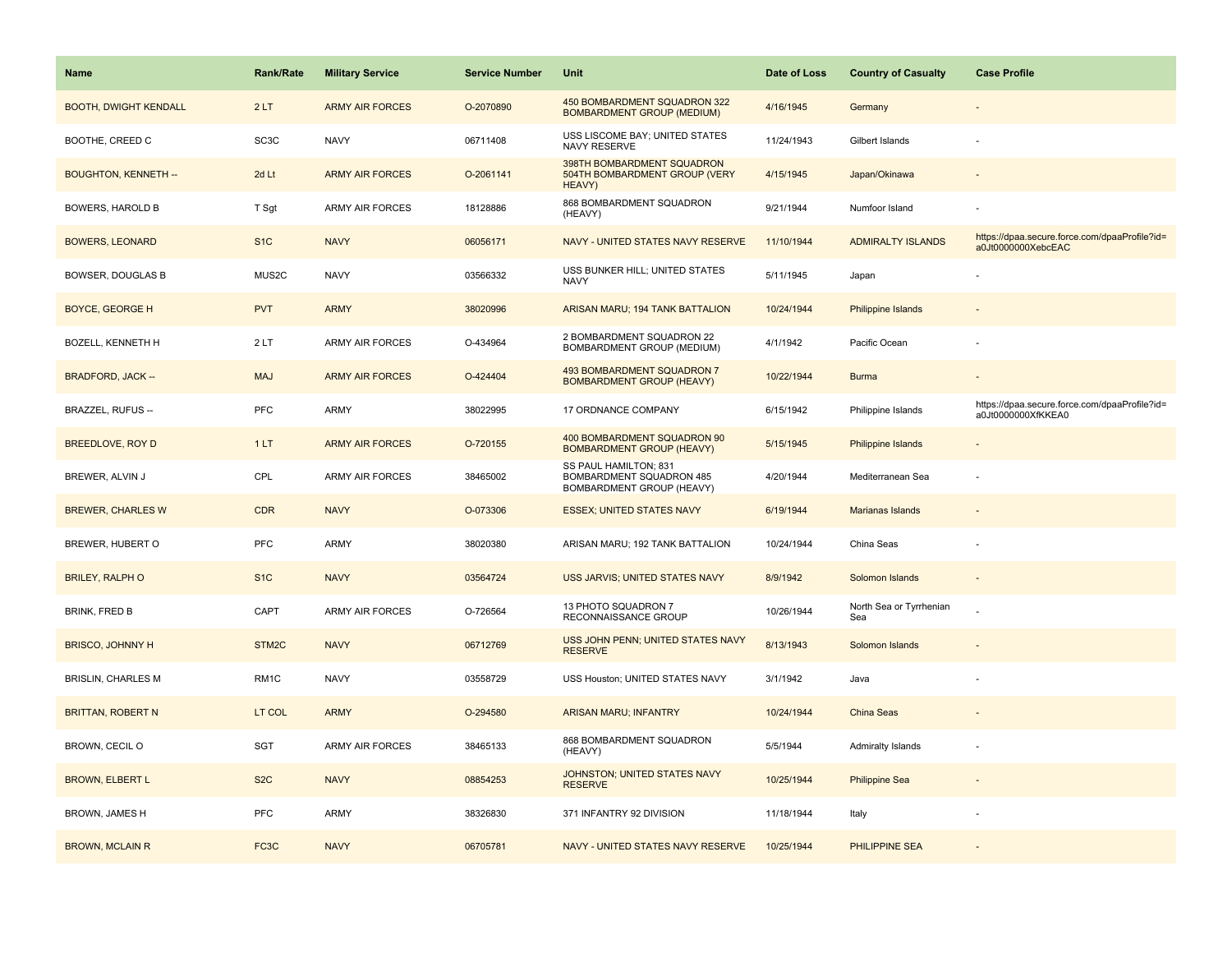| Name                      | <b>Rank/Rate</b>  | <b>Military Service</b> | <b>Service Number</b> | Unit                                                              | Date of Loss | <b>Country of Casualty</b>       | <b>Case Profile</b>                                                 |
|---------------------------|-------------------|-------------------------|-----------------------|-------------------------------------------------------------------|--------------|----------------------------------|---------------------------------------------------------------------|
| <b>BROWN, VIRGIL E</b>    | F <sub>1</sub> C  | <b>NAVY</b>             | 08500002              | Calhoun; UNITED STATES NAVY<br><b>RESERVE</b>                     | 4/6/1945     | Japan                            |                                                                     |
| <b>BROWNING, EDWARD J</b> | ARM2C             | <b>NAVY</b>             | 06703497              | UNITED STATES NAVY RESERVE                                        | 2/11/1945    | <b>Atlantic Ocean</b>            |                                                                     |
| BRUMLEY, TOMMY H.         | <b>PFC</b>        | ARMY                    | 38019155              | 49 FIELD ARTILLERY BATTALION 7<br><b>DIVISION</b>                 | 12/10/1944   | Philippine Islands               |                                                                     |
| <b>BRUNSON, WILLIAM F</b> | S SGT             | <b>ARMY AIR FORCES</b>  | 18084496              | 336 BOMBARDMENT SQUADRON 95<br><b>BOMBARDMENT GROUP (HEAVY)</b>   | 7/28/1943    | North Sea or Tyrrhenian<br>Sea   |                                                                     |
| BRYAN, HARVEY H           | <b>PVT</b>        | ARMY                    | 38087134              | 33 ENGINEERS BATTALION 7 ARMORED<br><b>DIVISION</b>               | 12/22/1944   | Belgium                          |                                                                     |
| BRYANT, MARVIN H          | 1LT               | <b>ARMY AIR FORCES</b>  | O-725049              | 21 BOMBARDMENT SQUADRON 30<br><b>BOMBARDMENT GROUP (HEAVY)</b>    | 1/18/1943    | <b>Aleutian Islands</b>          | $\overline{\phantom{a}}$                                            |
| <b>BUGHER, CHESTER L</b>  | S SGT             | <b>ARMY AIR FORCES</b>  | 18108111              | 63 BOMBARDMENT SQUADRON 43<br>BOMBARDMENT GROUP (HEAVY)           | 3/3/1943     | New Guinea                       | https://dpaa.secure.force.com/dpaaProfile?id=<br>a0Jt000001nzY5VEAU |
| <b>BURBANK, JESSE C</b>   | <b>SGT</b>        | <b>ARMY</b>             | R-858022              | <b>ARMY - 31 INFANTRY REGIMENT</b>                                | 1/24/1942    | PHILIPPINE ISLANDS               | ÷,                                                                  |
| BURDEN, JOE D             | PFC               | <b>MARINE CORPS</b>     | 00285031              | MARINE - UNITED STATES MARINE<br><b>CORPS</b>                     | 10/24/1944   | Pacific Ocean                    |                                                                     |
| <b>BURDICK, STANLEY R</b> | AOM2C             | <b>NAVY</b>             | 03566120              | <b>UNITED STATES NAVY</b>                                         | 7/20/1943    | Solomon Islands                  |                                                                     |
| BURDUE, EUGENE D          | EM2C              | <b>NAVY</b>             | 06707545              | USS Donnell; UNITED STATES NAVY<br><b>RESERVE</b>                 | 5/3/1944     | North Atlantic Ocean             |                                                                     |
| <b>BURKETT, DALLOR F</b>  | TM3C              | <b>NAVY</b>             | 03566175              | USS PRESTON; UNITED STATES NAVY                                   | 11/15/1942   | Solomon Islands                  | $\overline{\phantom{a}}$                                            |
| BURNS, BUSTER --          | SGT               | <b>ARMY</b>             | 06247590              | 808 MILITARY POLICE COMPANY                                       | 1/13/1942    | Philippine Islands               |                                                                     |
| <b>BURRESS, MAURICE T</b> | <b>CEM</b>        | <b>NAVY</b>             | 03465588              | <b>BARBEL; UNITED STATES NAVY</b>                                 | 2/18/1945    | China Seas                       | $\overline{a}$                                                      |
| BURTON, EDWARD R          | ST <sub>3</sub> C | <b>NAVY</b>             | 06716614              | PRINGLE; UNITED STATES NAVY<br><b>RESERVE</b>                     | 4/16/1945    | Central/South Pacific<br>Theater |                                                                     |
| <b>BURTON, GLADE C</b>    | <b>CAPT</b>       | <b>ARMY AIR FORCES</b>  | O-671496              | 26 FIGHTER SQUADRON 51 FIGHTER<br><b>GROUP</b>                    | 1/20/1945    | China                            |                                                                     |
| BUSBY, ALFRED L           | SGT               | ARMY AIR FORCES         | 18193907              | 9 BOMBARDMENT SQUADRON 7<br>BOMBARDMENT GROUP (HEAVY)             | 12/1/1943    | Burma                            |                                                                     |
| BUZZARD, HAMPTON --       | <b>PVT</b>        | <b>ARMY</b>             | 38147715              | 16 INFANTRY 1 DIVISION                                            | 11/17/1944   | Germany                          |                                                                     |
| BYRN, JAMES D             | PVT               | ARMY                    | 38569253              | 3 TANK BATTALION 10 ARMORED<br><b>DIVISION</b>                    | 3/21/1945    | Germany                          |                                                                     |
| <b>BYROM, JAROLD J</b>    | 1LT               | <b>ARMY AIR FORCES</b>  | O-726995              | 303 BOMBARDMENT GROUP (HEAVY),<br><b>427 BOMBARDMENT SQUADRON</b> | 1/23/1943    | <b>English Channel</b>           |                                                                     |
| CALHOUN, KENNETH D        | T SGT             | <b>ARMY AIR FORCES</b>  | 18020197              | 515 BOMBARDMENT SQUADRON 376<br>BOMBARDMENT GROUP (HEAVY)         | 7/8/1943     | Mediterranean Sea                | $\sim$                                                              |
| <b>CALLAHAM, WALTER L</b> | <b>CAPT</b>       | <b>ARMY AIR FORCES</b>  | O-353833              | 70 BOMBARDMENT SQUADRON 38<br><b>BOMBARDMENT GROUP (MEDIUM)</b>   | 11/15/1942   | Solomon Islands                  |                                                                     |
| CALLAWAY, JACK S          | 2LT               | ARMY AIR FORCES         | O-767739              | 371 BOMBARDMENT SQUADRON 307<br><b>BOMBARDMENT GROUP (HEAVY)</b>  | 7/15/1944    | Admiralty Islands                |                                                                     |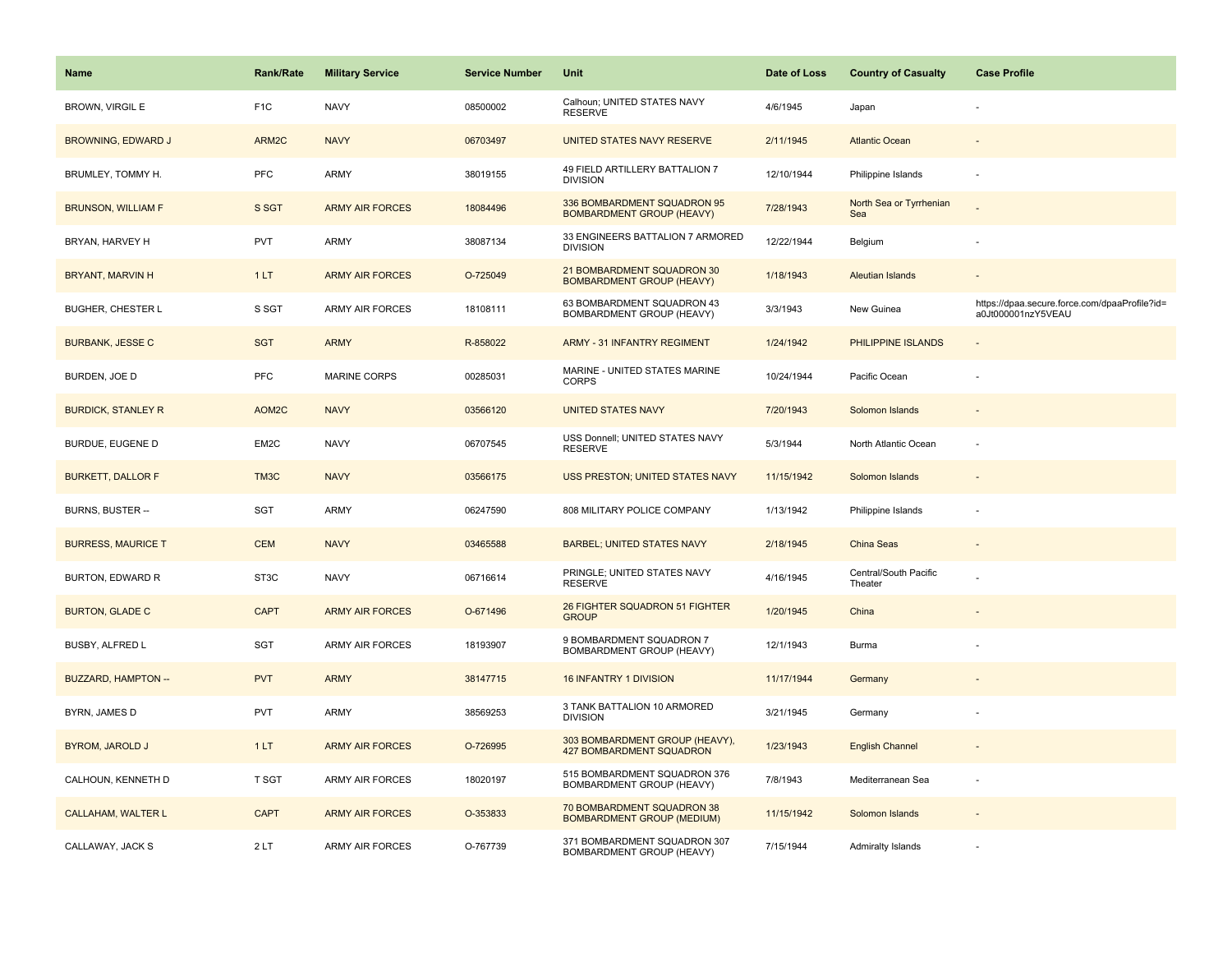| Name                          | <b>Rank/Rate</b>  | <b>Military Service</b> | <b>Service Number</b> | Unit                                                              | Date of Loss | <b>Country of Casualty</b>                             | <b>Case Profile</b>                                                 |
|-------------------------------|-------------------|-------------------------|-----------------------|-------------------------------------------------------------------|--------------|--------------------------------------------------------|---------------------------------------------------------------------|
| <b>CAMDEN, RAYMOND EDWARD</b> | S <sub>2</sub> C  | <b>NAVY</b>             | 03564245              | <b>USS Arizona; UNITED STATES NAVY</b>                            | 12/7/1941    | <b>Hawaiian Islands</b>                                | https://dpaa.secure.force.com/dpaaProfile?id=<br>a0Jt00000004rk7EAA |
| CAMPBELL, ELDEN J.            | 2LT               | <b>ARMY AIR FORCES</b>  | O-808950              | 770 BOMBARDMENT SQUADRON 462<br>BOMBARDMENT GROUP (VERY HEAVY)    | 12/7/1944    | China                                                  | https://dpaa.secure.force.com/dpaaProfile?id=<br>a0Jt0000000XesbEAC |
| CAMPBELL, WAYLAND D           | SF <sub>3</sub> C | <b>NAVY</b>             | 06708977              | NAVY - UNITED STATES NAVY RESERVE                                 | 7/30/1945    | <b>PHILIPPINE SEA</b>                                  |                                                                     |
| CANNING, WILLIAM S.           | Cpl               | <b>ARMY AIR FORCES</b>  | 6298093               | 93 BOMBARDMENT SQUADRON 19<br>BOMBARDMENT GROUP (HEAVY)           | 5/5/1942     | Philippine Islands                                     |                                                                     |
| <b>CANNON, PATRICK J</b>      | RM3C              | <b>NAVY</b>             | 06702339              | <b>CISCO; UNITED STATES NAVY RESERVE</b>                          | 9/28/1943    | China Seas                                             |                                                                     |
| CAPPS, ARVIE L                | S <sub>2</sub> C  | <b>NAVY</b>             | 06702061              | USS JARVIS; UNITED STATES NAVY<br><b>RESERVE</b>                  | 8/9/1942     | Solomon Islands                                        |                                                                     |
| <b>CAPSHAW, ROSS L</b>        | PHM1C             | <b>NAVY</b>             | 03560737              | <b>GRAYBACK; UNITED STATES NAVY</b>                               | 3/28/1944    | <b>Philippine Sea</b>                                  |                                                                     |
| CARD, ALPHONSO L              | PFC               | ARMY                    | 38129192              | ARMY - 466 ANTI AIRCRAFT ARTILLERY<br>AUTOMATIC WEAPONS BATTALION | 12/12/1943   | <b>NEW HEBRIDES</b>                                    |                                                                     |
| <b>CARGILL, MARION E</b>      | S <sub>1</sub> C  | <b>NAVY</b>             | 06716466              | NAVY - UNITED STATES NAVY RESERVE                                 | 11/10/1944   | PACIFIC OCEAN                                          |                                                                     |
| CARL, JEFF C                  | GM3C              | <b>NAVY</b>             | 03562839              | ARISAN MARU; UNITED STATES NAVY                                   | 10/24/1944   | China Seas                                             |                                                                     |
| <b>CARPENTER, HOWARD G</b>    | FLT O             | <b>ARMY AIR FORCES</b>  | T-190439              | 92 FIGHTER SQUADRON 81 FIGHTER<br><b>GROUP</b>                    | 10/16/1943   | Mediterranean Sea                                      |                                                                     |
| CARR, PAUL H                  | GM3C              | <b>NAVY</b>             | 08497679              | NAVY - UNITED STATES NAVY RESERVE                                 | 10/25/1944   | PHILIPPINE ISLANDS                                     |                                                                     |
| <b>CASE, LEONARD P</b>        | RM <sub>2</sub> C | <b>NAVY</b>             | 03564206              | <b>NAVY - UNITED STATES NAVY</b>                                  | 10/25/1944   | <b>PHILIPPINE SEA</b>                                  |                                                                     |
| CASEY, KENNETH W              | S SGT             | ARMY AIR FORCES         | 18053668              | 424 BOMBARDMENT SQUADRON 307<br>BOMBARDMENT GROUP (HEAVY)         | 7/20/1943    | Solomon Islands                                        |                                                                     |
| <b>CASON, RALPH H</b>         | AOM2C             | <b>NAVY</b>             | 03561157              | Langley; UNITED STATES NAVY                                       | 2/27/1942    | Java                                                   |                                                                     |
| CASSITY, CECIL W.             | CPL               | <b>ARMY</b>             | 38270619              | 508 PARACHUTE INFANTRY REGIMENT                                   | 9/21/1944    | Holland                                                |                                                                     |
| CATES, EARL E                 | <b>SGT</b>        | <b>ARMY</b>             | 06291592              | ARISAN MARU; 60 COAST ARTILLERY<br><b>REGIMENT</b>                | 10/24/1944   | China Seas                                             |                                                                     |
| CATHER, ORVAL O               | <b>PVT</b>        | ARMY                    | 38273816              | ARMY - CORPS OF ENGINEERS                                         | 2/11/1945    | PHILIPPINE SEA                                         |                                                                     |
| <b>CATHEY, LEWIS T</b>        | S SGT             | <b>ARMY AIR FORCES</b>  | 38274441              | 701 BOMBARDMENT SQUADRON 445<br><b>BOMBARDMENT GROUP (HEAVY)</b>  | 1/30/1944    | North Sea or Tyrrhenian<br>Sea                         |                                                                     |
| CHAMPLIN, JOHN B              | 1LT               | <b>ARMY AIR FORCES</b>  | O-662246              | 450 BOMBARDMENT SQUADRON 322<br>BOMBARDMENT GROUP (MEDIUM)        | 5/17/1943    | North Sea or Tyrrhenian<br>Sea                         |                                                                     |
| <b>CHANDLER, LEONARD M</b>    | <b>CTM</b>        | <b>NAVY</b>             | 03558099              | DORADO; UNITED STATES NAVY                                        | 10/13/1943   | <b>Atlantic Ocean: North</b><br><b>American Waters</b> |                                                                     |
| CHANNELL, JOHN S              | S SGT             | <b>ARMY AIR FORCES</b>  | 10601050              | 535 BOMBARDMENT SQUADRON 381<br>BOMBARDMENT GROUP (HEAVY)         | 12/1/1943    | Germany                                                | https://dpaa.secure.force.com/dpaaProfile?id=<br>a0Jt00000004s4uEAA |
| CHAPMAN, EDWARD --            | <b>CMOMM</b>      | <b>NAVY</b>             | 03561612              | <b>SEAWOLF; UNITED STATES NAVY</b>                                | 10/3/1944    | <b>Netherlands East Indies</b>                         |                                                                     |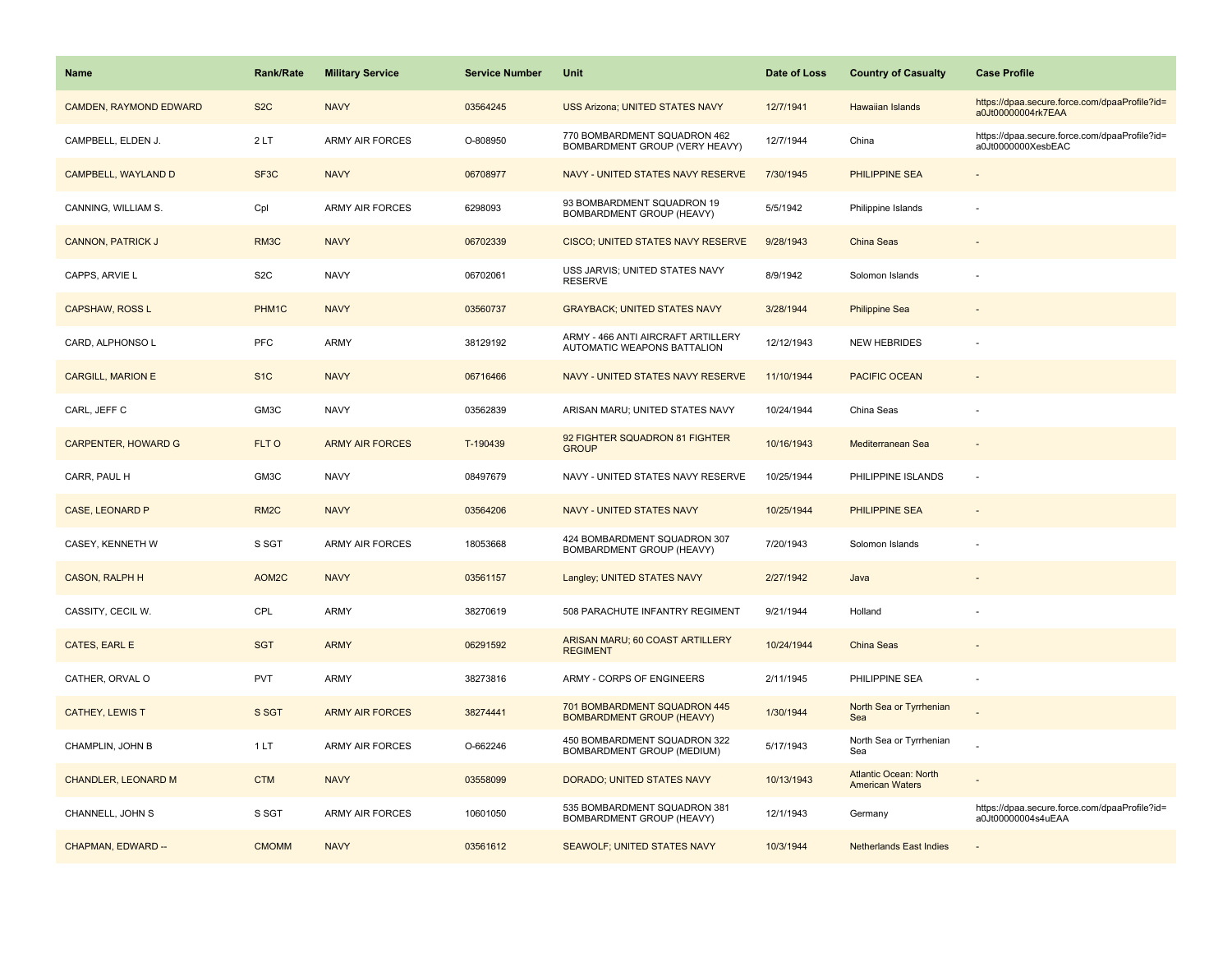| <b>Name</b>            | Rank/Rate         | <b>Military Service</b> | <b>Service Number</b> | Unit                                                                     | Date of Loss | <b>Country of Casualty</b> | <b>Case Profile</b>                                                 |
|------------------------|-------------------|-------------------------|-----------------------|--------------------------------------------------------------------------|--------------|----------------------------|---------------------------------------------------------------------|
| CHAPMAN, WILBURN F     | ММЗС              | <b>NAVY</b>             | 06700353              | USS HELENA; UNITED STATES NAVY<br><b>RESERVE</b>                         | 7/6/1943     | Solomon Islands            |                                                                     |
| CHASE, HOWARD EUGENE   | S <sub>2</sub> C  | <b>NAVY</b>             | 06705122              | USS NEW ORLEANS; UNITED STATES<br><b>NAVY RESERVE</b>                    | 11/30/1942   | Solomon Islands            |                                                                     |
| CHESLEY, ROBERT K      | F <sub>1</sub> C  | <b>NAVY</b>             | 03564840              | NAVY - UNITED STATES NAVY                                                | 10/26/1942   | <b>NEW HEBRIDES</b>        |                                                                     |
| CHILDERS, J W          | S SGT             | <b>ARMY AIR FORCES</b>  | 06297983              | 98 BOMBARDMENT SQUADRON 11<br><b>BOMBARDMENT GROUP (HEAVY)</b>           | 9/29/1942    | Solomon Islands            | https://dpaa.secure.force.com/dpaaProfile?id=<br>a0Jt000001nzPRhEAM |
| CHILDS, JAMES B        | <b>PVT</b>        | <b>ARMY</b>             | 18002121              | 687 FIELD ARTILLERY BATTALION                                            | 12/25/1944   | Germany                    |                                                                     |
| <b>CHOATE, JAMES D</b> | QM <sub>1</sub> C | <b>NAVY</b>             | 06700116              | SNOOK; UNITED STATES NAVY<br><b>RESERVE</b>                              | 5/5/1945     | <b>China Seas</b>          |                                                                     |
| CHOUTEAU, CHARLES P    | <b>PVT</b>        | <b>ARMY AIR FORCES</b>  | 18108609              | 436 BOMBARDMENT SQUADRON 7<br>BOMBARDMENT GROUP (HEAVY)                  | 10/28/1943   | Burma                      |                                                                     |
| CHRISTIAN, WAYNE W     | <b>CAPT</b>       | <b>MARINE CORPS</b>     | O-009014              | MARINE - UNITED STATES MARINE<br><b>CORPS</b>                            | 1/29/1943    | Solomon Islands            |                                                                     |
| CHURCHWELL, R D F      | <b>PFC</b>        | ARMY                    | 18052555              | BRAZIL MARU; 1 GENERAL HOSPITAL                                          | 1/29/1945    | Philippine Islands         | https://dpaa.secure.force.com/dpaaProfile?id=<br>a0Jt000001BWSmrEAH |
| <b>CLARK, AUBREY A</b> | S SGT             | <b>ARMY AIR FORCES</b>  | 38273651              | 722 BOMBARDMENT SQUADRON 450<br><b>BOMBARDMENT GROUP (HEAVY)</b>         | 3/24/1944    | <b>Adriatic Sea</b>        |                                                                     |
| CLARK, HAROLD L        | S <sub>2</sub> C  | <b>NAVY</b>             | 06719395              | LCS-26; UNITED STATES NAVY<br><b>RESERVE</b>                             | 2/16/1945    | Philippine Islands         |                                                                     |
| <b>CLARK, HERMAN R</b> | SOM2C             | <b>COAST GUARD</b>      | 00232418              | <b>COAST GUARD - UNITED STATES</b><br><b>COAST GUARD</b>                 | 6/13/1943    | Greenland                  | $\sim$                                                              |
| CLARK, OC              | AMM3C             | <b>NAVY</b>             | 06706660              | UNITED STATES NAVY RESERVE                                               | 9/28/1943    | Aleutian Islands           |                                                                     |
| <b>CLARK, OWEN R</b>   | 1LT               | <b>ARMY AIR FORCES</b>  | O-663754              | 525 SQUADRON 86 FIGHTER BOMBER<br><b>GROUP</b>                           | 1/8/1944     | Italy                      |                                                                     |
| CLARK, WILLIAM E       | Pfc               | <b>ARMY</b>             | 38273886              | 5307 COMPOSITE UNIT                                                      | 3/15/1944    | Burma                      |                                                                     |
| <b>CLARKE, HARRY C</b> | EM <sub>1C</sub>  | <b>NAVY</b>             | 03558591              | Langley; UNITED STATES NAVY                                              | 2/27/1942    | Java                       |                                                                     |
| COBLE, WAYNE H         | 1 SGT             | ARMY                    | 06258555              | SS Leopoldville; 262 INFANTRY 66<br><b>DIVISION</b>                      | 12/24/1944   | English Channel            |                                                                     |
| COCHRAN, ANDY --       | <b>PFC</b>        | <b>ARMY</b>             | 38466182              | <b>300 ENGINEERS COMBAT BATTALION</b>                                    | 6/19/1944    | <b>English Channel</b>     |                                                                     |
| COFFEY, GROVER B       | <b>PVT</b>        | <b>ARMY</b>             | 38327052              | HMT Rohna; 853 ENGINEERS BATTALION<br>(AVIATION)                         | 11/27/1943   | Mediterranean Sea          | $\overline{\phantom{a}}$                                            |
| COFFMAN, WOODROW W     | S <sub>1</sub> C  | <b>NAVY</b>             | 06801013              | NAVY - UNITED STATES NAVY RESERVE                                        | 11/13/1942   | <b>SOLOMON ISLANDS</b>     | $\blacksquare$                                                      |
| COKER, JAMES T         | CAPT              | <b>ARMY</b>             | O-405391              | ARMY - 127 INFANTRY 32 DIVISION                                          | 5/3/1944     | <b>NEW GUINEA</b>          |                                                                     |
| <b>COLBERT, WESLEY</b> | <b>PFC</b>        | <b>ARMY</b>             | 38320555              | ARMY - 466 ANTI AIRCRAFT ARTILLERY<br><b>AUTOMATIC WEAPONS BATTALION</b> | 12/12/1943   | <b>NEW HEBRIDES</b>        |                                                                     |
| COLCLASURE, ROYCE W.   | S SGT             | <b>ARMY AIR FORCES</b>  | 18085297              | 424 BOMBARDMENT SQUADRON 307<br>BOMBARDMENT GROUP (HEAVY)                | 7/25/1943    | Solomon Islands            |                                                                     |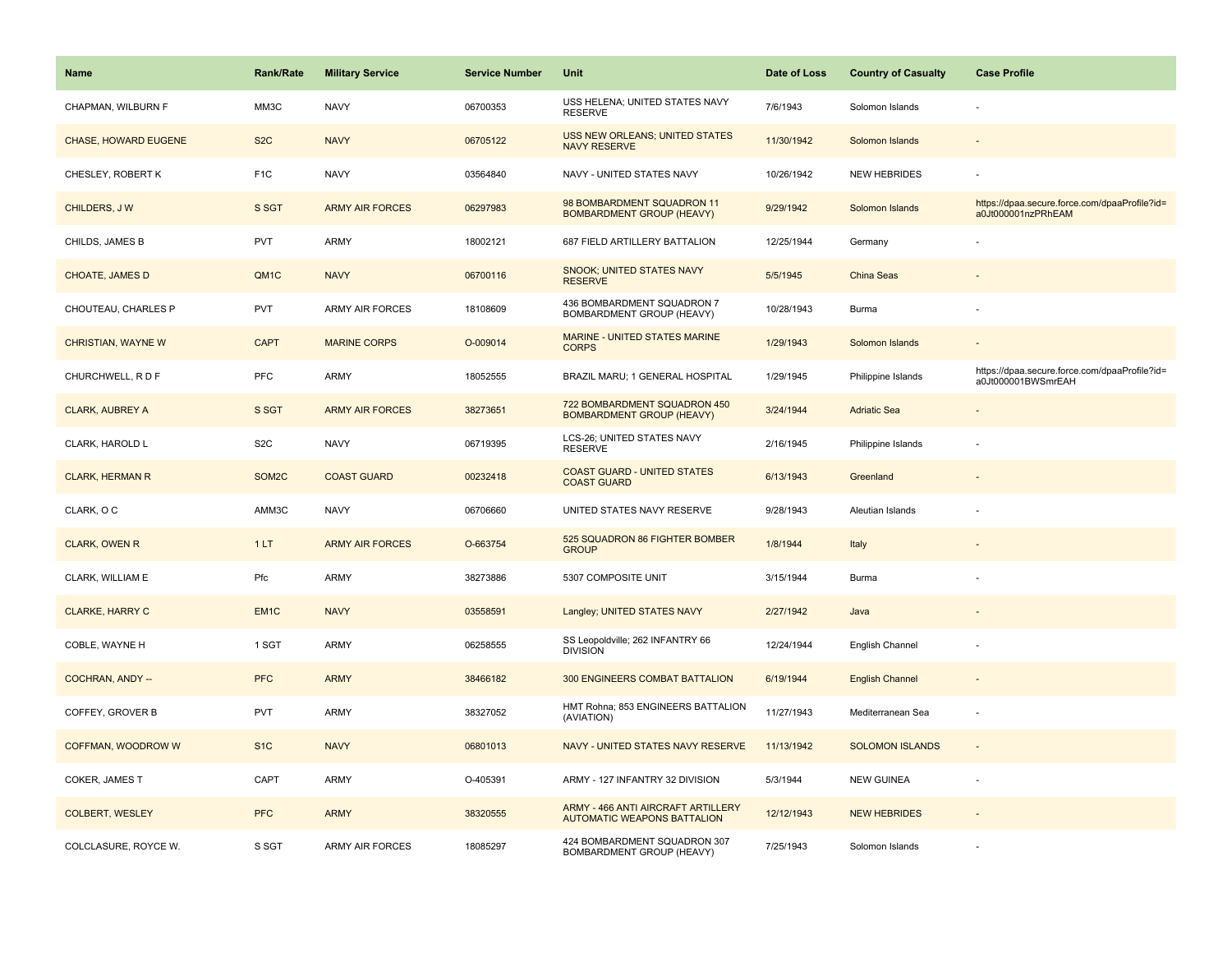| Name                         | <b>Rank/Rate</b> | <b>Military Service</b> | <b>Service Number</b> | Unit                                                                  | Date of Loss | <b>Country of Casualty</b> | <b>Case Profile</b>                                                 |
|------------------------------|------------------|-------------------------|-----------------------|-----------------------------------------------------------------------|--------------|----------------------------|---------------------------------------------------------------------|
| COLE, NEIL --                | <b>PFC</b>       | <b>ARMY</b>             | 38691043              | 36 TANK BATTALION 8 ARMORED<br><b>DIVISION</b>                        | 3/5/1945     | Germany                    |                                                                     |
| COLE, WOODROW W.             | CAPT             | <b>ARMY AIR FORCES</b>  | O-340574              | 442 TROOP CARRIER GROUP                                               | 8/21/1944    | <b>British Isles</b>       |                                                                     |
| COLE, WOODROW W.             | <b>SGT</b>       | <b>ARMY AIR FORCES</b>  | 06296490              | 54 FIGHTER CONTROL SQUADRON                                           | 7/5/1942     | Alaska                     | https://dpaa.secure.force.com/dpaaProfile?id=<br>a0Jt000000VSoyGEAT |
| COLEMAN, JONATHAN --         | S <sub>2</sub> C | <b>NAVY</b>             | 06716225              | USS LISCOME BAY; UNITED STATES<br>NAVY RESERVE                        | 11/24/1943   | Gilbert Islands            |                                                                     |
| <b>COLLETTE, ALLIE --</b>    | S <sub>2</sub> C | <b>NAVY</b>             | 03510037              | Neosho; UNITED STATES NAVY                                            | 5/7/1942     | Coral Sea                  |                                                                     |
| COLLIER, THOMAS I.           | 2LT              | <b>ARMY AIR FORCES</b>  | O-752105              | 71 FIGHTER SQUADRON 1 FIGHTER<br><b>GROUP</b>                         | 2/10/1944    | Italy                      |                                                                     |
| <b>COLLINS, LAVERNE --</b>   | 2LT              | <b>ARMY AIR FORCES</b>  | O-433350              | 309 FIGHTER SQUADRON 31 FIGHTER<br><b>GROUP</b>                       | 8/19/1942    | France                     |                                                                     |
| COLLIS, HAROLD JAY           | 1LT              | <b>MARINE CORPS</b>     | O-020656              | MARINE - UNITED STATES MARINE<br><b>CORPS</b>                         | 10/4/1944    | Caroline Islands           |                                                                     |
| <b>COLSTON, BILLIE EDWIN</b> | S <sub>1C</sub>  | <b>NAVY</b>             | 08485245              | UNITED STATES NAVY RESERVE                                            | 9/15/1944    | <b>Caroline Islands</b>    | https://dpaa.secure.force.com/dpaaProfile?id=<br>a0Jt000001nzWVREA2 |
| CONDIT, LON E                | S <sub>1</sub> C | <b>NAVY</b>             | 05703994              | SS JOHN STRAUB; UNITED STATES<br>NAVY RESERVE                         | 4/19/1944    | Aleutian Islands           |                                                                     |
| CONLEY, ALVA A.              | 2LT              | <b>ARMY</b>             | O-2055854             | 171 FIELD ARTILLERY BATTALION 45<br><b>DIVISION</b>                   | 2/19/1944    | Italy                      |                                                                     |
| CONNELLY, WILLIAM J          | 2LT              | ARMY AIR FORCES         | O-723949              | 759 BOMBARDMENT SQUADRON 459<br>BOMBARDMENT GROUP (HEAVY)             | 10/29/1944   | Adriatic Sea               |                                                                     |
| COOK, GEORGE D               | <b>PFC</b>       | <b>ARMY</b>             | 06291581              | <b>31 INFANTRY REGIMENT</b>                                           | 1/21/1943    | <b>Philippine Islands</b>  |                                                                     |
| COOK, PRESTON L              | S SGT            | ARMY AIR FORCES         | 20829748              | 32 PHOTO SQUADRON 5<br>RECONNAISSANCE GROUP                           | 4/20/1944    | Mediterranean Sea          |                                                                     |
| COOK, TERRY MCDONALD         | <b>PFC</b>       | <b>ARMY</b>             | 18029627              | <b>BRAZIL MARU; HEADQUARTERS</b><br><b>SQUADRON 5 AIR BASE GROUP</b>  | 1/29/1945    | Philippine Islands         | https://dpaa.secure.force.com/dpaaProfile?id=<br>a0Jt000001BWSosEAH |
| COOK, WILSON L               | 1LT              | ARMY AIR FORCES         | O-417007              | 435 BOMBARDMENT SQUADRON 19<br>BOMBARDMENT GROUP (HEAVY)              | 8/14/1942    | New Guinea                 |                                                                     |
| <b>COOLEY, JAMES M</b>       | <b>PFC</b>       | <b>ARMY</b>             | 38569936              | <b>184 INFANTRY 7 DIVISION</b>                                        | 4/19/1945    | Japan/Okinawa              |                                                                     |
| COOMBES, JAMES F             | PVT              | <b>ARMY AIR FORCES</b>  | 38021708              | SHINYO MARU; HEADQUARTERS<br>SQUADRON 19 BOMBARDMENT GROUP<br>(HEAVY) | 9/7/1944     | Philippine Islands         |                                                                     |
| COONE, JOHN J                | S SGT            | <b>ARMY AIR FORCES</b>  | 18129219              | 871 BOMBARDMENT SQUADRON 497<br><b>BOMBARDMENT GROUP (VERY HEAVY)</b> | 1/9/1945     | Japan/Okinawa              |                                                                     |
| COOPER, CLAUDE DAVID         | S <sub>2</sub> C | <b>NAVY</b>             | 06287890              | USS NEW ORLEANS; UNITED STATES<br>NAVY RESERVE                        | 11/30/1942   | Solomon Islands            |                                                                     |
| <b>COOPER, ROBERT L</b>      | <b>CAPT</b>      | <b>ARMY</b>             | O-353840              | <b>HEADQUARTERS CHINESE COMBAT</b><br><b>COMMAND</b>                  | 6/20/1945    | China                      |                                                                     |
| COOPRIDER, WILFORD W         | S <sub>2</sub> C | <b>NAVY</b>             | 08856283              | NAVY - UNITED STATES NAVY RESERVE                                     | 3/19/1945    | <b>JAPAN</b>               |                                                                     |
| <b>COTHRAN, PAUL L</b>       | 2LT              | <b>ARMY</b>             | O-890176              | ARMY - 52 INFANTRY 51 DIVISION<br>(FILIPINO ARMY)                     | 3/9/1943     | PHILIPPINE ISLANDS         |                                                                     |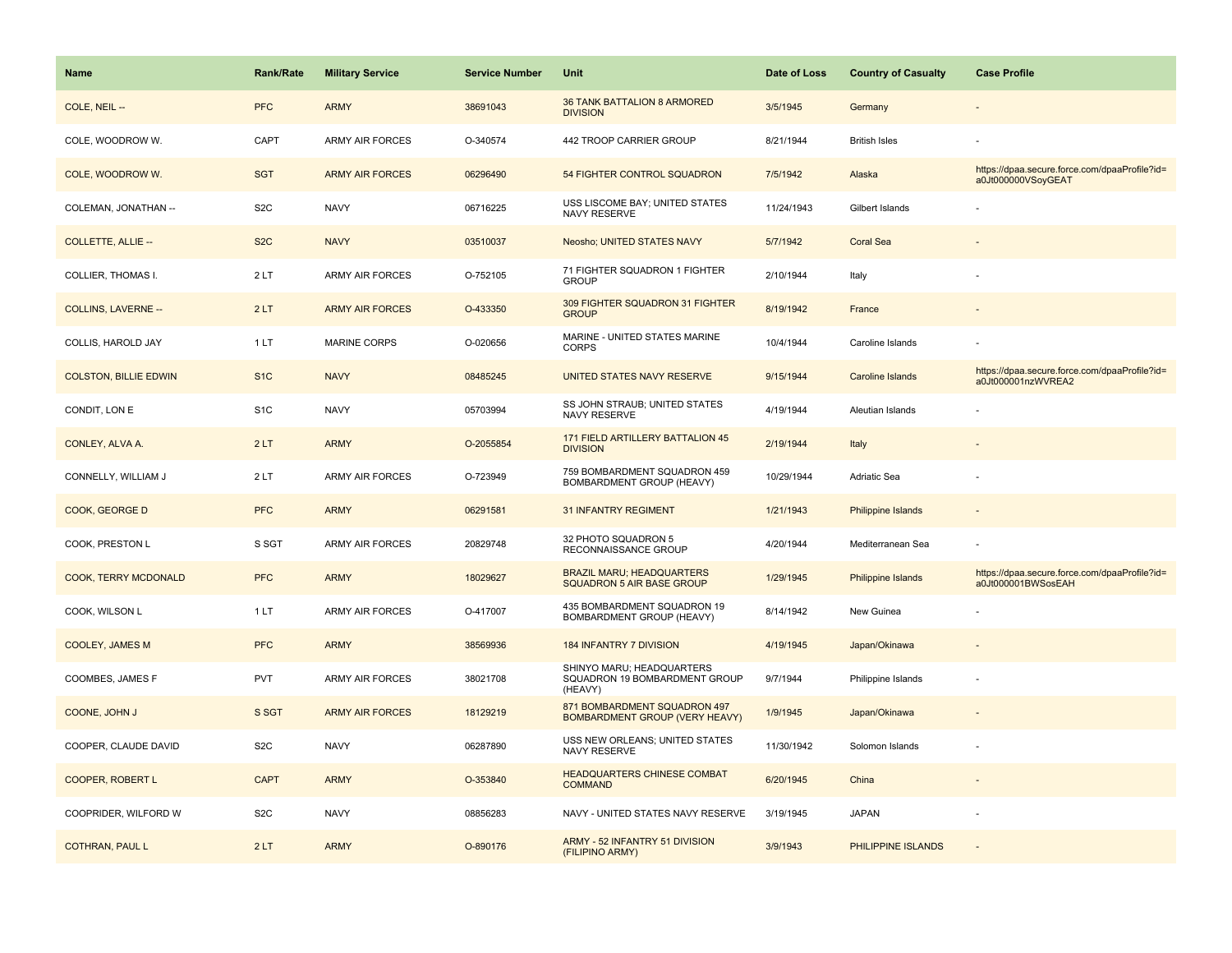| <b>Name</b>                  | <b>Rank/Rate</b>  | <b>Military Service</b> | <b>Service Number</b> | Unit                                                                                            | Date of Loss | <b>Country of Casualty</b>                     | <b>Case Profile</b>                                                 |
|------------------------------|-------------------|-------------------------|-----------------------|-------------------------------------------------------------------------------------------------|--------------|------------------------------------------------|---------------------------------------------------------------------|
| COVERT, GEORGE K             | BUG1C             | <b>NAVY</b>             | 06707294              | USS LISCOME BAY; UNITED STATES<br>NAVY RESERVE                                                  | 11/24/1943   | Gilbert Islands                                |                                                                     |
| COVINGTON, RAY W W           | S SGT             | <b>ARMY AIR FORCES</b>  | 38279175              | HEADQUARTERS SQUADRON FIFTH AIR<br><b>FORCE</b>                                                 | 4/15/1944    | New Guinea                                     |                                                                     |
| COWARD, EDWARD G             | FC3C              | <b>NAVY</b>             | 03560243              | USS JUNEAU; UNITED STATES NAVY                                                                  | 11/13/1942   | Solomon Islands                                |                                                                     |
| COX, CECIL J                 | <b>SGT</b>        | <b>ARMY</b>             | 38327268              | <b>AIR CORPS</b>                                                                                | 10/12/1945   | Japan/Okinawa                                  |                                                                     |
| COX, ELLIS THORNTON          | CPL               | <b>MARINE CORPS</b>     | 00360624              | Weapons Company, 6th marines, 2nd<br>Marine Division, FMF, UNITED STATES<br><b>MARINE CORPS</b> | 6/15/1944    | <b>SAIPAN</b>                                  |                                                                     |
| COX, JOHN D                  | <b>PVT</b>        | <b>ARMY</b>             | 19019971              | SHINYO MARU; QUARTERMASTER<br><b>CORPS</b>                                                      | 9/7/1944     | Philippine Islands                             |                                                                     |
| COX, LEONARD L               | CAPT              | <b>ARMY AIR FORCES</b>  | O-422385              | 869 BOMBARDMENT SQUADRON 497<br>BOMBARDMENT GROUP (VERY HEAVY)                                  | 1/14/1945    | Philippine Sea                                 |                                                                     |
| COX, PHILIP E                | <b>COX</b>        | <b>NAVY</b>             | 03510327              | <b>Buck; UNITED STATES NAVY</b>                                                                 | 10/9/1943    | North or Tyrrhenian Seas                       |                                                                     |
| CRABTREE, JAMES E            | <b>SGT</b>        | <b>ARMY AIR FORCES</b>  | 18132572              | 39 BOMBARDMENT SQUADRON 6<br>BOMBARDMENT GROUP (VERY HEAVY)                                     | 10/7/1945    | Marianas Islands                               |                                                                     |
| <b>CRADDUCK, RAYMOND A</b>   | S <sub>1</sub> C  | <b>NAVY</b>             | 06771806              | <b>MONAGHAN; UNITED STATES NAVY</b><br><b>RESERVE</b>                                           | 12/18/1944   | Philippine Islands                             | https://dpaa.secure.force.com/dpaaProfile?id=<br>a0Jt0000000XeMjEAK |
| CRAIG, WILLIAM C             | RT <sub>1</sub> C | <b>NAVY</b>             | 08497406              | UNITED STATES NAVY RESERVE                                                                      | 4/6/1945     | Japan                                          |                                                                     |
| <b>CRAIN, KENNETH EUGENE</b> | <b>PFC</b>        | <b>MARINE CORPS</b>     | 00298033              | MARINE - UNITED STATES MARINE<br><b>CORPS</b>                                                   | 10/24/1944   | Pacific Ocean                                  |                                                                     |
| CRANE, ALLEN C               | CPL               | <b>ARMY</b>             | 20831899              | 160 FIELD ARTILLERY BATTALION 45<br><b>DIVISION</b>                                             | 1/5/1945     | France                                         |                                                                     |
| CRAWFORD, GORDON P           | <b>SGT</b>        | <b>ARMY AIR FORCES</b>  | 20832066              | 558 BOMBARDMENT SQUADRON 387<br><b>BOMBARDMENT GROUP (MEDIUM)</b>                               | 2/25/1944    | North Sea or Tyrrhenian<br>Sea                 |                                                                     |
| CRESS, CURG K                | 2LT               | <b>ARMY AIR FORCES</b>  | O-2064224             | 515 BOMBARDMENT SQUADRON 376<br>BOMBARDMENT GROUP (HEAVY)                                       | 11/11/1944   | Adriatic Sea                                   |                                                                     |
| CREWS, HUGH C                | LT/JG/            | <b>NAVY</b>             | O-246354              | NAVY - UNITED STATES NAVY RESERVE                                                               | 7/30/1945    | <b>CENTRAL/SOUTH</b><br><b>PACIFIC THEATER</b> | https://dpaa.secure.force.com/dpaaProfile?id=<br>a0Jt00000004IQgEAI |
| CRITTENDEN, ARTHUR G         | S <sub>2</sub> C  | <b>NAVY</b>             | 08498255              | NAVY - UNITED STATES NAVY RESERVE                                                               | 10/25/1944   | PHILIPPINE SEA                                 |                                                                     |
| <b>CROOK, GARVIN J</b>       | S <sub>2</sub> C  | <b>NAVY</b>             | 08853783              | PRINGLE; UNITED STATES NAVY<br><b>RESERVE</b>                                                   | 4/16/1945    | <b>Philippine Sea</b>                          |                                                                     |
| CROSS, J M                   | FC <sub>2</sub> C | <b>NAVY</b>             | 06713323              | BUSH; UNITED STATES NAVY RESERVE                                                                | 4/6/1945     | China Seas                                     |                                                                     |
| <b>CROW, AUTHOR L</b>        | S SGT             | <b>ARMY AIR FORCES</b>  | 38396203              | 746 BOMBARDMENT SQUADRON 456<br><b>BOMBARDMENT GROUP (HEAVY)</b>                                | 4/23/1944    | Hungary                                        | https://dpaa.secure.force.com/dpaaProfile?id=<br>a0Jt0000000Xe12EAC |
| CROWDER, JOHN H              | T SGT             | <b>ARMY AIR FORCES</b>  | 18032655              | 21 BOMBARDMENT SQUADRON 30<br>BOMBARDMENT GROUP (HEAVY)                                         | 1/18/1943    | Aleutian Islands                               |                                                                     |
| <b>CROWL, ELMAR R</b>        | <b>PFC</b>        | <b>ARMY</b>             | 38468386              | SS Leopoldville; 264 INFANTRY 66<br><b>DIVISION</b>                                             | 12/24/1944   | <b>English Channel</b>                         |                                                                     |
| CROWL, RICHARD H             | PFC               | <b>ARMY</b>             | 06956932              | 26 INFANTRY 1 DIVISION                                                                          | 4/25/1943    | Tunisia                                        |                                                                     |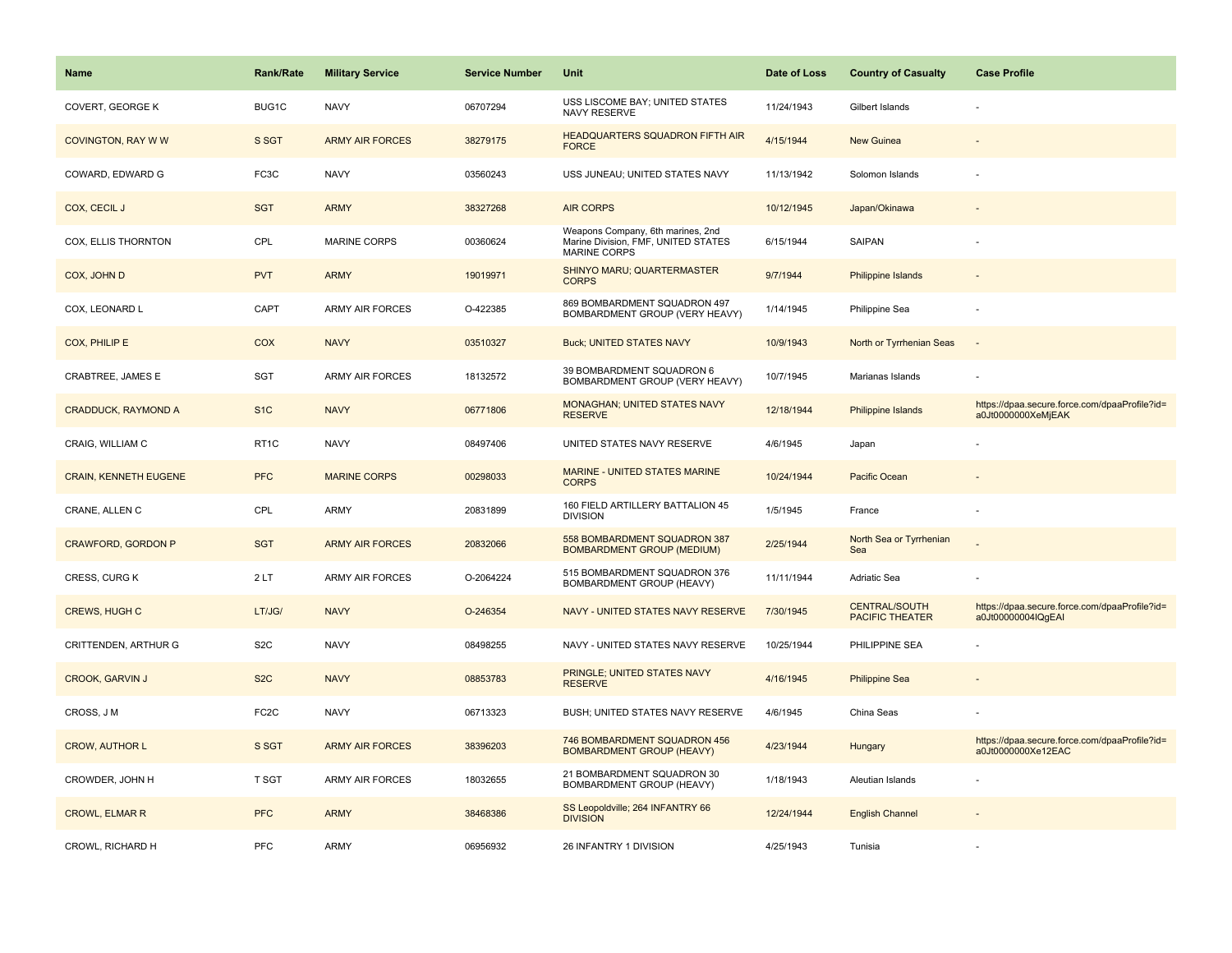| Name                        | <b>Rank/Rate</b>  | <b>Military Service</b> | <b>Service Number</b> | Unit                                                                      | Date of Loss | <b>Country of Casualty</b>     | <b>Case Profile</b>                                                 |
|-----------------------------|-------------------|-------------------------|-----------------------|---------------------------------------------------------------------------|--------------|--------------------------------|---------------------------------------------------------------------|
| <b>CROWLEY, ROBERT W</b>    | RM <sub>2</sub> C | <b>NAVY</b>             | 03565351              | <b>KETE; UNITED STATES NAVY</b>                                           | 3/31/1945    | <b>Ryukyus Islands</b>         |                                                                     |
| CRUMP, CARL P               | PR <sub>2C</sub>  | <b>NAVY</b>             | 06708344              | USS BELLEAU WOOD; UNITED STATES<br>NAVY RESERVE                           | 10/30/1944   | Philippine Islands             |                                                                     |
| <b>CRUTCHER, BALOUS E</b>   | F <sub>1</sub> C  | <b>NAVY</b>             | 06716290              | TRIGGER; UNITED STATES NAVY<br><b>RESERVE</b>                             | 3/28/1945    | <b>Ryukyus Islands</b>         |                                                                     |
| CRUTHIRDS, JOHN E.          | <b>PFC</b>        | <b>ARMY AIR FORCES</b>  | 06298043              | HEADQUARTERS SQUADRON 18<br><b>BOMBARDMENT WING</b>                       | 12/7/1941    | Hawaiian Islands               |                                                                     |
| <b>CUMMINGS, BURRILL --</b> | S SGT             | <b>ARMY AIR FORCES</b>  | 18108615              | 335 BOMBARDMENT SQUADRON 95<br><b>BOMBARDMENT GROUP (HEAVY)</b>           | 6/13/1943    | <b>Baltic Sea</b>              |                                                                     |
| <b>CUMMINGS, THEODORE G</b> | S SGT             | <b>ARMY AIR FORCES</b>  | 38403174              | 745 BOMBARDMENT SQUADRON 456<br>BOMBARDMENT GROUP (HEAVY)                 | 11/11/1944   | Adriatic Sea                   |                                                                     |
| <b>CUNNINGHAM, JAMES M.</b> | 2LT               | <b>ARMY AIR FORCES</b>  | O-733410              | 321 BOMBARDMENT SQUADRON 90<br><b>BOMBARDMENT GROUP (HEAVY)</b>           | 1/6/1943     | <b>New Guinea</b>              |                                                                     |
| CURRY, LOUIS EARL           | 2LT               | <b>MARINE CORPS</b>     | O-027475              | MARINE - UNITED STATES MARINE<br><b>CORPS</b>                             | 11/21/1943   | <b>GILBERT ISLANDS</b>         | https://dpaa.secure.force.com/dpaaProfile?id=<br>a0Jt0000000XgAnEAK |
| <b>CURTIS, WILLIAM M</b>    | <b>CAPT</b>       | <b>ARMY</b>             | O-295071              | ARISAN MARU; HARBOR DEFENSE OF<br><b>MANILA</b>                           | 10/24/1944   | China Seas                     |                                                                     |
| DALE, BILLIE M              | <b>PVT</b>        | ARMY                    | 20842184              | SHINYO MARU; 59 COAST ARTILLERY<br><b>REGIMENT</b>                        | 9/7/1944     | Philippine Islands             |                                                                     |
| DAMBERG, FRED E             | <b>CAPT</b>       | <b>ARMY AIR FORCES</b>  | O-577282              | <b>HEADQUARTERS SQUADRON 444</b><br><b>BOMBARDMENT GROUP (VERY HEAVY)</b> | 9/5/1945     | <b>Marshall Islands</b>        |                                                                     |
| DANIEL, BENTON H            | CAPT              | <b>ARMY AIR FORCES</b>  | O-421896              | 64 BOMBARDMENT SQUADRON 43<br>BOMBARDMENT GROUP (HEAVY)                   | 1/5/1943     | New Britain Island             |                                                                     |
| DANIEL, HOWARD Q            | 2LT               | <b>ARMY AIR FORCES</b>  | O-726881              | 319 BOMBARDMENT SQUADRON 90<br><b>BOMBARDMENT GROUP (HEAVY)</b>           | 3/16/1943    | <b>New Guinea</b>              |                                                                     |
| DARBISON, ADDISON L         | CPL               | <b>ARMY</b>             | 38022636              | 33 REGIMENT 3 ARMORED DIVISION                                            | 7/11/1944    | France                         |                                                                     |
| DARDEN, JAMES H             | <b>CAPT</b>       | <b>ARMY AIR FORCES</b>  | O-425514              | 877 BOMBARDMENT SQUADRON 499<br><b>BOMBARDMENT GROUP (VERY HEAVY)</b>     | 12/22/1944   | Japan/Okinawa                  |                                                                     |
| DAVENPORT, JAMES C          | CPL               | ARMY AIR FORCES         | 38467900              | <b>AIR CORPS</b>                                                          | 3/13/1945    | Pacific Ocean                  |                                                                     |
| DAVES, RICHARD C            | 2LT               | <b>ARMY AIR FORCES</b>  | O-708666              | 358 FIGHTER SQUADRON 355 FIGHTER<br><b>GROUP</b>                          | 8/26/1944    | North Sea or Tyrrhenian<br>Sea |                                                                     |
| DAVIDSON, BERNICE L         | <b>SGT</b>        | <b>ARMY AIR FORCES</b>  | 19028866              | 2 OBSERVATION SQUADRON, 27th<br>Bombardment Group                         | 6/13/1942    | Philippine Islands             | https://dpaa.secure.force.com/dpaaProfile?id=<br>a0Jt0000000XmrpEAC |
| DAVIDSON, THOMAS A          | S <sub>1</sub> C  | <b>NAVY</b>             | 03562570              | USS HOUSTON (CA-30); UNITED STATES<br><b>NAVY</b>                         | 3/1/1942     | Java                           |                                                                     |
| DAVIS, BILLY REX            | F <sub>2</sub> C  | <b>NAVY</b>             | 03564290              | USS Utah; UNITED STATES NAVY                                              | 12/7/1941    | Hawaiian Islands               | https://dpaa.secure.force.com/dpaaProfile?id=<br>a0Jt000000sPLvNEAW |
| DAVIS, GEORGE DORRELL       | <b>PFC</b>        | <b>MARINE CORPS</b>     | 295828                | MARINE - UNITED STATES MARINE<br><b>CORPS</b>                             | 10/10/1943   | <b>Philippine Islands</b>      |                                                                     |
| DAVIS, JACK C               | CAPT              | <b>ARMY AIR FORCES</b>  | O-398722              | 500 BOMBARDMENT SQUADRON 345<br>BOMBARDMENT GROUP (MEDIUM)                | 8/12/1945    | Sea of Japan                   |                                                                     |
| DAVIS, LOUIE L              | LT /JG/           | <b>NAVY</b>             | O-326023              | UNITED STATES NAVY RESERVE                                                | 3/29/1945    | Japan                          |                                                                     |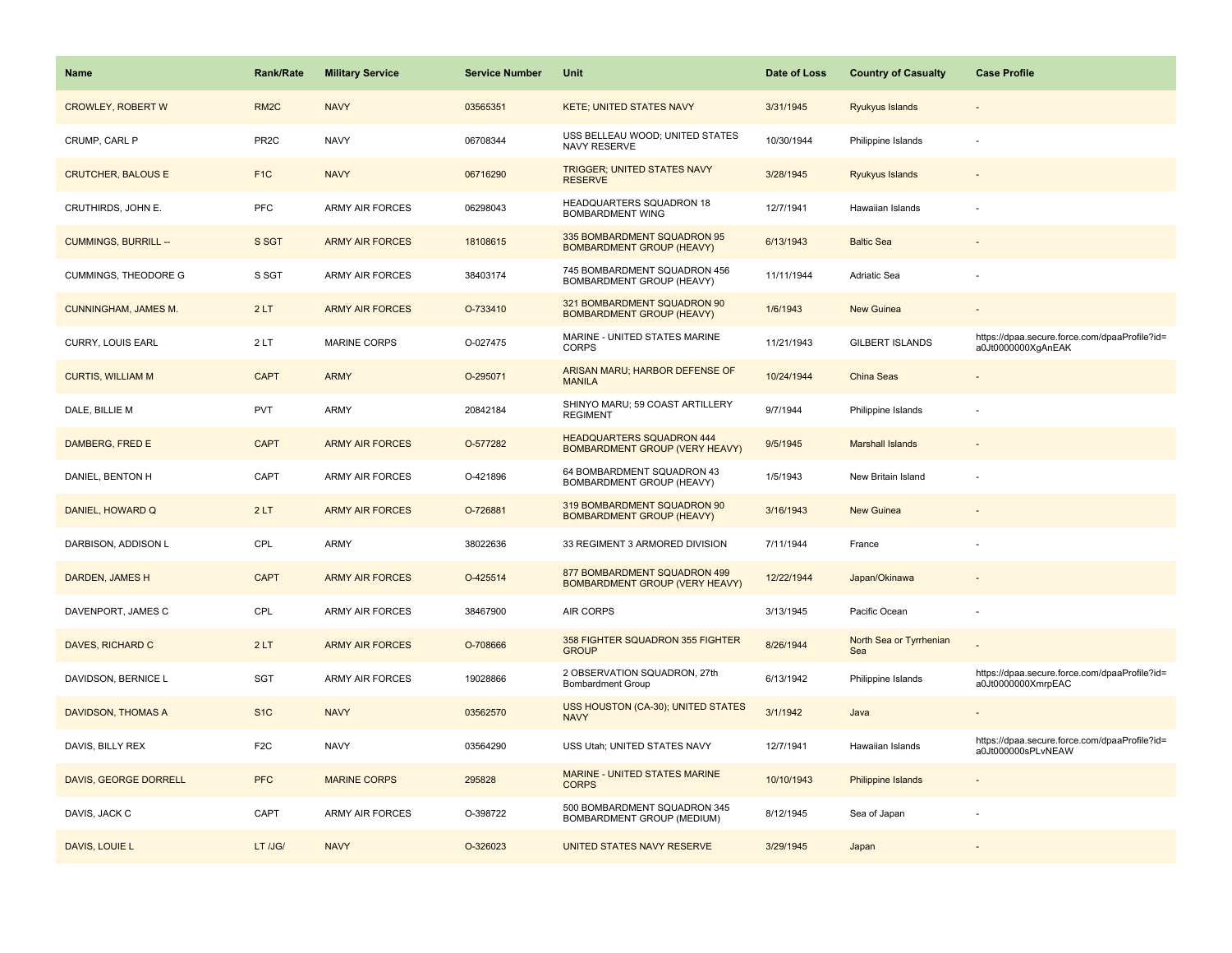| <b>Name</b>               | Rank/Rate         | <b>Military Service</b> | <b>Service Number</b> | Unit                                                              | Date of Loss | <b>Country of Casualty</b>     | <b>Case Profile</b>                                                 |
|---------------------------|-------------------|-------------------------|-----------------------|-------------------------------------------------------------------|--------------|--------------------------------|---------------------------------------------------------------------|
| DAVIS, SIDNEY R           | 2LT               | <b>ARMY AIR FORCES</b>  | O-825586              | 759 BOMBARDMENT SQUADRON 459<br>BOMBARDMENT GROUP (HEAVY)         | 10/29/1944   | Adriatic Sea                   |                                                                     |
| DEAN, DON A               | 2LT               | <b>ARMY AIR FORCES</b>  | O-699516              | 77 BOMBARDMENT SQUADRON 28<br><b>BOMBARDMENT GROUP (HEAVY)</b>    | 7/12/1945    | Kurile Islands                 |                                                                     |
| DEAN, GEORGE F            | CPR               | <b>NAVY</b>             | 03559534              | USS LISCOME BAY; UNITED STATES<br><b>NAVY</b>                     | 11/24/1943   | Gilbert Islands                |                                                                     |
| DECKER, PAUL E            | <b>PVT</b>        | <b>ARMY</b>             | 19013600              | <b>ENOURA MARU; 31 INFANTRY</b><br><b>REGIMENT</b>                | 1/9/1945     | Formosa                        | https://dpaa.secure.force.com/dpaaProfile?id=<br>a0Jt000000Qsy3tEAB |
| DEFEHR, ALBERT R          | Maj               | <b>ARMY AIR FORCES</b>  | O-417010              | 314 FIGHTER SQUADRON 324 FIGHTER<br><b>GROUP</b>                  | 3/15/1944    | Italy                          |                                                                     |
| DEHASS, DELBERT --        | F <sub>3</sub> C  | <b>NAVY</b>             | 03565980              | USS QUINCY; UNITED STATES NAVY                                    | 8/9/1942     | Solomon Islands                |                                                                     |
| DELAY, ALLEN R            | S <sub>2</sub> C  | <b>NAVY</b>             | 06719338              | UNITED STATES NAVY RESERVE                                        | 1/29/1945    | Pacific Ocean                  |                                                                     |
| DELLINGER, LLOYD A        | WT1C              | <b>NAVY</b>             | 06701289              | <b>UNITED STATES NAVY RESERVE</b>                                 | 5/2/1943     | North Atlantic Ocean           |                                                                     |
| DENDY, JAMES FRANKLIN     | S <sub>2</sub> C  | <b>NAVY</b>             | 03510356              | USS MEREDITH; UNITED STATES NAVY                                  | 10/15/1942   | Solomon Islands                |                                                                     |
| DENNY, LEO M              | 1LT               | <b>ARMY AIR FORCES</b>  | O-672770              | 453 BOMBARDMENT SQUADRON 323<br><b>BOMBARDMENT GROUP (MEDIUM)</b> | 4/11/1944    | <b>English Channel</b>         |                                                                     |
| DERRICK, PETE E           | S SGT             | <b>ARMY AIR FORCES</b>  | 20828430              | 579 BOMBARDMENT SQUADRON 392<br>BOMBARDMENT GROUP (HEAVY)         | 10/4/1943    | North Sea or Tyrrhenian<br>Sea |                                                                     |
| DEYONG, ADAM J            | MM <sub>2</sub> C | <b>NAVY</b>             | 03562505              | Maddox; UNITED STATES NAVY                                        | 7/10/1943    | Mediterranean Sea              | $\sim$                                                              |
| DICK, WALTER M            | WT2C              | <b>NAVY</b>             | 03561558              | Henley; UNITED STATES NAVY                                        | 10/3/1943    | New Guinea                     |                                                                     |
| <b>DICKENSON, ERNIE J</b> | Flt O             | <b>ARMY AIR FORCES</b>  | $T-90$                | 337 BOMBARDMENT SQUADRON 96<br><b>BOMBARDMENT GROUP (HEAVY)</b>   | 5/29/1943    | France                         | https://dpaa.secure.force.com/dpaaProfile?id=<br>a0Jt0000000XgaTEAS |
| DICKINSON, MAURICE A.     | <b>PVT</b>        | ARMY                    | 37111121              | 126 INFANTRY 32 DIVISION                                          | 11/30/1942   | New Guinea                     |                                                                     |
| DIETZ, EDWARD G           | <b>SGT</b>        | <b>ARMY AIR FORCES</b>  | 18084372              | 32 PHOTO RECONNAISSANCE<br><b>SQUADRON</b>                        | 4/20/1944    | Mediterranean Sea              |                                                                     |
| DIGGS, GRAHAM W           | T SGT             | <b>ARMY AIR FORCES</b>  | 38130313              | 367 BOMBARDMENT SQUADRON 306<br>BOMBARDMENT GROUP (HEAVY)         | 7/29/1943    | <b>Baltic Sea</b>              |                                                                     |
| <b>DILLAHUNTY, JACK C</b> | <b>T SGT</b>      | <b>ARMY AIR FORCES</b>  | 18160347              | 67 BOMBARDMENT SQUADRON 44<br><b>BOMBARDMENT GROUP (HEAVY)</b>    | 11/18/1943   | North Sea or Tyrrhenian<br>Sea |                                                                     |
| DITTNER, LEWIS O          | TEC <sub>5</sub>  | <b>ARMY</b>             | 37233767              | 526 ORDNANCE MAINTENANCE<br><b>COMPANY</b>                        | 6/9/1944     | English Channel                |                                                                     |
| DOBSON, ALFRED W          | ARM2C             | <b>NAVY</b>             | 03561823              | <b>UNITED STATES NAVY</b>                                         | 10/8/1942    | Solomon Islands                |                                                                     |
| DODGION, PAUL A           | S SGT             | <b>ARMY</b>             | 38017097              | 180 INFANTRY 45 DIVISION                                          | 5/23/1944    | Italy                          |                                                                     |
| DOLTON, JAMES V.          | TEC <sub>3</sub>  | <b>ARMY AIR FORCES</b>  | 20833313              | <b>ARMY AIR FORCE</b>                                             | 1/6/1945     | China                          |                                                                     |
| DONES, JOHN R             | T SGT             | <b>ARMY AIR FORCES</b>  | 20849249              | 32 PHOTO RECONNAISSANCE<br>SQUADRON                               | 4/20/1944    | Mediterranean Sea              |                                                                     |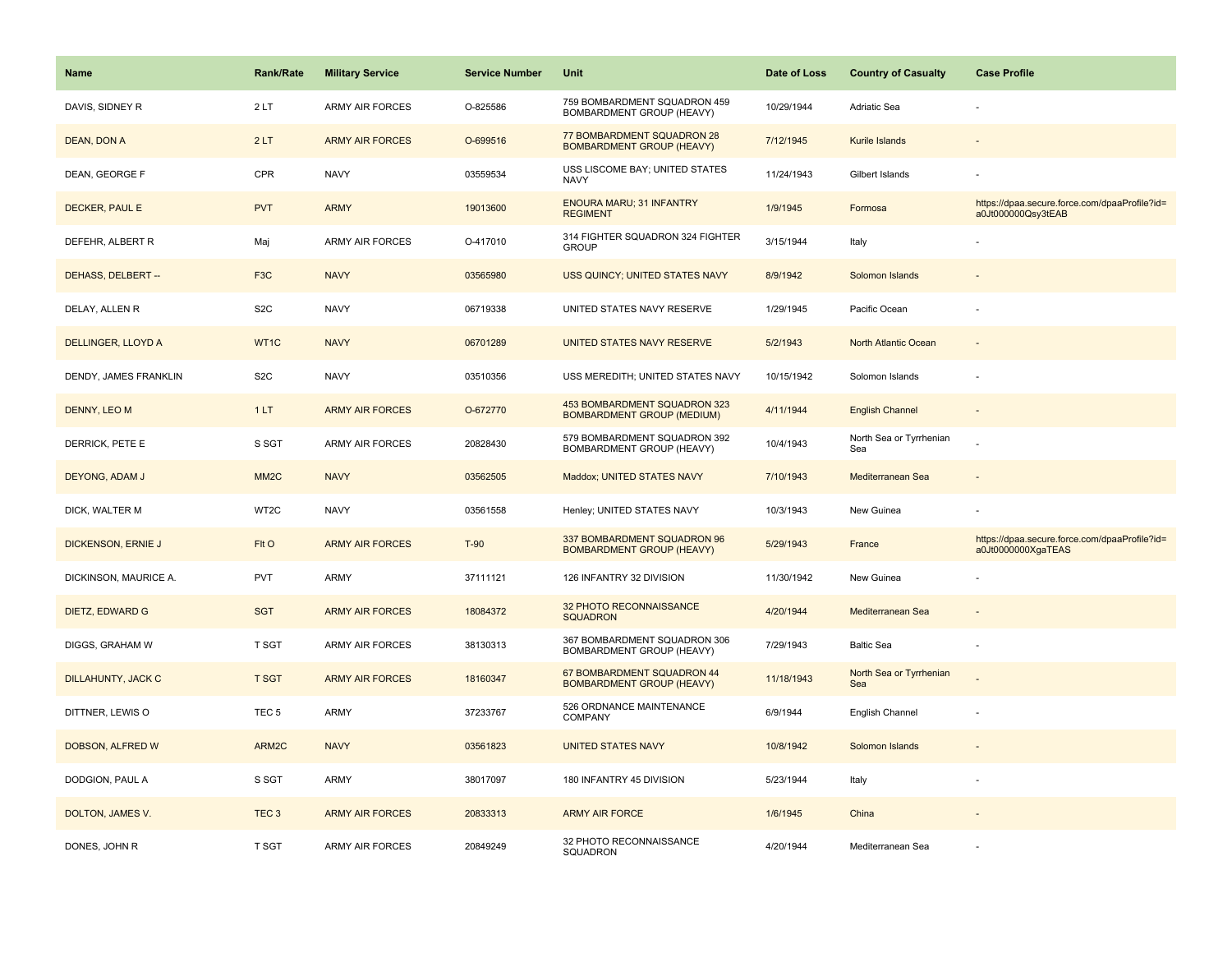| Name                       | <b>Rank/Rate</b>  | <b>Military Service</b> | <b>Service Number</b> | Unit                                                             | Date of Loss | <b>Country of Casualty</b>            | <b>Case Profile</b>                                                 |
|----------------------------|-------------------|-------------------------|-----------------------|------------------------------------------------------------------|--------------|---------------------------------------|---------------------------------------------------------------------|
| DOTY, REX L                | S <sub>2</sub> C  | <b>NAVY</b>             | 06771016              | USS JOHN PENN; UNITED STATES NAVY<br><b>RESERVE</b>              | 8/13/1943    | Solomon Islands                       |                                                                     |
| DOUT, BOYD L               | 1 LT              | ARMY AIR FORCES         | O-670984              | 567 BOMBARDMENT SQUADRON 389<br>BOMBARDMENT GROUP (HEAVY)        | 1/29/1944    | North Sea or Tyrrhenian<br>Sea        |                                                                     |
| <b>DOUTHIT, HARMON C</b>   | MM <sub>2</sub> C | <b>NAVY</b>             | 03563002              | USS CHICAGO; UNITED STATES NAVY                                  | 1/29/1943    | Solomon Islands                       |                                                                     |
| DOUTHITT, JOE E            | MOMM2C            | <b>NAVY</b>             | 06770594              | Frederick C Davis; UNITED STATES NAVY<br><b>RESERVE</b>          | 4/24/1945    | North Atlantic Ocean                  |                                                                     |
| DOWDY, KENNETH LLOYD       | S <sub>2</sub> C  | <b>NAVY</b>             | 03509945              | Neosho; UNITED STATES NAVY                                       | 5/7/1942     | <b>Coral Sea</b>                      |                                                                     |
| DOWLING, WILLIAM L         | S <sub>1</sub> C  | <b>NAVY</b>             | 03562506              | USS HOUSTON (CA-30); UNITED STATES<br><b>NAVY</b>                | 3/1/1942     | Java                                  |                                                                     |
| DRAKE, ROBERT F            | ARM2C             | <b>NAVY</b>             | 06702908              | USS BELLEAU WOOD (CVL-24); UNITED<br><b>STATES NAVY RESERVE</b>  | 10/30/1944   | Philippine Islands                    |                                                                     |
| DUKE, LEE F                | <b>PVT</b>        | <b>ARMY</b>             | 38394647              | HMT Rohna; 853 ENGINEERS BATTALION<br>(AVIATION)                 | 11/27/1943   | Mediterranean Sea                     |                                                                     |
| DUNAWAY, KENNETH L         | EM3C              | <b>NAVY</b>             | 03761294              | USS Arizona; UNITED STATES NAVY                                  | 12/7/1941    | Hawaiian Islands                      | https://dpaa.secure.force.com/dpaaProfile?id=<br>a0Jt0000000BSb0EAG |
| DUNN, JOE R                | <b>PVT</b>        | <b>ARMY</b>             | 38190418              | 543 ENGINEERS SHORE REGIMENT                                     | 3/7/1945     | Philippine Islands                    |                                                                     |
| <b>DUNNICA, LAWRENCE G</b> | <b>CAPT</b>       | <b>ARMY AIR FORCES</b>  | O-420376              | 303 BOMBARDMENT GROUP (HEAVY),<br>358 BOMBARDMENT SQUADRON       | 2/16/1943    | <b>English Channel</b>                |                                                                     |
| DUPUY, HAL H               | TM3C              | <b>NAVY</b>             | 03511067              | SHARK 2; UNITED STATES NAVY                                      | 10/24/1944   | China Seas                            |                                                                     |
| DYER, WAYNE L              | 2LT               | <b>ARMY AIR FORCES</b>  | O-711360              | 569 BOMBARDMENT SQUADRON 390<br><b>BOMBARDMENT GROUP (HEAVY)</b> | 5/29/1944    | Germany                               |                                                                     |
| EAGLES, ALBERT L.          | S SGT             | <b>ARMY AIR FORCES</b>  | 38319789              | 440 BOMBARDMENT SQUADRON 319<br>BOMBARDMENT GROUP (MEDIUM)       | 2/3/1944     | North Sea or Tyrrhenian<br>Sea        |                                                                     |
| EAGON, GLENN V             | S <sub>1</sub> C  | <b>NAVY</b>             | 06771608              | LIDDLE; UNITED STATES NAVY<br><b>RESERVE</b>                     | 12/7/1944    | Philippine Islands                    |                                                                     |
| EASTTEAM, WILLIAM --       | TEC <sub>5</sub>  | ARMY                    | 38272666              | 300 ENGINEERS COMBAT BATTALION                                   | 6/19/1944    | English Channel                       |                                                                     |
| <b>EATON, EMORY LOWELL</b> | F <sub>3</sub> C  | <b>NAVY</b>             | 03563672              | USS Arizona; UNITED STATES NAVY                                  | 12/7/1941    | Hawaiian Islands                      | https://dpaa.secure.force.com/dpaaProfile?id=<br>a0Jt00000004otnEAA |
| ECHOLS, LEONARD O          | BKR3C             | <b>NAVY</b>             | 08498669              | SWORDFISH; UNITED STATES NAVY<br><b>RESERVE</b>                  | 1/29/1945    | Ryukyus Islands                       |                                                                     |
| EDWARDS, WILLARD A         | GM1C              | <b>NAVY</b>             | 06160123              | <b>GOLET; UNITED STATES NAVY</b><br><b>RESERVE</b>               | 7/12/1944    | Pacific Ocean: North<br>American Area |                                                                     |
| EEDS, CHARLES W            | CPL               | <b>ARMY AIR FORCES</b>  | 06285852              | 48 MATERIALS SQUADRON 5 AIR BASE<br><b>GROUP</b>                 | 7/19/1942    | Philippine Islands                    | https://dpaa.secure.force.com/dpaaProfile?id=<br>a0Jt0000000XhQjEAK |
| ELDRIDGE, WILLIAM H        | 2LT               | <b>ARMY AIR FORCES</b>  | O-421935              | <b>AIR CORPS</b>                                                 | 2/27/1942    | <b>Indian Ocean</b>                   |                                                                     |
| ELLIOTT, JUDSON W.         | S SGT             | <b>ARMY AIR FORCES</b>  | 20827655              | 367 BOMBARDMENT SQUADRON 306<br>BOMBARDMENT GROUP (HEAVY)        | 1/7/1943     | English Channel                       |                                                                     |
| ELLIOTT, LEE               | <b>SGT</b>        | <b>ARMY</b>             | 38394634              | HMT Rohna; 853 ENGINEERS BATTALION<br>(AVIATION)                 | 11/27/1943   | Mediterranean Sea                     |                                                                     |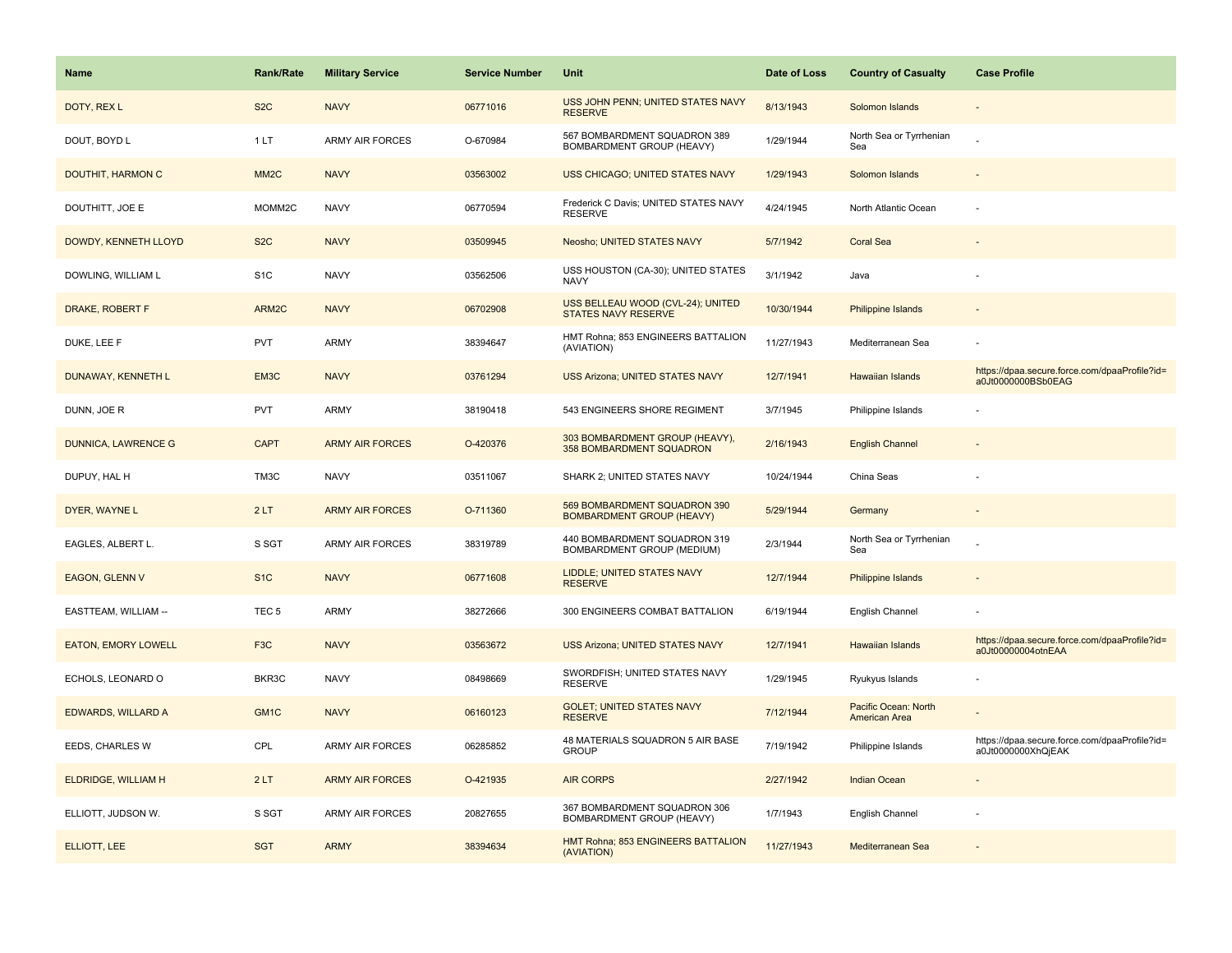| Name                    | <b>Rank/Rate</b>  | <b>Military Service</b> | <b>Service Number</b> | Unit                                                                     | Date of Loss | <b>Country of Casualty</b>     | <b>Case Profile</b>                                                 |
|-------------------------|-------------------|-------------------------|-----------------------|--------------------------------------------------------------------------|--------------|--------------------------------|---------------------------------------------------------------------|
| ELLIOTT, LESLIE L       | COX               | <b>NAVY</b>             | 03559779              | USS HOUSTON (CA-30); UNITED STATES<br><b>NAVY</b>                        | 3/1/1942     | Java                           |                                                                     |
| ELLIS, EDWARD J         | <b>ENS</b>        | <b>NAVY</b>             | O-290931              | NAVY - UNITED STATES NAVY RESERVE                                        | 10/23/1943   | <b>ATLANTIC OCEAN</b>          |                                                                     |
| <b>EMRICK, JAMES B</b>  | <b>PVT</b>        | ARMY                    | 06264252              | 31 INFANTRY REGIMENT                                                     | 7/19/1942    | Philippine Islands             | https://dpaa.secure.force.com/dpaaProfile?id=<br>a0Jt0000000Xhi9EAC |
| <b>ENGLISH, JACK C</b>  | <b>CPL</b>        | <b>ARMY AIR FORCES</b>  | 06294266              | ARISAN MARU; 28 BOMBARDMENT<br>SQUADRON 19 BOMBARDMENT GROUP<br>(MEDIUM) | 10/24/1944   | China Seas                     |                                                                     |
| <b>ERWIN, KENNETH G</b> | CPL               | <b>ARMY</b>             | 18049796              | ARMY - 59 COAST ARTILLERY<br><b>REGIMENT</b>                             | 11/1/1942    | PHILIPPINE ISLANDS             | https://dpaa.secure.force.com/dpaaProfile?id=<br>a0Jt0000000LkkiEAC |
| ESSARY, DEWEY --        | Sgt               | <b>ARMY AIR FORCES</b>  | 6238036               | 351 BOMBARDMENT SQUADRON 100<br><b>BOMBARDMENT GROUP (HEAVY)</b>         | 3/6/1944     | Germany                        |                                                                     |
| ETTER, JAMES O          | 1LT               | ARMY AIR FORCES         | O-434209              | 28 BOMBARDMENT SQUADRON 19<br>BOMBARDMENT GROUP (HEAVY)                  | 8/2/1942     | New Guinea                     |                                                                     |
| <b>EVANS, ERNEST E</b>  | <b>CDR</b>        | <b>NAVY</b>             | O-070042              | <b>UNITED STATES NAVY</b>                                                | 10/25/1944   | <b>Philippine Sea</b>          |                                                                     |
| EVANS, GEORGE A.        | S Sgt             | ARMY                    | 6257815               | 135 INFANTRY 34 DIVISION                                                 | 4/9/1944     | Italy                          |                                                                     |
| EVANS, LEO H            | <b>T SGT</b>      | <b>ARMY AIR FORCES</b>  | 38447798              | 31 BOMBARDMENT SQUADRON 5<br><b>BOMBARDMENT GROUP (HEAVY)</b>            | 5/21/1944    | <b>Caroline Islands</b>        | https://dpaa.secure.force.com/dpaaProfile?id=<br>a0Jt000001EhJO8EAN |
| EVANS, STANLEY L        | CAPT              | <b>ARMY AIR FORCES</b>  | O-663500              | 344 BOMBARDMENT SQUADRON 98<br>BOMBARDMENT GROUP (HEAVY)                 | 3/8/1945     | Adriatic Sea                   |                                                                     |
| <b>EVANS, WARREN E</b>  | S <sub>2</sub> C  | <b>NAVY</b>             | 06710843              | PICKEREL; UNITED STATES NAVY<br><b>RESERVE</b>                           | 5/6/1943     | Sea of Japan                   |                                                                     |
| EVANS, WILLIAM W        | S SGT             | <b>ARMY AIR FORCES</b>  | 38321332              | <b>AIR CORPS</b>                                                         | 9/25/1943    | Phoenix Islands                |                                                                     |
| <b>EVERETT, EVERT G</b> | 1LT               | <b>ARMY AIR FORCES</b>  | O-686837              | 63 FIGHTER SQUADRON 56 FIGHTER<br><b>GROUP</b>                           | 3/27/1944    | <b>English Channel</b>         |                                                                     |
| EVERLY, JAMES M         | CAPT              | <b>ARMY AIR FORCES</b>  | O-728365              | DAISY MAE; 373 BOMBARDMENT<br>SQUADRON 308 BOMBARDMENT<br>GROUP (HEAVY)  | 9/15/1943    | French Indochina               | https://dpaa.secure.force.com/dpaaProfile?id=<br>a0Jt000001nzRGPEA2 |
| <b>EWELL, PAUL P</b>    | RM <sub>2</sub> C | <b>NAVY</b>             | 03562980              | <b>UNITED STATES NAVY</b>                                                | 5/5/1942     | <b>Hawaiian Islands</b>        |                                                                     |
| FAGAN, EDWARD C         | RDM3C             | <b>NAVY</b>             | 06772012              | COOPER; UNITED STATES NAVY<br><b>RESERVE</b>                             | 12/2/1943    | Philippine Islands             |                                                                     |
| <b>FANSON, WAYNE R</b>  | 1LT               | <b>ARMY</b>             | O-269803              | ARISAN MARU; 17 ORDNANCE<br><b>COMPANY</b>                               | 10/24/1944   | China Seas                     |                                                                     |
| FARBER, CLAUDE L        | SGT               | ARMY AIR FORCES         | 38268538              | 569 BOMBARDMENT SQUADRON 390<br>BOMBARDMENT GROUP (HEAVY)                | 11/16/1943   | North Sea or Tyrrhenian<br>Sea |                                                                     |
| <b>FARLEY, JAMES W</b>  | S <sub>1</sub> C  | <b>NAVY</b>             | 08486721              | NAVY - UNITED STATES NAVY RESERVE                                        | 7/30/1945    | PHILIPPINE SEA                 | https://dpaa.secure.force.com/dpaaProfile?id=<br>a0Jt0000000cdWsEAI |
| FARMER, PAT --          | <b>PVT</b>        | ARMY                    | 18031779              | 168 INFANTRY 34 DIVISION                                                 | 3/7/1946     | Poland                         |                                                                     |
| FARRAR, JOHN B          | 1LT               | <b>ARMY AIR FORCES</b>  | O-417019              | 73 FIGHTER SQUADRON 18 FIGHTER<br><b>GROUP</b>                           | 7/23/1942    | <b>Hawaiian Islands</b>        |                                                                     |
| FARRIS, JONE W          | 2LT               | <b>ARMY AIR FORCES</b>  | O-760810              | 870 BOMBARDMENT SQUADRON 497<br>BOMBARDMENT GROUP (VERY HEAVY)           | 12/3/1944    | Marianas Islands               |                                                                     |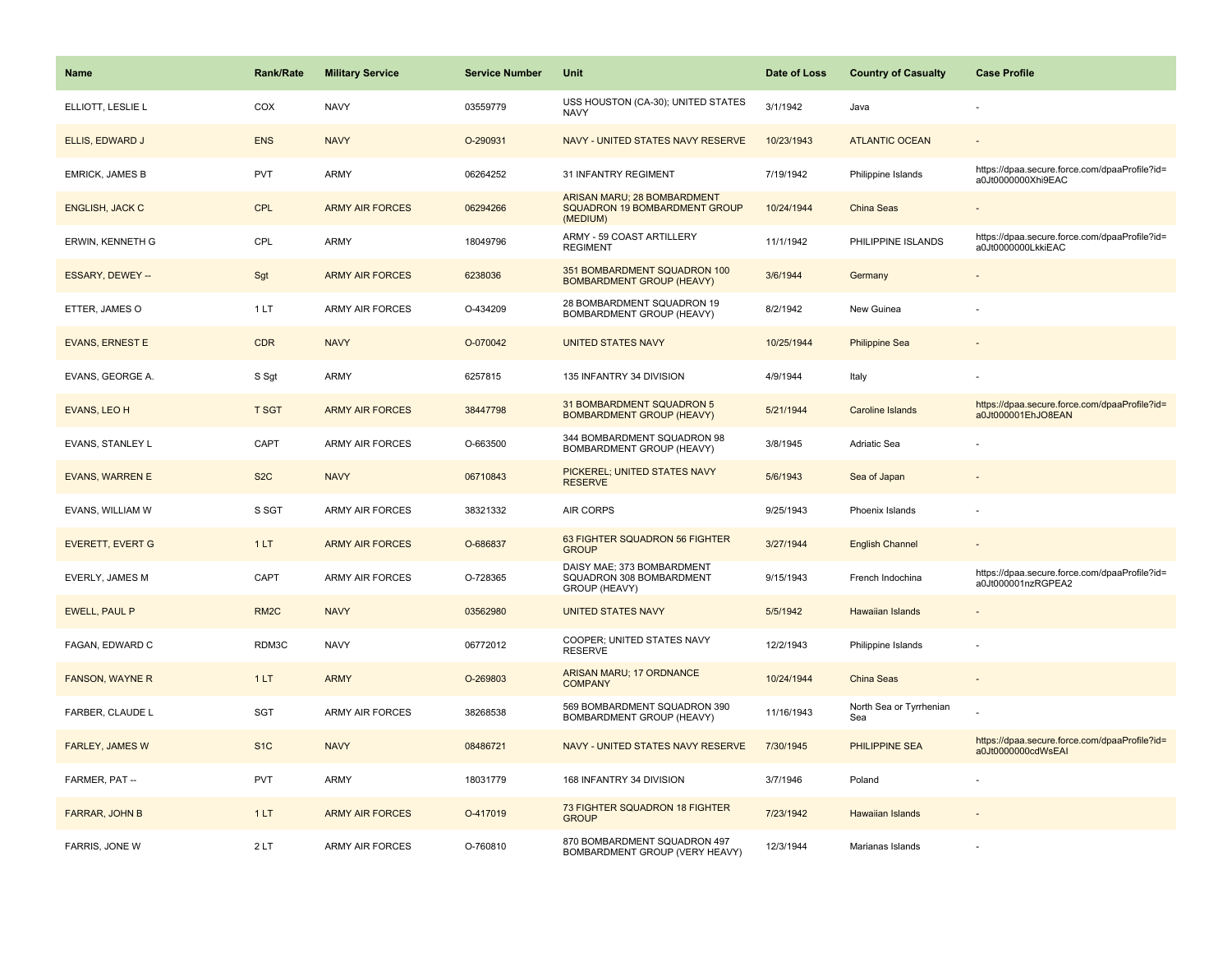| Name                       | <b>Rank/Rate</b> | <b>Military Service</b> | <b>Service Number</b> | Unit                                                                  | Date of Loss | <b>Country of Casualty</b> | <b>Case Profile</b>                                                 |
|----------------------------|------------------|-------------------------|-----------------------|-----------------------------------------------------------------------|--------------|----------------------------|---------------------------------------------------------------------|
| <b>FARTHING, THAYER L</b>  | S SGT            | <b>ARMY AIR FORCES</b>  | 18128667              | 440 BOMBARDMENT SQUADRON 319<br><b>BOMBARDMENT GROUP (MEDIUM)</b>     | 12/8/1942    | Greenland                  |                                                                     |
| FAULK, GLENN A             | ARM1C            | <b>NAVY</b>             | 06700440              | USS HORNET; UNITED STATES NAVY<br><b>RESERVE</b>                      | 11/13/1944   | Philippine Islands         |                                                                     |
| FAULL, RUSSELL D.          | S SGT            | <b>ARMY AIR FORCES</b>  | 38327252              | 874 BOMBARDMENT SQUADRON 498<br>BOMBARDMENT GROUP (VERY HEAVY)        | 5/25/1946    | Japan/Okinawa              |                                                                     |
| <b>FAUSSET, EUGENE R</b>   | GM3C             | <b>NAVY</b>             | 08497440              | SWORDFISH; UNITED STATES NAVY<br><b>RESERVE</b>                       | 1/29/1945    | Ryukyus Islands            |                                                                     |
| FAY, DILLON R              | S SGT            | <b>ARMY AIR FORCES</b>  | 15044707              | 32 PHOTO SQUADRON 5<br><b>RECONNAISSANCE GROUP</b>                    | 4/20/1944    | Mediterranean Sea          |                                                                     |
| FENTON, BENJAMIN A         | SGT              | ARMY                    | 06274307              | ARISAN MARU; 2 GENERAL HOSPITAL                                       | 10/24/1944   | China Seas                 |                                                                     |
| FERGUSON, HAROLD W         | WT3C             | <b>NAVY</b>             | 06770012              | REID; UNITED STATES NAVY RESERVE                                      | 12/11/1944   | Philippine Islands         | $\overline{\phantom{a}}$                                            |
| FEZLER, JOHN HARTWELL      | <b>LTJG</b>      | <b>NAVY</b>             | 228365                |                                                                       | 10/1/1944    | Netherlands East Indies    | ÷.                                                                  |
| <b>FIALA, VICTOR E</b>     | <b>CAPT</b>      | <b>ARMY AIR FORCES</b>  | O-427484              | 877 BOMBARDMENT SQUADRON 499<br><b>BOMBARDMENT GROUP (VERY HEAVY)</b> | 1/9/1945     | Japan/Okinawa              |                                                                     |
| FIELDS, PAUL E             | PFC              | ARMY                    | 38694501              | 357 INFANTRY 90 DIVISION                                              | 12/15/1944   | Germany                    |                                                                     |
| FIELDS, QUANAH PARKER      | 2LT              | <b>ARMY AIR FORCES</b>  | O-425515              | <b>AIR CORPS</b>                                                      | 2/20/1942    | Java                       |                                                                     |
| FIELDS, SAM                | <b>PVT</b>       | <b>ARMY</b>             | 38020407              | ARMY - 192 TANK BATTALION                                             | 7/30/1942    | PHILIPPINE ISLANDS         | https://dpaa.secure.force.com/dpaaProfile?id=<br>a0Jt0000000XhCXEA0 |
| FIETZ, JOHN E              | LT /JG/          | <b>NAVY</b>             | O-120051              | UNITED STATES NAVY RESERVE                                            | 9/11/1943    | North or Tyrrhenian Seas   |                                                                     |
| FILLEBROWN, T B            | <b>CRM</b>       | <b>NAVY</b>             | 03365193              | USS DUNCAN; UNITED STATES NAVY                                        | 10/12/1942   | Solomon Islands            |                                                                     |
| FINCH, ERNEST M            | <b>PFC</b>       | <b>ARMY AIR FORCES</b>  | 37496121              | 831 BOMBARDMENT SQUADRON 485<br><b>BOMBARDMENT GROUP (HEAVY)</b>      | 4/20/1944    | Mediterranean Sea          |                                                                     |
| FINNIGAN, CHARLES M        | <b>T SGT</b>     | ARMY AIR FORCES         | 18159891              | 26 BOMBARDMENT SQUADRON 11<br>BOMBARDMENT GROUP (HEAVY)               | 2/8/1945     | Bonin & Volcano Islands    | $\sim$                                                              |
| <b>FISHER, FREDERICK T</b> | <b>SGT</b>       | <b>ARMY</b>             | 18052405              | ARISAN MARU; 19 QUARTERMASTER<br><b>TRUCK COMPANY</b>                 | 10/24/1944   | China Seas                 |                                                                     |
| FISHER, JAMES O            | 1 SGT            | ARMY                    | 06292197              | SS Leopoldville; 262 INFANTRY 66<br><b>DIVISION</b>                   | 12/24/1944   | English Channel            |                                                                     |
| FISHINGHAWK, JESSIE C      | S <sub>1C</sub>  | <b>NAVY</b>             | 06771126              | UNITED STATES NAVY RESERVE                                            | 4/19/1944    | Pacific Ocean              |                                                                     |
| FITZGERARD, Q D            | WT1              | <b>NAVY</b>             | 03464259              | Bristol; UNITED STATES NAVY                                           | 10/13/1943   |                            |                                                                     |
| FLANARY, MELVIN R          | <b>SGT</b>       | <b>ARMY AIR FORCES</b>  | 18162107              | 868 BOMBARDMENT SQUADRON<br>(HEAVY)                                   | 1/14/1945    | Morotai, Ceram, Amboina    | $\sim$                                                              |
| FLEMING, CLYDE E           |                  | ARMY AIR FORCES         | O-232606              | SHINYO MARU; 30 BOMBARDMENT<br>SQUADRON 19 BOMBARDMENT GROUP          | 9/7/1944     | Philippine Islands         |                                                                     |
|                            | CAPT             |                         |                       | (HEAVY)                                                               |              |                            |                                                                     |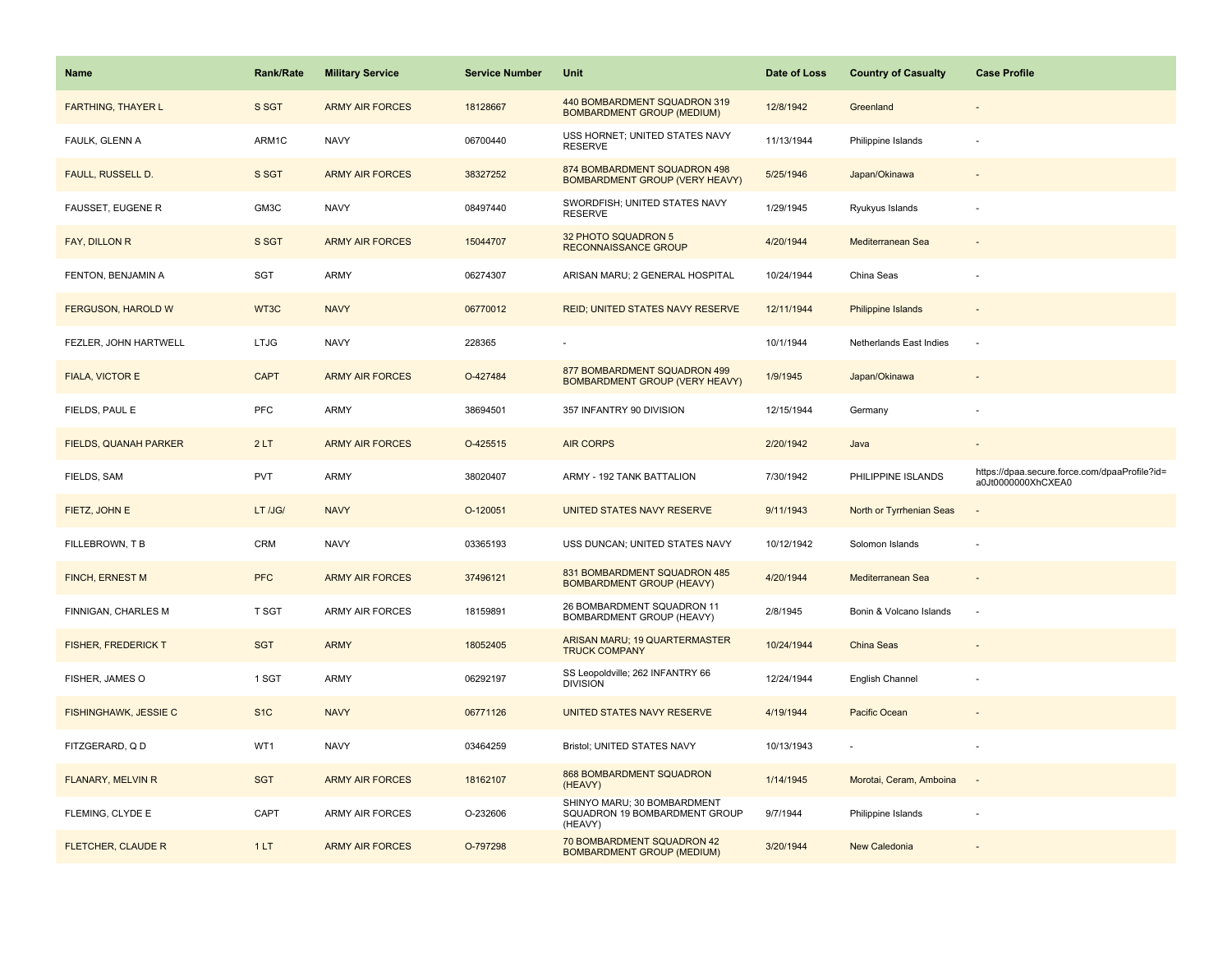| <b>Name</b>                 | Rank/Rate         | <b>Military Service</b> | <b>Service Number</b> | Unit                                                           | Date of Loss | <b>Country of Casualty</b>     | <b>Case Profile</b>                                                 |
|-----------------------------|-------------------|-------------------------|-----------------------|----------------------------------------------------------------|--------------|--------------------------------|---------------------------------------------------------------------|
| FLOYD, PAUL A               | ARM1C             | <b>NAVY</b>             | 03564933              | VT(N)-90, USS ENTERPRISE; UNITED<br><b>STATES NAVY</b>         | 1/22/1945    | China Seas                     |                                                                     |
| <b>FOREMAN, CHARLES C</b>   | <b>PFC</b>        | <b>ARMY</b>             | 06298316              | ARISAN MARU; 31 INFANTRY REGIMENT                              | 10/24/1944   | <b>China Seas</b>              |                                                                     |
| FOREMAN, SAMUEL J.          | 2LT               | <b>ARMY AIR FORCES</b>  | O-2270932             | 100 FIGHTER SQUADRON 332 FIGHTER<br><b>GROUP</b>               | 1/22/1946    | Yugoslavia                     | https://dpaa.secure.force.com/dpaaProfile?id=<br>a0Jt0000000Xe6sEAC |
| FORGA, JAMES H              | 1LT               | <b>ARMY AIR FORCES</b>  | O-821846              | 487 FIGHTER SQUADRON 352 FIGHTER<br><b>GROUP</b>               | 10/6/1944    | North Sea or Tyrrhenian<br>Sea |                                                                     |
| FORSTON, BERNARD K.         | 2LT               | ARMY AIR FORCES         | O-529273              | INDIA CHINA WING ARMY TRANSPORT<br>COMMAND                     | 5/24/1944    | Burma                          | https://dpaa.secure.force.com/dpaaProfile?id=<br>a0Jt0000000XhHDEA0 |
| FOSTER, CLIFFORD C          | <b>CPL</b>        | <b>ARMY AIR FORCES</b>  | 18004709              | 21 BOMBARDMENT SQUADRON 30<br><b>BOMBARDMENT GROUP (HEAVY)</b> | 3/30/1943    | Aleutian Islands               |                                                                     |
| <b>FOSTER, EUGENE R</b>     | AMM2C             | <b>NAVY</b>             | 06708439              | UNITED STATES NAVY RESERVE                                     | 6/28/1945    | China Seas                     |                                                                     |
| FOULK, WILLIAM J            | RM <sub>1C</sub>  | <b>NAVY</b>             | 03558264              | USS JARVIS; UNITED STATES NAVY                                 | 8/9/1942     | Solomon Islands                |                                                                     |
| FOUST, ALBERT C             | CPL               | <b>ARMY AIR FORCES</b>  | 38589060              | 72 BOMBARDMENT SQUADRON 5<br>BOMBARDMENT GROUP (HEAVY)         | 6/17/1944    | Caroline Islands               |                                                                     |
| <b>FOWLER, ROBERT B</b>     | RDM3C             | <b>NAVY</b>             | 06770728              | HULL; UNITED STATES NAVY RESERVE                               | 12/18/1944   | <b>Philippine Sea</b>          | https://dpaa.secure.force.com/dpaaProfile?id=<br>a0Jt0000000XeZnEAK |
| FOX, EDWARD F               | 2LT               | <b>ARMY AIR FORCES</b>  | O-807307              | 353 FIGHTER SQUADRON 354 FIGHTER<br><b>GROUP</b>               | 3/4/1944     | North Sea or Tyrrhenian<br>Sea |                                                                     |
| <b>FRANKLIN, CLARENCE E</b> | S Sgt             | <b>ARMY AIR FORCES</b>  | R-1042699             | 3rd Pursuit Squadron, 24th Pursuit Group                       | 6/10/1942    | Philippine Islands             | https://dpaa.secure.force.com/dpaaProfile?id=<br>a0Jt0000000XhnnEAC |
| FRANKLIN, MERLE E           | CPL               | <b>ARMY AIR FORCES</b>  | 18163671              | 716 BOMBARDMENT SQUADRON 449<br>BOMBARDMENT GROUP (HEAVY)      | 11/16/1944   | Germany                        |                                                                     |
| FRANS, JACK H               | <b>T SGT</b>      | <b>ARMY AIR FORCES</b>  | 38089074              | 31 BOMBARDMENT SQUADRON 5<br><b>BOMBARDMENT GROUP (HEAVY)</b>  | 7/27/1943    | <b>Ellice Islands</b>          |                                                                     |
| FRAZIER, WARREN V           | F <sub>1</sub> C  | <b>NAVY</b>             | 03562307              | Pillsbury; UNITED STATES NAVY                                  | 3/1/1942     | Indian Ocean                   |                                                                     |
| FREDMAN, CE                 | MOMM1C            | <b>NAVY</b>             | 03560735              | <b>GROWLER; UNITED STATES NAVY</b>                             | 11/7/1944    | China Seas                     |                                                                     |
| FRENCH, JIMMY --            | QM3C              | <b>NAVY</b>             | 06771524              | Indianapolis; UNITED STATES NAVY<br><b>RESERVE</b>             | 7/30/1945    | Philippine Sea                 | https://dpaa.secure.force.com/dpaaProfile?id=<br>a0Jt0000000cdF4EAI |
| FRIEDEN, DELBERT L          | LT/JG/            | <b>NAVY</b>             | O-102557              | USS JUNEAU; UNITED STATES NAVY<br><b>RESERVE</b>               | 11/13/1942   | Solomon Islands                |                                                                     |
| FRIEND, CLYDE A.            | 1LT               | <b>ARMY AIR FORCES</b>  | O-662771              | 424 BOMBARDMENT SQUADRON 307<br>BOMBARDMENT GROUP (HEAVY)      | 11/14/1943   | Solomon Islands                |                                                                     |
| <b>FUGETT, MACK A</b>       | QM <sub>2</sub> C | <b>NAVY</b>             | 06712086              | <b>BONEFISH: UNITED STATES NAVY</b><br><b>RESERVE</b>          | 7/14/1945    | Sea of Japan                   |                                                                     |
| FULLINGIM, A L              | S <sub>1</sub> C  | <b>NAVY</b>             | 06700377              | USS HELENA; UNITED STATES NAVY<br><b>RESERVE</b>               | 7/6/1943     | Sumatra                        |                                                                     |
| <b>FULTON, XL</b>           | <b>PFC</b>        | <b>MARINE CORPS</b>     | 00322526              | MARINE - UNITED STATES MARINE<br><b>CORPS</b>                  | 2/19/1945    | Solomon Islands                |                                                                     |
| FUSSELMAN, CLIFFORD W       | PVT               | <b>ARMY</b>             | 38020634              | <b>192 TANK BATTALION</b>                                      | 3/22/1945    | Japan/Okinawa                  | https://dpaa.secure.force.com/dpaaProfile?id=<br>a0Jt000001nzVQ3EAM |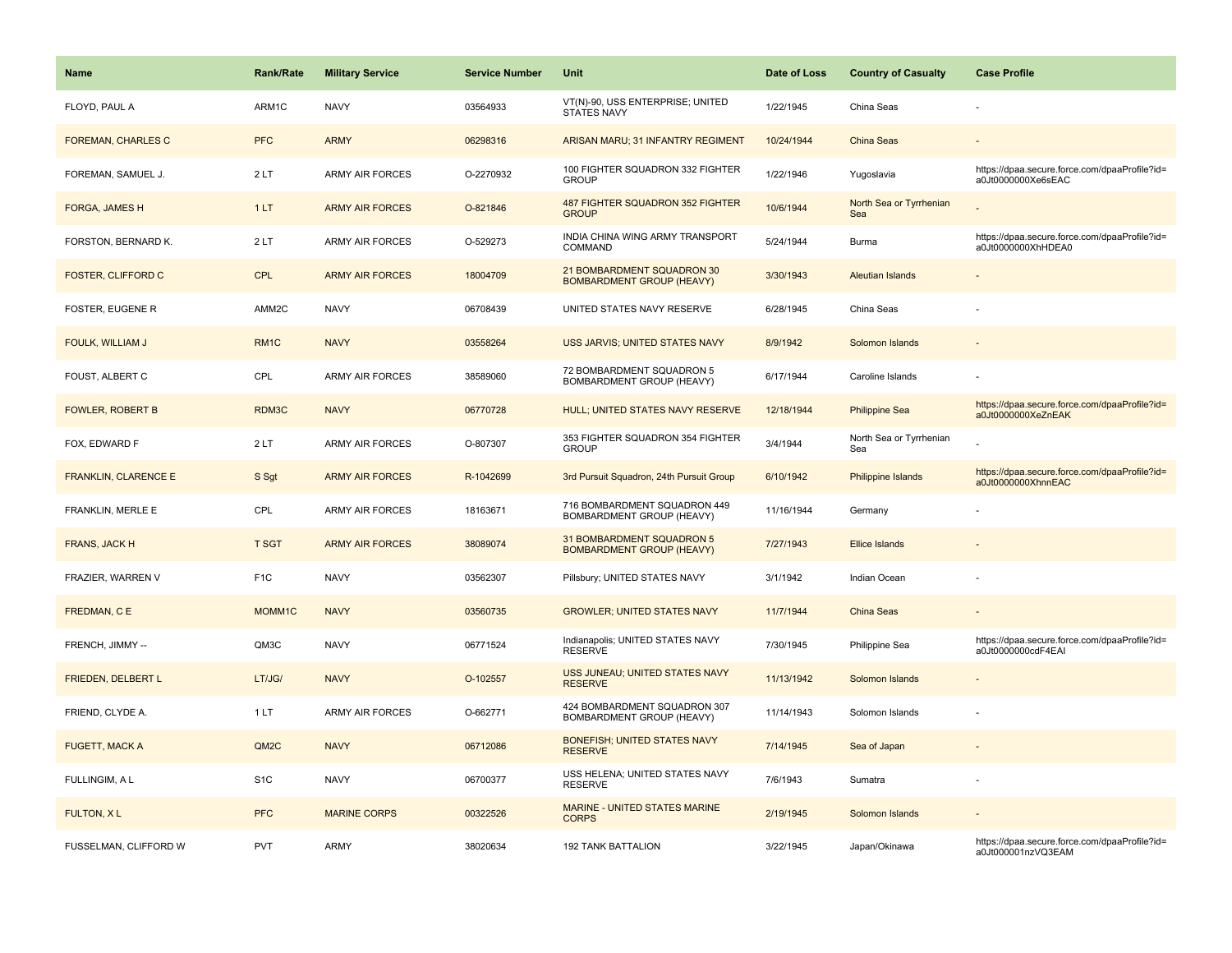| <b>Name</b>               | <b>Rank/Rate</b>  | <b>Military Service</b> | <b>Service Number</b> | Unit                                                             | Date of Loss | <b>Country of Casualty</b> | <b>Case Profile</b>                                                 |
|---------------------------|-------------------|-------------------------|-----------------------|------------------------------------------------------------------|--------------|----------------------------|---------------------------------------------------------------------|
| FUTHEY, ALVIN D D         | <b>SGT</b>        | <b>ARMY AIR FORCES</b>  | 18052685              | 403 BOMBARDMENT SQUADRON 43<br><b>BOMBARDMENT GROUP (HEAVY)</b>  | 1/7/1946     | <b>New Guinea</b>          |                                                                     |
| FUTRELL, DICK G           | LT/JG/            | <b>NAVY</b>             | O-130222              | UNITED STATES NAVY RESERVE                                       | 3/17/1944    | Solomon Islands            |                                                                     |
| FYFFE, JACK B             | EM3C              | <b>NAVY</b>             | 06713788              | Kalk; UNITED STATES NAVY RESERVE                                 | 6/12/1944    | New Guinea                 |                                                                     |
| <b>GABLER, DARRELL M</b>  | S <sub>1</sub> C  | <b>NAVY</b>             | 06772487              | HULL; UNITED STATES NAVY RESERVE                                 | 12/18/1944   | Philippine Sea             | https://dpaa.secure.force.com/dpaaProfile?id=<br>a0Jt0000000XddQEAS |
| <b>GALLUP, BREWSTER G</b> | <b>CAPT</b>       | <b>ARMY</b>             | O-317319              | ARISAN MARU; CORPS OF ENGINEERS                                  | 10/24/1944   | China Seas                 |                                                                     |
| <b>GAMBLE, THOMAS F</b>   | S SGT             | <b>ARMY AIR FORCES</b>  | 18162507              | 722 BOMBARDMENT SQUADRON 450<br>BOMBARDMENT GROUP (HEAVY)        | 3/11/1944    | France                     |                                                                     |
| <b>GAMBRELL, DEE E</b>    | QM2C              | <b>NAVY</b>             | 06700814              | SWORDFISH; UNITED STATES NAVY<br><b>RESERVE</b>                  | 1/29/1945    | Ryukyus Islands            |                                                                     |
| GANDY, GUY E              | T SGT             | <b>ARMY AIR FORCES</b>  | 18085234              | 67 BOMBARDMENT SQUADRON 44<br>BOMBARDMENT GROUP (HEAVY)          | 3/22/1943    | Germany                    |                                                                     |
| <b>GANOUNG, JOHN S.</b>   | S SGT             | <b>ARMY AIR FORCES</b>  | 18131435              | 866 BOMBARDMENT SQUADRON 494<br><b>BOMBARDMENT GROUP (HEAVY)</b> | 7/9/1945     | Caroline Islands           |                                                                     |
| GARDNER, RUEL L           | PFC               | ARMY                    | 38023764              | 980 FIELD ARTILLERY BATTALION                                    | 3/5/1945     | Germany                    |                                                                     |
| <b>GARRETT, JAMES E</b>   | <b>CAPT</b>       | <b>ARMY AIR FORCES</b>  | O-312066              | ARISAN MARU; 20 PURSUIT SQUADRON<br><b>24 PURSUIT GROUP</b>      | 10/24/1944   | <b>China Seas</b>          |                                                                     |
| GATES, HOWARD L.          | S SGT             | <b>ARMY AIR FORCES</b>  | 38152629              | 717 BOMBARDMENT SQUADRON 449<br>BOMBARDMENT GROUP (HEAVY)        | 2/19/1945    | Adriatic Sea               |                                                                     |
| <b>GATEWOOD, JAMES C</b>  | MM <sub>2</sub> C | <b>NAVY</b>             | 06701622              | Mannert L Abele; UNITED STATES NAVY<br><b>RESERVE</b>            | 4/12/1945    | Ryukyus Islands            |                                                                     |
| GAULT, GERALD D           | <b>ENS</b>        | <b>NAVY</b>             | O-139003              | USS BARTON; UNITED STATES NAVY<br><b>RESERVE</b>                 | 11/13/1942   | Solomon Islands            |                                                                     |
| <b>GEIGER, JOHN D</b>     | TEC <sub>5</sub>  | <b>ARMY</b>             | 18085426              | 1 REGIMENT 1 ARMORED DIVISION                                    | 12/10/1942   | Tunisia                    |                                                                     |
| GENTRY, DAVID O           | STM1C             | <b>NAVY</b>             | 08494511              | Frederick C Davis; UNITED STATES NAVY<br><b>RESERVE</b>          | 4/24/1945    | North Atlantic Ocean       | $\overline{\phantom{a}}$                                            |
| <b>GENTRY, LESTER E</b>   | 2LT               | <b>ARMY AIR FORCES</b>  | O-678355              | 579 BOMBARDMENT SQUADRON 392<br><b>BOMBARDMENT GROUP (HEAVY)</b> | 1/29/1944    | Belgium                    |                                                                     |
| GIBBS, JOHNNY S           | SGT               | ARMY                    | 06292440              | 1 INFANTRY 6 DIVISION                                            | 1/17/1945    | Philippine Islands         |                                                                     |
| <b>GILL, JAMES H</b>      | 1LT               | <b>ARMY AIR FORCES</b>  | O-725145              | 12 FIGHTER SQUADRON 18 FIGHTER<br><b>GROUP</b>                   | 5/13/1943    | Solomon Islands            |                                                                     |
| GILL, JOHN WILLIAM        | CPL               | <b>MARINE CORPS</b>     | 00322511              | MARINE - UNITED STATES MARINE<br><b>CORPS</b>                    | 11/20/1943   | <b>GILBERT ISLANDS</b>     | https://dpaa.secure.force.com/dpaaProfile?id=<br>a0Jt0000000XkjyEAC |
| <b>GILLESPIE, LEWIS M</b> | <b>CAPT</b>       | <b>ARMY AIR FORCES</b>  | O-522721              | <b>8 PHOTO SQUADRON 6</b><br><b>RECONNAISSANCE GROUP</b>         | 6/7/1945     | <b>Philippine Islands</b>  |                                                                     |
| GILSTRAP, LORENZA D       | S <sub>2</sub> C  | <b>NAVY</b>             | 08856243              | NAVY - UNITED STATES NAVY RESERVE                                | 3/19/1945    | <b>JAPAN</b>               |                                                                     |
| <b>GLASGOW, HERBERT J</b> | RM <sub>2</sub> C | <b>NAVY</b>             | 03562238              | SS JOHN A. POOR; UNITED STATES<br><b>NAVY</b>                    | 3/19/1944    | India                      |                                                                     |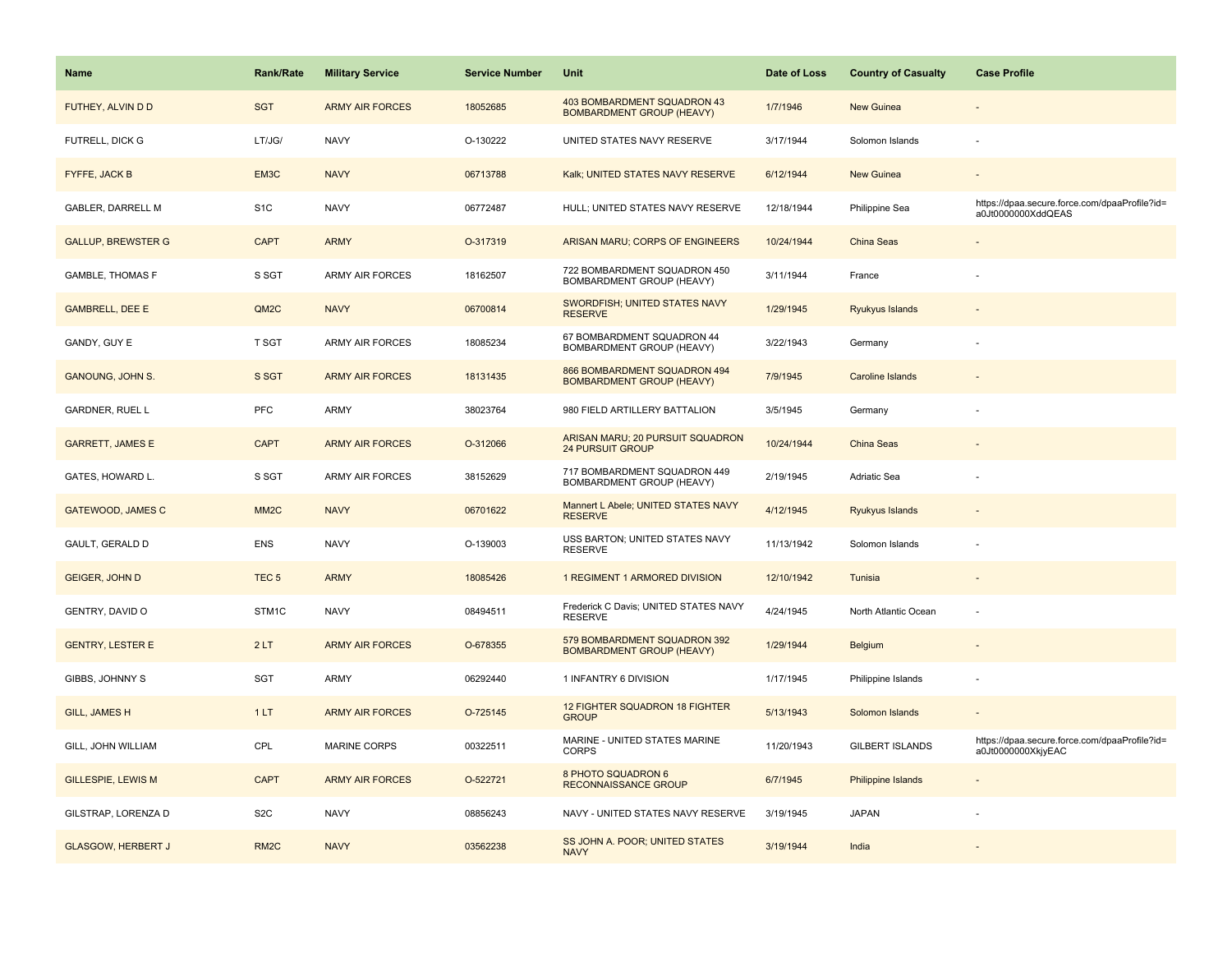| Name                      | <b>Rank/Rate</b> | <b>Military Service</b> | <b>Service Number</b> | Unit                                                             | Date of Loss | <b>Country of Casualty</b>               | <b>Case Profile</b>                                                 |
|---------------------------|------------------|-------------------------|-----------------------|------------------------------------------------------------------|--------------|------------------------------------------|---------------------------------------------------------------------|
| GLICK, DAVID A M          | PHM3C            | <b>NAVY</b>             | 03561228              | ARISAN MARU; UNITED STATES NAVY                                  | 10/24/1944   | Central/South Pacific<br>Theater         |                                                                     |
| GLORY, TOM --             | <b>PFC</b>       | <b>ARMY</b>             | 06285828              | <b>31 INFANTRY REGIMENT</b>                                      | 2/1/1946     | <b>Philippine Islands</b>                |                                                                     |
| GOAD, ROBERT E L          | CAPT             | <b>ARMY AIR FORCES</b>  | O-412103              | 416 BOMBARDMENT SQUADRON 99<br>BOMBARDMENT GROUP (HEAVY)         | 5/25/1943    | North Sea or Tyrrhenian<br>Sea           |                                                                     |
| <b>GODDARD, GEORGE L</b>  | 2d Lt            | <b>ARMY AIR FORCES</b>  | O-2059188             | 342 FIGHTER SQUADRON 348 FIGHTER<br><b>GROUP</b>                 | 4/3/1945     | <b>Philippine Islands</b>                |                                                                     |
| <b>GODSHALK, GEORGE R</b> | 1LT              | <b>ARMY AIR FORCES</b>  | O-691891              | 788 BOMBARDMENT SQUADRON 467<br><b>BOMBARDMENT GROUP (HEAVY)</b> | 8/16/1944    | North Sea or Tyrrhenian<br>Sea           |                                                                     |
| <b>GOFF, MYRON E</b>      | <b>PVT</b>       | <b>ARMY</b>             | 38571836              | <b>19 TANK BATTALION 9 ARMORED</b><br><b>DIVISION</b>            | 4/2/1945     | Germany                                  | $\sim$                                                              |
| GOFF, WILEY COY           | S <sub>2</sub> C | <b>NAVY</b>             | 03565514              | USS Arizona; UNITED STATES NAVY                                  | 12/7/1941    | Hawaiian Islands                         | https://dpaa.secure.force.com/dpaaProfile?id=<br>a0Jt00000004rlFEAQ |
| <b>GOLDEN, LEO B</b>      | 2LT              | <b>ARMY AIR FORCES</b>  | O-412104              | <b>ENOURA MARU; 21 PURSUIT</b><br>SQUADRON 24 PURSUIT GROUP      | 1/9/1945     | Formosa                                  | https://dpaa.secure.force.com/dpaaProfile?id=<br>a0Jt000000P5lorEAB |
| GOODENOUGH, ELWIN C       | 2LT              | ARMY AIR FORCES         | O-1702875             | 441 BOMBARDMENT SQUADRON 320<br>BOMBARDMENT GROUP (MEDIUM)       | 6/17/1944    | Mediterranean Sea                        |                                                                     |
| GOODHUE, JOE G            | 2LT              | <b>ARMY AIR FORCES</b>  | O-729482              | 372 BOMBARDMENT SQUADRON 307<br><b>BOMBARDMENT GROUP (HEAVY)</b> | 10/25/1943   | Solomon Islands                          |                                                                     |
| GOODKNIGHT, JOHN O        | Pfc              | <b>ARMY</b>             | 38149437              | 5307 COMPOSITE UNIT                                              | 7/2/1944     | <b>BURMA</b>                             | https://dpaa.secure.force.com/dpaaProfile?id=<br>a0Jt000000fp1kZEAQ |
| <b>GOODLOE, WYMAN T</b>   | STM1C            | <b>NAVY</b>             | 08486544              | NAVY - UNITED STATES NAVY RESERVE                                | 5/9/1945     | <b>RYUKYUS ISLANDS</b>                   |                                                                     |
| GOODMAN, WILLIAM E        | LT               | <b>NAVY</b>             | O-130149              | UNITED STATES NAVY RESERVE                                       | 2/18/1945    | Formosa                                  |                                                                     |
| <b>GOODRICH, JOHN E</b>   | LT /JG/          | <b>NAVY</b>             | O-130149              | NAVY - UNITED STATES NAVY RESERVE                                | 2/19/1946    | $\sim$                                   |                                                                     |
| GOODWIN, CHARLES R        | <b>SGT</b>       | <b>ARMY AIR FORCES</b>  | 18053429              | 301 BOMBARDMENT GROUP (HEAVY),<br>353 BOMBARDMENT SQUADRON       | 11/28/1942   | Tunisia                                  |                                                                     |
| <b>GOODWIN, OTIS T</b>    | CPL              | <b>ARMY</b>             | 38406614              | 709 ENGINEERS PETROLEUM DIST<br><b>COMPANY</b>                   | 6/19/1945    | India                                    |                                                                     |
| GOODWIN, WAYNE R.         | 2LT              | <b>ARMY AIR FORCES</b>  | O-688430              | 614 BOMBARDMENT SQUADRON 401<br>BOMBARDMENT GROUP (HEAVY)        | 2/4/1944     | North Sea or Tyrrhenian<br>Sea           |                                                                     |
| <b>GOSSETT, LEWELL W</b>  | <b>ENS</b>       | <b>NAVY</b>             | O-137008              | USS WASP; UNITED STATES NAVY                                     | 9/15/1942    | Solomon Islands                          |                                                                     |
| GOTT, JOHN B.             | SGT              | ARMY AIR FORCES         | 18161533              | 568 BOMBARDMENT SQUADRON 390<br>BOMBARDMENT GROUP (HEAVY)        | 1/4/1944     | Denmark                                  |                                                                     |
| <b>GRANT, JOSIAH W</b>    | <b>PVT</b>       | <b>ARMY</b>             | 38190856              | SS CAPE SAN JUAN; 855 ENGINEERS<br><b>BATTALION (AVIATION)</b>   | 11/11/1943   | Fiji                                     |                                                                     |
| <b>GRANT, NEWELL E</b>    | SGT              | <b>ARMY AIR FORCES</b>  | 18194872              | 704 BOMBARDMENT SQUADRON 446<br>BOMBARDMENT GROUP (HEAVY)        | 10/29/1943   | Atlantic Ocean: North<br>American Waters |                                                                     |
| <b>GRAY, JAMES DONALD</b> | <b>PVT</b>       | <b>MARINE CORPS</b>     | 00299748              | MARINE - UNITED STATES MARINE<br><b>CORPS</b>                    | 2/28/1942    | Java                                     |                                                                     |
| GRAY, ROBERT A            | 1LT              | <b>ARMY AIR FORCES</b>  | O-726155              | 364 BOMBARDMENT SQUADRON 305<br><b>BOMBARDMENT GROUP (HEAVY)</b> | 3/8/1943     | English Channel                          |                                                                     |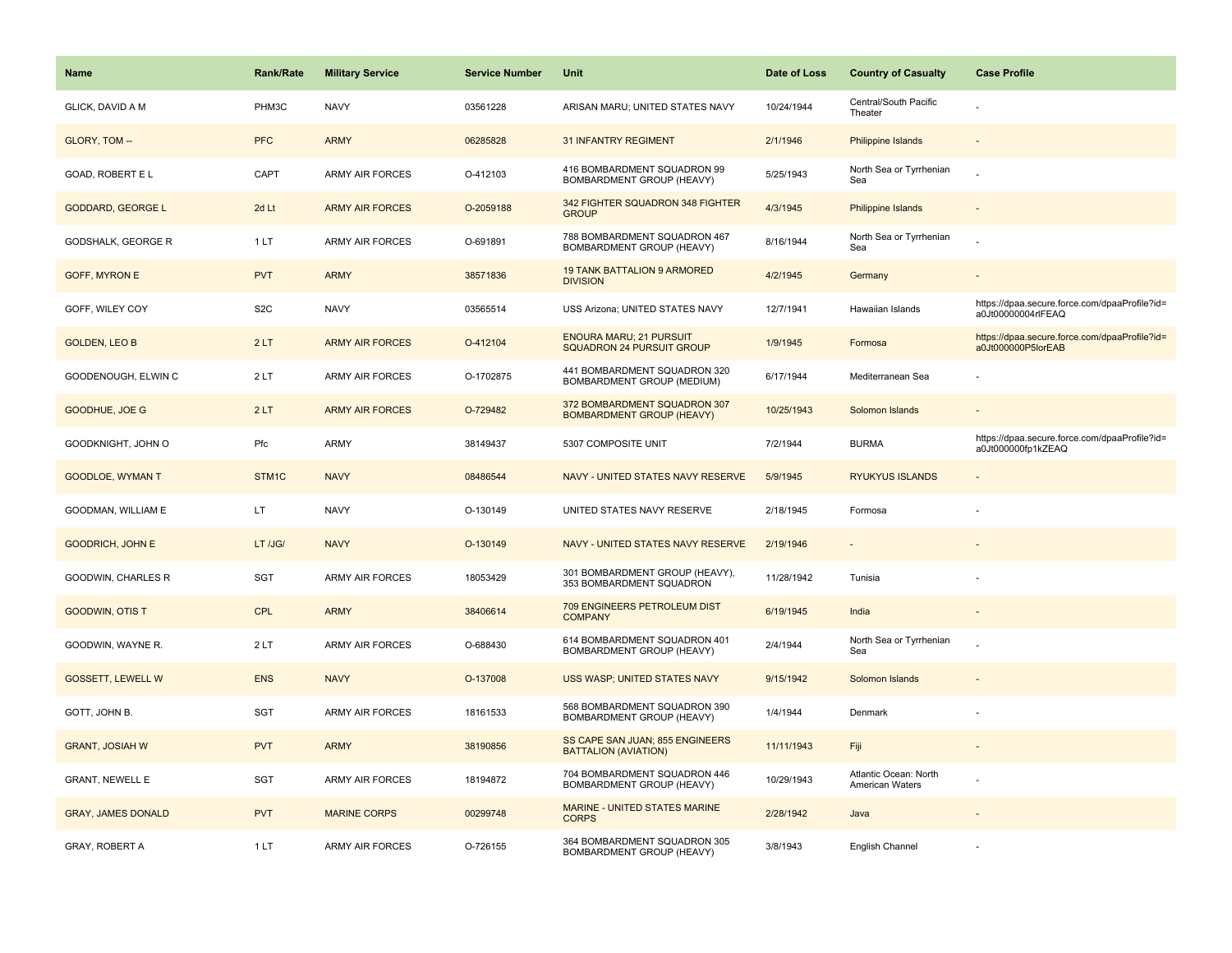| <b>Name</b>                | <b>Rank/Rate</b>  | <b>Military Service</b> | <b>Service Number</b> | Unit                                                             | Date of Loss | <b>Country of Casualty</b>     | <b>Case Profile</b>                                                 |
|----------------------------|-------------------|-------------------------|-----------------------|------------------------------------------------------------------|--------------|--------------------------------|---------------------------------------------------------------------|
| <b>GREEN, CARL --</b>      | <b>PFC</b>        | <b>ARMY</b>             | 38020807              | <b>ENOURA MARU; 1 GENERAL HOSPITAL</b>                           | 1/9/1945     | Formosa                        | https://dpaa.secure.force.com/dpaaProfile?id=<br>a0Jt000000Qsy4DEAR |
| GREEN, CHARLES --          | <b>SGT</b>        | ARMY AIR FORCES         | 18192003              | 1 COMBAT CREW REPLACEMENT<br><b>CENTER GROUP</b>                 | 2/2/1944     | <b>British Isles</b>           |                                                                     |
| <b>GREEN, HAROLD G</b>     | AMM3C             | <b>NAVY</b>             | 06713395              | UNITED STATES NAVY RESERVE                                       | 9/29/1944    | Pacific Ocean                  |                                                                     |
| GREEN, RALPH RAYMOND       | <b>PFC</b>        | ARMY                    | 18020430              | BRAZIL MARU; HEADQUARTERS<br>SQUADRON 5 AIR BASE GROUP           | 1/23/1945    | China Seas                     | https://dpaa.secure.force.com/dpaaProfile?id=<br>a0Jt000001Cbs0zEAB |
| <b>GREEN, WILLIAM E</b>    | 1LT               | <b>ARMY AIR FORCES</b>  | O-677261              | 418 BOMBARDMENT SQUADRON 100<br><b>BOMBARDMENT GROUP (HEAVY)</b> | 2/4/1944     | North Sea or Tyrrhenian<br>Sea |                                                                     |
| <b>GREENE, CARL K</b>      | SOM3C             | <b>NAVY</b>             | 06716520              | Morrison; UNITED STATES NAVY<br><b>RESERVE</b>                   | 5/4/1945     | China Seas                     |                                                                     |
| <b>GREGG, OSMER D</b>      | COX               | <b>NAVY</b>             | 08484753              | TANG; UNITED STATES NAVY RESERVE                                 | 10/25/1944   | Formosa                        |                                                                     |
| GREGORY, JERRY E           | S SGT             | <b>ARMY AIR FORCES</b>  | 18193845              | 562 BOMBARDMENT SQUADRON 388<br><b>BOMBARDMENT GROUP (HEAVY)</b> | 11/29/1943   | North Sea or Tyrrhenian<br>Sea |                                                                     |
| <b>GRIFFITH, WILLIAM H</b> | S SGT             | <b>ARMY AIR FORCES</b>  | 19082130              | 424 BOMBARDMENT SQUADRON 307<br><b>BOMBARDMENT GROUP (HEAVY)</b> | 7/20/1943    | Solomon Islands                |                                                                     |
| GRISWOLD, DANIEL W         | 1LT               | ARMY                    | O-391006              | ARMY - 31 INFANTRY REGIMENT                                      | 7/3/1942     | PHILIPPINE ISLANDS             | https://dpaa.secure.force.com/dpaaProfile?id=<br>a0Jt0000000LkwUEAS |
| <b>GROVES, GEOFFREY A</b>  | EM <sub>2</sub> C | <b>NAVY</b>             | 06160311              | NAVY - UNITED STATES NAVY RESERVE                                | 11/13/1942   | <b>SOLOMON ISLANDS</b>         |                                                                     |
| GRUMBLES, WILLIAM E        | LT                | <b>NAVY</b>             | O-084257              | UNITED STATES NAVY RESERVE                                       | 11/8/1943    | France                         |                                                                     |
| <b>GUDERIAN, ELMER LEE</b> | MM <sub>2</sub> C | <b>NAVY</b>             | 06701272              | <b>USS BARTON; UNITED STATES NAVY</b><br><b>RESERVE</b>          | 11/13/1942   | Solomon Islands                |                                                                     |
| <b>GUNTER, GEORGE M</b>    | <b>PVT</b>        | <b>ARMY</b>             | 18052340              | ARMY - 1 GENERAL HOSPITAL                                        | 1/28/1945    | CHINA SEAS                     | https://dpaa.secure.force.com/dpaaProfile?id=<br>a0Jt000001BWSleEAH |
| <b>GURLEY, HENRY L</b>     | 2LT               | <b>ARMY AIR FORCES</b>  | O-774134              | <b>418 NIGHT FIGHTER SQUADRON</b>                                | 8/4/1945     | Japan/Okinawa                  |                                                                     |
| GWIN, FLOYD H              | <b>SGT</b>        | ARMY AIR FORCES         | 17021328              | 404 BOMBARDMENT SQUADRON 28<br>BOMBARDMENT GROUP (HEAVY)         | 3/30/1943    | Alaska                         |                                                                     |
| <b>GYLES, ERNEST W</b>     | <b>PFC</b>        | <b>ARMY</b>             | 18017434              | ARISAN MARU; 60 COAST ARTILLERY<br><b>REGIMENT</b>               | 10/24/1944   | China Seas                     |                                                                     |
| HAINES, LUEY E             | CPL               | ARMY                    | 18049923              | ARMY - 59 COAST ARTILLERY<br><b>REGIMENT</b>                     | 1/9/1945     | <b>FORMOSA</b>                 | https://dpaa.secure.force.com/dpaaProfile?id=<br>a0Jt000000P5IswEAB |
| HALE, ANDREW J.            | <b>PVT</b>        | <b>ARMY</b>             | 38322942              | 702 TANK BATTALION                                               | 12/26/1944   | Germany                        |                                                                     |
| HALE, JAMES J              | 1LT               | <b>ARMY AIR FORCES</b>  | O-678243              | 370 BOMBARDMENT SQUADRON 307<br>BOMBARDMENT GROUP (HEAVY)        | 4/6/1944     | Caroline Islands               |                                                                     |
| HALEY, JOHN R              | <b>PFC</b>        | <b>ARMY</b>             | 38694852              | 22 INFANTRY 4 DIVISION                                           | 2/28/1945    | Germany                        |                                                                     |
| HALEY, PERCY E             | CAPT              | <b>ARMY</b>             | O-499097              | HMT Rohna; 853 ENGINEERS BATTALION<br>(AVIATION)                 | 11/27/1943   | Mediterranean Sea              | https://dpaa.secure.force.com/dpaaProfile?id=<br>a0Jt0000000Xk1cEAC |
| HALL, HARRY L              | <b>SGT</b>        | <b>ARMY</b>             | 18129522              | 77 RECONNAISSANCE TROOP 77<br><b>DIVISION</b>                    | 8/7/1944     | Marianas Islands               |                                                                     |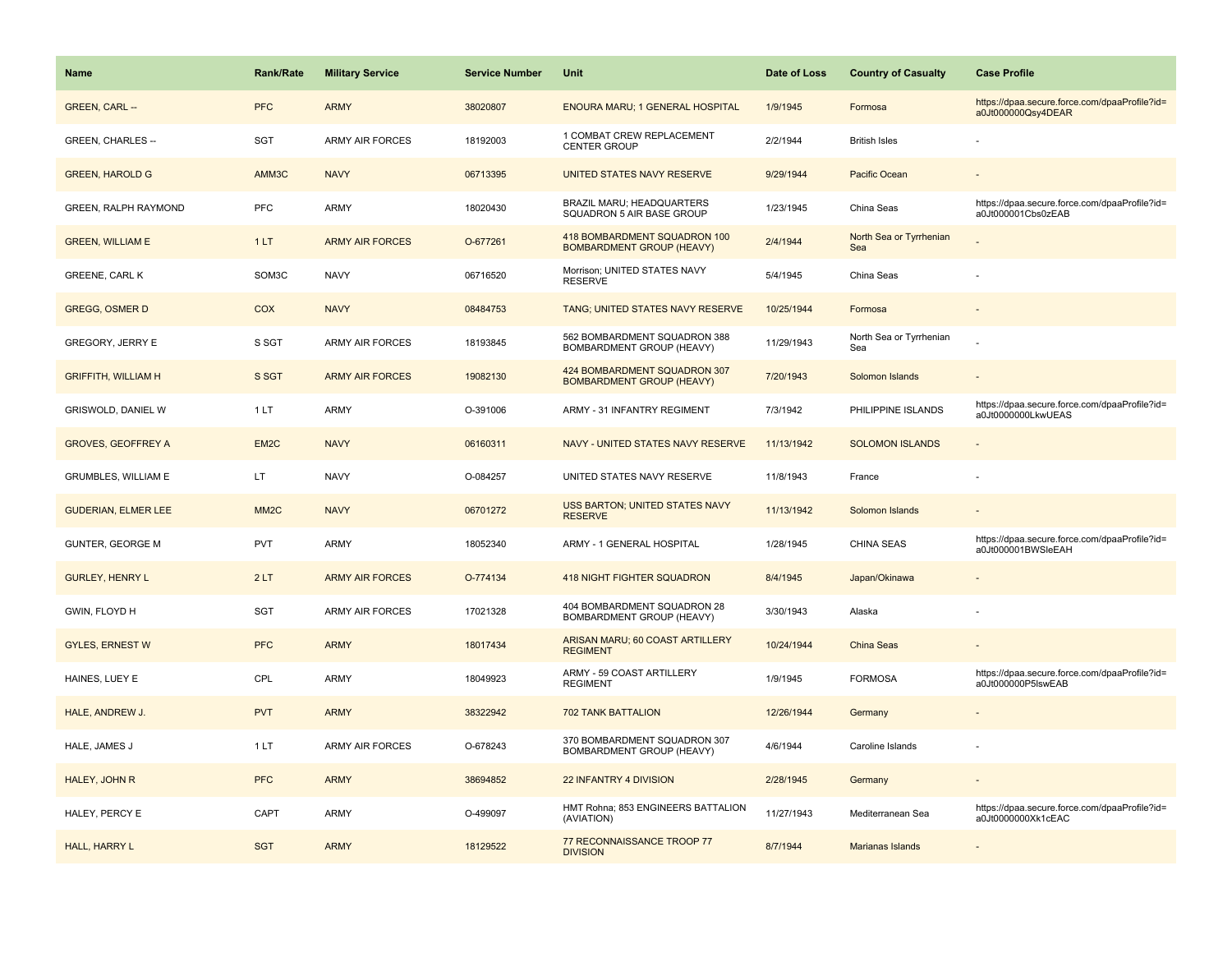| Name                       | <b>Rank/Rate</b>  | <b>Military Service</b> | <b>Service Number</b> | Unit                                                              | Date of Loss | <b>Country of Casualty</b>     | <b>Case Profile</b>                                                 |
|----------------------------|-------------------|-------------------------|-----------------------|-------------------------------------------------------------------|--------------|--------------------------------|---------------------------------------------------------------------|
| HALL, LEON --              | ARM2C             | <b>NAVY</b>             | 03561181              | UNITED STATES NAVY                                                | 5/8/1942     | Coral Sea                      |                                                                     |
| HALL, RALPH C              | <b>PFC</b>        | <b>ARMY</b>             | 18003530              | ARISAN MARU; 31 INFANTRY REGIMENT                                 | 10/24/1944   | <b>China Seas</b>              |                                                                     |
| HAMBY, WILLIAM E           | CPL               | <b>ARMY AIR FORCES</b>  | 06957207              | 19 SQUADRON 20 AIR BASE GROUP                                     | 7/12/1942    | Philippine Islands             | https://dpaa.secure.force.com/dpaaProfile?id=<br>a0Jt00000004rdoEAA |
| <b>HAMILTON, FRANCIS E</b> | S SGT             | <b>ARMY AIR FORCES</b>  | 06297496              | 32 PHOTO SQUADRON 5<br>RECONNAISSANCE GROUP                       | 4/20/1944    | Mediterranean Sea              |                                                                     |
| HAMMAN, CECIL R            | CPL               | <b>ARMY AIR FORCES</b>  | 06931724              | <b>AIR CORPS</b>                                                  | 1/29/1942    | Celebes                        | https://dpaa.secure.force.com/dpaaProfile?id=<br>a0Jt000001jHt4xEAC |
| <b>HAMPTON, CHARLES R</b>  | AMM <sub>2C</sub> | <b>NAVY</b>             | 03562948              | USS ASTORIA; UNITED STATES NAVY                                   | 8/9/1942     | Solomon Islands                |                                                                     |
| HAMPTON, TED W             | S <sub>1</sub> C  | <b>NAVY</b>             | 03563441              | USS Arizona; UNITED STATES NAVY                                   | 12/7/1941    | Hawaiian Islands               | https://dpaa.secure.force.com/dpaaProfile?id=<br>a0Jt00000004qxCEAQ |
| <b>HANCOCK, WILLIAM A</b>  | GM3C              | <b>NAVY</b>             | 08496579              | <b>NAVY - UNITED STATES NAVY</b>                                  | 7/30/1945    | <b>PHILIPPINE SEA</b>          | https://dpaa.secure.force.com/dpaaProfile?id=<br>a0Jt0000000ccbSEAQ |
| HANCOCK, WILLIAM S         | 2LT               | ARMY AIR FORCES         | O-751129              | <b>AIR CORPS</b>                                                  | 12/18/1943   | Newfoundland                   |                                                                     |
| HANIOTIS, GEORGE C         | 2LT               | <b>ARMY AIR FORCES</b>  | O-746098              | 9 FIGHTER SQUADRON 49 FIGHTER<br><b>GROUP</b>                     | 12/15/1945   |                                |                                                                     |
| HARBOUR, MARVIN L          | SGT               | ARMY AIR FORCES         | 18002633              | 450 BOMBARDMENT SQUADRON 322<br>BOMBARDMENT GROUP (MEDIUM)        | 5/17/1943    | North Sea or Tyrrhenian<br>Sea |                                                                     |
| HARDGRAVE, MUREL W         | 1LT               | <b>ARMY AIR FORCES</b>  | O-668447              | 1 BOMBARDMENT SQUADRON 9<br><b>BOMBARDMENT GROUP (VERY HEAVY)</b> | 3/25/1945    | <b>Marianas Islands</b>        |                                                                     |
| HARDGROVE, HUGH M          | FLT O             | ARMY AIR FORCES         | T-061013              | 332 BOMBARDMENT SQUADRON 94<br>BOMBARDMENT GROUP (HEAVY)          | 11/11/1943   | North Sea or Tyrrhenian<br>Sea |                                                                     |
| HARDIN, DAVID E            | S SGT             | <b>ARMY</b>             | 06292316              | ARISAN MARU; 60 COAST ARTILLERY<br><b>REGIMENT</b>                | 10/24/1944   | China Seas                     |                                                                     |
| HARGIS, WILLIAM D          | 2LT               | <b>ARMY AIR FORCES</b>  | O-429474              | 72 BOMBARDMENT SQUADRON 5<br>BOMBARDMENT GROUP (HEAVY)            | 6/4/1942     | Midway Island                  |                                                                     |
| HARGRAVES, JEFF NMI        | <b>SGT</b>        | <b>ARMY</b>             | 38126827              | SS Leopoldville; 262 INFANTRY 66<br><b>DIVISION</b>               | 12/24/1944   | <b>English Channel</b>         |                                                                     |
| HARGUS, WILLIAM E          | PFC               | ARMY                    | 38691007              | 354 INFANTRY 89 DIVISION                                          | 3/26/1945    | Germany                        |                                                                     |
| HARJO, JOE --              | S <sub>1</sub> C  | <b>NAVY</b>             | 06710365              | Morrison; UNITED STATES NAVY<br><b>RESERVE</b>                    | 5/4/1945     | Ryukyus Islands                |                                                                     |
| HARKEY, CARROL E           | <b>PVT</b>        | ARMY                    | 38570001              | 740 TANK BATTALION                                                | 3/2/1945     | Germany                        |                                                                     |
| HARKRIDER, JIMMIE Q        | S <sub>2</sub> C  | <b>NAVY</b>             | 06718009              | UNITED STATES NAVY RESERVE                                        | 2/19/1945    | Bonin & Volcano Islands        |                                                                     |
| HARNESS, ISAAC H           | S SGT             | ARMY AIR FORCES         | 17062027              | 424 BOMBARDMENT SQUADRON 307<br>BOMBARDMENT GROUP (HEAVY)         | 11/6/1944    | Philippine Islands             |                                                                     |
| HARP, CHARLIE H            | S <sub>1C</sub>   | <b>NAVY</b>             | 08499075              | NAVY - UNITED STATES NAVY RESERVE                                 | 7/30/1945    | PHILIPPINE SEA                 |                                                                     |
| HARP, JAMES R              | 1LT               | <b>ARMY AIR FORCES</b>  | O-433838              | 31 BOMBARDMENT SQUADRON 5<br>BOMBARDMENT GROUP (HEAVY)            | 12/28/1942   | Solomon Islands                |                                                                     |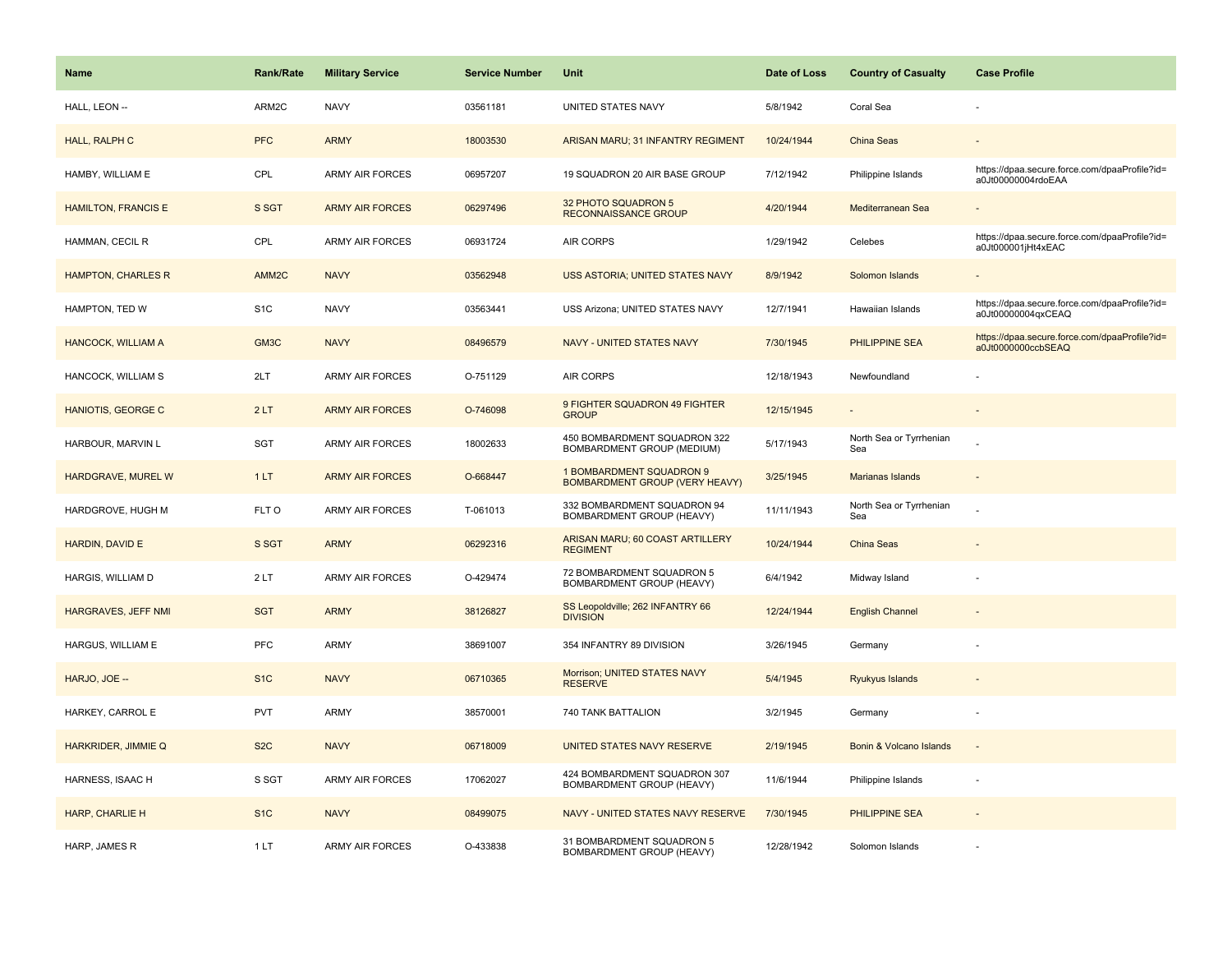| Name                         | <b>Rank/Rate</b> | <b>Military Service</b> | <b>Service Number</b> | Unit                                                              | Date of Loss | <b>Country of Casualty</b>     | <b>Case Profile</b>                                                 |
|------------------------------|------------------|-------------------------|-----------------------|-------------------------------------------------------------------|--------------|--------------------------------|---------------------------------------------------------------------|
| <b>HARRELL, JAMES K</b>      | QM3C             | <b>NAVY</b>             | 08483630              | <b>SUBMARINE Albacore; UNITED STATES</b><br><b>NAVY</b>           | 11/7/1944    | Japan                          |                                                                     |
| HARRIS, FREDDY H             | PFC              | MARINE CORPS            | 00301290              | MARINE - UNITED STATES MARINE<br><b>CORPS</b>                     | 5/6/1942     | Philippine Islands             |                                                                     |
| <b>HARRIS, HOZIE M</b>       | <b>CPL</b>       | <b>ARMY</b>             | 18029610              | <b>ENOURA MARU; FILIPINO MEDICAL</b><br><b>DEPOT</b>              | 1/9/1945     | Formosa                        | https://dpaa.secure.force.com/dpaaProfile?id=<br>a0Jt000000PXkkxEAD |
| HARTGRAVES, MAYO M           | S <sub>1</sub> C | <b>NAVY</b>             | 08483896              | UNITED STATES NAVY RESERVE                                        | 3/22/1944    | Pacific Ocean                  |                                                                     |
| <b>HARTLEY, JAMES E</b>      | S <sub>1</sub> C | <b>NAVY</b>             | 06249542              | NAVY - UNITED STATES NAVY RESERVE                                 | 5/11/1945    | <b>JAPAN</b>                   |                                                                     |
| HASTINGS, FRANKLIN A.        | 1LT              | <b>ARMY AIR FORCES</b>  | O-736518              | 528 BOMBARDMENT SQUADRON 380<br>BOMBARDMENT GROUP (HEAVY)         | 1/7/1944     | New Guinea                     |                                                                     |
| HAURY, MARVIN R              | <b>PVT</b>       | <b>ARMY</b>             | 38565752              | 333 INFANTRY 84 DIVISION                                          | 12/7/1944    | Germany                        |                                                                     |
| HAZEN, WILLIAM E             | S <sub>1</sub> C | <b>NAVY</b>             | 03562936              | Pillsbury; UNITED STATES NAVY                                     | 3/1/1942     | Indian Ocean                   |                                                                     |
| <b>HEASLET, WORTH W</b>      | S SGT            | <b>ARMY AIR FORCES</b>  | 18162692              | 578 BOMBARDMENT SQUADRON 392<br><b>BOMBARDMENT GROUP (HEAVY)</b>  | 3/3/1944     | North Sea or Tyrrhenian<br>Sea |                                                                     |
| HEDGECOCK, HEBERT C          | S SGT            | ARMY AIR FORCES         | 38405264              | 17 SQUADRON 71 TACTICAL<br>RECONNAISSANCE GROUP                   | 12/26/1944   | Philippine Islands             | https://dpaa.secure.force.com/dpaaProfile?id=<br>a0Jt000001nzZj3EAE |
| <b>HEDGES, FLOYD O</b>       | S <sub>1</sub> C | <b>NAVY</b>             | 06771058              | Callaghan; UNITED STATES NAVY<br><b>RESERVE</b>                   | 7/29/1945    | Japan                          |                                                                     |
| HEDRICK, JOHN W              | S <sub>2</sub> C | <b>NAVY</b>             | 06700222              | USS HELENA; UNITED STATES NAVY<br><b>RESERVE</b>                  | 7/6/1943     | Solomon Islands                |                                                                     |
| <b>HEFFINGTON, RICHARD C</b> | EM3C             | <b>NAVY</b>             | 06706888              | USS CHEVALIER; UNITED STATES NAVY<br><b>RESERVE</b>               | 10/6/1943    | Solomon Islands                |                                                                     |
| HEIDEN, ROBERT L             | 2LT              | ARMY AIR FORCES         | O-761938              | 871 BOMBARDMENT SQUADRON 497<br>BOMBARDMENT GROUP (VERY HEAVY)    | 1/3/1945     | Marianas Islands               |                                                                     |
| <b>HEILMANN, RAYMOND M</b>   | <b>T SGT</b>     | <b>ARMY AIR FORCES</b>  | 38191213              | 339 BOMBARDMENT SQUADRON 96<br><b>BOMBARDMENT GROUP (HEAVY)</b>   | 1/5/1944     | France                         |                                                                     |
| HELTON, EDWIN M.             | 1LT              | <b>ARMY AIR FORCES</b>  | O-687592              | 790 BOMBARDMENT SQUADRON 467<br>BOMBARDMENT GROUP (HEAVY)         | 6/21/1944    | Germany                        |                                                                     |
| <b>HENDRICKS, JAY L</b>      | <b>PFC</b>       | <b>ARMY</b>             | 19013571              | ARISAN MARU; 31 INFANTRY REGIMENT                                 | 10/24/1944   | China Seas                     |                                                                     |
| HENSON, ARCHIE L             | S <sub>2</sub> C | <b>NAVY</b>             | 06700362              | NAVY - UNITED STATES NAVY                                         | 3/19/1945    | <b>JAPAN</b>                   |                                                                     |
| <b>HERRMANN, DOYLE M</b>     | <b>PFC</b>       | <b>ARMY</b>             | 38394568              | HMT Rohna; 853 ENGINEERS BATTALION<br>(AVIATION)                  | 11/26/1943   | Mediterranean Sea              | https://dpaa.secure.force.com/dpaaProfile?id=<br>a0Jt0000000Xjo4EAC |
| HERRON, EARL C               | S SGT            | ARMY                    | 18107920              | HEADQUARTERS TROOP 1 CAVALRY<br><b>DIVISION</b>                   | 10/25/1944   | Philippine Islands             |                                                                     |
| <b>HERRON, SAMUEL L</b>      | S SGT            | <b>ARMY AIR FORCES</b>  | 06285858              | 36 BOMBARDMENT SQUADRON 28<br><b>BOMBARDMENT GROUP (HEAVY)</b>    | 1/21/1943    | Aleutian Islands               |                                                                     |
| HETZEL, KARL F               | 2LT              | <b>ARMY AIR FORCES</b>  | O-417247              | 6 PURSUIT SQUADRON 18 PURSUIT<br><b>GROUP</b>                     | 11/22/1941   | Hawaiian Islands               |                                                                     |
| HEWITT, ROBERT C             | 1LT              | <b>ARMY AIR FORCES</b>  | O-666039              | 558 BOMBARDMENT SQUADRON 387<br><b>BOMBARDMENT GROUP (MEDIUM)</b> | 5/29/1944    | France                         |                                                                     |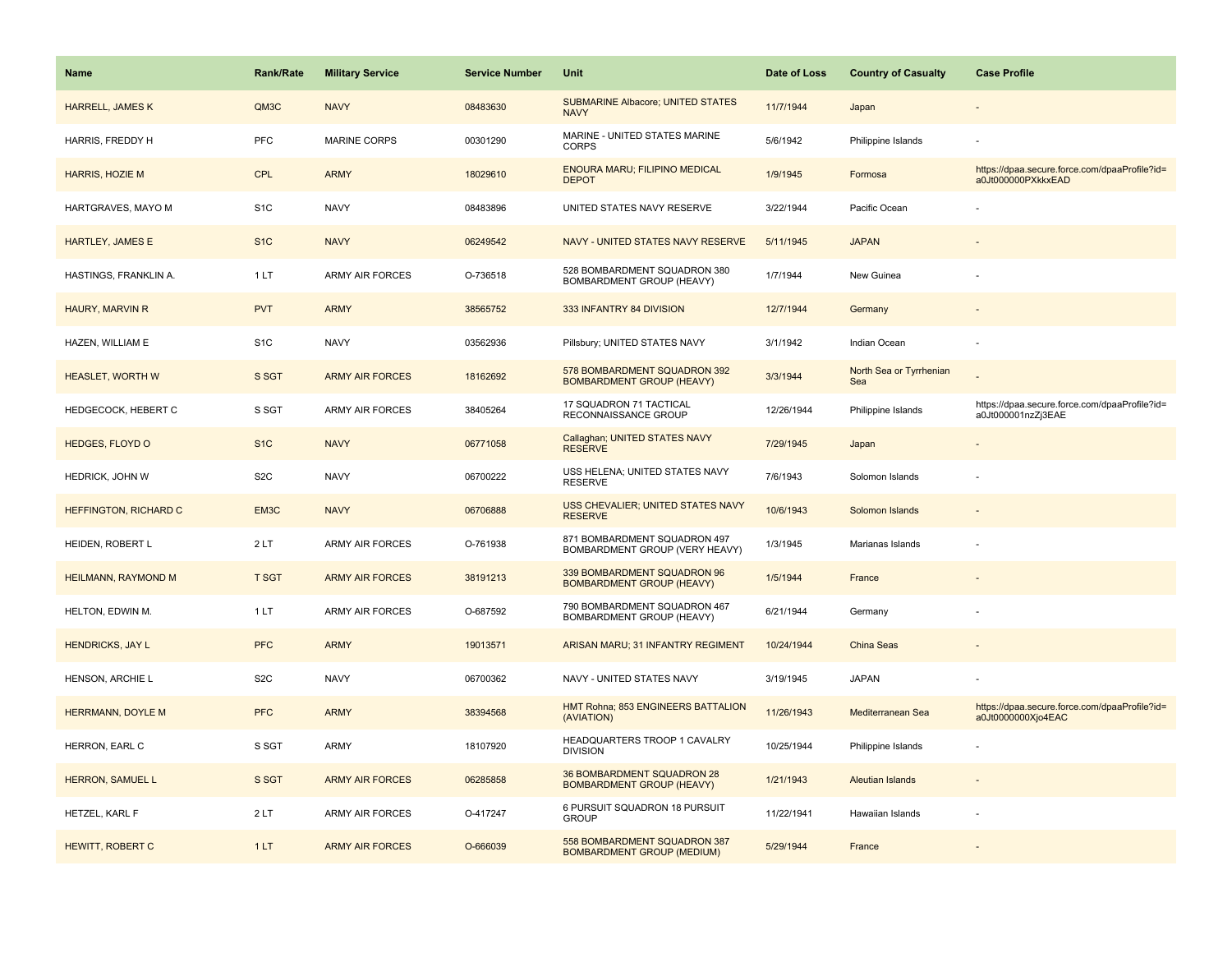| <b>Name</b>              | <b>Rank/Rate</b>  | <b>Military Service</b> | <b>Service Number</b> | Unit                                                                            | Date of Loss | <b>Country of Casualty</b>     | <b>Case Profile</b>                                                 |
|--------------------------|-------------------|-------------------------|-----------------------|---------------------------------------------------------------------------------|--------------|--------------------------------|---------------------------------------------------------------------|
| HIATT, EVERETT H.        | 2LT               | <b>ARMY AIR FORCES</b>  | O-670544              | 548 BOMBARDMENT SQUADRON 385<br>BOMBARDMENT GROUP (HEAVY)                       | 7/26/1943    | North Sea or Tyrrhenian<br>Sea |                                                                     |
| <b>HIATT, ROBERT C</b>   | <b>SGT</b>        | <b>ARMY</b>             | 38016092              | HMT Rohna; 853 ENGINEERS BATTALION<br>(AVIATION)                                | 11/26/1943   | Mediterranean Sea              | https://dpaa.secure.force.com/dpaaProfile?id=<br>a0Jt0000000XjnuEAC |
| HICKERSON, THOMAS W      | S SGT             | <b>ARMY AIR FORCES</b>  | 38563457              | 7 BOMBARDMENT SQUADRON 34<br>BOMBARDMENT GROUP (HEAVY)                          | 1/20/1945    | North Sea or Tyrrhenian<br>Sea |                                                                     |
| <b>HICKMAN, JACK C</b>   | S SGT             | <b>ARMY AIR FORCES</b>  | 18052881              | 422 BOMBARDMENT SQUADRON 305<br><b>BOMBARDMENT GROUP (HEAVY)</b>                | 2/4/1943     | North Sea or Tyrrhenian<br>Sea |                                                                     |
| HICKS, FLOY L            | SGT               | <b>ARMY AIR FORCES</b>  | 38404537              | <b>ARMY AIR FORCE</b>                                                           | 7/5/1946     | Burma                          |                                                                     |
| <b>HIGGINS, EARYE P</b>  | <b>ABS</b>        | <b>MERCHANT MARINE</b>  | Z-329870              | <b>SS LEONIDAS MERRITT</b>                                                      | 11/12/1944   |                                |                                                                     |
| HIGHTOWER, VERDELL L     | TEC <sub>4</sub>  | <b>ARMY AIR FORCES</b>  | 06297666              | HEADQUARTERS SQUADRON AIR<br>FORCE UNITED STATES ARMY FORCES<br><b>FAR EAST</b> | 2/1/1946     | Philippine Islands             |                                                                     |
| <b>HILL, BILLY G</b>     | S <sub>1</sub> C  | <b>NAVY</b>             | 06771271              | <b>HERRING: UNITED STATES NAVY</b><br><b>RESERVE</b>                            | 7/5/1944     | Kurile Islands                 |                                                                     |
| HILL, CLIFFORD DALE      | S <sub>2</sub> C  | <b>NAVY</b>             | 03564452              | USS Utah; UNITED STATES NAVY                                                    | 12/7/1941    | Hawaiian Islands               | https://dpaa.secure.force.com/dpaaProfile?id=<br>a0Jt000000sPLwuEAG |
| HINMAN, HOWARD W.        | LT COL            | <b>ARMY</b>             | O-109321              | 3 INFANTRY REGIMENT (PHILIPPINE<br>SCOUT)                                       | 4/16/1942    | <b>Philippine Islands</b>      | https://dpaa.secure.force.com/dpaaProfile?id=<br>a0Jt000001nl59HEAS |
| HIPP, WILLIAM BENTON     | F <sub>1</sub> C  | <b>NAVY</b>             | 03562668              | UNITED STATES NAVY                                                              | 10/9/1942    | Pacific Ocean                  |                                                                     |
| HITCHCOCK, HARLEY H      | <b>PFC</b>        | <b>ARMY AIR FORCES</b>  | 18162499              | 32 PHOTO SQUADRON 5<br><b>RECONNAISSANCE GROUP</b>                              | 4/20/1944    | Mediterranean Sea              |                                                                     |
| HOBBY, REECE N           | <b>SSGT</b>       | <b>ARMY AIR FORCES</b>  | 38464972              | <b>AIR CORPS</b>                                                                | 5/24/1944    | <b>British West Indies</b>     |                                                                     |
| <b>HODGES, JESSE RAY</b> | SC <sub>3</sub> C | <b>NAVY</b>             | 03565546              | USS ASTORIA; UNITED STATES NAVY                                                 | 8/9/1942     | Solomon Islands                |                                                                     |
| HOLDEN, MARION ALONZO    | S <sub>2</sub> C  | <b>NAVY</b>             | 06702469              | USS LITTLE; UNITED STATES NAVY<br><b>RESERVE</b>                                | 9/5/1942     | Solomon Islands                |                                                                     |
| HOLFORD, PAUL G          | S <sub>2</sub> C  | <b>NAVY</b>             | 06771469              | NAVY - UNITED STATES NAVY RESERVE                                               | 3/26/1945    | <b>JAPAN</b>                   | https://dpaa.secure.force.com/dpaaProfile?id=<br>a0Jt000001nzSODEA2 |
| HOLLADAY, OTHA L         | S SGT             | <b>ARMY</b>             | 06295531              | ARISAN MARU; 31 INFANTRY REGIMENT                                               | 10/24/1944   | China Seas                     |                                                                     |
| HOLLAND, CARL C          | S SGT             | <b>ARMY AIR FORCES</b>  | 18051985              | 92 BOMBARDMENT GROUP (HEAVY), 325<br><b>BOMBARDMENT SQUADRON</b>                | 8/25/1944    | <b>Baltic Sea</b>              |                                                                     |
| HOLLEY, EARNEST D        | S SGT             | <b>ARMY AIR FORCES</b>  | 18160841              | 528 BOMBARDMENT SQUADRON 380<br><b>BOMBARDMENT GROUP (HEAVY)</b>                | 5/17/1945    | Philippine Islands             | https://dpaa.secure.force.com/dpaaProfile?id=<br>a0Jt000001nzPPjEAM |
| HOLLINGSWORTH, ODESSA L. | <b>PFC</b>        | <b>ARMY</b>             | A-806104              | <b>WOMEN'S ARMY CORPS</b>                                                       | 5/30/1945    | <b>Gold Coast</b>              |                                                                     |
| HOLLOMAN, IRA J          | 1LT               | <b>ARMY AIR FORCES</b>  | O-412391              | 723 BOMBARDMENT SQUADRON 450<br>BOMBARDMENT GROUP (HEAVY)                       | 1/16/1944    | <b>Adriatic Sea</b>            |                                                                     |
| HOPE, HAROLD WYATT       | <b>PVT</b>        | <b>MARINE CORPS</b>     | 00314564              | MARINE - UNITED STATES MARINE<br><b>CORPS</b>                                   | 12/7/1941    | <b>Hawaiian Islands</b>        | https://dpaa.secure.force.com/dpaaProfile?id=<br>a0Jt00000004pQSEAY |
| HOPE, VIRGIL E           | 1LT               | <b>ARMY AIR FORCES</b>  | O-725438              | 301 BOMBARDMENT GROUP (HEAVY),<br>353 BOMBARDMENT SQUADRON                      | 4/19/1944    | North Sea or Tyrrhenian<br>Sea |                                                                     |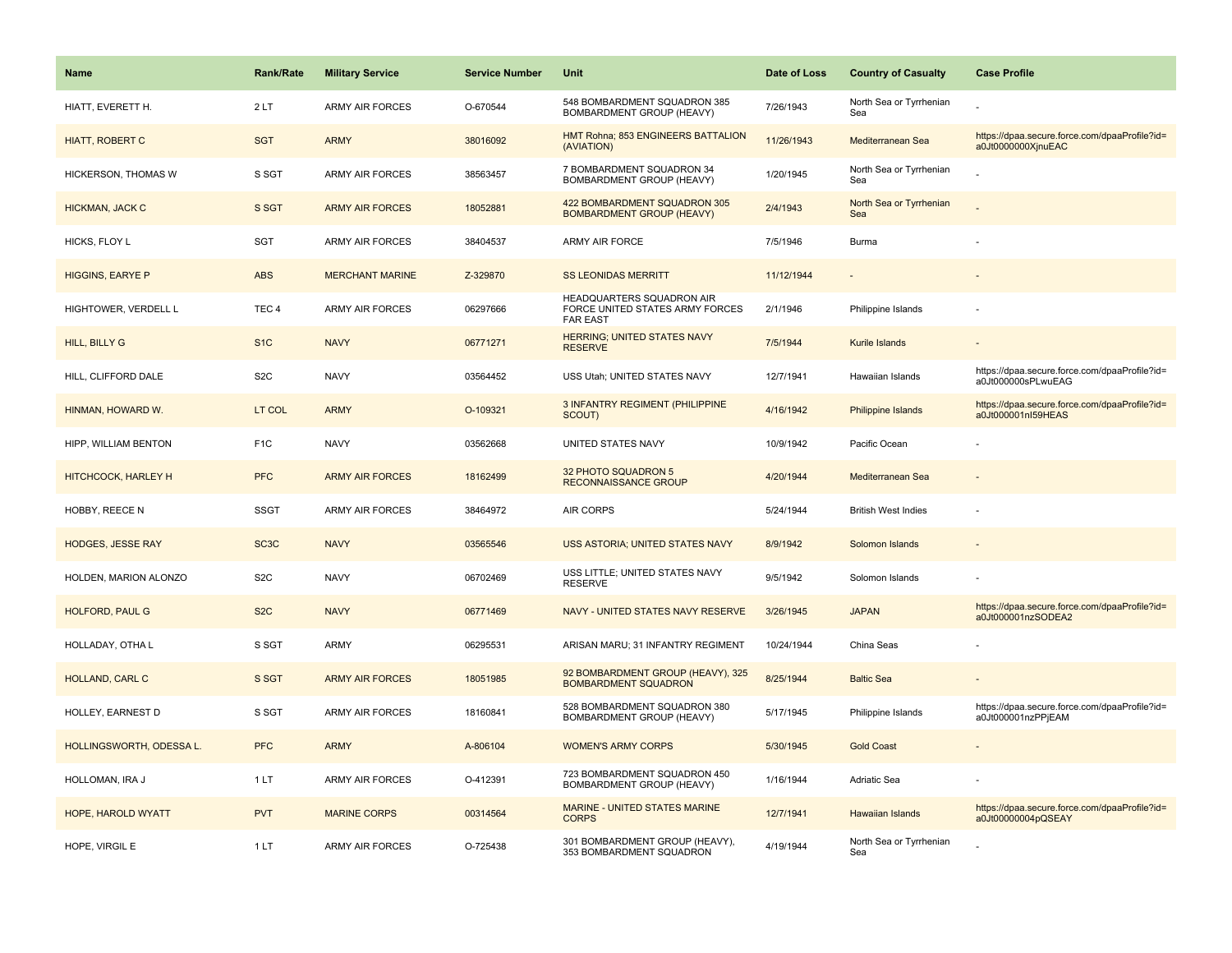| <b>Name</b>              | <b>Rank/Rate</b> | <b>Military Service</b> | <b>Service Number</b> | Unit                                                                         | Date of Loss | <b>Country of Casualty</b>                             | <b>Case Profile</b>                                                 |
|--------------------------|------------------|-------------------------|-----------------------|------------------------------------------------------------------------------|--------------|--------------------------------------------------------|---------------------------------------------------------------------|
| HORNER, CARL B           | S SGT            | <b>ARMY AIR FORCES</b>  | 38471352              | 822 BOMBARDMENT SQUADRON 38<br><b>BOMBARDMENT GROUP (MEDIUM)</b>             | 3/20/1945    | China Seas                                             |                                                                     |
| HORTON, LOUIE C          | <b>PVT</b>       | ARMY                    | 38180770              | USAT DORCHESTER; MEDICAL<br><b>DEPARTMENT</b>                                | 2/3/1943     | Greenland                                              |                                                                     |
| <b>HOWARD, GEORGE F</b>  | F <sub>1</sub> C | <b>NAVY</b>             | 06704430              | Leary; UNITED STATES NAVY RESERVE                                            | 12/24/1943   | North Atlantic Ocean                                   |                                                                     |
| HOWARD, GORDON O         | 2LT              | <b>ARMY AIR FORCES</b>  | O-663619              | 98 BOMBARDMENT SQUADRON 11<br>BOMBARDMENT GROUP (HEAVY)                      | 8/22/1943    | Hawaiian Islands                                       |                                                                     |
| HOWARD, JOHN J           | 1LT              | <b>ARMY AIR FORCES</b>  | O-664772              | 500 BOMBARDMENT SQUADRON 345<br><b>BOMBARDMENT GROUP (MEDIUM)</b>            | 2/15/1944    | Solomon Islands                                        |                                                                     |
| HOWELL, WILLIAM T        | CAPT             | ARMY                    | O-366621              | ARMY - 86 FIELD ARTILLERY BATTALION<br>(PS)                                  | 12/15/1944   | PHILIPPINE ISLANDS                                     |                                                                     |
| HOWK, FRANK C.           | 1LT              | <b>ARMY AIR FORCES</b>  | O-441475              | 49 FIGHTER SQUADRON 14 FIGHTER<br><b>GROUP</b>                               | 5/20/1944    | Sicily                                                 | $\sim$                                                              |
| HUFF, THURMAN B          | CPL              | ARMY AIR FORCES         | 20829500              | HEADQUARTERS SQUADRON 12<br><b>FIGHTER COMMAND</b>                           | 8/23/1943    | North Sea or Tyrrhenian<br>Sea                         |                                                                     |
| <b>HUGHES, CHARLES D</b> | <b>TSGT</b>      | <b>ARMY AIR FORCES</b>  | 38088529              | 356 BOMBARDMENT SQUADRON 302<br><b>BOMBARDMENT GROUP (HEAVY)</b>             | 3/30/1943    | <b>Atlantic Ocean: North</b><br><b>American Waters</b> |                                                                     |
| HUGHES, CHARLES E        | F <sub>1</sub> C | <b>NAVY</b>             | 08493808              | UNITED STATES NAVY RESERVE                                                   | 4/12/1945    | Philippine Sea                                         |                                                                     |
| <b>HUGHES, SAMUEL J</b>  | <b>PVT</b>       | <b>ARMY AIR FORCES</b>  | 38023019              | ARISAN MARU; HEADQUARTERS<br><b>SQUADRON 27 BOMBARDMENT GROUP</b><br>(LIGHT) | 10/24/1944   | China Seas                                             |                                                                     |
| HUMPHREYS, HOWARD W      | CPL              | <b>MARINE CORPS</b>     | 00282273              | MARINE - UNITED STATES MARINE<br>CORPS                                       | 10/24/1944   | Pacific Ocean                                          |                                                                     |
| HUMPHRIES, QUINCEY A.    | <b>PVT</b>       | <b>ARMY</b>             | 38020646              | <b>192 TANK BATTALION</b>                                                    | 12/29/1941   | Philippine Islands                                     |                                                                     |
| HUNT, JAMES C            | 1LT              | ARMY AIR FORCES         | O-692314              | 556 ARMY AIR FORCE BASE UNIT                                                 | 8/8/1945     | Atlantic Ocean                                         |                                                                     |
| HUNT, JOHN F.            | <b>CAPT</b>      | <b>ARMY</b>             | O-339656              | <b>86 FIELD ARTILLERY BATTALION</b><br>(PHILIPPINE SCOUT)                    | 1/15/1942    | Philippine Islands                                     | https://dpaa.secure.force.com/dpaaProfile?id=<br>a0Jt000001nzZVhEAM |
| HUNTER, ADRIAN C         | LT.              | <b>NAVY</b>             | O-124701              | NATOMA BAY; UNITED STATES NAVY<br><b>RESERVE</b>                             | 10/19/1944   | Central/South Pacific<br>Theater                       |                                                                     |
| HUNTER, EMMETT E         | <b>PVT</b>       | <b>ARMY</b>             | 38400004              | ARMY - 300 ENGINEERS COMBAT<br><b>BATTALION</b>                              | 6/19/1944    | <b>ENGLISH CHANNEL</b>                                 |                                                                     |
| HURLEY, VIRGIL E         | CPL              | ARMY AIR FORCES         | 38568833              | 24 COMBAT MAP SQUADRON 8 PHOTO<br><b>RECONNAISSANCE</b>                      | 3/18/1945    | India                                                  | https://dpaa.secure.force.com/dpaaProfile?id=<br>a0Jt000001nzT19EAE |
| HUSTON, PAUL N           | 2LT              | <b>ARMY AIR FORCES</b>  | O-682867              | 577 BOMBARDMENT SQUADRON 392<br><b>BOMBARDMENT GROUP (HEAVY)</b>             | 3/5/1944     | <b>English Channel</b>                                 |                                                                     |
| HYMER, GLEN R            | <b>SGT</b>       | ARMY                    | 06285490              | 60 COAST ARTILLERY REGIMENT                                                  | 1/31/1942    | Philippine Islands                                     |                                                                     |
| <b>INDA, FRANK R</b>     | S <sub>2</sub> C | <b>NAVY</b>             | 06718766              | <b>EVERSOLE; UNITED STATES NAVY</b><br><b>RESERVE</b>                        | 10/29/1944   | <b>Philippine Sea</b>                                  |                                                                     |
| INGRAM, JAMES LEE        | ARM3C            | <b>NAVY</b>             | 06712558              | USS SANGAMON; UNITED STATES NAVY<br><b>RESERVE</b>                           | 10/31/1943   | Pacific Ocean                                          |                                                                     |
| <b>JACK, BILLIE B</b>    | <b>PFC</b>       | <b>ARMY</b>             | 20826136              | ARMY - 158 INFANTRY REGIMENT                                                 | 5/29/1944    | <b>NEW GUINEA</b>                                      |                                                                     |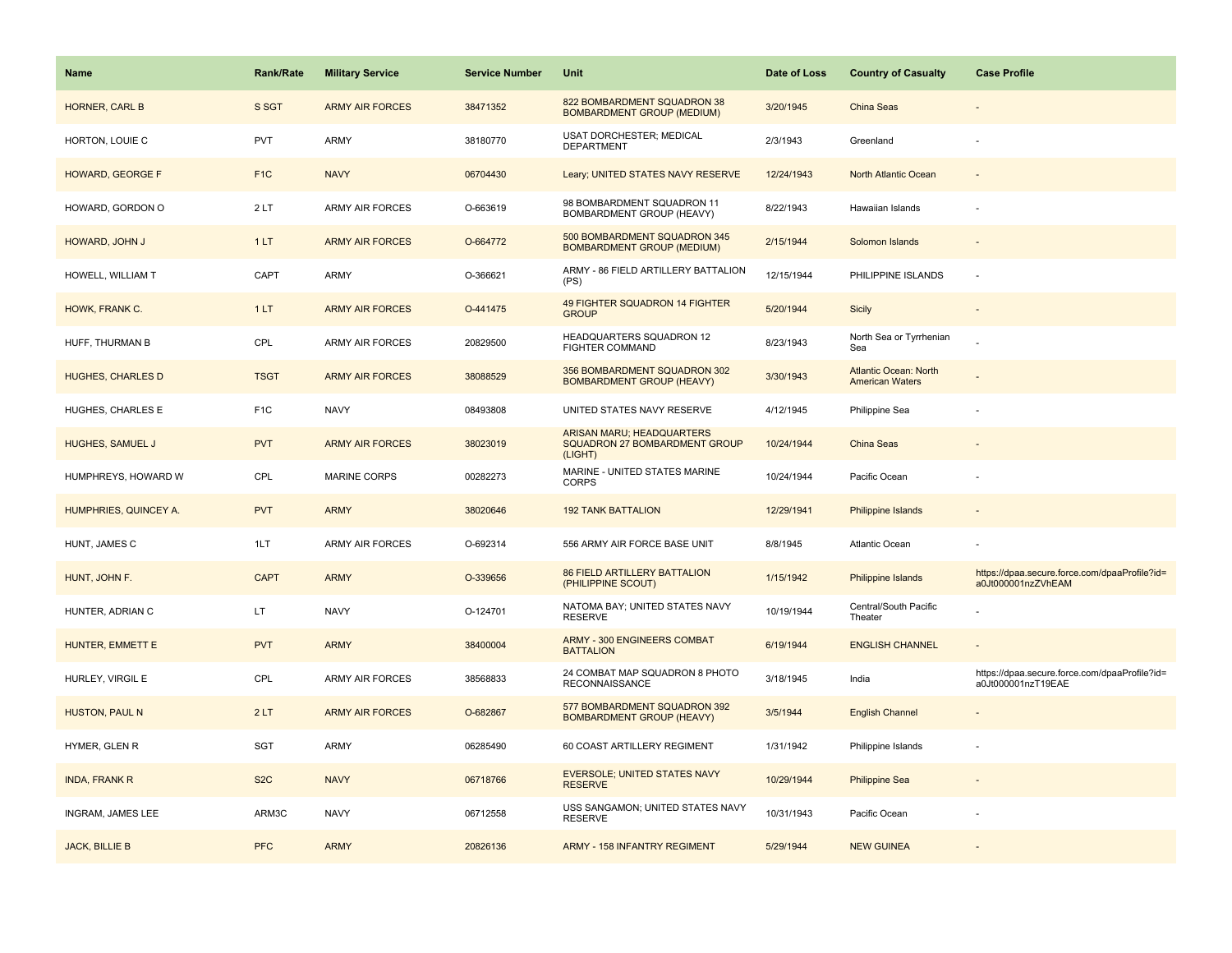| Name                       | <b>Rank/Rate</b>  | <b>Military Service</b> | <b>Service Number</b> | Unit                                                             | Date of Loss | <b>Country of Casualty</b>     | <b>Case Profile</b>                                                 |
|----------------------------|-------------------|-------------------------|-----------------------|------------------------------------------------------------------|--------------|--------------------------------|---------------------------------------------------------------------|
| JACKSON, GEORGE B          | <b>ENS</b>        | <b>NAVY</b>             | O-325904              | NAVY - UNITED STATES NAVY RESERVE                                | 10/28/1944   | PACIFIC OCEAN                  |                                                                     |
| JACKSON, JEAN D.           | 2d Lt             | <b>ARMY AIR FORCES</b>  | O-429949              | 41 FIGHTER SQUADRON 35 FIGHTER<br><b>GROUP</b>                   | 9/5/1942     |                                |                                                                     |
| JACKSON, LEON R            | 1LT               | <b>ARMY AIR FORCES</b>  | O-671941              | 455 BOMBARDMENT SQUADRON 323<br>BOMBARDMENT GROUP (MEDIUM)       | 2/5/1944     | France                         | $\overline{\phantom{a}}$                                            |
| <b>JACKSON, TENVIL H</b>   | 2LT               | <b>ARMY AIR FORCES</b>  | O-687302              | 418 BOMBARDMENT SQUADRON 100<br><b>BOMBARDMENT GROUP (HEAVY)</b> | 12/22/1943   | North Sea or Tyrrhenian<br>Sea |                                                                     |
| JAMES, JOHN W              | 2LT               | <b>ARMY AIR FORCES</b>  | O-727101              | 63 BOMBARDMENT SQUADRON 43<br>BOMBARDMENT GROUP (HEAVY)          | 3/3/1943     | New Guinea                     | https://dpaa.secure.force.com/dpaaProfile?id=<br>a0Jt000001nzSLIEA2 |
| JAMES, WILL R              | <b>ENS</b>        | <b>NAVY</b>             | O-083912              | UNITED STATES NAVY RESERVE                                       | 4/8/1942     | Pacific Ocean                  |                                                                     |
| JAYROE, EARL L             | TEC <sub>5</sub>  | <b>ARMY</b>             | 20823763              | ARMY - 253 ORDNANCE MAINTENANCE<br>COMPANY                       | 11/11/1943   | FIJI                           |                                                                     |
| JENKINS, LOUIS --          | <b>PFC</b>        | <b>MARINE CORPS</b>     | 00278689              | MARINE - UNITED STATES MARINE<br><b>CORPS</b>                    | 10/24/1944   | Pacific Ocean                  |                                                                     |
| JENKS, LEONARD C B         | 1LT               | <b>ARMY AIR FORCES</b>  | O-339657              | SHINYO MARU; HEADQUARTERS<br>SQUADRON 24 PURSUIT GROUP           | 9/7/1944     | Philippine Islands             |                                                                     |
| <b>JENNINGS, HUGH DALE</b> | <b>PFC</b>        | <b>MARINE CORPS</b>     | 00301294              | <b>MARINE - UNITED STATES MARINE</b><br><b>CORPS</b>             | 10/24/1944   | Pacific Ocean                  |                                                                     |
| JETER, WILLIAM L           | SM3C              | <b>NAVY</b>             | 03470163              | SUBMARINE Amberjack; UNITED STATES<br><b>NAVY</b>                | 3/22/1943    | New Britain Island             |                                                                     |
| JIMBOY, JACOB --           | <b>PVT</b>        | <b>ARMY</b>             | 38321880              | <b>36 FIELD ARTILLERY BATTALION</b>                              | 3/25/1946    | Germany                        |                                                                     |
| JIMENEZ, BERNARDO L        | S <sub>2</sub> C  | <b>NAVY</b>             | 06707685              | USS PRESTON; UNITED STATES NAVY<br><b>RESERVE</b>                | 11/15/1942   | Solomon Islands                |                                                                     |
| JOHNSON, CLARENCE W        | STM1C             | <b>NAVY</b>             | 06715928              | Drexler; UNITED STATES NAVY RESERVE                              | 5/28/1945    | Japan                          | $\overline{\phantom{a}}$                                            |
| JOHNSON, EVERETT W         | S <sub>2</sub> C  | <b>NAVY</b>             | 06702844              | UNITED STATES NAVY RESERVE                                       | 11/2/1942    | North Atlantic Ocean           |                                                                     |
| JOHNSON, GLEN C            | <b>MAJ</b>        | <b>ARMY</b>             | O-308222              | <b>SHINYO MARU; INFANTRY</b>                                     | 9/7/1944     | <b>Philippine Islands</b>      |                                                                     |
| JOHNSON, HARVE N           | <b>MAJ</b>        | ARMY AIR FORCES         | O-402914              | HEADQUARTERS SQUADRON 468<br>BOMBARDMENT GROUP (VERY HEAVY)      | 11/4/1944    | India                          |                                                                     |
| JOHNSON, IVAN O            | <b>ENS</b>        | <b>NAVY</b>             | O-157557              | UNITED STATES NAVY RESERVE                                       | 10/9/1943    | North or Tyrrhenian Seas       |                                                                     |
| JOHNSON, SHELBY W.         | T SGT             | ARMY AIR FORCES         | 06241175              | HEADQUARTERS SQUADRON 24<br>PURSUIT GROUP                        | 6/5/1942     | Philippine Islands             |                                                                     |
| <b>JOHNSON, WALTER G</b>   | <b>ENS</b>        | <b>NAVY</b>             | O-256998              | HULL; UNITED STATES NAVY RESERVE                                 | 12/18/1944   | <b>Philippine Sea</b>          | https://dpaa.secure.force.com/dpaaProfile?id=<br>a0Jt0000000XemtEAC |
| JOHNSON, WARD S            | S SGT             | <b>ARMY AIR FORCES</b>  | 06557007              | 364 BOMBARDMENT SQUADRON 305<br>BOMBARDMENT GROUP (HEAVY)        | 2/26/1943    | North Sea or Tyrrhenian<br>Sea |                                                                     |
| JOHNSTON, DEWEY G          | LT.               | <b>NAVY</b>             | O-073515              | <b>UNITED STATES NAVY</b>                                        | 10/31/1941   | <b>Atlantic Ocean</b>          |                                                                     |
| JOHNSTON, EARL R           | BM <sub>2</sub> C | <b>NAVY</b>             | 06702087              | NAVY - UNITED STATES NAVY RESERVE                                | 7/30/1945    | PHILIPPINE SEA                 | https://dpaa.secure.force.com/dpaaProfile?id=<br>a0Jt0000000cc4TEAQ |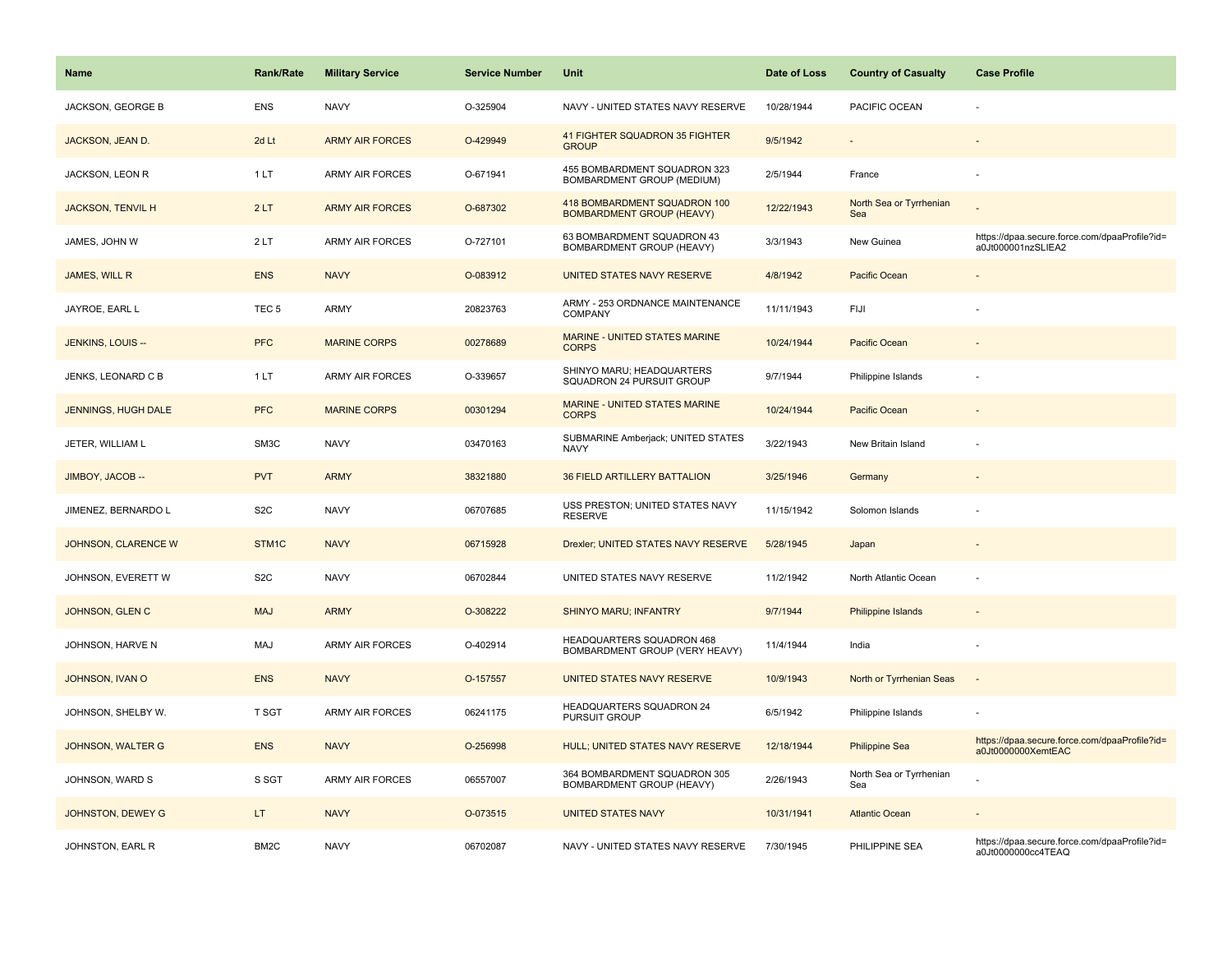| <b>Name</b>                | <b>Rank/Rate</b> | <b>Military Service</b> | <b>Service Number</b> | Unit                                                             | Date of Loss | <b>Country of Casualty</b>                   | <b>Case Profile</b>                                                 |
|----------------------------|------------------|-------------------------|-----------------------|------------------------------------------------------------------|--------------|----------------------------------------------|---------------------------------------------------------------------|
| JONES, DUANE L.            | <b>CAPT</b>      | <b>ARMY AIR FORCES</b>  | O-427139              | 324 BOMBARDMENT SQUADRON 91<br><b>BOMBARDMENT GROUP (HEAVY)</b>  | 11/23/1942   | <b>English Channel</b>                       |                                                                     |
| JONES, EDWARD N            | 1LT              | <b>ARMY AIR FORCES</b>  | O-662060              | 349 BOMBARDMENT SQUADRON 100<br>BOMBARDMENT GROUP (HEAVY)        | 6/25/1943    | North Sea or Tyrrhenian<br>Sea               |                                                                     |
| JONES, ELMER O             | <b>PFC</b>       | <b>ARMY</b>             | 38565659              | 359 INFANTRY 90 DIVISION                                         | 12/13/1945   | Germany                                      |                                                                     |
| JONES, ERNEST E            | MM3C             | <b>NAVY</b>             | 03560615              | CORVINA; UNITED STATES NAVY                                      | 11/16/1943   | Marshall Islands                             |                                                                     |
| JONES, FERRALD P           | S <sub>1</sub> C | <b>NAVY</b>             | 08500667              | NAVY - UNITED STATES NAVY RESERVE                                | 3/26/1945    | <b>JAPAN</b>                                 |                                                                     |
| JONES, KENNETH H           | 2LT              | <b>ARMY AIR FORCES</b>  | O-726030              | 367 BOMBARDMENT SQUADRON 306<br>BOMBARDMENT GROUP (HEAVY)        | 11/18/1942   | English Channel                              |                                                                     |
| JONES, VAUL W              | F <sub>2</sub> C | <b>NAVY</b>             | 08855224              | <b>Warrington; UNITED STATES NAVY</b><br><b>RESERVE</b>          | 9/13/1944    | <b>Atlantic Ocean</b>                        |                                                                     |
| JOYCE, DONALD DALE         | S <sub>2</sub> C | <b>NAVY</b>             | 06705406              | USS PORTLAND; UNITED STATES NAVY<br><b>RESERVE</b>               | 11/13/1942   | Solomon Islands                              |                                                                     |
| JUDAH, ROY N               | 1LT              | <b>ARMY AIR FORCES</b>  | O-666949              | 347 FIGHTER SQUADRON 350 FIGHTER<br><b>GROUP</b>                 | 1/31/1944    | Mediterranean Sea                            |                                                                     |
| KAISER, LEO W.             | <b>PFC</b>       | ARMY                    | 38567342              | 28 INFANTRY 8 DIVISION                                           | 12/4/1944    | Germany                                      |                                                                     |
| <b>KALER, ROY W</b>        | <b>CPL</b>       | <b>ARMY AIR FORCES</b>  | 38470043              | 827 BOMBARDMENT SQUADRON 484<br><b>BOMBARDMENT GROUP (HEAVY)</b> | 11/17/1944   | <b>Adriatic Sea</b>                          |                                                                     |
| KANADA, FRED A             | S <sub>1</sub> C | <b>NAVY</b>             | 06701628              | NAVY - UNITED STATES NAVY RESERVE                                | 2/21/1945    | <b>BONIN &amp; VOLCANO</b><br><b>ISLANDS</b> |                                                                     |
| <b>KEALIHER, JOHN E</b>    | 1LT              | <b>ARMY AIR FORCES</b>  | O-662945              | <b>AIR CORPS</b>                                                 | 3/20/1943    | <b>British Guiana</b>                        |                                                                     |
| KEELY, WARREN L            | LT               | <b>NAVY</b>             | O-105970              | NAVY - UNITED STATES NAVY RESERVE                                | 10/30/1944   | CENTRAL/SOUTH<br>PACIFIC THEATER             |                                                                     |
| KEEN, ELMO --              | MM <sub>1C</sub> | <b>NAVY</b>             | 03467934              | Little; UNITED STATES NAVY                                       | 5/3/1945     | Ryukyus Islands                              |                                                                     |
| KEIFFER, DUANE L           | 1st Lt           | ARMY AIR FORCES         | O-773681              | 35 FIGHTER SQUADRON 8 FIGHTER<br><b>GROUP</b>                    | 8/14/1945    | China Seas                                   |                                                                     |
| KELIN, VERNON --           | S <sub>2</sub> C | <b>NAVY</b>             | 06718325              | <b>SPENCE; UNITED STATES NAVY</b><br><b>RESERVE</b>              | 12/18/1944   | <b>Philippine Sea</b>                        |                                                                     |
| KELLEY, JAMES DENNIS       | SF3C             | <b>NAVY</b>             | 03561554              | USS Arizona; UNITED STATES NAVY                                  | 12/7/1941    | Hawaiian Islands                             | https://dpaa.secure.force.com/dpaaProfile?id=<br>a0Jt00000004satEAA |
| <b>KELLY, ROBERT L</b>     | <b>SGT</b>       | <b>ARMY AIR FORCES</b>  | 38467097              | 822 BOMBARDMENT SQUADRON 38<br><b>BOMBARDMENT GROUP (MEDIUM)</b> | 2/28/1945    | Philippine Islands                           |                                                                     |
| KEMP, WENDELL W            | GM1C             | <b>NAVY</b>             | 03467825              | WAHOO; UNITED STATES NAVY                                        | 11/1/1943    | Sea of Japan                                 |                                                                     |
| <b>KENDRICK, ARLANDO W</b> | <b>PFC</b>       | <b>MARINE CORPS</b>     | 00285998              | MARINE - UNITED STATES MARINE<br><b>CORPS</b>                    | 2/28/1942    | Java                                         |                                                                     |
| KENNEMER, JAMES A          | 2LT              | ARMY AIR FORCES         | O-446037              | 418 BOMBARDMENT SQUADRON 100<br>BOMBARDMENT GROUP (HEAVY)        | 11/5/1943    | English Channel                              |                                                                     |
| <b>KERBO, WENDELL C</b>    | <b>PFC</b>       | <b>ARMY AIR FORCES</b>  | 18130390              | 32 PHOTO RECONNAISSANCE<br><b>SQUADRON</b>                       | 4/20/1944    | Mediterranean Sea                            |                                                                     |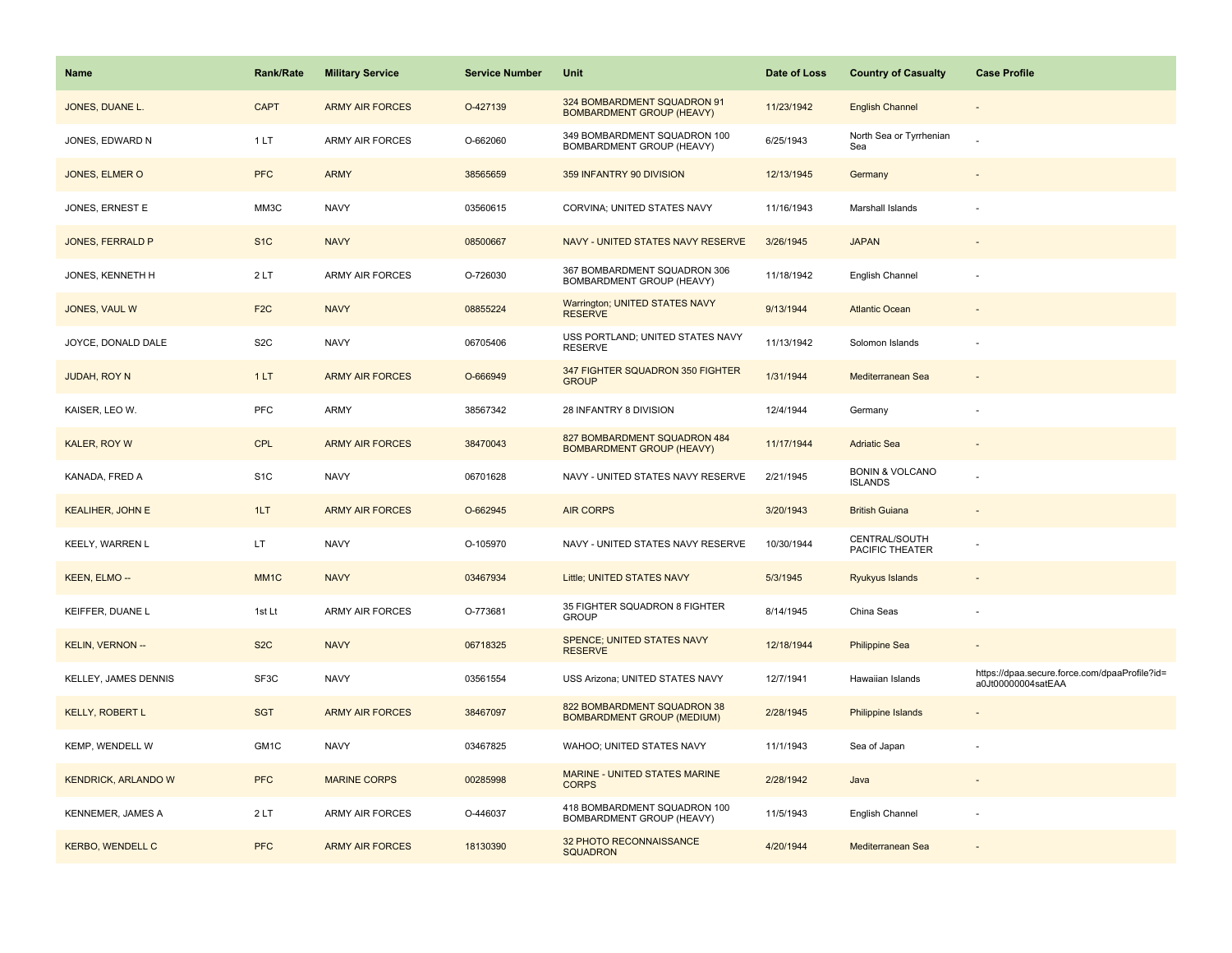| <b>Name</b>               | <b>Rank/Rate</b>  | <b>Military Service</b> | <b>Service Number</b> | Unit                                                              | Date of Loss | <b>Country of Casualty</b>     | <b>Case Profile</b>                                                 |
|---------------------------|-------------------|-------------------------|-----------------------|-------------------------------------------------------------------|--------------|--------------------------------|---------------------------------------------------------------------|
| <b>KERR, AUGUSTUS S</b>   | CPH               | <b>COAST GUARD</b>      | M-204332              | COAST GUARD - UNITED STATES<br>COAST GUARD                        | 3/9/1944     | <b>Atlantic Ocean</b>          |                                                                     |
| <b>KERR, FORREST--</b>    | S <sub>2</sub> C  | <b>NAVY</b>             | 03510057              | USS JARVIS; UNITED STATES NAVY                                    | 8/9/1942     | Solomon Islands                |                                                                     |
| <b>KERR, SHERMAN F</b>    | <b>PVT</b>        | <b>ARMY</b>             | 38567625              | 34 INFANTRY 24 DIVISION                                           | 10/31/1944   | Philippine Islands             | https://dpaa.secure.force.com/dpaaProfile?id=<br>a0Jt000001nzUVzEAM |
| KIDWELL, VAUDIE W         | MM3C              | <b>NAVY</b>             | 08490959              | LUCE; UNITED STATES NAVY RESERVE                                  | 5/4/1945     | China Seas                     |                                                                     |
| KIKER, LAWRENCE D         | <b>ENS</b>        | <b>NAVY</b>             | O-306123              | UNITED STATES NAVY RESERVE                                        | 7/16/1944    | Virgin Islands                 |                                                                     |
| <b>KILGORE, RAYMOND H</b> | <b>T SGT</b>      | <b>ARMY AIR FORCES</b>  | 06252886              | 303 BOMBARDMENT GROUP (HEAVY),<br>359 BOMBARDMENT SQUADRON        | 5/14/1943    | North Sea or Tyrrhenian<br>Sea |                                                                     |
| KILLGORE, RALEIGH W       | TM <sub>2</sub> C | <b>NAVY</b>             | 03558786              | Pillsbury; UNITED STATES NAVY                                     | 3/1/1942     | Indian Ocean                   |                                                                     |
| <b>KILLOUGH, DAN C</b>    | MOMM1C            | <b>NAVY</b>             | 03561969              | <b>ESCOLAR; UNITED STATES NAVY</b>                                | 11/13/1944   | China Seas                     |                                                                     |
| KILMER, TJ                | S SGT             | ARMY AIR FORCES         | 18085232              | 409 BOMBARDMENT SQUADRON 93<br>BOMBARDMENT GROUP (HEAVY)          | 4/16/1943    | English Channel                |                                                                     |
| KIMBREL, BERLYN M         | TM <sub>1</sub> C | <b>NAVY</b>             | 03559131              | <b>UNITED STATES NAVY</b>                                         | 6/6/1942     | Midway Island                  |                                                                     |
| KINCANNON, DAVID C        | LT.               | <b>NAVY</b>             | O-114564              | UNITED STATES NAVY RESERVE                                        | 5/10/1945    | Ryukyus Islands                |                                                                     |
| <b>KING, CHARLES R</b>    | SC <sub>3</sub> C | <b>NAVY</b>             | 08486358              | NAVY - UNITED STATES NAVY RESERVE                                 | 1/7/1945     | PHILIPPINE ISLANDS             |                                                                     |
| KING, LEONARD C           | S <sub>1</sub> C  | <b>NAVY</b>             | 08498665              | NAVY - UNITED STATES NAVY RESERVE                                 | 1/6/1945     | PHILIPPINE ISLANDS             |                                                                     |
| KING, STERLING L.         | S SGT             | <b>ARMY AIR FORCES</b>  | 38024013              | 486 BOMBARDMENT SQUADRON 340<br><b>BOMBARDMENT GROUP (MEDIUM)</b> | 1/14/1944    | Italy                          | $\overline{\phantom{a}}$                                            |
| KINNEE, DALE J            | MAJ               | <b>ARMY</b>             | O-017682              | ARMY - HEADQUARTERS PHILIPPINES<br><b>DEPARTMENT</b>              | 12/15/1944   | PHILIPPINE ISLANDS             | ÷.                                                                  |
| KIRK, VERNON --           | ST <sub>3</sub> C | <b>NAVY</b>             | 06273179              | SWORDFISH; UNITED STATES NAVY<br><b>RESERVE</b>                   | 1/29/1945    | Ryukyus Islands                |                                                                     |
| KITCHENS, RAYMOND N       | <b>SGT</b>        | ARMY                    | 06298076              | ARMY - HEADQUARTERS COMPANY<br>PHILIPPINES DEPARTMENT             | 12/17/1942   | PHILIPPINE ISLANDS             | https://dpaa.secure.force.com/dpaaProfile?id=<br>a0Jt0000000XkVcEAK |
| KIZER, GAYLE W.           | 1LT               | <b>ARMY AIR FORCES</b>  | O-700404              | 371 BOMBARDMENT SQUADRON 307<br><b>BOMBARDMENT GROUP (HEAVY)</b>  | 10/22/1944   | <b>Borneo</b>                  |                                                                     |
| KLINE, BILLY --           | 1stLt             | <b>MARINE CORPS</b>     | O-30620               | MARINE - UNITED STATES MARINE<br><b>CORPS</b>                     | 5/27/1945    | Philippine Islands             |                                                                     |
| <b>KLINE, ROY S</b>       | 2LT               | <b>ARMY AIR FORCES</b>  | O-662802              | 429 BOMBARDMENT SQUADRON 2<br><b>BOMBARDMENT GROUP (HEAVY)</b>    | 7/8/1943     | Mediterranean Sea              |                                                                     |
| KNEFF, JAMES CLINTON      | <b>PFC</b>        | <b>MARINE CORPS</b>     | 456558                | MARINE - UNITED STATES MARINE<br><b>CORPS</b>                     | 11/21/1943   | Gilbert Islands                | https://dpaa.secure.force.com/dpaaProfile?id=<br>a0Jt0000000XkOgEAK |
| KNIGHT, CLEO W            | <b>T SGT</b>      | <b>ARMY AIR FORCES</b>  | 18194678              | 394 BOMBARDMENT SQUADRON 5<br><b>BOMBARDMENT GROUP (HEAVY)</b>    | 8/9/1944     | <b>Admiralty Islands</b>       |                                                                     |
| KNOTT, ROBERT M           | F <sub>1</sub> C  | <b>NAVY</b>             | 08852984              | Frederick C Davis; UNITED STATES NAVY<br><b>RESERVE</b>           | 4/24/1945    | North Atlantic Ocean           |                                                                     |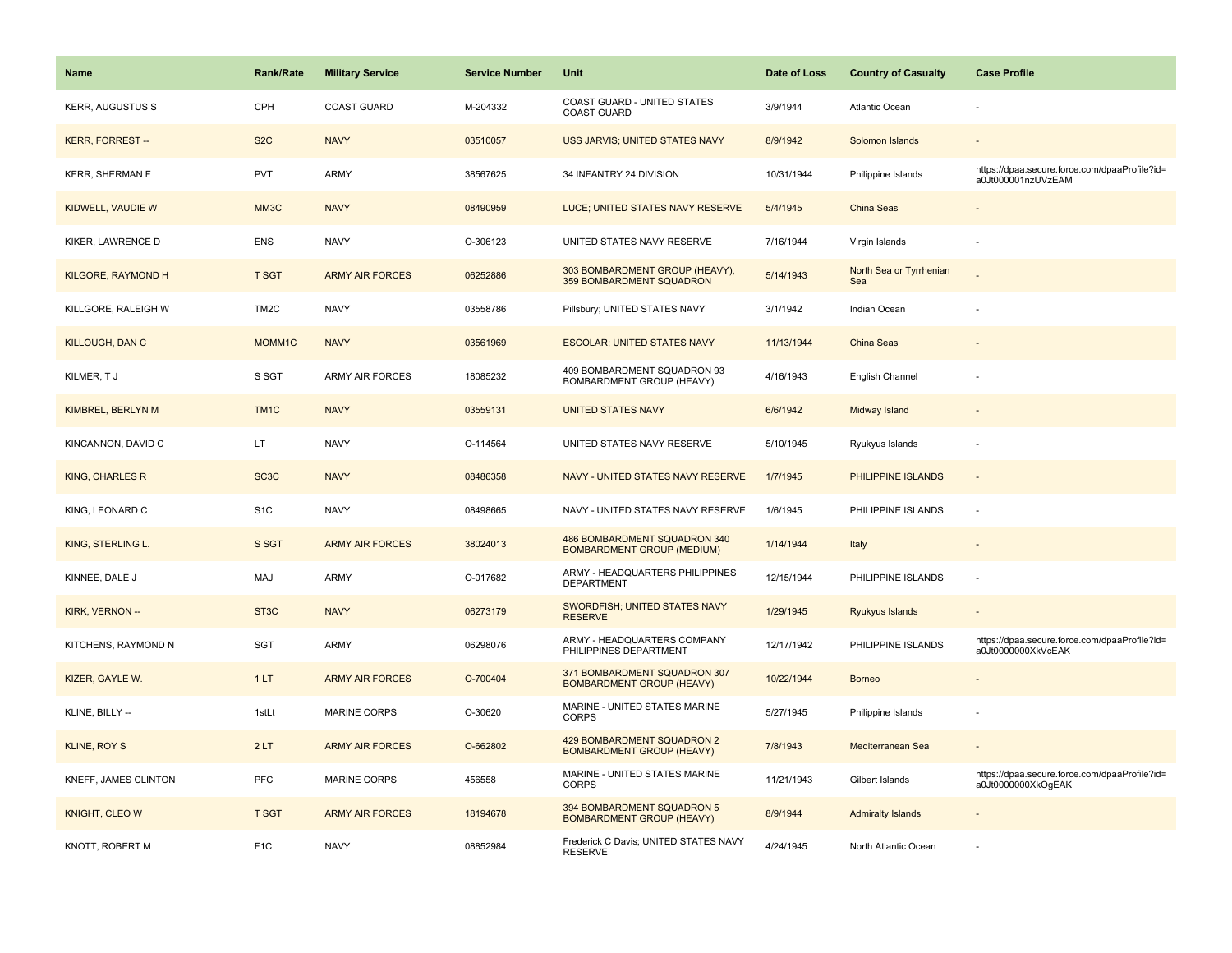| Name                       | <b>Rank/Rate</b>  | <b>Military Service</b> | <b>Service Number</b> | Unit                                                             | Date of Loss | <b>Country of Casualty</b>     | <b>Case Profile</b>                                                 |
|----------------------------|-------------------|-------------------------|-----------------------|------------------------------------------------------------------|--------------|--------------------------------|---------------------------------------------------------------------|
| KOGELSCHATZ, HC            | 1LT               | <b>ARMY AIR FORCES</b>  | O-828458              | 828 BOMBARDMENT SQUADRON 485<br><b>BOMBARDMENT GROUP (HEAVY)</b> | 1/20/1945    | <b>Adriatic Sea</b>            |                                                                     |
| KROBER, BALDWIN J          | 2LT               | <b>ARMY AIR FORCES</b>  | O-663626              | 301 BOMBARDMENT GROUP (HEAVY),<br>353 BOMBARDMENT SQUADRON       | 1/21/1944    | Mediterranean Sea              |                                                                     |
| <b>KROPF, RICHARD S</b>    | S <sub>1</sub> C  | <b>NAVY</b>             | 03425810              | <b>USS NORTHAMPTON; UNITED STATES</b><br><b>NAVY</b>             | 11/30/1942   | Solomon Islands                |                                                                     |
| KYLE, GRADY H              | MM1C              | <b>NAVY</b>             | 03557434              | USS HOUSTON (CA-30); UNITED STATES<br><b>NAVY</b>                | 3/1/1942     | Java                           |                                                                     |
| <b>KYSAR, CHARLES R</b>    | Y <sub>2</sub> C  | <b>NAVY</b>             | 03563162              | <b>GRAYLING; UNITED STATES NAVY</b>                              | 9/24/1943    | Philippine Islands             |                                                                     |
| LACKEY, ELDON LEE          | PFC               | MARINE CORPS RESERVE    | 822590                | MARINE - UNITED STATES MARINE<br>CORPS; 1ST MARINE DIVISION      | 5/4/1945     | <b>JAPAN</b>                   |                                                                     |
| LACKEY, JOHN W             | 1LT               | <b>ARMY AIR FORCES</b>  | O-401184              | <b>ARISAN MARU; AIR CORPS</b>                                    | 10/24/1944   | China Seas                     |                                                                     |
| LAFFOON, WALTER A          | <b>PVT</b>        | <b>ARMY</b>             | 18052341              | ARMY - 2 GENERAL HOSPITAL                                        | 1/16/1945    | <b>CHINA SEAS</b>              | https://dpaa.secure.force.com/dpaaProfile?id=<br>a0Jt0000019GwzXEAS |
| <b>LAFOUNTAIN, LOUIE M</b> | T Sgt             | <b>ARMY AIR FORCES</b>  | 38183420              | 614 BOMBARDMENT SQUADRON 401<br><b>BOMBARDMENT GROUP (HEAVY)</b> | 4/9/1944     | <b>Baltic Sea</b>              |                                                                     |
| LAHMAN, FRANK R            | 2LT               | <b>ARMY AIR FORCES</b>  | O-868020              | 3 PHOTO SQUADRON 311<br>RECONNAISSANCE WING                      | 12/9/1944    | Marianas Islands               |                                                                     |
| LAIRD, WILLIAM R           | SM <sub>3</sub> C | <b>NAVY</b>             | 03510459              | <b>UNITED STATES NAVY</b>                                        | 2/7/1943     | <b>Atlantic Ocean</b>          |                                                                     |
| LAMASCUS, NOBLE P          | <b>T SGT</b>      | ARMY AIR FORCES         | 06298090              | 115 INFANTRY 29 DIVISION                                         | 6/25/1945    | France                         |                                                                     |
| LAMB, LONNIE L             | EM3C              | <b>NAVY</b>             | 06772022              | PRINCETON; UNITED STATES NAVY<br><b>RESERVE</b>                  | 10/23/1943   | <b>Philippine Sea</b>          |                                                                     |
| LANCASTER, JAMES M         | AMM3C             | <b>NAVY</b>             | 06715644              | UNITED STATES NAVY RESERVE                                       | 6/17/1944    | Marianas Islands               |                                                                     |
| <b>LANE, MANCEL CURTIS</b> | S <sub>1C</sub>   | <b>NAVY</b>             | 03563452              | <b>USS Arizona; UNITED STATES NAVY</b>                           | 12/7/1941    | Hawaiian Islands               | https://dpaa.secure.force.com/dpaaProfile?id=<br>a0Jt00000004qRIEAI |
| LANGFORD, WILLIAM H        | S SGT             | ARMY AIR FORCES         | 18131469              | 92 BOMBARDMENT GROUP (HEAVY), 326<br>BOMBARDMENT SQUADRON        | 11/26/1943   | North Sea or Tyrrhenian<br>Sea |                                                                     |
| <b>LANGSTON, WILLIAM L</b> | <b>PFC</b>        | <b>ARMY</b>             | 18086596              | 359 INFANTRY 90 DIVISION                                         | 6/6/1944     | France                         |                                                                     |
| LANTZ, WILLIAM C           | S <sub>1</sub> C  | <b>NAVY</b>             | 03560610              | USS HOUSTON (CA-30); UNITED STATES<br><b>NAVY</b>                | 3/1/1942     | Java                           |                                                                     |
| LARNEY, ROY --             | <b>PFC</b>        | <b>ARMY</b>             | 38565211              | 110 INFANTRY 28 DIVISION                                         | 12/21/1945   | Germany                        |                                                                     |
| LASARGE, JOSEPH L          | T Sgt             | ARMY AIR FORCES         | 38130657              | 336 BOMBARDMENT SQUADRON 95<br>BOMBARDMENT GROUP (HEAVY)         | 6/13/1943    | Germany                        |                                                                     |
| LAUGHLIN, FENTRICE L.      | S SGT             | <b>ARMY AIR FORCES</b>  | 18084397              | 424 BOMBARDMENT SQUADRON 307<br><b>BOMBARDMENT GROUP (HEAVY)</b> | 4/29/1943    |                                |                                                                     |
| LAUGHLIN, JERALD --        | S <sub>2</sub> C  | <b>NAVY</b>             | 06702547              | UNITED STATES NAVY RESERVE                                       | 12/5/1942    | Pacific Ocean                  |                                                                     |
| LAWLESS, NATHAN H          | 1LT               | <b>ARMY</b>             | O-032534              | ARMY - UNITED STATES MARINE CORPS                                | 7/7/1945     | Ryukyus Islands                |                                                                     |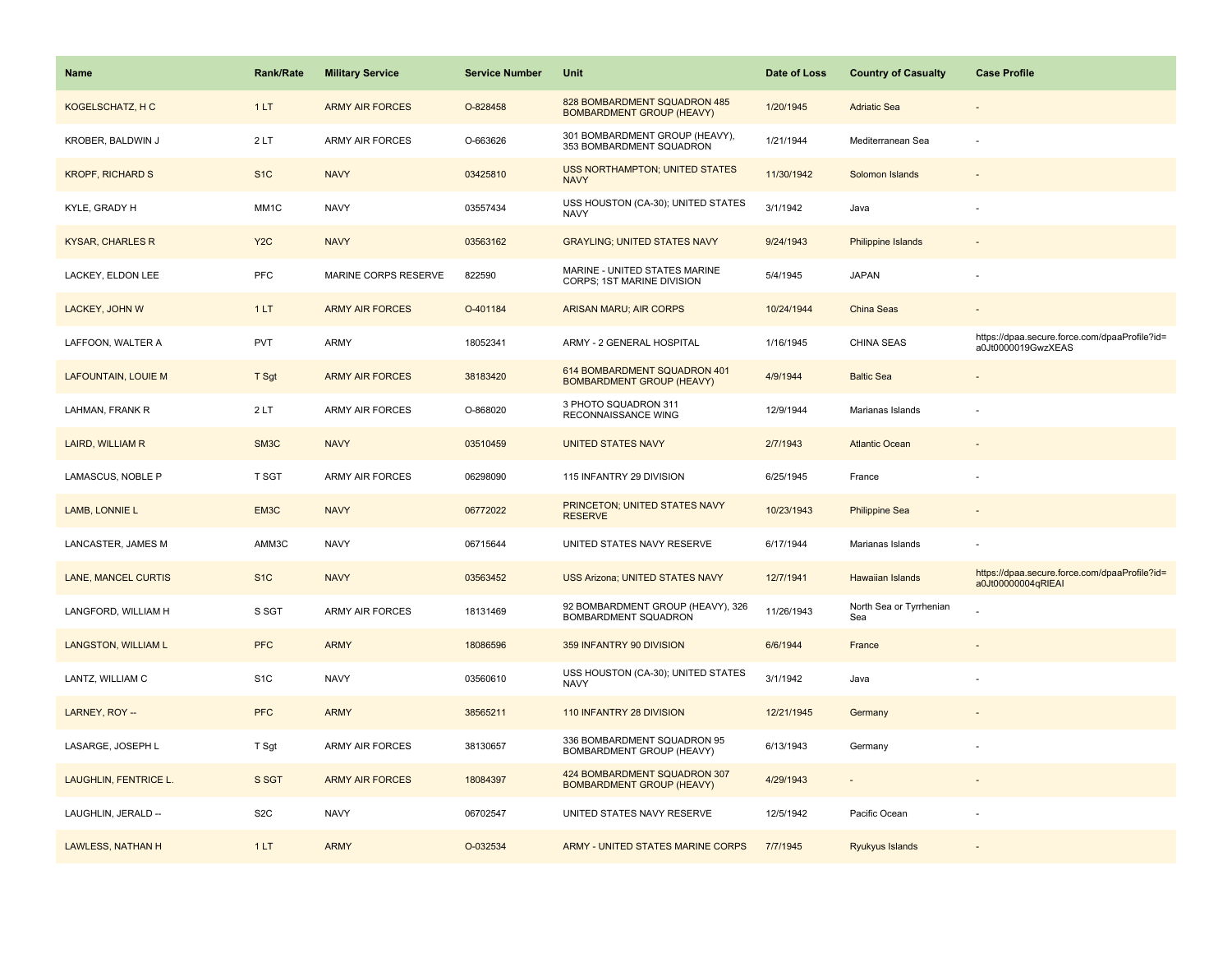| <b>Name</b>                 | <b>Rank/Rate</b> | <b>Military Service</b> | <b>Service Number</b> | Unit                                                              | Date of Loss | <b>Country of Casualty</b>               | <b>Case Profile</b>                                                 |
|-----------------------------|------------------|-------------------------|-----------------------|-------------------------------------------------------------------|--------------|------------------------------------------|---------------------------------------------------------------------|
| LAWRY, JOHN M               | <b>T SGT</b>     | <b>ARMY AIR FORCES</b>  | 18051017              | 429 BOMBARDMENT SQUADRON 2<br><b>BOMBARDMENT GROUP (HEAVY)</b>    | 2/4/1944     | Mediterranean Sea                        |                                                                     |
| <b>LAWSON, KENNETH E</b>    | S <sub>1</sub> C | <b>NAVY</b>             | 08499050              | SHARK (SS-314); UNITED STATES NAVY<br><b>RESERVE</b>              | 10/24/1944   | <b>China Seas</b>                        |                                                                     |
| LEACH, CLIFTON E            | SGT              | <b>ARMY AIR FORCES</b>  | 38395900              | 868 BOMBARDMENT SQUADRON<br>(HEAVY)                               | 7/23/1945    | China Seas                               |                                                                     |
| LEACH, FRED H               | 2LT              | <b>ARMY</b>             | O-1105602             | HMT Rohna; 853 ENGINEERS BATTALION<br>(AVIATION)                  | 11/26/1943   | Mediterranean Sea                        | https://dpaa.secure.force.com/dpaaProfile?id=<br>a0Jt0000000XjlrEAK |
| LEACH, MAJOR C              | 1st Lt           | <b>ARMY AIR FORCES</b>  | O-2044856             | 83 FIGHTER SQUADRON 78 FIGHTER<br><b>GROUP</b>                    | 1/6/1945     | France                                   |                                                                     |
| <b>LEAIRD, HARLEY H</b>     | <b>PFC</b>       | <b>ARMY</b>             | 18050088              | ARISAN MARU; 60 COAST ARTILLERY<br><b>REGIMENT</b>                | 10/24/1944   | China Seas                               |                                                                     |
| LEARD, ERNEST F             | <b>T SGT</b>     | <b>ARMY AIR FORCES</b>  | 18004166              | HEADQUARTERS SQUADRON 13<br>BOMBARDMENT COMMAND                   | 1/4/1945     | <b>Admiralty Islands</b>                 |                                                                     |
| <b>LEBOW, DOUGLAS ORREN</b> | LT/JG/           | <b>NAVY</b>             | O-114674              | UNITED STATES NAVY RESERVE                                        | 4/1/1943     | Solomon Islands                          |                                                                     |
| LEDBETTER, JACK --          | 2LT              | MARINE CORPS            | O-027286              | MARINE - UNITED STATES MARINE<br><b>CORPS</b>                     | 5/20/1944    | Atlantic Ocean: North<br>American Waters |                                                                     |
| LEE, RAYMOND BURRELL        | ARM3C            | <b>NAVY</b>             | 03510676              | <b>UNITED STATES NAVY</b>                                         | 9/2/1943     | Hawaiian Islands                         |                                                                     |
| LEE, ROBERT E               | ARM3C            | <b>NAVY</b>             | 06716596              | UNITED STATES NAVY RESERVE                                        | 8/10/1945    | Central/South Pacific<br>Theater         |                                                                     |
| LEE, ROY E                  | <b>PVT</b>       | <b>ARMY</b>             | 18031809              | 1 BRIGADE 1 CAVALRY DIVISION                                      | 11/30/1944   | <b>Philippine Islands</b>                |                                                                     |
| LEFORS, KENNETH L           | S SGT            | <b>ARMY AIR FORCES</b>  | 38130859              | 47 BOMBARDMENT SQUADRON 41<br>BOMBARDMENT GROUP (MEDIUM)          | 1/22/1944    | Marshall Islands                         |                                                                     |
| LEMER, LEO BENJAMIN         | EM <sub>1C</sub> | <b>NAVY</b>             | 01810205              | YP-346; UNITED STATES NAVY<br><b>RESERVE</b>                      | 9/8/1942     | Solomon Islands                          |                                                                     |
| LEMON, FREDERICK M          | S SGT            | <b>ARMY AIR FORCES</b>  | 19174301              | 429 BOMBARDMENT SQUADRON 2<br>BOMBARDMENT GROUP (HEAVY)           | 2/4/1944     | Mediterranean Sea                        | $\sim$                                                              |
| <b>LESTER, STEVEN T</b>     | <b>PFC</b>       | <b>ARMY</b>             | 38697501              | SS Leopoldville; 262 INFANTRY 66<br><b>DIVISION</b>               | 12/24/1944   | <b>English Channel</b>                   |                                                                     |
| LESUEUR, TAYLOR A           | CPL              | <b>ARMY</b>             | 18032381              | ARMY - 31 INFANTRY REGIMENT                                       | 1/9/1945     | <b>FORMOSA</b>                           | https://dpaa.secure.force.com/dpaaProfile?id=<br>a0Jt000000Qsy51EAB |
| LEWELLEN, ROY L             | TM3C             | <b>NAVY</b>             | 03511018              | <b>MONAGHAN; UNITED STATES NAVY</b>                               | 12/18/1944   | <b>Philippine Sea</b>                    |                                                                     |
| LEWIS, JOHN B               | 2LT              | <b>ARMY AIR FORCES</b>  | O-420883              | 2 BOMBARDMENT SQUADRON 22<br>BOMBARDMENT GROUP (MEDIUM)           | 4/1/1942     | Pacific Ocean                            |                                                                     |
| LEWIS, RAYMOND A            | F <sub>2</sub> C | <b>NAVY</b>             | 06716877              | <b>GANSEVOORT; UNITED STATES NAVY</b><br><b>RESERVE</b>           | 12/30/1944   | Philippine Islands                       |                                                                     |
| LEWIS, THOMAS F             | Cpl              | <b>MARINE CORPS</b>     | 293184                | MARINE - UNITED STATES MARINE<br><b>CORPS</b>                     | 11/25/1942   | Solomon Islands                          |                                                                     |
| LEWIS, WILLIAM F            | S SGT            | <b>ARMY AIR FORCES</b>  | 38127090              | 440 BOMBARDMENT SQUADRON 319<br><b>BOMBARDMENT GROUP (MEDIUM)</b> | 8/22/1943    | Mediterranean Sea                        |                                                                     |
| LIGHTFOOT, GILBERT W        | <b>ACOM</b>      | <b>NAVY</b>             | 03596470              | UNITED STATES NAVY                                                | 9/21/1944    | <b>Atlantic Ocean</b>                    |                                                                     |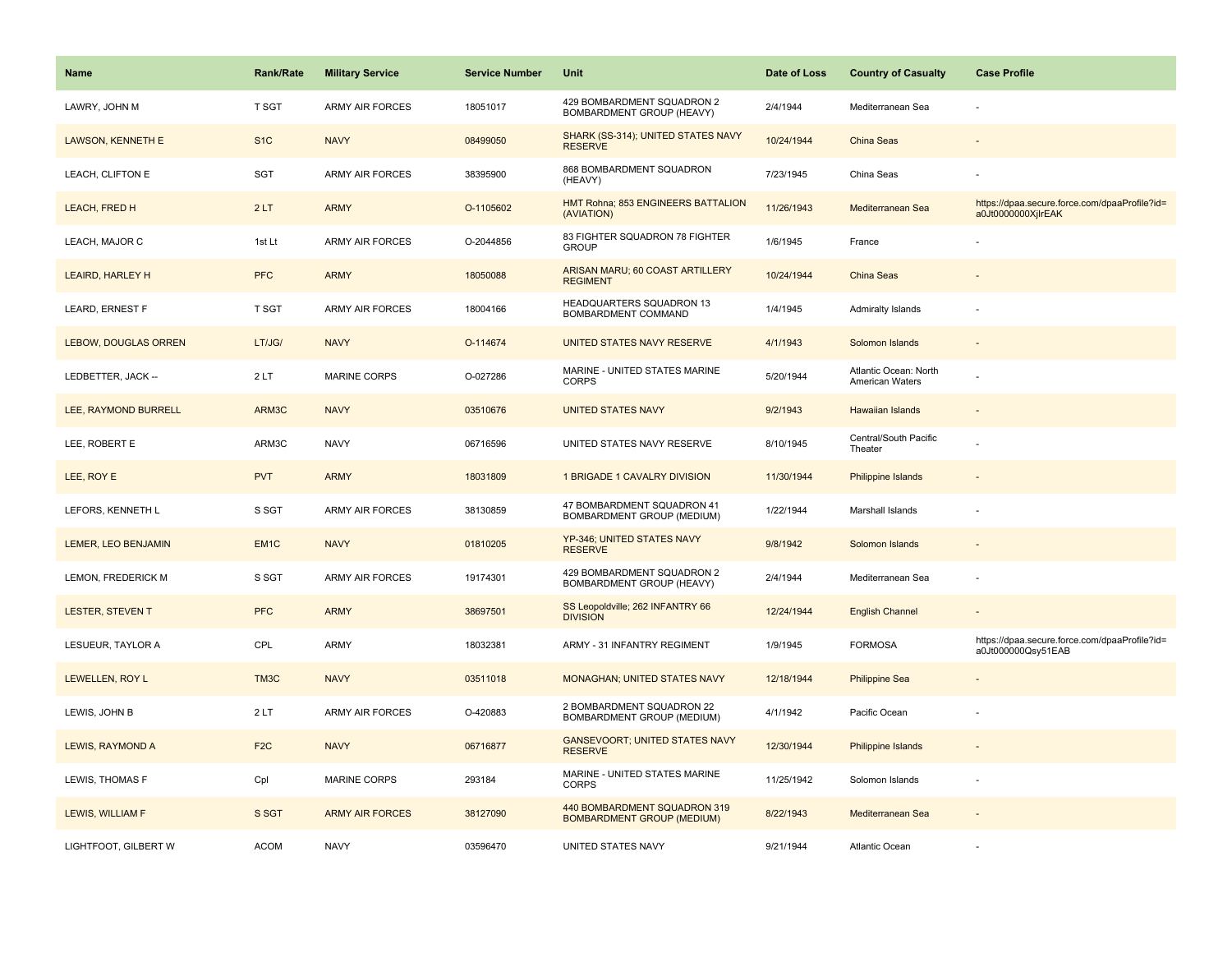| Name                      | <b>Rank/Rate</b>  | <b>Military Service</b> | <b>Service Number</b> | Unit                                                              | Date of Loss | <b>Country of Casualty</b> | <b>Case Profile</b> |
|---------------------------|-------------------|-------------------------|-----------------------|-------------------------------------------------------------------|--------------|----------------------------|---------------------|
| LINDSEY, EUGENE E         | LT CDR            | <b>NAVY</b>             | O-061684              | <b>NAVY - UNITED STATES NAVY</b>                                  | 6/5/1943     | <b>MIDWAY ISLAND</b>       |                     |
| LITTLE, HARLAN A          | RDM2C             | <b>NAVY</b>             | 08486402              | JOHNSTON; UNITED STATES NAVY<br><b>RESERVE</b>                    | 10/25/1944   | Philippine Sea             |                     |
| LITTLEDAVE, JOHN B        | S <sub>2</sub> C  | <b>NAVY</b>             | 06710930              | PICKEREL; UNITED STATES NAVY<br><b>RESERVE</b>                    | 5/6/1943     | Sea of Japan               |                     |
| LLOYD, ROBERT D           | TM <sub>2</sub> C | <b>NAVY</b>             | 03561028              | CORVINA; UNITED STATES NAVY                                       | 11/16/1943   | Marshall Islands           |                     |
| <b>LOBDELL, RICHARD W</b> | 2LT               | <b>ARMY AIR FORCES</b>  | O-671045              | 438 BOMBARDMENT SQUADRON 319<br><b>BOMBARDMENT GROUP (MEDIUM)</b> | 8/22/1943    | Italy                      |                     |
| LOCKWOOD, GLEN G          | MOMM2C            | <b>NAVY</b>             | 06715302              | GOLET; UNITED STATES NAVY<br><b>RESERVE</b>                       | 7/12/1944    | Japan                      |                     |
| LOE, ROBERT E             | 2LT               | <b>ARMY AIR FORCES</b>  | O-767299              | 45 FIGHTER SQUADRON 15 FIGHTER<br><b>GROUP</b>                    | 7/12/1944    | <b>Hawaiian Islands</b>    |                     |
| LOGUE, HARVEY E.          | <b>PVT</b>        | ARMY                    | 38020712              | 192 TANK BATTALION                                                | 2/1/1946     | Philippine Islands         |                     |
| LONG, ERNEST J            | WT1C              | <b>NAVY</b>             | 03562815              | <b>Warrington; UNITED STATES NAVY</b>                             | 9/13/1944    | <b>Atlantic Ocean</b>      |                     |
| LONG, J.B.                | 1LT               | ARMY AIR FORCES         | O-438007              | 67 BOMBARDMENT SQUADRON 44<br>BOMBARDMENT GROUP (HEAVY)           | 2/16/1943    | English Channel            |                     |
| LONGBOTTOM, FLOYD E       | <b>SSGT</b>       | <b>ARMY AIR FORCES</b>  | 38023668              | <b>AIR CORPS</b>                                                  | 12/21/1942   | <b>Puerto Rico</b>         |                     |
| LOVELACE, CLARE A         | M SGT             | ARMY AIR FORCES         | 18053907              | 62 BOMBARDMENT SQUADRON 39<br>BOMBARDMENT GROUP (VERY HEAVY)      | 5/29/1945    | Japan/Okinawa              |                     |
| LOVELESS, CHESTER NMI     | EM <sub>1</sub> C | <b>NAVY</b>             | 03685270              | TANG; UNITED STATES NAVY                                          | 10/25/1944   | Formosa                    |                     |
| LUCY, HERBERT RODDY       | WT1C              | <b>NAVY</b>             | 03417251              | NAVY - UNITED STATES NAVY                                         | 1/23/1942    | <b>HAWAIIAN ISLANDS</b>    |                     |
| LUNDY, LAWRENCE I         | <b>CMM</b>        | <b>NAVY</b>             | 03414536              | Mc Kean; UNITED STATES NAVY<br><b>RESERVE</b>                     | 11/17/1943   | Solomon Islands            |                     |
| LUTES, MARION C           | 1LT               | ARMY AIR FORCES         | O-665424              | 387 BOMBARDMENT SQUADRON 312<br><b>BOMBARDMENT GROUP (LIGHT)</b>  | 2/7/1946     | New Guinea                 |                     |
| LYNCH, CECIL C            | <b>CPL</b>        | <b>ARMY</b>             | 20829298              | 180th Infantry Regiment, 45th Infantry<br><b>Division</b>         | 7/14/1943    | <b>Sicily</b>              |                     |
| LYNCH, RANDLE R           | F <sub>2</sub> C  | <b>NAVY</b>             | 03565242              | Langley; UNITED STATES NAVY                                       | 3/1/1942     | Indian Ocean               |                     |
| LYON, EARLE J             | 1LT               | <b>ARMY AIR FORCES</b>  | O-713204              | 515 BOMBARDMENT SQUADRON 376<br><b>BOMBARDMENT GROUP (HEAVY)</b>  | 10/17/1944   | <b>Adriatic Sea</b>        |                     |
| MADDEN, HAROLD S          | Y <sub>2</sub> C  | <b>NAVY</b>             | 03561140              | USS JARVIS; UNITED STATES NAVY                                    | 8/9/1942     | Solomon Islands            |                     |
| MADDEN, JOHN J            | TM3C              | <b>NAVY</b>             | 06717073              | SWORDFISH; UNITED STATES NAVY<br><b>RESERVE</b>                   | 1/29/1945    | Ryukyus Islands            |                     |
| MADDEN, REX --            | S <sub>1</sub> C  | <b>NAVY</b>             | 03510521              | UNITED STATES NAVY                                                | 3/11/1943    | <b>Atlantic Ocean</b>      |                     |
| MAHAFFEY, CLAUDE O        | <b>PVT</b>        | <b>ARMY</b>             | 38403403              | ARMY - 1913 ENGINEERS BATTALION<br>(AVIATION)                     | 7/2/1944     | <b>NEW BRITAIN ISLAND</b>  |                     |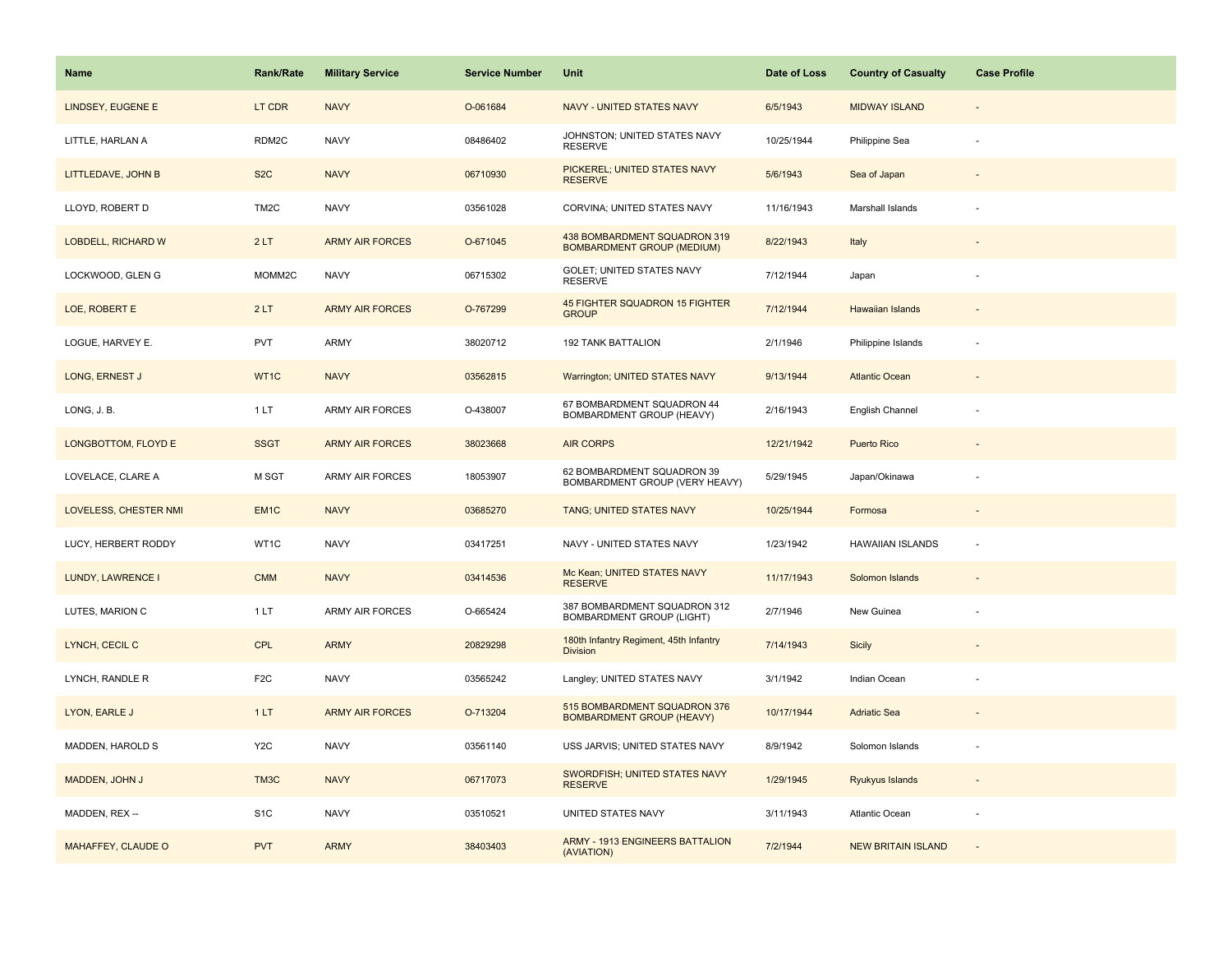| <b>Name</b>                | Rank/Rate         | <b>Military Service</b> | <b>Service Number</b> | Unit                                                                    | Date of Loss | <b>Country of Casualty</b>     | <b>Case Profile</b>                                                 |
|----------------------------|-------------------|-------------------------|-----------------------|-------------------------------------------------------------------------|--------------|--------------------------------|---------------------------------------------------------------------|
| MAHONE, ARTHUR G           | <b>PFC</b>        | <b>ARMY</b>             | 38020963              | ARISAN MARU; 192 TANK BATTALION                                         | 10/24/1944   | China Seas                     |                                                                     |
| MAISANO, PAUL --           | <b>SGT</b>        | <b>ARMY AIR FORCES</b>  | 38588615              | 858 BOMBARDMENT SQUADRON 492<br><b>BOMBARDMENT GROUP (HEAVY)</b>        | 4/19/1945    | North Sea or Tyrrhenian<br>Sea |                                                                     |
| MANESS, CHOICE R           | <b>PFC</b>        | <b>ARMY</b>             | 06273072              | ARISAN MARU; HEADQUARTERS<br>COMPANY PHILIPPINES DEPARTMENT             | 10/24/1944   | China Seas                     |                                                                     |
| MANSFIELD, JOE --          | S SGT             | <b>ARMY AIR FORCES</b>  | 18000247              | 67 BOMBARDMENT SQUADRON 44<br><b>BOMBARDMENT GROUP (HEAVY)</b>          | 10/1/1943    | Austria                        | https://dpaa.secure.force.com/dpaaProfile?id=<br>a0Jt000001EhNp5EAF |
| MARBURY, BENJAMIN F        | SGT               | <b>ARMY AIR FORCES</b>  | 06953295              | 32 PHOTO SQUADRON 5<br>RECONNAISSANCE GROUP                             | 4/20/1944    | Mediterranean Sea              |                                                                     |
| <b>MARKER, CLYDE M</b>     | 2LT               | <b>ARMY AIR FORCES</b>  | O-691281              | 26 BOMBARDMENT SQUADRON 11<br><b>BOMBARDMENT GROUP (HEAVY)</b>          | 4/4/1944     | <b>Caroline Islands</b>        |                                                                     |
| MARTIN, CHARLES W          | SGT               | ARMY AIR FORCES         | 18159949              | AIR CORPS                                                               | 4/9/1944     | Iceland                        |                                                                     |
| <b>MARTIN, ELMER LEON</b>  | Cpl               | <b>MARINE CORPS</b>     | 290561                | <b>MARINE - UNITED STATES MARINE</b><br><b>CORPS</b>                    | 11/20/1943   | Gilbert Islands                | https://dpaa.secure.force.com/dpaaProfile?id=<br>a0Jt0000000OvLbEAK |
| MARTIN, FLOYD N            | 2LT               | <b>ARMY AIR FORCES</b>  | O-827874              | 759 BOMBARDMENT SQUADRON 459<br>BOMBARDMENT GROUP (HEAVY)               | 10/29/1944   | Adriatic Sea                   |                                                                     |
| <b>MARTIN, LUSTER LEE</b>  | F <sub>3</sub> C  | <b>NAVY</b>             | 03564220              | <b>USS Arizona: UNITED STATES NAVY</b>                                  | 12/7/1941    | <b>Hawaiian Islands</b>        | https://dpaa.secure.force.com/dpaaProfile?id=<br>a0Jt00000004owXEAQ |
| <b>MARTIN, RAY E</b>       | EM <sub>2</sub> C | <b>NAVY</b>             | 03830911              | ROBALO; UNITED STATES NAVY                                              | 7/2/1944     | Philippine Islands             |                                                                     |
| MARVIN, JOHN R             | F <sub>1C</sub>   | <b>NAVY</b>             | 06717558              | Morrison; UNITED STATES NAVY<br><b>RESERVE</b>                          | 5/4/1945     | Japan                          |                                                                     |
| MASON, RICHARD G           | EM3C              | <b>NAVY</b>             | 08490279              | LUCE; UNITED STATES NAVY RESERVE                                        | 5/4/1945     | Philippine Sea                 |                                                                     |
| <b>MASSENGALE, JACK T</b>  | S SGT             | <b>ARMY AIR FORCES</b>  | 18053202              | 381 BOMBARDMENT SQUADRON 310<br><b>BOMBARDMENT GROUP (MEDIUM)</b>       | 2/8/1943     | Tunisia                        |                                                                     |
| MATHEWS, FOREST C          | WT1C              | <b>NAVY</b>             | 03716585              | USS Peary; UNITED STATES NAVY                                           | 2/19/1942    | Australia                      |                                                                     |
| <b>MATHIS, CHARLES L</b>   | 2LT               | <b>ARMY AIR FORCES</b>  | O-427151              | SHINYO MARU; 28 BOMBARDMENT<br>SQUADRON 19 BOMBARDMENT GROUP<br>(HEAVY) | 9/7/1944     | <b>Philippine Islands</b>      |                                                                     |
| MATTER, HARVEY ADOLPH      | PFC               | MARINE CORPS            | 00822463              | MARINE - UNITED STATES MARINE<br><b>CORPS</b>                           | 4/1/1945     | RYUKYUS ISLANDS                |                                                                     |
| <b>MATTHEWS, CHARLES F</b> | S <sub>2</sub> C  | <b>NAVY</b>             | 06718053              | Warrington; UNITED STATES NAVY<br><b>RESERVE</b>                        | 9/13/1944    | Bermuda                        |                                                                     |
| MATTHEWS, EDDIE M          | S SGT             | <b>ARMY AIR FORCES</b>  | 20831104              | 440 BOMBARDMENT SQUADRON 319<br>BOMBARDMENT GROUP (MEDIUM)              | 10/22/1943   | Mediterranean Sea              | $\overline{\phantom{a}}$                                            |
| <b>MATTHEWS, OLIVER H</b>  | <b>CTM</b>        | <b>NAVY</b>             | 03558302              | Maddox; UNITED STATES NAVY                                              | 7/10/1943    | Mediterranean Sea              | $\sim$                                                              |
| MAUPIN, ROBERT S           | 2LT               | <b>ARMY AIR FORCES</b>  | O-802135              | 562 BOMBARDMENT SQUADRON 388<br>BOMBARDMENT GROUP (HEAVY)               | 11/29/1943   | North Sea or Tyrrhenian<br>Sea |                                                                     |
| <b>MAYER, WALTER M</b>     | <b>SGT</b>        | <b>ARMY AIR FORCES</b>  | 06272707              | 570 BOMBARDMENT SQUADRON 390<br><b>BOMBARDMENT GROUP (HEAVY)</b>        | 2/14/1945    | North Sea or Tyrrhenian<br>Sea |                                                                     |
| MAYNARD, BILLIE R          | <b>ENS</b>        | <b>NAVY</b>             | O-337662              | USS ORCA; UNITED STATES NAVY<br><b>RESERVE</b>                          | 9/5/1944     | Celebes                        |                                                                     |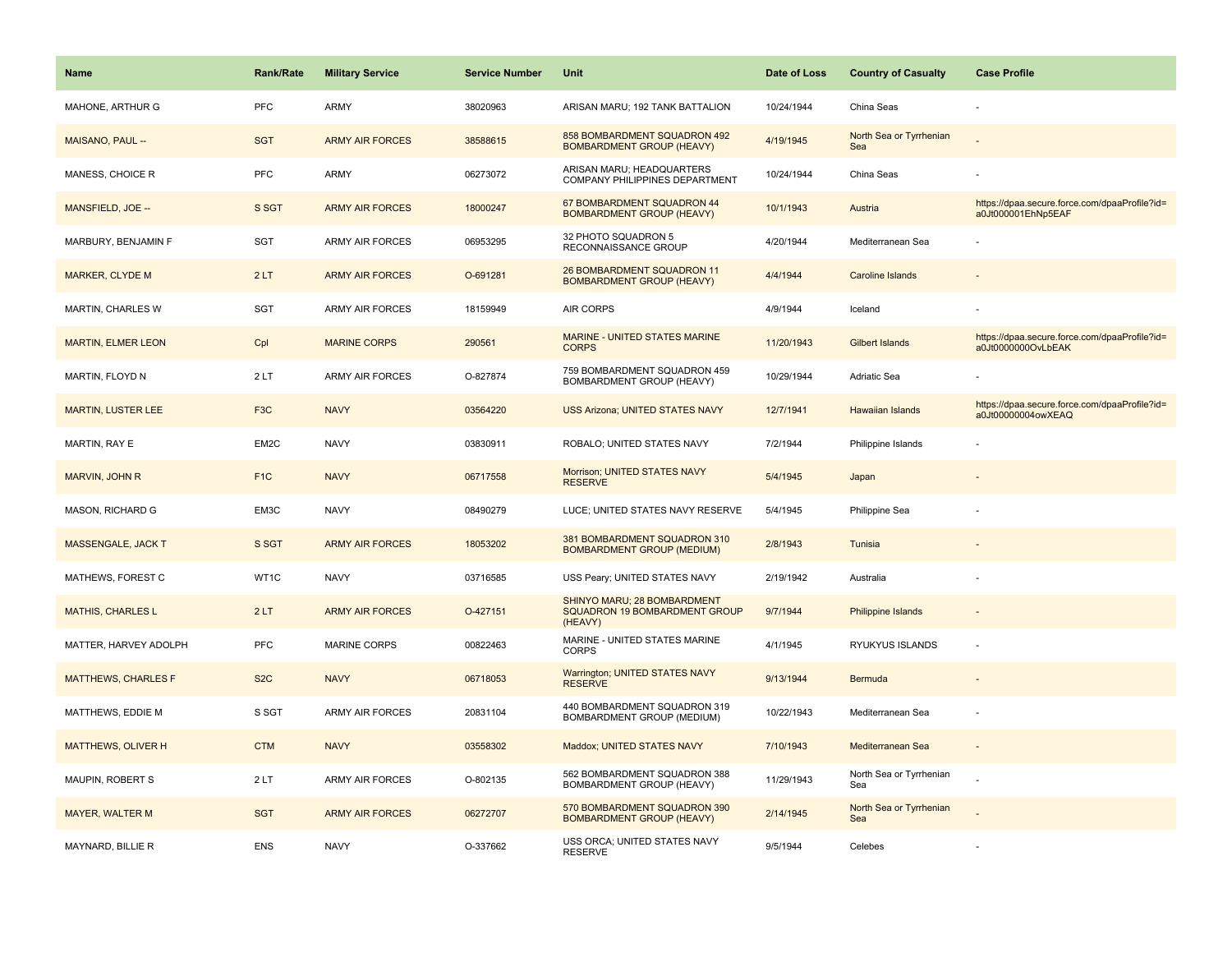| <b>Name</b>               | Rank/Rate        | <b>Military Service</b> | <b>Service Number</b> | Unit                                                                  | Date of Loss | <b>Country of Casualty</b>     | <b>Case Profile</b>                                                 |
|---------------------------|------------------|-------------------------|-----------------------|-----------------------------------------------------------------------|--------------|--------------------------------|---------------------------------------------------------------------|
| MAYO, RAYMOND D           | S <sub>2</sub> C | <b>NAVY</b>             | 08494082              | NAVY - UNITED STATES NAVY RESERVE                                     | 11/10/1944   | <b>PACIFIC OCEAN</b>           | https://dpaa.secure.force.com/dpaaProfile?id=<br>a0Jt0000000Xg5iEAC |
| MCAFEE, HAROLD G          | 2d Lt            | <b>ARMY AIR FORCES</b>  | O-745817              | 701 BOMBARDMENT SQUADRON 445<br>BOMBARDMENT GROUP (HEAVY)             | 1/30/1944    | North Sea or Tyrrhenian<br>Sea |                                                                     |
| <b>MCCAGE, NEIL B</b>     | T/5              | <b>ARMY</b>             | 38020752              | ARISAN MARU; 192 TANK BATTALION                                       | 10/24/1944   | <b>China Seas</b>              |                                                                     |
| MCCALLISTER, G H          | 2d Lt            | <b>ARMY AIR FORCES</b>  | O-388997              | 408 BOMBARDMENT SQUADRON 22<br>BOMBARDMENT GROUP (HEAVY)              | 6/4/1942     |                                |                                                                     |
| <b>MCCARTY, VERBLE V</b>  | 2d Lt            | <b>ARMY</b>             | O-890420              | <b>II PHILIPPINES CORPS</b>                                           | 2/1/1946     | <b>Philippine Islands</b>      |                                                                     |
| MCCARY, PATTERSON B       | Cpl              | MARINE CORPS            | 00297153              | MARINE - UNITED STATES MARINE<br><b>CORPS</b>                         | 6/15/1944    | SAIPAN                         | https://dpaa.secure.force.com/dpaaProfile?id=<br>a0Jt000001EuVIEEA3 |
| <b>MCCLAIN, DONALD F.</b> | 2LT              | <b>ARMY AIR FORCES</b>  | O-713828              | 17TH SQUADRON, 71ST<br>RECONNAISSANCE GROUP, 5TH AIR<br><b>FORCE</b>  | 3/2/1945     | <b>China Seas</b>              |                                                                     |
| MCCLAIN, JAMES A          | RM <sub>2</sub>  | <b>NAVY</b>             | 04074651              | SS DORCHESTER; UNITED STATES<br>NAVY RESERVE                          | 2/3/1943     | Greenland                      |                                                                     |
| MCCLUNE, GERALD W.        | 2d Lt            | <b>ARMY AIR FORCES</b>  | O-427152              | <b>ARMY AIR FORCE</b>                                                 | 3/28/1942    |                                |                                                                     |
| MCCLUNG, DENNIE C         | Pfc              | <b>ARMY</b>             | 18050055              | ARISAN MARU; 60 COAST ARTILLERY<br><b>REGIMENT</b>                    | 10/24/1944   | China Seas                     |                                                                     |
| MCCLURE, JACK W           | SEA1             | <b>NAVY</b>             | 08485614              | NAVY - UNITED STATES NAVY RESERVE                                     | 10/25/1944   | <b>PHILIPPINE SEA</b>          |                                                                     |
| MCCOLLUM, CHARLES R       | FIt O            | <b>ARMY AIR FORCES</b>  | T-120239              | 8 SQUADRON 62 TROOP CARRIER<br><b>GROUP</b>                           |              | Mediterranean Sea              |                                                                     |
| MCCOY, CECIL ROBERT       | <b>PFC</b>       | <b>MARINE CORPS</b>     | 00391823              | MARINE - UNITED STATES MARINE<br><b>CORPS</b>                         | 11/20/1943   | <b>GILBERT ISLANDS</b>         | https://dpaa.secure.force.com/dpaaProfile?id=<br>a0Jt0000000ccDVEAY |
| MCCOY, CLAUDE J           | SEA2             | <b>NAVY</b>             | 06700203              | USS JARVIS; UNITED STATES NAVY<br><b>RESERVE</b>                      | 8/9/1942     | Solomon Islands                |                                                                     |
| MCCULLOCH, GORDON ROY     | 2dLt             | <b>MARINE CORPS</b>     | O-11134               | MARINE - UNITED STATES MARINE<br><b>CORPS</b>                         | 11/10/1942   | Solomon Islands                |                                                                     |
| MCDANIEL, EARL L          | T Sgt            | <b>ARMY AIR FORCES</b>  | 38130395              | 877 BOMBARDMENT SQUADRON 499<br>BOMBARDMENT GROUP (VERY HEAVY)        | 4/28/1945    | Japan/Okinawa                  |                                                                     |
| MCDONALD, PAUL M          | SEA1             | <b>NAVY</b>             | 03562571              | USS HOUSTON (CA-30); UNITED STATES<br><b>NAVY</b>                     | 3/1/1942     | Java                           |                                                                     |
| MCFARLAND, CECIL S        | Maj              | ARMY                    | O-346326              | ARISAN MARU; AIR CORPS                                                | 10/24/1944   | China Seas                     |                                                                     |
| <b>MCFARLAND, JOE E</b>   | S Sgt            | <b>ARMY AIR FORCES</b>  | 06287698              | 499 BOMBARDMENT SQUADRON 345<br><b>BOMBARDMENT GROUP (MEDIUM)</b>     | 11/9/1944    | <b>Philippine Islands</b>      |                                                                     |
| MCGEE, EVERETT L          | Pvt              | <b>ARMY</b>             | 06258000              | SS Leopoldville; 262 INFANTRY 66<br><b>DIVISION</b>                   | 12/24/1944   | English Channel                |                                                                     |
| MCGEE, GEORGE J           | Pfc              | <b>ARMY AIR FORCES</b>  | 06298056              | SHINYO MARU; HEADQUARTERS<br>SQUADRON 19 BOMBARDMENT GROUP<br>(HEAVY) | 9/7/1944     | <b>Philippine Islands</b>      |                                                                     |
| MCGEHEE, LESLEY V         | EM <sub>2c</sub> | <b>NAVY</b>             | 03561621              | USS HOUSTON (CA-30); UNITED STATES<br><b>NAVY</b>                     | 3/1/1942     | Java                           |                                                                     |
| MCGILL, JERRY --          | T Sgt            | <b>ARMY AIR FORCES</b>  | 18053649              | 729 BOMBARDMENT SQUADRON 452<br><b>BOMBARDMENT GROUP (HEAVY)</b>      | 9/3/1944     | <b>English Channel</b>         |                                                                     |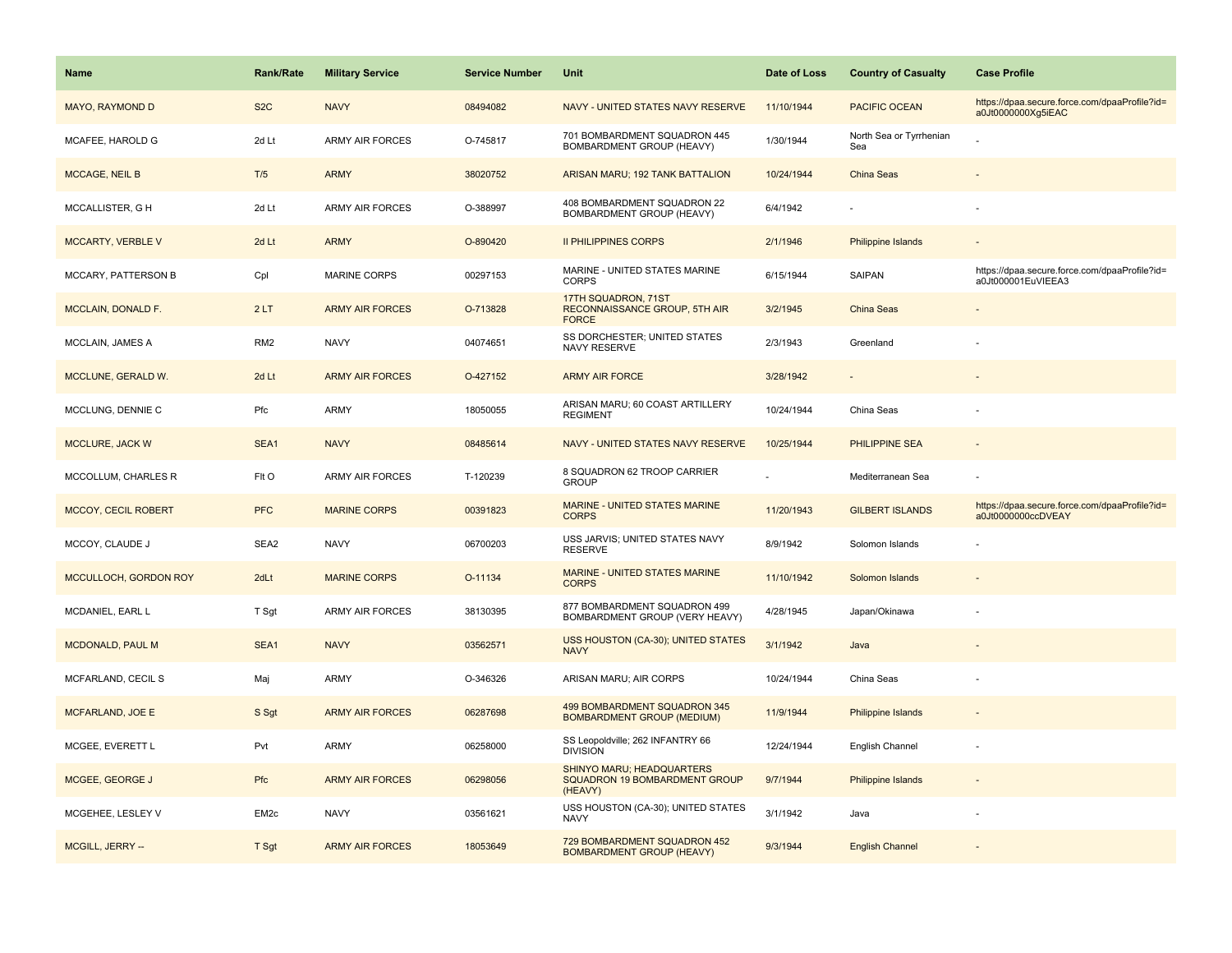| <b>Name</b>                | Rank/Rate        | <b>Military Service</b> | <b>Service Number</b> | Unit                                                                  | Date of Loss | <b>Country of Casualty</b> | <b>Case Profile</b>                                                 |
|----------------------------|------------------|-------------------------|-----------------------|-----------------------------------------------------------------------|--------------|----------------------------|---------------------------------------------------------------------|
| MCGINNIS, LOFTON F         | S Sgt            | <b>ARMY AIR FORCES</b>  | 38062108              | 448 BOMBARDMENT SQUADRON 321<br>BOMBARDMENT GROUP (MEDIUM)            | 3/31/1943    | Mediterranean Sea          | ÷,                                                                  |
| <b>MCGURK, SYLVESTER D</b> | <b>LTJG</b>      | <b>NAVY</b>             | O-314918              | UNITED STATES NAVY RESERVE                                            | 2/22/1945    | Bonin & Volcano Islands    | $\overline{\phantom{a}}$                                            |
| MCHOLLAND, SILAS A         | TEC <sub>5</sub> | ARMY                    | 38326407              | ARMY - 853 ENGINEERS BATTALION<br>(AVIATION)                          | 11/27/1943   | MEDITERRANEAN SEA          | $\sim$                                                              |
| MCKENZIE, DANIEL W         | Pfc              | <b>ARMY</b>             | 38064632              | SS Leopoldville; 262 INFANTRY 66<br><b>DIVISION</b>                   | 12/24/1944   | <b>English Channel</b>     |                                                                     |
| MCKINNEY, ALEXANDER J      |                  | <b>ARMY AIR FORCES</b>  | 38023616              | 364 BOMBARDMENT SQUADRON 305<br>BOMBARDMENT GROUP (HEAVY)             | 5/17/1943    |                            |                                                                     |
| MCKOY, GEORGE C            | 2d Lt            | <b>ARMY AIR FORCES</b>  | O-689318              | 856 BOMBARDMENT SQUADRON 492<br><b>BOMBARDMENT GROUP (HEAVY)</b>      | 6/20/1944    | <b>Baltic Sea</b>          |                                                                     |
| MCLAUGHLIN, DANIEL C       | SEA2             | <b>NAVY</b>             | 06701420              | UNITED STATES NAVY RESERVE                                            | 9/13/1942    | <b>Baltic Sea</b>          |                                                                     |
| MCMINN, PAUL H             | Pfc              | <b>ARMY</b>             | 38465826              | 188 GLIDER INFANTRY REGIMENT 11<br><b>AIRBORNE DIVISION</b>           | 2/8/1946     | <b>Philippine Islands</b>  |                                                                     |
| MCMURTREY, AARON LLOYD     | SEA1             | <b>NAVY</b>             | 03563731              | USS California; UNITED STATES NAVY                                    | 12/7/1941    | Hawaiian Islands           | https://dpaa.secure.force.com/dpaaProfile?id=<br>a0Jt00000004nCCEAY |
| MCNEELY, OSCAR D           | <b>COL</b>       | <b>ARMY</b>             | O-007325              | <b>ARMY - HEADQUARTERS 25 ANTI</b><br><b>AIRCRAFT ARTILLERY GROUP</b> | 10/1/1944    | <b>NEW GUINEA</b>          |                                                                     |
| MCWHORTER, JOHN F          | <b>LTJG</b>      | <b>NAVY</b>             | O-228395              | UNITED STATES NAVY RESERVE                                            | 4/24/1945    | North Atlantic Ocean       |                                                                     |
| MEAD, JAMES H              | F <sub>2</sub> C | <b>NAVY</b>             | 03565440              | <b>USS PENSACOLA; UNITED STATES</b><br><b>NAVY</b>                    | 11/30/1942   | Solomon Islands            |                                                                     |
| MELLINGER, ROBERT E        | CPL              | ARMY AIR FORCES         | 35906110              | 3 SIGNAL 311 RECONNAISSANCE WING                                      | 6/10/1946    | Marianas Islands           |                                                                     |
| <b>MERONEY, WALTER N</b>   | ARM3C            | <b>NAVY</b>             | 06172673              | <b>UNITED STATES NAVY RESERVE</b>                                     | 11/12/1943   | <b>Atlantic Ocean</b>      |                                                                     |
| MERRICK, HERMAN D          | TEC <sub>4</sub> | ARMY AIR FORCES         | 06953539              | ARISAN MARU; HEADQUARTERS<br>SQUADRON 20 AIR BASE GROUP               | 10/24/1944   | China Seas                 |                                                                     |
| <b>MERRILL, THOMAS B</b>   | 1LT              | <b>ARMY AIR FORCES</b>  | O-725072              | 77 BOMBARDMENT SQUADRON 28<br><b>BOMBARDMENT GROUP (HEAVY)</b>        | 9/11/1943    | Kurile Islands             |                                                                     |
| MERRIOTT, CLARENCE M       | <b>PFC</b>       | <b>ARMY</b>             | 38466199              | 300 ENGINEERS COMBAT BATTALION                                        | 6/19/1944    | English Channel            |                                                                     |
| MERRITT, JOHN A            | <b>ENS</b>       | <b>NAVY</b>             | O-300508              | <b>UNITED STATES NAVY</b>                                             | 10/25/1944   | <b>Philippine Sea</b>      | $\sim$                                                              |
| MERTZ, CHARLES R.          | 2LT              | <b>ARMY AIR FORCES</b>  | O-677098              | 72 FIGHTER SQUADRON 318 FIGHTER<br><b>GROUP</b>                       | 1/16/1946    | Marshall Islands           | ÷,                                                                  |
| <b>MEYER, FRANKLIN J</b>   | S SGT            | <b>ARMY AIR FORCES</b>  | 18084346              | 77 BOMBARDMENT SQUADRON 28<br><b>BOMBARDMENT GROUP (HEAVY)</b>        | 11/23/1943   | <b>Aleutian Islands</b>    |                                                                     |
| MICHAEL, JAMES A           | 1LT              | <b>ARMY AIR FORCES</b>  | O-431469              | 19 BOMBARDMENT SQUADRON 22<br>BOMBARDMENT GROUP (MEDIUM)              | 8/7/1942     | New Guinea                 |                                                                     |
| MILDFELT, TOM J            | <b>CPL</b>       | <b>ARMY AIR FORCES</b>  | 18192449              | 709 ARMY AIR FORCE BASE UNIT                                          | 2/4/1946     | Alaska                     |                                                                     |
| MILLER, DOYLE H            | <b>PFC</b>       | ARMY                    | 38191995              | 351 INFANTRY 88 DIVISION                                              | 11/3/1945    | Italy                      |                                                                     |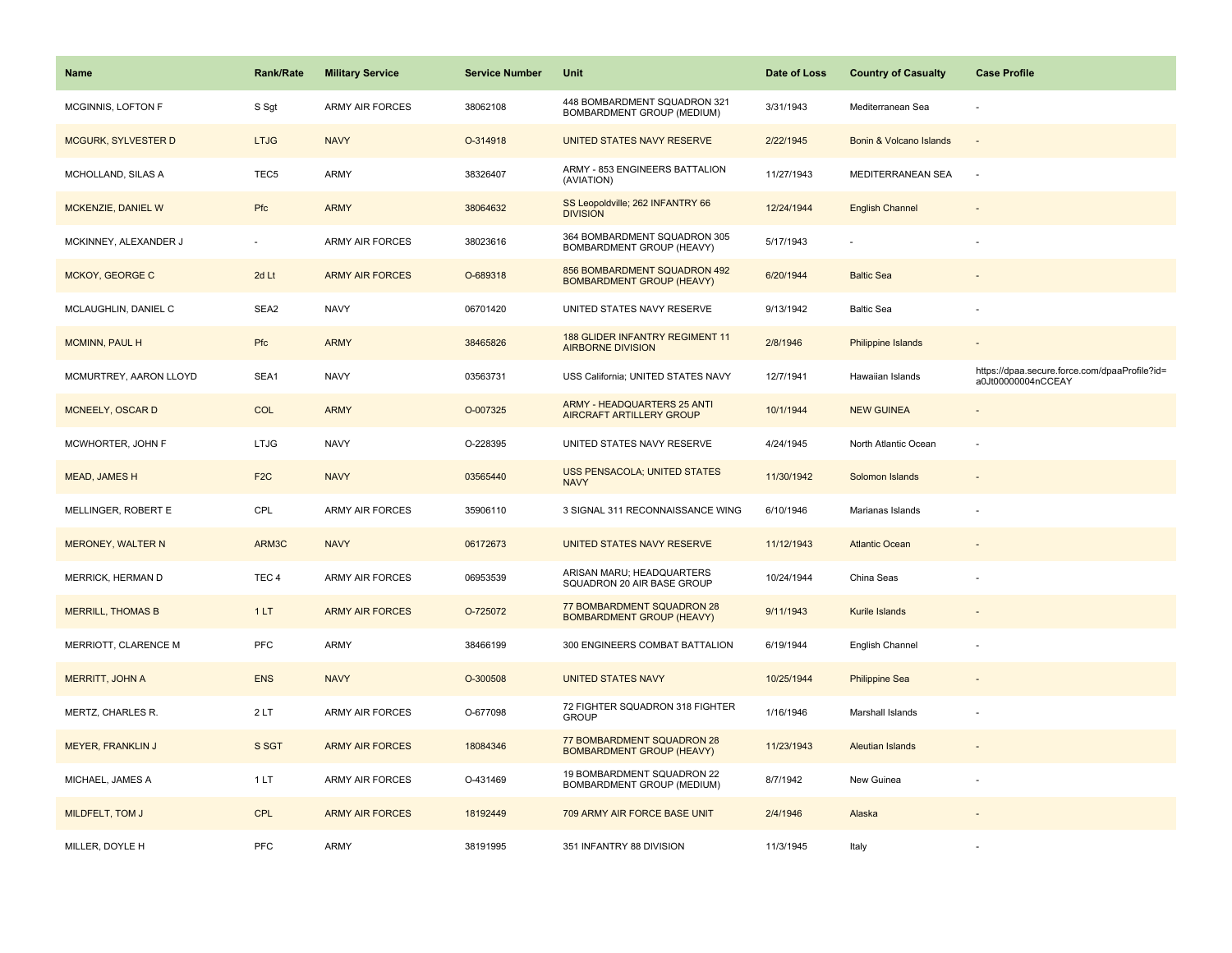| <b>Name</b>                  | <b>Rank/Rate</b>  | <b>Military Service</b> | <b>Service Number</b> | Unit                                                             | Date of Loss | <b>Country of Casualty</b>               | <b>Case Profile</b>                                                 |
|------------------------------|-------------------|-------------------------|-----------------------|------------------------------------------------------------------|--------------|------------------------------------------|---------------------------------------------------------------------|
| MILLER, ERNEST H             | S <sub>1</sub> C  | <b>NAVY</b>             | 06651925              | HULL; UNITED STATES NAVY RESERVE                                 | 12/18/1944   | <b>Philippine Sea</b>                    | https://dpaa.secure.force.com/dpaaProfile?id=<br>a0Jt0000000Xeo1EAC |
| MILLER, GERALD RUFUS         | 2NDLT             | <b>MARINE CORPS</b>     | O-033827              | MARINE - UNITED STATES MARINE<br><b>CORPS</b>                    | 1/25/1946    | <b>NEW BRITAIN ISLAND</b>                |                                                                     |
| MILLER, HORACE J             | S SGT             | <b>ARMY AIR FORCES</b>  | 18096252              | 374 BOMBARDMENT SQUADRON 308<br><b>BOMBARDMENT GROUP (HEAVY)</b> | 6/26/1944    | China                                    |                                                                     |
| MILLER, WILLIAM B            | 1 LT              | <b>ARMY AIR FORCES</b>  | O-435974              | 343 BOMBARDMENT SQUADRON 98<br>BOMBARDMENT GROUP (HEAVY)         | 5/1/1943     | Mediterranean Sea                        |                                                                     |
| MILLS, SYLVESTER --          | S <sub>1</sub> C  | <b>NAVY</b>             | 03562071              | USS HOUSTON (CA-30); UNITED STATES<br><b>NAVY</b>                | 3/1/1942     | Java                                     |                                                                     |
| MILLS, WILLARD W.            | <b>PFC</b>        | ARMY                    | 38130293              | 1 REGIMENT 1 ARMORED DIVISION                                    | 1/31/1944    | Italy                                    |                                                                     |
| <b>MITCHELL, CURTIS P</b>    | S <sub>2</sub> C  | <b>NAVY</b>             | 06701469              | UNITED STATES NAVY RESERVE                                       | 9/13/1942    | <b>Baltic Sea</b>                        |                                                                     |
| MITCHELL, ELMO --            | <b>PFC</b>        | ARMY                    | 19012425              | 7th Infantry Regiment, 3d Infantry Division                      | 7/10/1943    | Sicily                                   |                                                                     |
| MITCHELL, ELVIN E            | GM <sub>1</sub> C | <b>NAVY</b>             | 03561215              | <b>USS ASTORIA; UNITED STATES NAVY</b>                           | 8/9/1942     | Solomon Islands                          |                                                                     |
| MITCHELL, LEWIS --           | S <sub>1</sub> C  | <b>NAVY</b>             | 05713362              | UNITED STATES NAVY RESERVE                                       | 4/11/1943    | North Atlantic Ocean                     |                                                                     |
| MITCHELL, OBIE D             | <b>T SGT</b>      | <b>ARMY AIR FORCES</b>  | 06952989              | 301 BOMBARDMENT GROUP (HEAVY),<br>352 BOMBARDMENT SQUADRON       | 3/26/1944    | <b>Adriatic Sea</b>                      |                                                                     |
| MOCK, ROBERT A               | S SGT             | ARMY AIR FORCES         | 18193432              | 63 SQUADRON 403 TROOP CARRIER<br><b>GROUP</b>                    | 2/4/1944     | Coral Sea                                |                                                                     |
| <b>MOCK, WILLIAM E</b>       | <b>CPL</b>        | <b>ARMY</b>             | 18050357              | ARISAN MARU; 31 INFANTRY REGIMENT                                | 10/24/1944   | <b>China Seas</b>                        |                                                                     |
| MONTGOMERY, WILLIAM H        | WT2C              | <b>NAVY</b>             | 02871560              | Sturtevant; UNITED STATES NAVY                                   | 4/26/1942    | Atlantic Ocean: North<br>American Waters |                                                                     |
| <b>MOORE, CHARLES T.</b>     | <b>CAPT</b>       | <b>ARMY AIR FORCES</b>  | O-435976              | 330 BOMBARDMENT SQUADRON 93<br><b>BOMBARDMENT GROUP (HEAVY)</b>  | 2/15/1943    | Italy                                    |                                                                     |
| MOORE, EDWIN H               | 2LT               | <b>ARMY AIR FORCES</b>  | O-690960              | 737 BOMBARDMENT SQUADRON 454<br>BOMBARDMENT GROUP (HEAVY)        | 2/4/1944     | Sardinia                                 |                                                                     |
| MOORE, KENNETH H.            | 1LT               | <b>ARMY AIR FORCES</b>  | O-727249              | 68 BOMBARDMENT SQUADRON 44<br><b>BOMBARDMENT GROUP (HEAVY)</b>   | 1/27/1943    | Holland                                  |                                                                     |
| MOORE, MATHIS                | <b>PFC</b>        | ARMY                    | 38063550              | 126 INFANTRY 32 DIVISION                                         | 12/2/1942    | New Guinea                               | https://dpaa.secure.force.com/dpaaProfile?id=<br>a0Jt0000000XelrEAK |
| <b>MOORE, RICHARD H</b>      | <b>CPL</b>        | <b>ARMY AIR FORCES</b>  | 20824379              | 26 SQUADRON 4 FERRY GROUP                                        | 8/1/1942     | <b>Brazil</b>                            |                                                                     |
| MOREY, HAROLD A              | 1LT               | ARMY                    | O-391021              | ENOURA MARU; HEADQUARTERS<br>PHILIPPINES DEPARTMENT              | 1/9/1945     | Formosa                                  | https://dpaa.secure.force.com/dpaaProfile?id=<br>a0Jt0000000cdH5EAI |
| <b>MORGAN, LLOYD RICHARD</b> | ARM <sub>2c</sub> | <b>NAVY</b>             | 3566308               | <b>VB-102, UNITED STATES NAVY</b>                                | 7/17/1943    | Solomon Islands                          | https://dpaa.secure.force.com/dpaaProfile?id=<br>a0Jt0000000XeoXEAS |
| MORGAN, OREN C               | <b>ENS</b>        | <b>NAVY</b>             | O-157950              | USS YORKTOWN; UNITED STATES NAVY<br><b>RESERVE</b>               | 8/31/1943    | Marianas Islands                         |                                                                     |
| MORGAN, WILLIAM T.           | <b>PFC</b>        | <b>MARINE CORPS</b>     | 00476907              | <b>LST 179</b>                                                   | 5/21/1944    | <b>Hawaiian Islands</b>                  |                                                                     |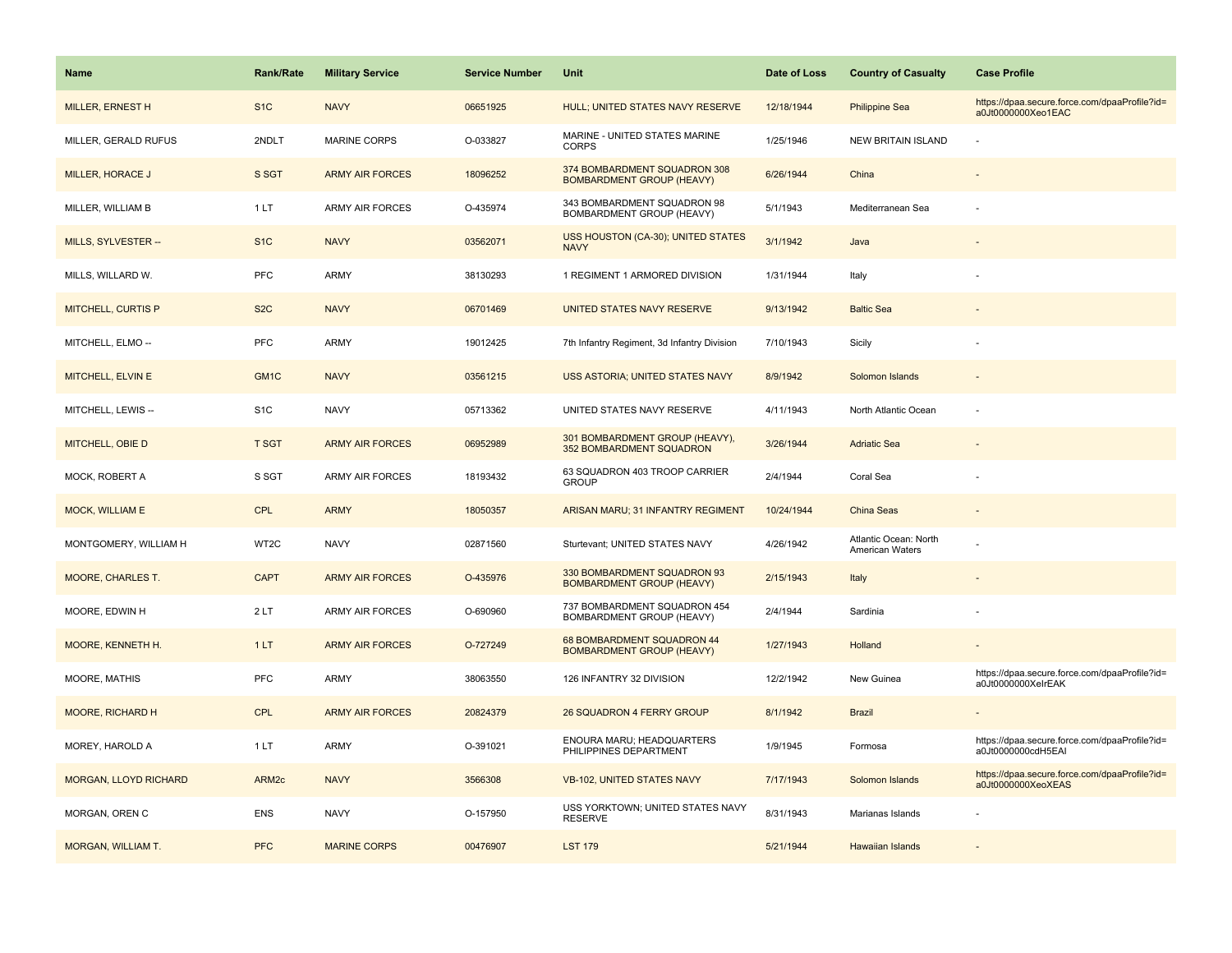| Name                       | <b>Rank/Rate</b> | <b>Military Service</b> | <b>Service Number</b> | Unit                                                             | Date of Loss | <b>Country of Casualty</b>                     | <b>Case Profile</b> |
|----------------------------|------------------|-------------------------|-----------------------|------------------------------------------------------------------|--------------|------------------------------------------------|---------------------|
| MORRIS, LOREN --           | S SGT            | <b>ARMY AIR FORCES</b>  | 18129851              | 11 BOMBARDMENT SQUADRON 341<br>BOMBARDMENT GROUP (MEDIUM)        | 10/26/1943   | China Seas                                     |                     |
| <b>MORRIS, WILLIAM I</b>   | TM3C             | <b>NAVY</b>             | 06701520              | S-44; UNITED STATES NAVY RESERVE                                 | 10/7/1943    | Kurile Islands                                 |                     |
| MORRISON, JAMES TENNYSON   | PFC              | <b>MARINE CORPS</b>     | 456535                | MARINE - UNITED STATES MARINE<br><b>CORPS</b>                    | 9/15/1944    | Caroline Islands                               |                     |
| <b>MORSE, RAYMOND S</b>    | <b>MAJ</b>       | <b>ARMY AIR FORCES</b>  | O-022863              | 320 BOMBARDMENT SQUADRON 90<br><b>BOMBARDMENT GROUP (HEAVY)</b>  | 11/16/1942   | Australia                                      |                     |
| MORTON, CLIFFORD Q         | CPL              | <b>ARMY AIR FORCES</b>  | 39712714              | 484 BOMBARDMENT SQUADRON 505<br>BOMBARDMENT GROUP (VERY HEAVY)   | 2/10/1945    | Bonin & Volcano Islands                        |                     |
| <b>MOSER, ALTON A</b>      | LT /JG/          | <b>NAVY</b>             | O-250636              | UNITED STATES NAVY RESERVE                                       | 7/26/1945    | Pacific Ocean                                  |                     |
| MOSS, ROY B                | S <sub>1</sub> C | <b>NAVY</b>             | 08485030              | HARDER; UNITED STATES NAVY                                       | 8/24/1944    | Philippine Islands                             | ÷.                  |
| MOXLEY, GW                 | <b>T SGT</b>     | <b>ARMY AIR FORCES</b>  | 18192282              | 350 BOMBARDMENT SQUADRON 100<br><b>BOMBARDMENT GROUP (HEAVY)</b> | 7/28/1944    | North Sea or Tyrrhenian<br>Sea                 |                     |
| MUHLHAUSEN, CLIFFORD H.    | S SGT            | <b>ARMY AIR FORCES</b>  | 18050271              | 370 BOMBARDMENT SQUADRON 307<br>BOMBARDMENT GROUP (HEAVY)        | 7/6/1943     | Solomon Islands                                |                     |
| MURPHREE, CLINTON H        | S Sgt            | <b>ARMY AIR FORCES</b>  | 6282173               | 405 BOMBARDMENT SQUADRON 38<br><b>BOMBARDMENT GROUP (MEDIUM)</b> | 12/3/1945    | <b>New Guinea</b>                              |                     |
| MURPHY, KIMMEL P           | CAPT             | <b>ARMY AIR FORCES</b>  | O-406428              | 877 BOMBARDMENT SQUADRON 499<br>BOMBARDMENT GROUP (VERY HEAVY)   | 1/9/1945     | Bonin & Volcano Islands                        | $\sim$              |
| MURPHY, ROBERT B           | S <sub>1</sub> C | <b>NAVY</b>             | 08493364              | NAVY - UNITED STATES NAVY RESERVE                                | 4/6/1945     | <b>CENTRAL/SOUTH</b><br><b>PACIFIC THEATER</b> |                     |
| MURRAY, KENNETH G          | S SGT            | <b>ARMY AIR FORCES</b>  | 18053934              | 92 BOMBARDMENT GROUP (HEAVY), 407<br>BOMBARDMENT SQUADRON        | 5/15/1943    | North Sea or Tyrrhenian<br>Sea                 |                     |
| MURRY, GEORGE B            | <b>T SGT</b>     | <b>ARMY AIR FORCES</b>  | 18162590              | 409 BOMBARDMENT SQUADRON 93<br><b>BOMBARDMENT GROUP (HEAVY)</b>  | 12/22/1943   | Holland                                        |                     |
| MYERS, HERSHELL L          | CPL              | <b>ARMY</b>             | 06292312              | ARISAN MARU; 31 INFANTRY REGIMENT                                | 10/24/1944   | China Seas                                     |                     |
| <b>MYERS, NORMAN LEWIS</b> | S SGT            | <b>MARINE CORPS</b>     | 00322542              | <b>MARINE - UNITED STATES MARINE</b><br><b>CORPS</b>             | 5/18/1944    | Solomon Islands                                |                     |
| NABE, EDGAR C              | SGT              | <b>ARMY AIR FORCES</b>  | 38400028              | 755 BOMBARDMENT SQUADRON 458<br>BOMBARDMENT GROUP (HEAVY)        | 5/27/1944    | North Sea or Tyrrhenian<br>Sea                 |                     |
| NAIFEH, ALFRED --          | LT /JG/          | <b>NAVY</b>             | O-111192              | USS MEREDITH; UNITED STATES NAVY<br><b>RESERVE</b>               | 10/16/1942   | Solomon Islands                                |                     |
| NANCE, TRUMAN --           | <b>PVT</b>       | <b>ARMY</b>             | 18050457              | ARISAN MARU; 31 INFANTRY REGIMENT                                | 10/24/1944   | China Seas                                     |                     |
| NAPIER, JOHNIE --          | <b>SGT</b>       | <b>ARMY</b>             | 06232389              | ARISAN MARU; 809 MILITARY POLICE<br><b>COMPANY (AVIATION)</b>    | 10/24/1944   | China Seas                                     |                     |
| NAYFA, JIMMIE M            | SGT              | <b>ARMY AIR FORCES</b>  | 38062192              | 320 BOMBARDMENT SQUADRON 90<br>BOMBARDMENT GROUP (HEAVY)         | 11/16/1942   | Australia                                      |                     |
| <b>NELSON, JACK O</b>      | 1LT              | <b>ARMY AIR FORCES</b>  | O-716203              | 78 FIGHTER SQUADRON 15 FIGHTER<br><b>GROUP</b>                   | 6/1/1945     | Japan/Okinawa                                  |                     |
| NELSON, JULIN --           | <b>PVT</b>       | <b>ARMY</b>             | 18050027              | 60 COAST ARTILLERY REGIMENT                                      | 1/25/1943    | Philippine Islands                             |                     |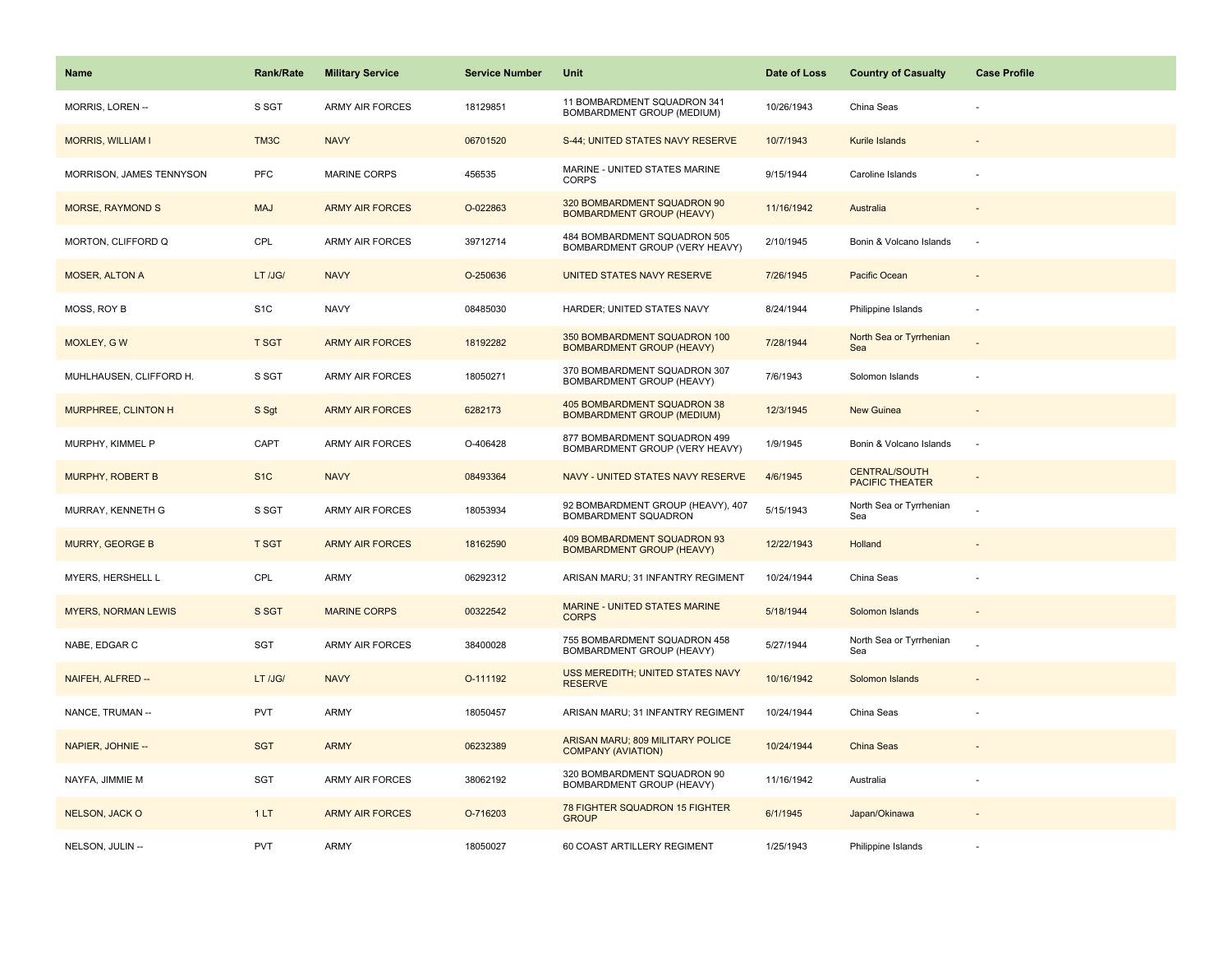| <b>Name</b>                 | Rank/Rate        | <b>Military Service</b> | <b>Service Number</b> | Unit                                                              | Date of Loss | <b>Country of Casualty</b> | <b>Case Profile</b>                                                 |
|-----------------------------|------------------|-------------------------|-----------------------|-------------------------------------------------------------------|--------------|----------------------------|---------------------------------------------------------------------|
| NEU, HUGH H                 | S <sub>2</sub> C | <b>NAVY</b>             | 08488303              | NAVY - UNITED STATES NAVY RESERVE                                 | 7/30/1945    | PHILIPPINE SEA             | https://dpaa.secure.force.com/dpaaProfile?id=<br>a0Jt0000000Lkp4EAC |
| NEWSOM, EARL T              | COX              | <b>NAVY</b>             | 03510108              | HULL; UNITED STATES NAVY                                          | 12/18/1944   | Philippine Sea             | https://dpaa.secure.force.com/dpaaProfile?id=<br>a0Jt0000000XdnxEAC |
| NICAR, WILLIAM R.           | <b>PFC</b>       | <b>MARINE CORPS</b>     | 330432                | <b>MARINE - UNITED STATES MARINE</b><br><b>CORPS</b>              | 11/20/1943   | Gilbert Islands            | https://dpaa.secure.force.com/dpaaProfile?id=<br>a0Jt0000000XdjwEAC |
| NICHOLS, HARRY E            | CPL              | ARMY                    | 38325680              | HMT Rohna; 853 ENGINEERS BATTALION<br>(AVIATION)                  | 11/26/1943   | Mediterranean Sea          |                                                                     |
| NIECE, OSCAR L              | <b>SGT</b>       | <b>ARMY AIR FORCES</b>  | 38563053              | 871 BOMBARDMENT SQUADRON 497<br>BOMBARDMENT GROUP (VERY HEAVY)    | 1/3/1945     | Marianas Islands           |                                                                     |
| NOLATUBBY, HENRY ELLIS      | PFC              | MARINE CORPS            | 00286279              | MARINE - UNITED STATES MARINE<br><b>CORPS</b>                     | 12/7/1941    | Hawaiian Islands           | https://dpaa.secure.force.com/dpaaProfile?id=<br>a0Jt00000004plyEAI |
| NORDQUIST, DELBERT V        | <b>PFC</b>       | <b>ARMY</b>             | 38564341              | 161 INFANTRY 25 DIVISION                                          | 1/27/1945    | Philippine Islands         |                                                                     |
| NORRIS, HENDERSON B         | <b>PFC</b>       | ARMY                    | 18031557              | ARMY - 2 GENERAL HOSPITAL                                         | 1/9/1945     | <b>FORMOSA</b>             | https://dpaa.secure.force.com/dpaaProfile?id=<br>a0Jt000000Out9eEAB |
| NORRIS, ROBERT E            | FLT O            | <b>ARMY AIR FORCES</b>  | T-060168              | <b>ARMY AIR FORCE</b>                                             | 7/3/1943     | <b>Burma</b>               |                                                                     |
| NORTHUP, THEODORE D         | SGT              | ARMY AIR FORCES         | 18194334              | 870 BOMBARDMENT SQUADRON 497<br>BOMBARDMENT GROUP (VERY HEAVY)    | 1/27/1945    | Japan/Okinawa              |                                                                     |
| <b>NORTON, LOUIS D</b>      | <b>PVT</b>       | <b>ARMY</b>             | 18051677              | ARISAN MARU; 680 ORDNANCE<br><b>COMPANY (AVIATION)</b>            | 10/24/1944   | China Seas                 |                                                                     |
| NUCKOLLS, CHARLEY D         | S <sub>1</sub> C | <b>NAVY</b>             | 06289342              | UNITED STATES NAVY RESERVE                                        | 1/27/1943    | North Atlantic Ocean       |                                                                     |
| <b>OCHS, PERCY W</b>        | S SGT            | <b>ARMY AIR FORCES</b>  | 38150437              | 381 BOMBARDMENT SQUADRON 310<br><b>BOMBARDMENT GROUP (MEDIUM)</b> | 3/14/1944    | <b>French Morocco</b>      |                                                                     |
| ODOM, WILSON WILLARD        | AS               | <b>NAVY</b>             | 03510235              | Sims; UNITED STATES NAVY                                          | 5/7/1942     | Coral Sea                  |                                                                     |
| OGBURN, E F                 | <b>CPL</b>       | <b>ARMY</b>             | 38324761              | 23 TANK BATTALION 12 ARMORED<br><b>DIVISION</b>                   | 3/19/1945    | Germany                    |                                                                     |
| OGLE, ELBER L.              | PFC              | <b>ARMY AIR FORCES</b>  | 06931659              | HEADQUARTERS SQUADRON 24<br>PURSUIT GROUP                         | 9/30/1943    | Philippine Islands         |                                                                     |
| <b>OGLE, VICTOR WILLARD</b> | S <sub>2</sub> C | <b>NAVY</b>             | 03563905              | <b>USS Arizona; UNITED STATES NAVY</b>                            | 12/7/1941    | <b>Hawaiian Islands</b>    | https://dpaa.secure.force.com/dpaaProfile?id=<br>a0Jt00000004s4kEAA |
| OGLESBY, JAMES W            | PFC              | <b>ARMY</b>             | 18015208              | ARISAN MARU; 60 COAST ARTILLERY<br><b>REGIMENT</b>                | 10/24/1944   | China Seas                 |                                                                     |
| OKELLEY, WILLIAM E          | Pvt              | <b>ARMY</b>             | 38087116              | <b>CORPS ARTILLERY VI 2 CORPS</b>                                 | 6/29/1944    | <b>English Channel</b>     |                                                                     |
| OLSON, CHARLES J            | 1LT              | <b>ARMY AIR FORCES</b>  | O-686589              | 34 BOMBARDMENT SQUADRON 17<br>BOMBARDMENT GROUP (MEDIUM)          | 8/18/1944    | Mediterranean Sea          |                                                                     |
| ORCUTT, MERL D              | S SGT            | <b>ARMY AIR FORCES</b>  | 38394689              | 728 BOMBARDMENT SQUADRON 452<br><b>BOMBARDMENT GROUP (HEAVY)</b>  | 5/12/1944    | <b>English Channel</b>     |                                                                     |
| ORR, HORACE E               | S <sub>1</sub> C | <b>NAVY</b>             | 03565367              | USS JARVIS; UNITED STATES NAVY                                    | 8/9/1942     | Solomon Islands            |                                                                     |
| OSBORNE, CLIFFORD M         | <b>PVT</b>       | <b>ARMY</b>             | 38153141              | <b>CORPS OF ENGINEERS</b>                                         | 1/20/1946    | China                      |                                                                     |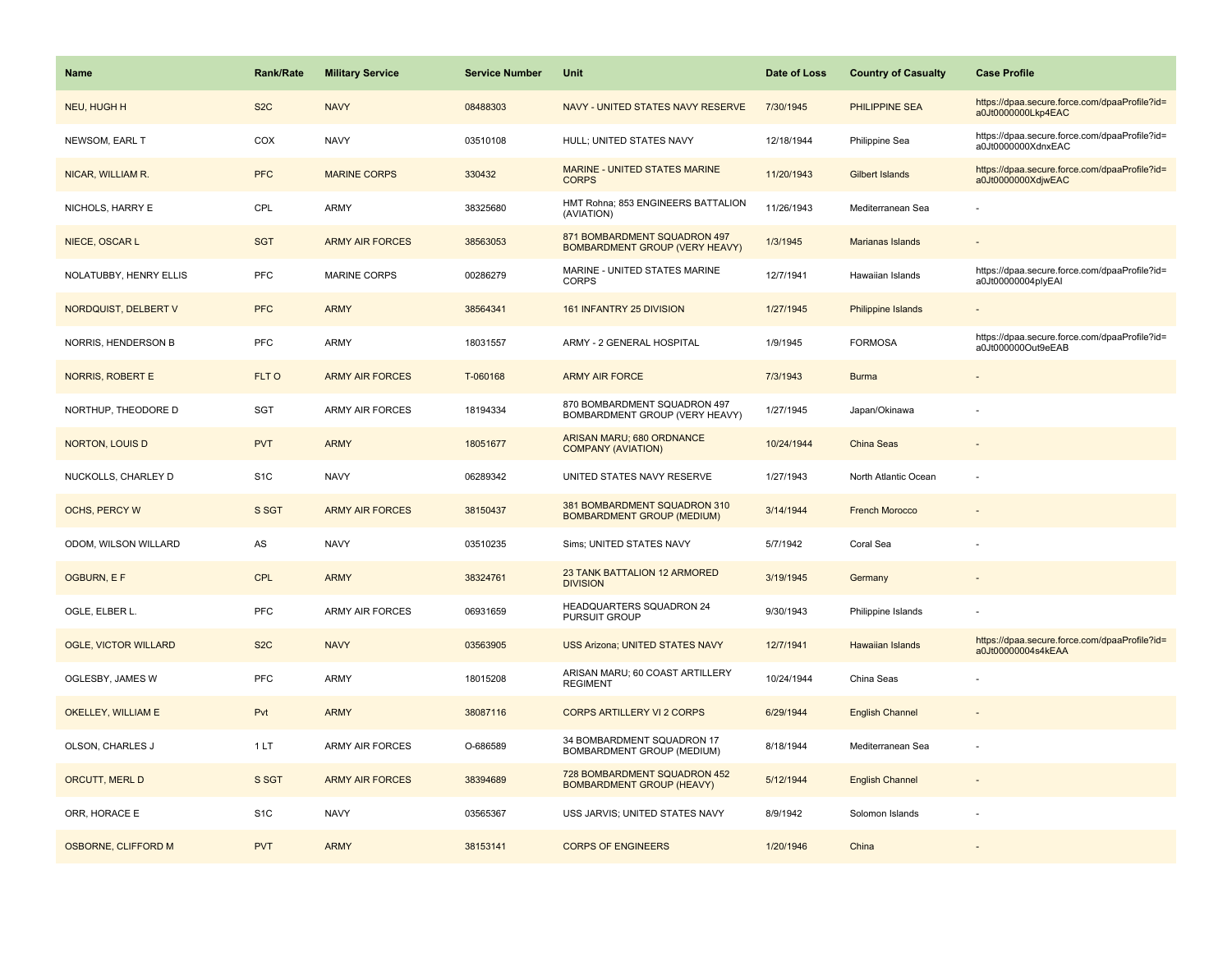| <b>Name</b>                | <b>Rank/Rate</b>  | <b>Military Service</b> | <b>Service Number</b> | Unit                                                                  | Date of Loss | <b>Country of Casualty</b>                             | <b>Case Profile</b>                                                 |
|----------------------------|-------------------|-------------------------|-----------------------|-----------------------------------------------------------------------|--------------|--------------------------------------------------------|---------------------------------------------------------------------|
| OVERBY, HOWARD S           | 1LT               | <b>ARMY AIR FORCES</b>  | O-681697              | 12 FIGHTER SQUADRON 18 FIGHTER<br><b>GROUP</b>                        | 2/20/1946    | New Guinea                                             |                                                                     |
| <b>OWENS, HAROLD --</b>    | <b>SGT</b>        | <b>ARMY AIR FORCES</b>  | 38274476              | 704 BOMBARDMENT SQUADRON 446<br><b>BOMBARDMENT GROUP (HEAVY)</b>      | 12/20/1943   | North Sea or Tyrrhenian<br>Sea                         |                                                                     |
| OWENS, RICHARD V           | <b>T SGT</b>      | <b>ARMY AIR FORCES</b>  | 38399220              | 565 BOMBARDMENT SQUADRON 389<br>BOMBARDMENT GROUP (HEAVY)             | 6/20/1944    | Denmark                                                |                                                                     |
| <b>OZMUN, HAROLD E</b>     | 2d Lt             | <b>ARMY AIR FORCES</b>  | O-2043159             | 419 NIGHT FIGHTER SQUADRON                                            | 11/18/1944   | New Guinea                                             |                                                                     |
| PAGITT, ELDON E            | F <sub>2</sub> C  | <b>NAVY</b>             | 08495462              | NAVY - UNITED STATES NAVY RESERVE                                     | 7/30/1945    | PHILIPPINE SEA                                         | https://dpaa.secure.force.com/dpaaProfile?id=<br>a0Jt0000000LkkEEAS |
| PALMER, WILLIAM S          | S <sub>2</sub> C  | <b>NAVY</b>             | 06716869              | USS SUWANNEE CVE 27; UNITED<br><b>STATES NAVY RESERVE</b>             | 10/26/1944   | Philippine Islands                                     |                                                                     |
| PANTHER, JIM               | S <sub>1</sub> C  | <b>NAVY</b>             | 06713058              | NAVY - UNITED STATES NAVY RESERVE                                     | 5/4/1945     | <b>JAPAN</b>                                           |                                                                     |
| PARK, JOHN H               | S SGT             | <b>ARMY AIR FORCES</b>  | 18130125              | 552 BOMBARDMENT SQUADRON 386<br><b>BOMBARDMENT GROUP (MEDIUM)</b>     | 9/8/1943     | <b>English Channel</b>                                 |                                                                     |
| PARKER, CHARLES E          | LT COL            | <b>MARINE CORPS</b>     | O-004950              | MARINE - UNITED STATES MARINE<br><b>CORPS</b>                         | 4/30/1943    | Solomon Islands                                        |                                                                     |
| PARKHURST, FRANK W         | <b>PFC</b>        | <b>ARMY</b>             | 38146505              | 315 ENGINEERS COMBAT BATTALION 90<br><b>DIVISION</b>                  | 10/3/1944    | France                                                 |                                                                     |
| PARSONS, CHARLES H         | S <sub>1</sub> C  | <b>NAVY</b>             | 03562509              | PILLSBURY; UNITED STATES NAVY                                         | 12/10/1941   | Philippine Islands                                     |                                                                     |
| PARSONS, ERNEST DEAN       | S <sub>1</sub> C  | <b>NAVY</b>             | 03565341              | <b>USS NORTHAMPTON; UNITED STATES</b><br><b>NAVY</b>                  | 11/30/1942   | Solomon Islands                                        |                                                                     |
| PARSONS, HOWARD G          | S SGT             | <b>ARMY AIR FORCES</b>  | 38268507              | 31 BOMBARDMENT SQUADRON 5<br>BOMBARDMENT GROUP (HEAVY)                | 5/21/1944    | Caroline Islands                                       | https://dpaa.secure.force.com/dpaaProfile?id=<br>a0Jt000001EhJMvEAN |
| PARTON, RAYMOND --         | F <sub>1</sub> C  | <b>NAVY</b>             | 06771564              | Warrington; UNITED STATES NAVY<br><b>RESERVE</b>                      | 9/13/1944    | <b>Atlantic Ocean</b>                                  |                                                                     |
| PATTERSON, CLARENCE RANKIN | PFC               | MARINE CORPS            | 00291894              | MARINE - UNITED STATES MARINE<br><b>CORPS</b>                         | 12/7/1941    | Hawaiian Islands                                       | https://dpaa.secure.force.com/dpaaProfile?id=<br>a0Jt00000004pIPEAY |
| PATTON, EUGENE C           | S <sub>1</sub> C  | <b>NAVY</b>             | 06703822              | UNITED STATES NAVY RESERVE                                            | 6/1/1943     | <b>Atlantic Ocean: North</b><br><b>American Waters</b> |                                                                     |
| PEAVLER, ROY M             | <b>PVT</b>        | <b>ARMY</b>             | 38189502              | ARMY - 103 INFANTRY 43 DIVISION                                       | 7/25/1943    | MARIANAS ISLANDS                                       |                                                                     |
| PEBWORTH, JACK --          | 2LT               | <b>ARMY AIR FORCES</b>  | O-724815              | <b>ARMY AIR FORCE</b>                                                 | 10/16/1942   | Alaska                                                 |                                                                     |
| PEPPERS, CHESTON G         | SC <sub>3</sub> C | <b>NAVY</b>             | 03561074              | Pillsbury; UNITED STATES NAVY                                         | 3/1/1942     | Indian Ocean                                           |                                                                     |
| PERRIMAN, OTIS L           | 2LT               | <b>ARMY AIR FORCES</b>  | O-683770              | 883 BOMBARDMENT SQUADRON 500<br><b>BOMBARDMENT GROUP (VERY HEAVY)</b> | 1/4/1945     | <b>Philippine Sea</b>                                  |                                                                     |
| PERRIN, IRBY C             | CRM               | <b>NAVY</b>             | 03467842              | SHARK 2; UNITED STATES NAVY                                           | 10/24/1944   | China Seas                                             |                                                                     |
| PERRY, FRANK N             | <b>SGT</b>        | <b>ARMY AIR FORCES</b>  | 18128849              | 429 BOMBARDMENT SQUADRON 2<br><b>BOMBARDMENT GROUP (HEAVY)</b>        | 2/10/1944    | North Sea or Tyrrhenian<br>Sea                         |                                                                     |
| PERRY, JAMES E.            | <b>PVT</b>        | <b>ARMY AIR FORCES</b>  | 06297612              | 2 OBSERVATION SQUADRON                                                | 7/28/1942    | Philippine Islands                                     |                                                                     |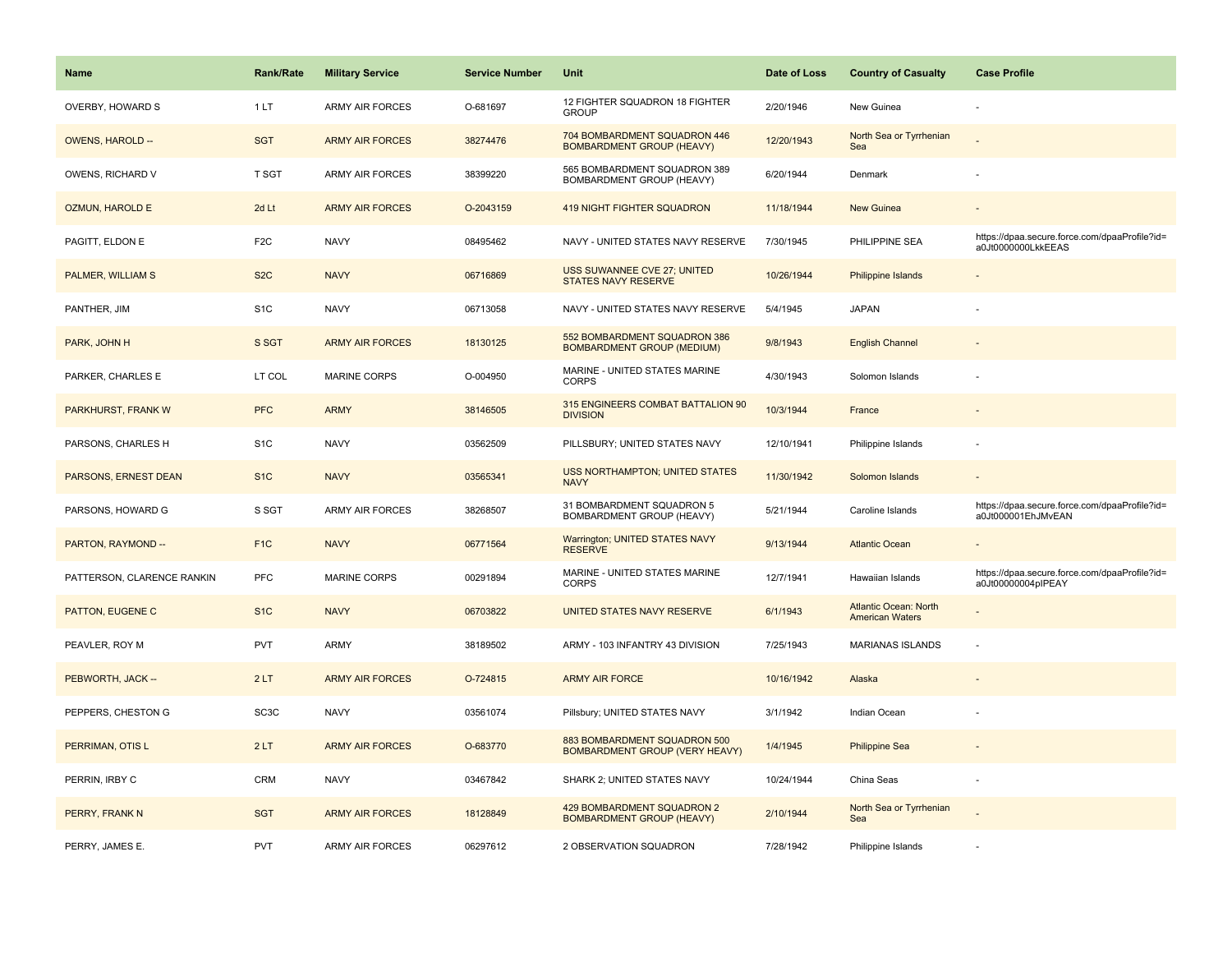| <b>Name</b>           | Rank/Rate        | <b>Military Service</b> | <b>Service Number</b> | Unit                                                             | Date of Loss | <b>Country of Casualty</b>                     | <b>Case Profile</b>                                                 |
|-----------------------|------------------|-------------------------|-----------------------|------------------------------------------------------------------|--------------|------------------------------------------------|---------------------------------------------------------------------|
| PESHEK, MICHAEL EMILE | <b>CAPT</b>      | <b>MARINE CORPS</b>     | O-006169              | <b>MARINE - UNITED STATES MARINE</b><br><b>CORPS</b>             | 1/9/1945     | Philippine Islands                             | https://dpaa.secure.force.com/dpaaProfile?id=<br>a0Jt000000Poz74EAB |
| PETERSON, ANDREW --   | <b>ENS</b>       | <b>NAVY</b>             | O-263738              | UNITED STATES NAVY RESERVE                                       | 1/23/1944    | Atlantic Ocean                                 |                                                                     |
| PETTY, HORACE V.      | 1LT              | <b>ARMY AIR FORCES</b>  | O-768213              | 65 BOMBARDMENT SQUADRON 43<br><b>BOMBARDMENT GROUP (HEAVY)</b>   | 2/23/1945    | <b>Netherlands East Indies</b>                 |                                                                     |
| PEWTHERS, ROBERT F    | 1LT              | <b>ARMY AIR FORCES</b>  | O-754545              | 25 PHOTO SQUADRON 6<br>RECONNAISSANCE GROUP                      | 12/28/1944   | Netherlands East Indies                        |                                                                     |
| PHELAN, VERLAND D     | RDM1C            | <b>NAVY</b>             | 06715256              | NAVY - UNITED STATES NAVY RESERVE                                | 3/26/1945    | <b>CENTRAL/SOUTH</b><br><b>PACIFIC THEATER</b> | https://dpaa.secure.force.com/dpaaProfile?id=<br>a0Jt000001nzYMREA2 |
| PHERIGO, SHANNON BOYD | <b>PFC</b>       | <b>MARINE CORPS</b>     | 00823080              | MARINE - UNITED STATES MARINE<br><b>CORPS</b>                    | 7/2/1945     | <b>JAPAN</b>                                   |                                                                     |
| PHILLIPS, EDWARD L    | <b>PVT</b>       | <b>ARMY</b>             | 38181971              | 422 INFANTRY 106 DIVISION                                        | 4/7/1945     | Germany                                        |                                                                     |
| PHILLIPS, JOE F       | SF3C             | <b>NAVY</b>             | 03722733              | USS CHICAGO; UNITED STATES NAVY                                  | 1/30/1943    | Solomon Islands                                |                                                                     |
| PHILLIPS, KENNETH W   | <b>PFC</b>       | <b>ARMY</b>             | 18163233              | SHIPS COMPLEMENT SEATTLE PORT OF<br><b>EMBARKATION</b>           | 7/28/1944    | <b>New Hebrides</b>                            |                                                                     |
| PICKEREL, GERALD M.   | CAPT             | <b>MARINE CORPS</b>     | O-010629              | MARINE - UNITED STATES MARINE<br><b>CORPS</b>                    | 7/26/1943    |                                                |                                                                     |
| PIERCE, HARRY R       | <b>CPL</b>       | <b>ARMY AIR FORCES</b>  | 06297829              | 7 MATERIALS SQUADRON 5 AIR BASE<br><b>GROUP</b>                  | 6/1/1942     | Philippine Islands                             |                                                                     |
| PIERCE, OTHA M.       | S SGT            | ARMY AIR FORCES         | 17024312              | 89 BOMBARDMENT SQUADRON 3<br><b>BOMBARDMENT GROUP (LIGHT)</b>    | 3/12/1943    | New Guinea                                     |                                                                     |
| PINKLEY, ERMAL L      | 2d Lt            | <b>ARMY AIR FORCES</b>  | O-2069110             | 366 BOMBARDMENT SQUADRON 305<br><b>BOMBARDMENT GROUP (HEAVY)</b> | 2/3/1945     | <b>English Channel</b>                         |                                                                     |
| PIPER, HUGH E         | CPL              | ARMY                    | 18050406              | 31 INFANTRY REGIMENT                                             | 1/17/1942    | Philippine Islands                             |                                                                     |
| PITTMAN, EVERETT --   | EM2C             | <b>NAVY</b>             | 06713604              | <b>GAMBIER BAY; UNITED STATES NAVY</b><br><b>RESERVE</b>         | 10/25/1944   | <b>Philippine Sea</b>                          |                                                                     |
| PITTS, CECIL CHARLES  | AS               | <b>NAVY</b>             | 03510210              | Sims; UNITED STATES NAVY                                         | 5/7/1942     | Coral Sea                                      | ÷,                                                                  |
| PITTS, CHERRY C       | 1LT              | <b>ARMY AIR FORCES</b>  | O-679115              | 448 BOMBARDMENT GROUP (HEAVY),<br>715 BOMBARDMENT SQUADRON       | 4/22/1944    | North Sea or Tyrrhenian<br>Sea                 |                                                                     |
| PITTSER, PAUL D       | <b>PVT</b>       | ARMY                    | 38273552              | 172 INFANTRY 43 DIVISION                                         | 8/5/1943     | Solomon Islands                                |                                                                     |
| PLUMB, JOHN T         | S SGT            | <b>ARMY AIR FORCES</b>  | 18194808              | 400 BOMBARDMENT SQUADRON 90<br><b>BOMBARDMENT GROUP (HEAVY)</b>  | 10/10/1944   | <b>Borneo</b>                                  |                                                                     |
| PLUMMER, JOHN W       | 2LT              | <b>ARMY AIR FORCES</b>  | O-727116              | 303 BOMBARDMENT GROUP (HEAVY),<br>359 BOMBARDMENT SQUADRON       | 11/23/1942   | France                                         |                                                                     |
| POGUE, FREDDIE WILSON | GM3C             | <b>NAVY</b>             | 03563955              | USS JUNEAU; UNITED STATES NAVY                                   | 11/13/1942   | Solomon Islands                                |                                                                     |
| POLK, JAMES K         | S <sub>2</sub> C | <b>NAVY</b>             | 06708999              | USS HELENA; UNITED STATES NAVY<br><b>RESERVE</b>                 | 7/6/1943     | Solomon Islands                                |                                                                     |
| POOL, THOMAS O        | S <sub>2</sub> C | <b>NAVY</b>             | 08497676              | <b>Warrington; UNITED STATES NAVY</b><br><b>RESERVE</b>          | 9/13/1944    | <b>Atlantic Ocean</b>                          |                                                                     |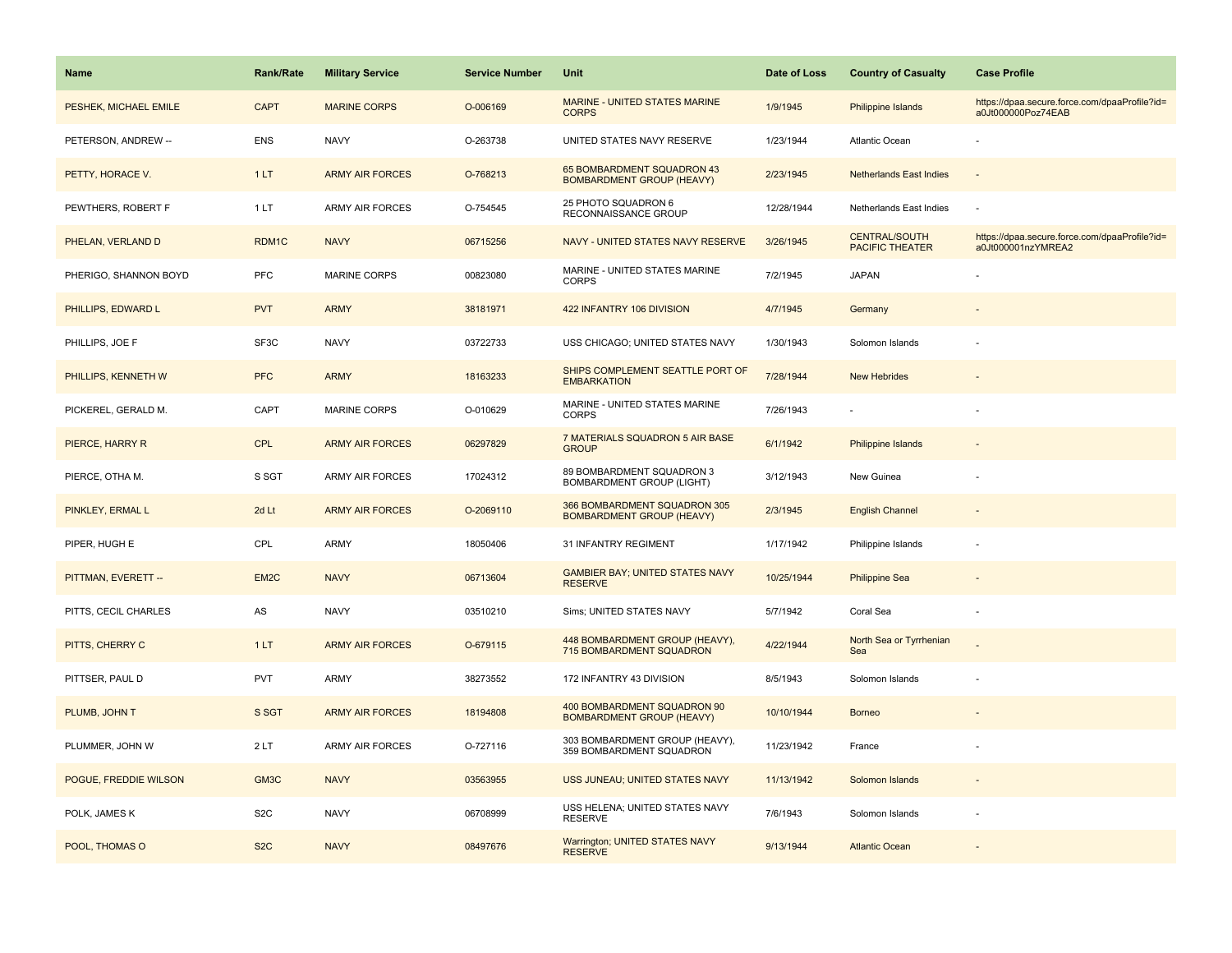| <b>Name</b>              | <b>Rank/Rate</b> | <b>Military Service</b> | <b>Service Number</b> | Unit                                                                    | Date of Loss | <b>Country of Casualty</b>     | <b>Case Profile</b>                                                 |
|--------------------------|------------------|-------------------------|-----------------------|-------------------------------------------------------------------------|--------------|--------------------------------|---------------------------------------------------------------------|
| POOLE. SAMUEL E          | <b>SGT</b>       | <b>ARMY AIR FORCES</b>  | 06822521              | ARISAN MARU; 93 BOMBARDMENT<br>SQUADRON 19 BOMBARDMENT GROUP<br>(HEAVY) | 10/24/1944   | China Seas                     |                                                                     |
| PORTER, ALBERT E         | 1LT              | <b>ARMY AIR FORCES</b>  | O-862431              | 679 BOMBARDMENT SQUADRON 444<br><b>BOMBARDMENT GROUP (VERY HEAVY)</b>   | 9/8/1944     | China                          |                                                                     |
| PORTER, WILLIS W         | <b>CMOMM</b>     | <b>NAVY</b>             | 03559651              | SHARK 2; UNITED STATES NAVY                                             | 10/24/1944   | China Seas                     |                                                                     |
| POTTS, GEORGE E          | S SGT            | <b>ARMY AIR FORCES</b>  | 18052793              | 413 BOMBARDMENT SQUADRON 96<br><b>BOMBARDMENT GROUP (HEAVY)</b>         | 1/17/1945    | North Sea or Tyrrhenian<br>Sea |                                                                     |
| POULAN, RUSH --          | CAPT             | <b>ARMY AIR FORCES</b>  | O-464113              | 423 BOMBARDMENT SQUADRON 306<br>BOMBARDMENT GROUP (HEAVY)               | 9/5/1942     | Newfoundland                   |                                                                     |
| POWELL, FRANK CARL       | Sgt              | <b>MARINE CORPS</b>     | 297097                | MARINE - UNITED STATES MARINE<br><b>CORPS</b>                           | 11/21/1943   | <b>Gilbert Islands</b>         | https://dpaa.secure.force.com/dpaaProfile?id=<br>a0Jt0000000LlkZEAS |
| POWELL, JOHN E.          | 1st Lt           | <b>ARMY AIR FORCES</b>  | O-433729              | 394 BOMBARDMENT SQUADRON 5<br><b>BOMBARDMENT GROUP (HEAVY)</b>          | 10/2/1942    | Hawaiian Islands               |                                                                     |
| POWELL, JOHN H           | <b>PFC</b>       | <b>ARMY</b>             | 38397489              | <b>ARMY</b>                                                             | 5/27/1945    | <b>Burma</b>                   |                                                                     |
| POWER, ABNER FRANKLIN    | PVT              | <b>MARINE CORPS</b>     | 00314537              | MARINE - UNITED STATES MARINE<br><b>CORPS</b>                           | 12/7/1941    | Hawaiian Islands               | https://dpaa.secure.force.com/dpaaProfile?id=<br>a0Jt00000004pQcEAI |
| POWERS, LDE              | <b>SGT</b>       | <b>ARMY AIR FORCES</b>  | 18160985              | 45 BOMBARDMENT SQUADRON 40<br><b>BOMBARDMENT GROUP (VERY HEAVY)</b>     | 11/27/1944   | India                          |                                                                     |
| PRATER, OTIS L           | <b>PVT</b>       | ARMY AIR FORCES         | 18004279              | <b>AIR CORPS</b>                                                        | 3/16/1941    | Puerto Rico                    |                                                                     |
| <b>PRATT, GEORGE R</b>   | F <sub>1C</sub>  | <b>NAVY</b>             | 06772573              | NAVY - UNITED STATES NAVY RESERVE                                       | 7/30/1945    | PHILIPPINE SEA                 | https://dpaa.secure.force.com/dpaaProfile?id=<br>a0Jt0000000LkdDEAS |
| PREBLE, QUINTIN N        | S SGT            | <b>ARMY AIR FORCES</b>  | 18131538              | 870 BOMBARDMENT SQUADRON 497<br>BOMBARDMENT GROUP (VERY HEAVY)          | 1/27/1945    | Japan/Okinawa                  |                                                                     |
| PRESTON, RALPH D.        | FLT O            | <b>ARMY AIR FORCES</b>  | T-001850              | 389 BOMBARDMENT SQUADRON 312<br><b>BOMBARDMENT GROUP (LIGHT)</b>        | 10/11/1944   | <b>New Guinea</b>              |                                                                     |
| PRICE, EDWARD W.         | 1LT              | <b>ARMY AIR FORCES</b>  | O-756814              | 425 BOMBARDMENT SQUADRON 308<br>BOMBARDMENT GROUP (HEAVY)               | 12/19/1945   | China                          |                                                                     |
| PRICE, JOHN --           | <b>CMM</b>       | <b>NAVY</b>             | 03462702              | USS MONSSEN; UNITED STATES NAVY                                         | 11/13/1942   | Solomon Islands                |                                                                     |
| PRIEST, CHARLES E.       | T SGT            | <b>ARMY AIR FORCES</b>  | 38189197              | 765 BOMBARDMENT SQUADRON 461<br>BOMBARDMENT GROUP (HEAVY)               | 12/17/1944   | Adriatic Sea                   |                                                                     |
| PROTIVINSKY, ELDEN W     | <b>T SGT</b>     | <b>ARMY AIR FORCES</b>  | 18054138              | 405 BOMBARDMENT SQUADRON 38<br><b>BOMBARDMENT GROUP (MEDIUM)</b>        | 12/21/1943   | <b>New Guinea</b>              |                                                                     |
| PUPUIS, JOHN A           | S <sub>1</sub> C | <b>NAVY</b>             | 06772050              | NAVY - UNITED STATES NAVY RESERVE                                       | 7/30/1945    | PHILIPPINE SEA                 | https://dpaa.secure.force.com/dpaaProfile?id=<br>a0Jt0000000LkctEAC |
| PURYEAR, MORRIS M        | 1LT              | <b>ARMY AIR FORCES</b>  | O-702488              | 819 BOMBARDMENT SQUADRON 30<br><b>BOMBARDMENT GROUP (HEAVY)</b>         | 1/17/1945    | <b>Philippine Sea</b>          |                                                                     |
| PUTMAN, FRANK W.         | 2LT              | <b>ARMY AIR FORCES</b>  | O-707543              | 77 BOMBARDMENT SQUADRON 28<br>BOMBARDMENT GROUP (HEAVY)                 | 11/6/1944    | Kurile Islands                 |                                                                     |
| <b>QUICKEL, HARLEY B</b> | WT3C             | <b>NAVY</b>             | 06708090              | NAVY - UNITED STATES NAVY RESERVE                                       | 11/10/1944   | <b>ADMIRALTY ISLANDS</b>       | https://dpaa.secure.force.com/dpaaProfile?id=<br>a0Jt0000000Xh3aEAC |
| RAGLE, WILLIAM ARTHUR    | PFC              | MARINE CORPS            | 00815783              | MARINE - UNITED STATES MARINE<br><b>CORPS</b>                           | 7/22/1944    | Bonin & Volcano Islands        |                                                                     |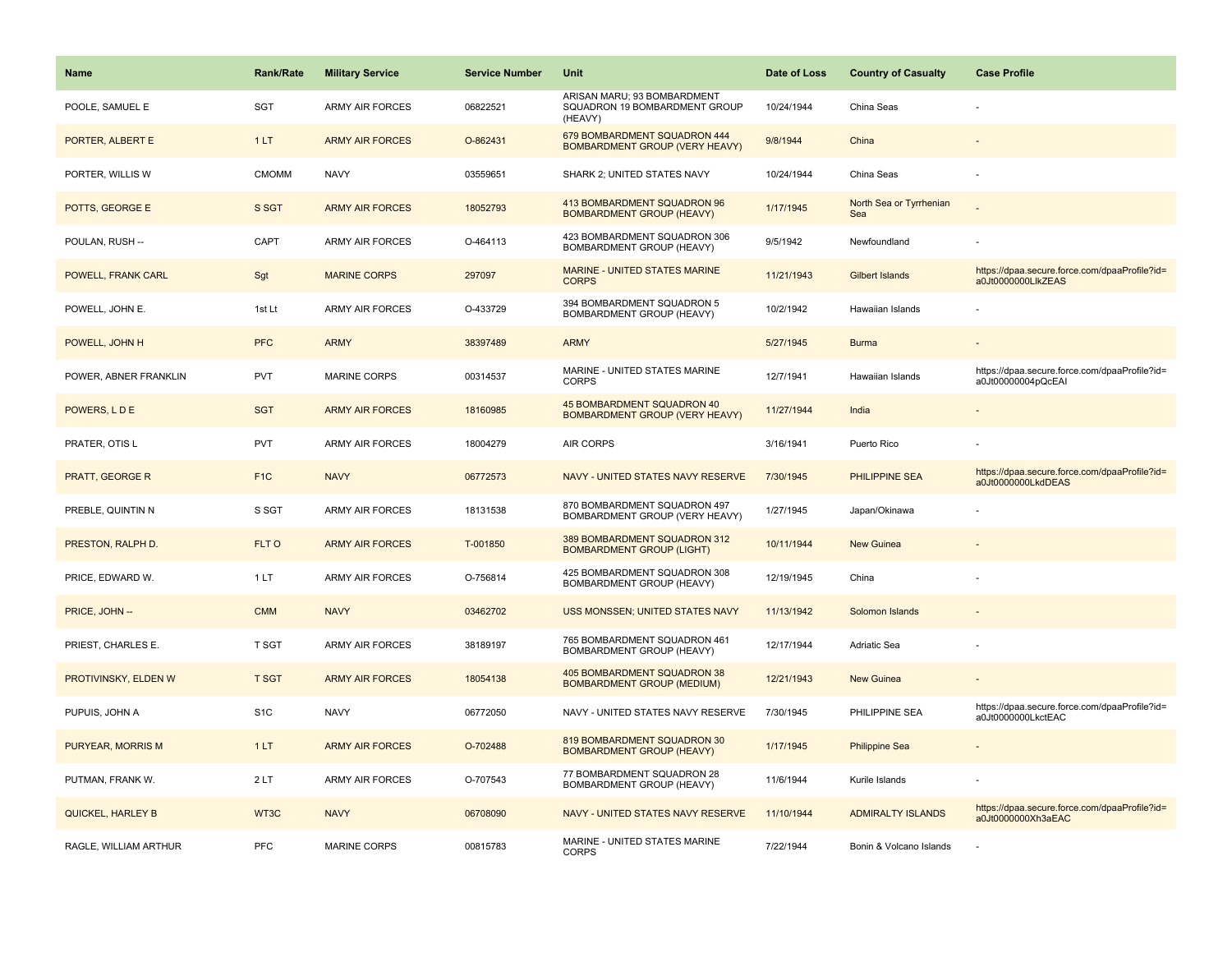| <b>Name</b>               | <b>Rank/Rate</b> | <b>Military Service</b> | <b>Service Number</b> | Unit                                                                                     | Date of Loss | <b>Country of Casualty</b>       | <b>Case Profile</b>                                                 |
|---------------------------|------------------|-------------------------|-----------------------|------------------------------------------------------------------------------------------|--------------|----------------------------------|---------------------------------------------------------------------|
| RAINS, PAUL H             | S SGT            | <b>ARMY AIR FORCES</b>  | 18129669              | 499 BOMBARDMENT SQUADRON 345<br><b>BOMBARDMENT GROUP (MEDIUM)</b>                        | 3/19/1944    | <b>New Guinea</b>                |                                                                     |
| RAMSEY, ALBERT L.         | 1LT              | ARMY                    | O-890245              | 57 INFANTRY REGIMENT (PHILIPPINE<br>SCOUT)                                               | 4/8/1942     | Philippine Islands               | https://dpaa.secure.force.com/dpaaProfile?id=<br>a0Jt000001nzb2gEAA |
| RANDLE, DAVID M           | S SGT            | <b>ARMY AIR FORCES</b>  | 18194861              | 571 BOMBARDMENT SQUADRON 390<br><b>BOMBARDMENT GROUP (HEAVY)</b>                         | 11/5/1943    | North Sea or Tyrrhenian<br>Sea   |                                                                     |
| RANKIN, RALPH T           | 1LT              | ARMY                    | O-365551              | 83 CHEMICAL BATTALION                                                                    | 1/26/1944    | North Sea or Tyrrhenian<br>Sea   |                                                                     |
| RANSOM, WILLIAM H         | <b>ENS</b>       | <b>NAVY</b>             | O-315239              | UNITED STATES NAVY RESERVE                                                               | 6/19/1944    | Pacific Ocean                    |                                                                     |
| RATLIFF, SAM L            | CPL              | <b>ARMY AIR FORCES</b>  | 38322571              | 32 PHOTO RECONNAISSANCE<br>SQUADRON                                                      | 4/20/1944    | Mediterranean Sea                |                                                                     |
| RAULSTON, MAX E           | <b>PVT</b>       | <b>ARMY</b>             | 38393613              | HQ COMPANY, 2 BATTALION, 105<br><b>INFANTRY REGIMENT, 27 INFANTRY</b><br><b>DIVISION</b> | 7/7/1944     | <b>SAIPAN</b>                    | https://dpaa.secure.force.com/dpaaProfile?id=<br>a0Jt000001nzZAyEAM |
| RAWDON, GLENN D           | F <sub>1</sub> C | <b>NAVY</b>             | 08499997              | NAVY - UNITED STATES NAVY RESERVE                                                        | 10/25/1944   | PHILIPPINE SEA                   |                                                                     |
| RAY, JOE                  | TEC <sub>5</sub> | <b>ARMY</b>             | 38468516              | <b>ARMY - INFANTRY</b>                                                                   | 2/11/1945    | PHILIPPINE SEA                   |                                                                     |
| REAGAN, FLAVEL E          | AMM1C            | <b>NAVY</b>             | 03561875              | USS LISCOME BAY CVE 56; UNITED<br><b>STATES NAVY</b>                                     | 11/24/1943   | Gilbert Islands                  |                                                                     |
| <b>REAGAN, KNOWLTON R</b> | S SGT            | <b>ARMY</b>             | 06268436              | <b>ARMY - 31 INFANTRY REGIMENT</b>                                                       | 1/18/1942    | PHILIPPINE ISLANDS               |                                                                     |
| REAMS, CLYDE F            | <b>ENS</b>       | <b>NAVY</b>             | O-337568              | UNITED STATES NAVY RESERVE                                                               | 6/3/1944     | Hawaiian Islands                 |                                                                     |
| <b>REAVES, HENRY W</b>    | <b>CAPT</b>      | <b>ARMY</b>             | O-422985              | ARMY - 105 FIELD ARTILLERY<br><b>BATTALION 27 DIVISION</b>                               | 5/22/1945    | <b>JAPAN/OKINAWA</b>             |                                                                     |
| REDBIRD, CHARLES          | Pfc              | <b>ARMY AIR FORCES</b>  | 38402039              | Don Marquis; 496 PORT BATTALION                                                          | 9/26/1944    | Admiralty Islands                |                                                                     |
| REDING, GLENN L           | ARM2C            | <b>NAVY</b>             | 06165944              | USS BUNKER HILL; UNITED STATES<br><b>NAVY RESERVE</b>                                    | 11/11/1943   | New Britain Island               |                                                                     |
| REED, RAY ELLISON         | S <sub>2</sub> C | <b>NAVY</b>             | 03564953              | USS Arizona; UNITED STATES NAVY                                                          | 12/7/1941    | Hawaiian Islands                 | https://dpaa.secure.force.com/dpaaProfile?id=<br>a0Jt00000004n6OEAQ |
| <b>REED, ROBERT C</b>     | S <sub>1C</sub>  | <b>NAVY</b>             | 03510544              | NAVY - UNITED STATES NAVY                                                                | 11/10/1944   | <b>ADMIRALTY ISLANDS</b>         | https://dpaa.secure.force.com/dpaaProfile?id=<br>a0Jt0000000Xh4sEAC |
| REEVES, GEORGE W          | LT /JG/          | <b>NAVY</b>             | O-277971              | UNITED STATES NAVY RESERVE                                                               | 11/19/1944   | Central/South Pacific<br>Theater |                                                                     |
| REXROAT, LAWRENCE L       | S SGT            | <b>ARMY AIR FORCES</b>  | 18004066              | 64 BOMBARDMENT SQUADRON 43<br><b>BOMBARDMENT GROUP (HEAVY)</b>                           | 5/21/1943    | New Britain Island               |                                                                     |
| REYNOLDS, LOYD W          | M SGT            | <b>ARMY AIR FORCES</b>  | 06820671              | 337 BOMBARDMENT SQUADRON 96<br>BOMBARDMENT GROUP (HEAVY)                                 | 10/17/1943   | North Sea or Tyrrhenian<br>Sea   |                                                                     |
| <b>REYNOLDS, THOMAS C</b> | <b>ENS</b>       | <b>NAVY</b>             | O-079134              | UNITED STATES NAVY RESERVE                                                               | 12/16/1941   | <b>Hawaiian Islands</b>          |                                                                     |
| RHODES, WILLIAM C         | LT /JG/          | <b>NAVY</b>             | 263740                | UNITED STATES NAVY RESERVE                                                               | 2/16/1945    | Japan                            |                                                                     |
| <b>RICE, WALTER E</b>     | <b>PFC</b>       | <b>ARMY AIR FORCES</b>  | 06297760              | ARISAN MARU; 93 BOMBARDMENT<br><b>SQUADRON 19 BOMBARDMENT GROUP</b><br>(HEAVY)           | 10/24/1944   | <b>China Seas</b>                |                                                                     |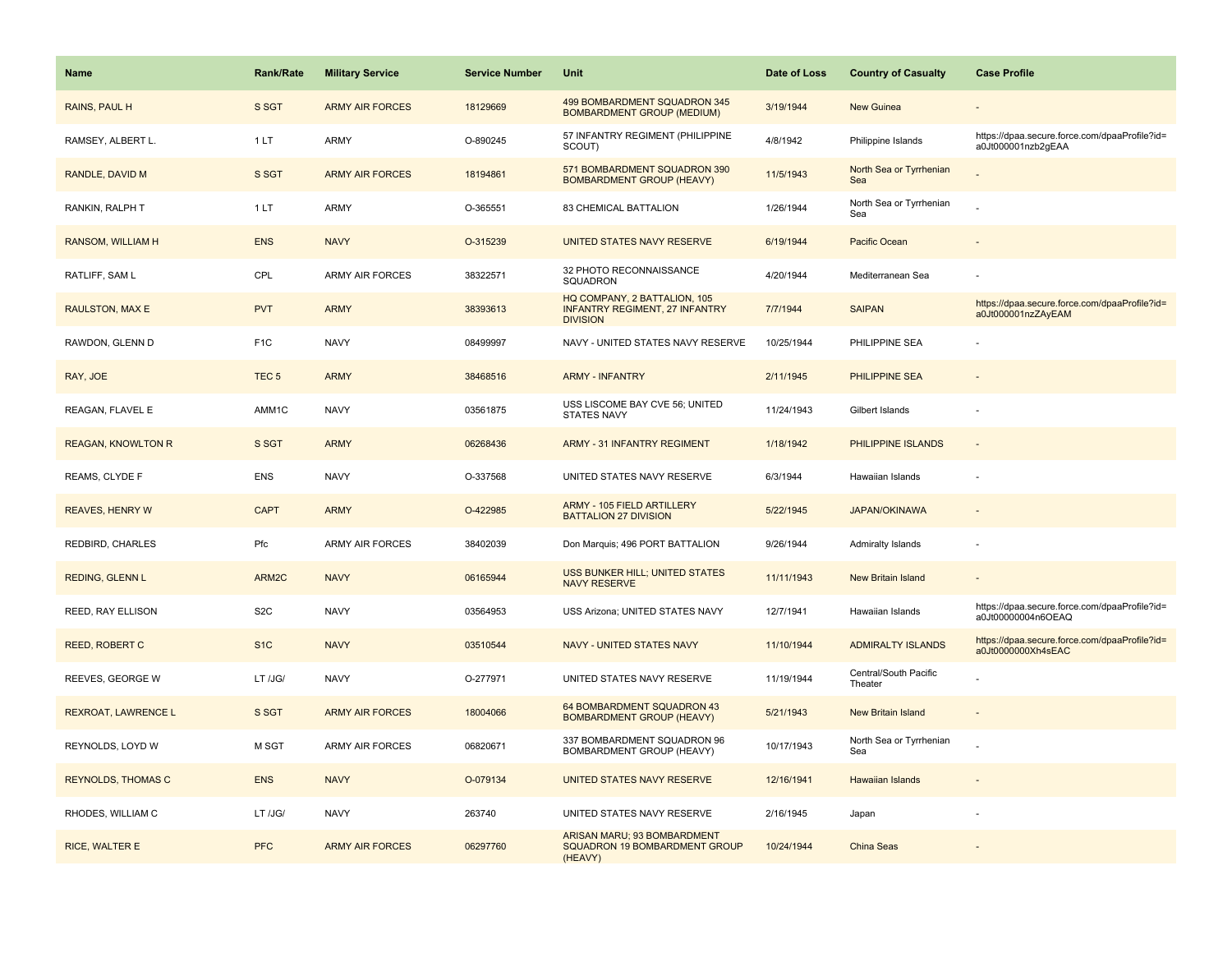| <b>Name</b>            | <b>Rank/Rate</b> | <b>Military Service</b> | <b>Service Number</b> | Unit                                                             | Date of Loss | <b>Country of Casualty</b>              | <b>Case Profile</b> |
|------------------------|------------------|-------------------------|-----------------------|------------------------------------------------------------------|--------------|-----------------------------------------|---------------------|
| RICH, MELVIN H         | F <sub>1</sub> C | <b>NAVY</b>             | 08491986              | NAVY - UNITED STATES NAVY RESERVE                                | 4/6/1945     | CENTRAL/SOUTH<br>PACIFIC THEATER        |                     |
| RICHARDSON, CC         | AOM3C            | <b>NAVY</b>             | 06717305              | USS WHITE PLAINS (CVE-66; UNITED<br>STATES NAVY RESERVE          | 10/25/1944   | <b>Central/South Pacific</b><br>Theater |                     |
| RICKMAN, HOWARD E      | <b>PVT</b>       | ARMY                    | 38020606              | ARISAN MARU; 192 TANK BATTALION                                  | 10/24/1944   | China Seas                              |                     |
| RIDDLE, EUGENE D       | TM3C             | <b>NAVY</b>             | 06716644              | <b>SCAMP; UNITED STATES NAVY</b><br><b>RESERVE</b>               | 12/5/1944    | Bonin & Volcano Islands                 |                     |
| RIDDLE, GENE S         | ARM2C            | <b>NAVY</b>             | 03566089              | UNITED STATES NAVY                                               | 12/4/1943    | Hawaiian Islands                        |                     |
| RIDDLE, ROBERT J       | 2LT              | <b>ARMY AIR FORCES</b>  | O-739681              | 21 BOMBARDMENT SQUADRON 28<br><b>BOMBARDMENT GROUP (HEAVY)</b>   | 8/11/1943    | Kurile Islands                          |                     |
| RIDENOUR, FORREST D    | S <sub>1</sub> C | <b>COAST GUARD</b>      | 00539464              | COAST GUARD - UNITED STATES<br><b>COAST GUARD</b>                | 3/9/1944     | Atlantic Ocean                          |                     |
| RIDER, JUSTIN I.       | <b>SGT</b>       | <b>ARMY</b>             | 38018119              | 645 TANK DESTROYER BATTALION                                     | 2/17/1944    | Italy                                   |                     |
| RIGGS, BENJAMIN F      | CAPT             | ARMY AIR FORCES         | O-437651              | 328 BOMBARDMENT SQUADRON 93<br>BOMBARDMENT GROUP (HEAVY)         | 1/19/1943    | Tunisia                                 |                     |
| <b>RIGGS, ROBERT R</b> | <b>PFC</b>       | <b>ARMY</b>             | 38406683              | ARMY - 462 AMPHIBIOUS TRUCK<br><b>COMPANY</b>                    | 4/28/1944    | <b>ENGLISH CHANNEL</b>                  |                     |
| RILEY, LEONARD E       | TEC <sub>5</sub> | ARMY                    | 38465328              | <b>ARMY - INFANTRY</b>                                           | 2/11/1945    | PHILIPPINE ISLANDS                      |                     |
| RITCHEY, DOYLE LEON    | ARM2C            | <b>NAVY</b>             | 03563066              | USS HORNET; UNITED STATES NAVY                                   | 8/9/1942     | Pacific Ocean                           |                     |
| RITCHIE, KENNETH O     | <b>PVT</b>       | ARMY                    | 18050215              | ARISAN MARU; 803 ENGINEERS<br>BATTALION (AVIATION)               | 10/24/1944   | China Seas                              |                     |
| RITTHALER, FRANK --    | <b>PFC</b>       | <b>ARMY</b>             | 18195311              | SS Leopoldville; 262 INFANTRY 66<br><b>DIVISION</b>              | 12/24/1944   | <b>English Channel</b>                  |                     |
| ROACH, FRED R          | AMM3C            | <b>NAVY</b>             | 06717509              | USS BUNKER HILL; UNITED STATES<br>NAVY RESERVE                   | 5/11/1945    | Japan                                   |                     |
| ROACH, MELVIN C        | LT.              | <b>NAVY</b>             | O-104172              | NAVY - UNITED STATES NAVY                                        | 6/12/1944    | <b>PACIFIC OCEAN</b>                    |                     |
| ROARK, ALBERT C        | T SGT            | <b>ARMY AIR FORCES</b>  | 18032618              | 45 BOMBARDMENT SQUADRON 40<br>BOMBARDMENT GROUP (HEAVY)          | 5/9/1943     | Pacific Ocean                           |                     |
| ROBBINS, JAMES P.      | <b>SGT</b>       | <b>ARMY AIR FORCES</b>  | 38399304              | 866 BOMBARDMENT SQUADRON 494<br><b>BOMBARDMENT GROUP (HEAVY)</b> | 1/2/1945     | <b>Philippine Islands</b>               |                     |
| ROBERSON, NORMAN L     | F <sub>1</sub> C | <b>NAVY</b>             | 03561726              | USS HOUSTON (CA-30); UNITED STATES<br><b>NAVY</b>                | 3/1/1942     | Java                                    |                     |
| ROBERTS, JAMES M       | F <sub>1C</sub>  | <b>NAVY</b>             | 08494156              | UNITED STATES NAVY RESERVE                                       | 4/16/1945    | Japan                                   |                     |
| ROBERTSON, BILLY E     | LT /JG/          | <b>NAVY</b>             | O-125050              | UNITED STATES NAVY RESERVE                                       | 8/1/1943     | North Atlantic Ocean                    |                     |
| ROBERTSON, EDWARD H    | F <sub>1C</sub>  | <b>NAVY</b>             | 08589739              | <b>UNITED STATES NAVY</b>                                        | 4/12/1945    | China Seas                              |                     |
| ROBERTSON, REX B       | <b>PVT</b>       | <b>ARMY AIR FORCES</b>  | 18162173              | <b>AIR CORPS</b>                                                 | 9/6/1944     | <b>Atlantic Ocean</b>                   |                     |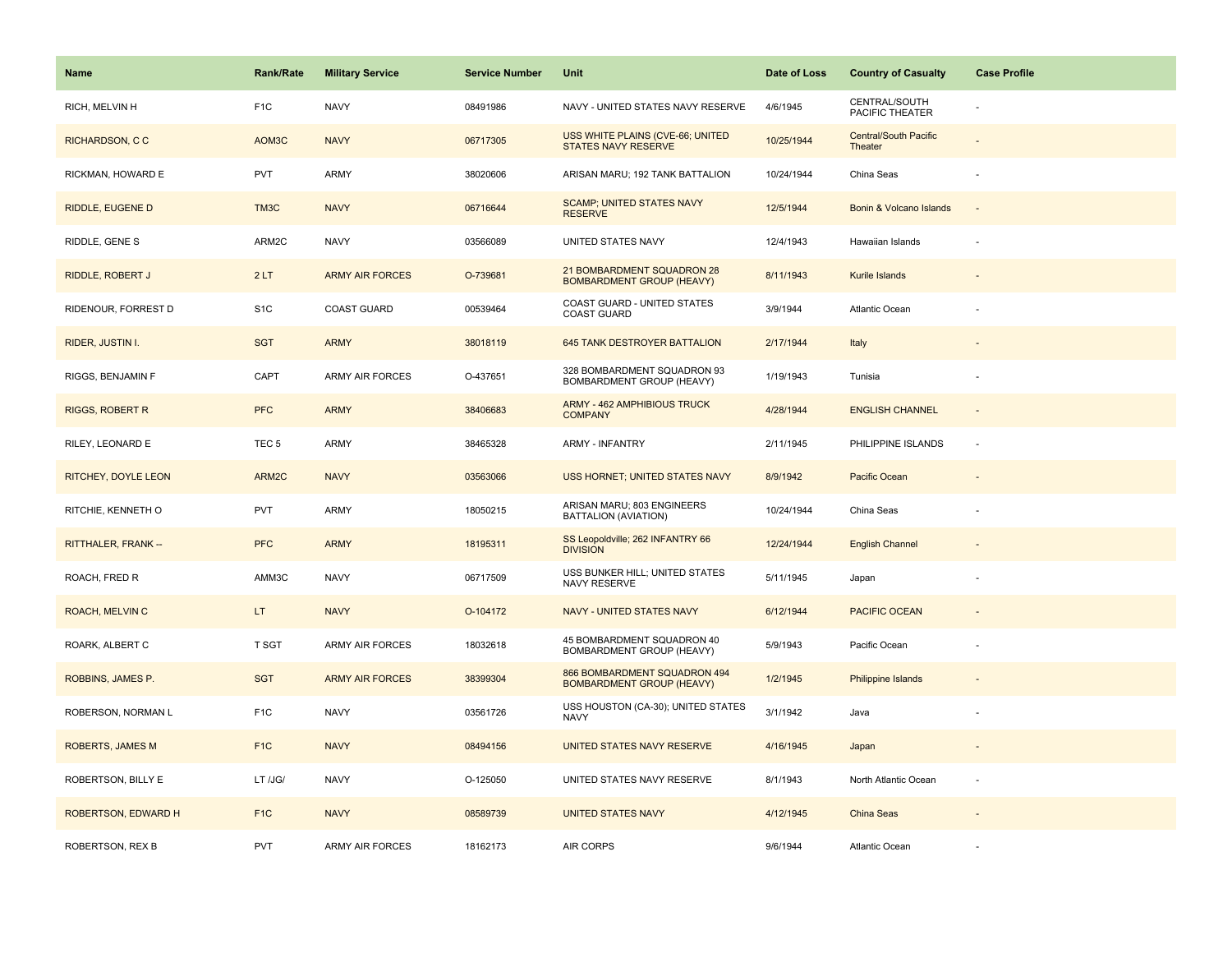| <b>Name</b>                   | Rank/Rate        | <b>Military Service</b> | <b>Service Number</b> | Unit                                                                                  | Date of Loss | <b>Country of Casualty</b>     | <b>Case Profile</b>                                                 |
|-------------------------------|------------------|-------------------------|-----------------------|---------------------------------------------------------------------------------------|--------------|--------------------------------|---------------------------------------------------------------------|
| <b>ROGERS, HARRY W</b>        | <b>PVT</b>       | <b>ARMY</b>             | 38021650              | <b>ARMY - 1 GENERAL HOSPITAL</b>                                                      | 1/9/1945     | <b>FORMOSA</b>                 | https://dpaa.secure.force.com/dpaaProfile?id=<br>a0Jt000000QSlqtEAD |
| ROGERS, IVAN E                | 2LT              | ARMY                    | O-890401              | <b>ARMY - INFANTRY</b>                                                                | 1/9/1945     | <b>FORMOSA</b>                 |                                                                     |
| ROGERS, ROBERT L              | 2LT              | <b>ARMY AIR FORCES</b>  | O-695970              | 882 BOMBARDMENT SQUADRON 500<br><b>BOMBARDMENT GROUP (VERY HEAVY)</b>                 | 12/13/1944   | Japan/Okinawa                  |                                                                     |
| ROLLER, SAMUEL M              | S <sub>1</sub> C | <b>NAVY</b>             | 08489668              | LUCE; UNITED STATES NAVY RESERVE                                                      | 5/4/1945     | Philippine Sea                 |                                                                     |
| ROLLINS, SAMUEL --            | S <sub>1</sub> C | <b>NAVY</b>             | 06716166              | USS LISCOME BAY; UNITED STATES<br><b>NAVY RESERVE</b>                                 | 11/24/1943   | <b>Gilbert Islands</b>         |                                                                     |
| ROOKER, STANLEY IRVIN         | F3c              | <b>NAVY</b>             | 3564556               | Truxton; UNITED STATES NAVY                                                           | 2/18/1942    | Newfoundland                   |                                                                     |
| ROOP, THOMAS C                | <b>SGT</b>       | <b>ARMY AIR FORCES</b>  | 38192091              | 330 BOMBARDMENT SQUADRON 93<br><b>BOMBARDMENT GROUP (HEAVY)</b>                       | 12/31/1943   | <b>English Channel</b>         | $\overline{\phantom{a}}$                                            |
| ROSHEGER, SEEBURN V           | S SGT            | <b>ARMY AIR FORCES</b>  | 07010065              | 301 BOMBARDMENT GROUP (HEAVY),<br>353 BOMBARDMENT SQUADRON                            | 7/27/1943    | North Sea or Tyrrhenian<br>Sea |                                                                     |
| ROTH, DONALD J                | 2LT              | <b>ARMY AIR FORCES</b>  | O-818756              | 349 BOMBARDMENT SQUADRON 100<br><b>BOMBARDMENT GROUP (HEAVY)</b>                      | 6/5/1944     | <b>English Channel</b>         |                                                                     |
| ROTTER, IRA F                 | F <sub>1</sub> C | <b>NAVY</b>             | 08855574              | HULL; UNITED STATES NAVY RESERVE                                                      | 12/18/1944   | Philippine Sea                 | https://dpaa.secure.force.com/dpaaProfile?id=<br>a0Jt0000000XeWqEAK |
| <b>ROUILLARD, CHESTER F</b>   | <b>SGT</b>       | <b>ARMY AIR FORCES</b>  | 38407244              | 490 BOMBARDMENT SQUADRON 341<br><b>BOMBARDMENT GROUP (MEDIUM)</b>                     | 5/30/1945    |                                |                                                                     |
| ROUSH, DONALD A               | LT COL           | <b>ARMY AIR FORCES</b>  | O-408851              | HEADQUARTERS 462 BOMBARDMENT<br>GROUP (VERY HEAVY)                                    | 1/6/1945     | Japan/Okinawa                  |                                                                     |
| ROWLAND, RALPH T              | S <sub>1</sub> C | <b>NAVY</b>             | 03563880              | Edsall; UNITED STATES NAVY                                                            | 3/1/1942     | <b>Indian Ocean</b>            |                                                                     |
| ROYAL, THOMAS A               | TEC <sub>4</sub> | ARMY                    | 18020429              | HEADQUARTERS SQUADRON 5 AIR<br><b>BASE GROUP</b>                                      | 1/23/1945    | China Seas                     |                                                                     |
| <b>RUCKER, ERNEST L</b>       | <b>PFC</b>       | <b>ARMY</b>             | 38398230              | <b>ARMY - 855 ENGINEERS BATTALION</b><br>(AVIATION)                                   | 11/11/1943   | <b>WAKE ISLAND</b>             |                                                                     |
| RUKES, MERLYN D               | S SGT            | <b>ARMY AIR FORCES</b>  | 18084577              | 303 BOMBARDMENT GROUP (HEAVY),<br>358 BOMBARDMENT SQUADRON                            | 1/3/1943     | France                         |                                                                     |
| <b>RUSH, THOMAS R A</b>       | AOM3C            | <b>NAVY</b>             | 06701761              | UNITED STATES NAVY RESERVE                                                            | 12/23/1943   | Pacific Ocean                  |                                                                     |
| RUSSELL, KENNETH E            | 2LT              | ARMY AIR FORCES         | O-696518              | 832 BOMBARDMENT SQUADRON 486<br>BOMBARDMENT GROUP (HEAVY)                             | 5/29/1945    | North Sea or Tyrrhenian<br>Sea |                                                                     |
| <b>RUST, EDWIN L</b>          | S <sub>1</sub> C | <b>NAVY</b>             | 06707466              | NAVY - UNITED STATES NAVY RESERVE                                                     | 7/30/1945    | PHILIPPINE SEA                 |                                                                     |
| RUTLEDGE, JAMES A             | <b>ENS</b>       | <b>NAVY</b>             | O-106329              | USS SARATOGA; UNITED STATES NAVY<br><b>RESERVE</b>                                    | 8/4/1942     | Pacific Ocean                  |                                                                     |
| RYAN, VANCE E                 | S <sub>1</sub> C | <b>COAST GUARD</b>      | 00539429              | <b>COAST GUARD - UNITED STATES</b><br><b>COAST GUARD</b>                              | 3/9/1944     | <b>Atlantic Ocean</b>          |                                                                     |
| SANDERS, ARTHUR M             | CPL              | <b>ARMY AIR FORCES</b>  | 19015845              | ARISAN MARU; HEADQUARTERS<br>SQUADRON AIR FORCE UNITED STATES<br>ARMY FORCES FAR EAST | 10/24/1944   | China Seas                     |                                                                     |
| <b>SANDERS, JOYCE MADISON</b> | 1LT              | <b>MARINE CORPS</b>     | O-021757              | <b>MARINE - UNITED STATES MARINE</b><br><b>CORPS</b>                                  | 2/12/1944    | Solomon Islands                |                                                                     |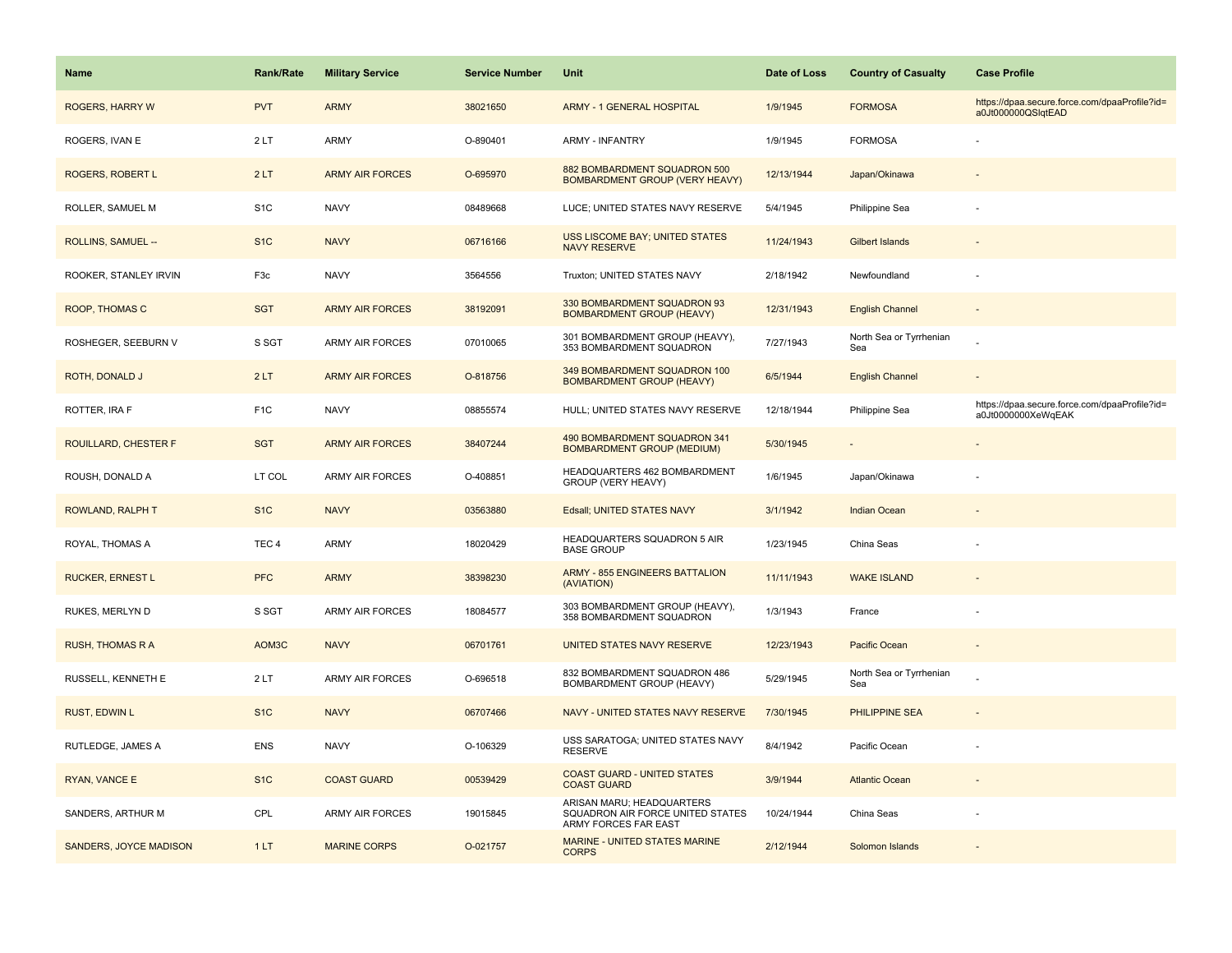| Name                         | <b>Rank/Rate</b>   | <b>Military Service</b> | <b>Service Number</b> | Unit                                                                  | Date of Loss | <b>Country of Casualty</b> | <b>Case Profile</b>                                                 |
|------------------------------|--------------------|-------------------------|-----------------------|-----------------------------------------------------------------------|--------------|----------------------------|---------------------------------------------------------------------|
| SANDERSON, CON A             | GM2C               | <b>NAVY</b>             | 03559258              | UNITED STATES NAVY                                                    | 3/1/1942     | Indian Ocean               |                                                                     |
| <b>SANDERSON, ERNEST B</b>   | TEC <sub>5</sub>   | <b>ARMY</b>             | 38146837              | 85 CAVALRY RECONNAISSANCE<br>SQUADRON 5 ARMORED DIVISION              | 9/19/1944    | Germany                    |                                                                     |
| SARTY, WILLIAM W             | PFC                | <b>ARMY</b>             | 18049773              | ARISAN MARU; 59 COAST ARTILLERY<br><b>REGIMENT</b>                    | 10/24/1944   | China Seas                 |                                                                     |
| SATTERFIELD, C M             | AMM <sub>1</sub> C | <b>NAVY</b>             | 03561648              | <b>UNITED STATES NAVY</b>                                             | 4/30/1944    | Pacific Ocean              |                                                                     |
| SATTERFIELD, TR              | <b>PVT</b>         | <b>ARMY AIR FORCES</b>  | 38471178              | SS Jean Nicolet; AIR CORPS                                            | 7/2/1944     | Indian Ocean               |                                                                     |
| SAWYER, HAROLD --            | <b>CPL</b>         | <b>ARMY AIR FORCES</b>  | 38398889              | <b>AIR CORPS</b>                                                      | 10/22/1944   | Newfoundland               |                                                                     |
| SAWYER, WILLIAM A            | S SGT              | <b>ARMY AIR FORCES</b>  | 18163248              | 704 BOMBARDMENT SQUADRON 446<br>BOMBARDMENT GROUP (HEAVY)             | 6/8/1944     | France                     |                                                                     |
| <b>SCAFF, HENRY FRANKLIN</b> | SM3C               | <b>NAVY</b>             | 03566027              | USS PRESTON; UNITED STATES NAVY                                       | 11/15/1942   | Solomon Islands            |                                                                     |
| SCHINDLER, RICHARD C         | AS                 | <b>NAVY</b>             | 03510046              | NAVY - UNITED STATES NAVY                                             | 1/23/1942    | <b>HAWAIIAN ISLANDS</b>    | $\sim$                                                              |
| <b>SCHLITTLER, ROBERT G</b>  | S SGT              | <b>ARMY AIR FORCES</b>  | 38397031              | 488 BOMBARDMENT SQUADRON 340<br><b>BOMBARDMENT GROUP (MEDIUM)</b>     | 3/16/1945    | Corsica                    |                                                                     |
| SCHNEIDER, FRANK E           | <b>LTJG</b>        | <b>NAVY</b>             | O-156716              | NAVY - UNITED STATES NAVY RESERVE                                     | 1/14/1946    | NEW BRITAIN ISLAND         | https://dpaa.secure.force.com/dpaaProfile?id=<br>a0Jt0000000XfKLEA0 |
| <b>SCOTT, BENJAMIN A</b>     | AOM1C              | <b>NAVY</b>             | 03934234              | USS LISCOME BAY CVE 56; UNITED<br><b>STATES NAVY</b>                  | 11/24/1943   | <b>Gilbert Islands</b>     |                                                                     |
| SCOTT, EARNEST --            | F <sub>1</sub> C   | <b>NAVY</b>             | 03563196              | Asheville; UNITED STATES NAVY                                         | 3/3/1942     | Indian Ocean               |                                                                     |
| SCOTT, JOHN A                | S <sub>2</sub> C   | <b>NAVY</b>             | 06716206              | <b>USS LISCOME BAY; UNITED STATES</b><br><b>NAVY RESERVE</b>          | 11/24/1943   | <b>Gilbert Islands</b>     |                                                                     |
| SELBY, HAROLD VERNON         | CPL                | <b>MARINE CORPS</b>     | 00279876              | MARINE - UNITED STATES MARINE<br><b>CORPS</b>                         | 10/24/1944   | Pacific Ocean              |                                                                     |
| <b>SELBY, NYAL MARFORD</b>   | <b>CPL</b>         | <b>MARINE CORPS</b>     | 00279877              | MARINE - UNITED STATES MARINE<br><b>CORPS</b>                         | 5/6/1942     | <b>Philippine Islands</b>  | https://dpaa.secure.force.com/dpaaProfile?id=<br>a0Jt000001nzR9LEAU |
| SETLIFF, EDWARD B            | 1st Lt             | ARMY AIR FORCES         | O-555126              | 93 BOMBARDMENT SQUADRON 19<br>BOMBARDMENT GROUP (VERY HEAVY)          | 6/18/1945    | Japan/Okinawa              |                                                                     |
| <b>SEXTON, JOHN E</b>        | <b>PFC</b>         | <b>ARMY</b>             | 38153832              | <b>55 STATION HOSPITAL</b>                                            | 12/2/1943    | <b>Adriatic Sea</b>        |                                                                     |
| SHAFER, NED I                | S <sub>2</sub> C   | <b>NAVY</b>             | 08497488              | USS LISCOME BAY; UNITED STATES<br><b>NAVY RESERVE</b>                 | 11/24/1943   | Gilbert Islands            |                                                                     |
| SHAFFER, GEORGE W.           | Maj                | <b>ARMY AIR FORCES</b>  | O-437645              | 398 BOMBARDMENT SQUADRON 504<br><b>BOMBARDMENT GROUP (VERY HEAVY)</b> | 3/16/1945    | Japan/Okinawa              |                                                                     |
| SHARP, ESTARS S              | S <sub>2</sub> C   | <b>NAVY</b>             | 08497697              | USS LISCOME BAY; UNITED STATES<br>NAVY RESERVE                        | 11/24/1943   | Gilbert Islands            |                                                                     |
| <b>SHARP, LENORD J</b>       | S <sub>2</sub> C   | <b>NAVY</b>             | 06715447              | USS JOHN PENN; UNITED STATES NAVY<br><b>RESERVE</b>                   | 8/13/1943    | Solomon Islands            |                                                                     |
| SHARP, PAUL L                | PFC                | ARMY                    | 38326043              | HMT Rohna; 853 ENGINEERS BATTALION<br>(AVIATION)                      | 11/26/1943   | Mediterranean Sea          |                                                                     |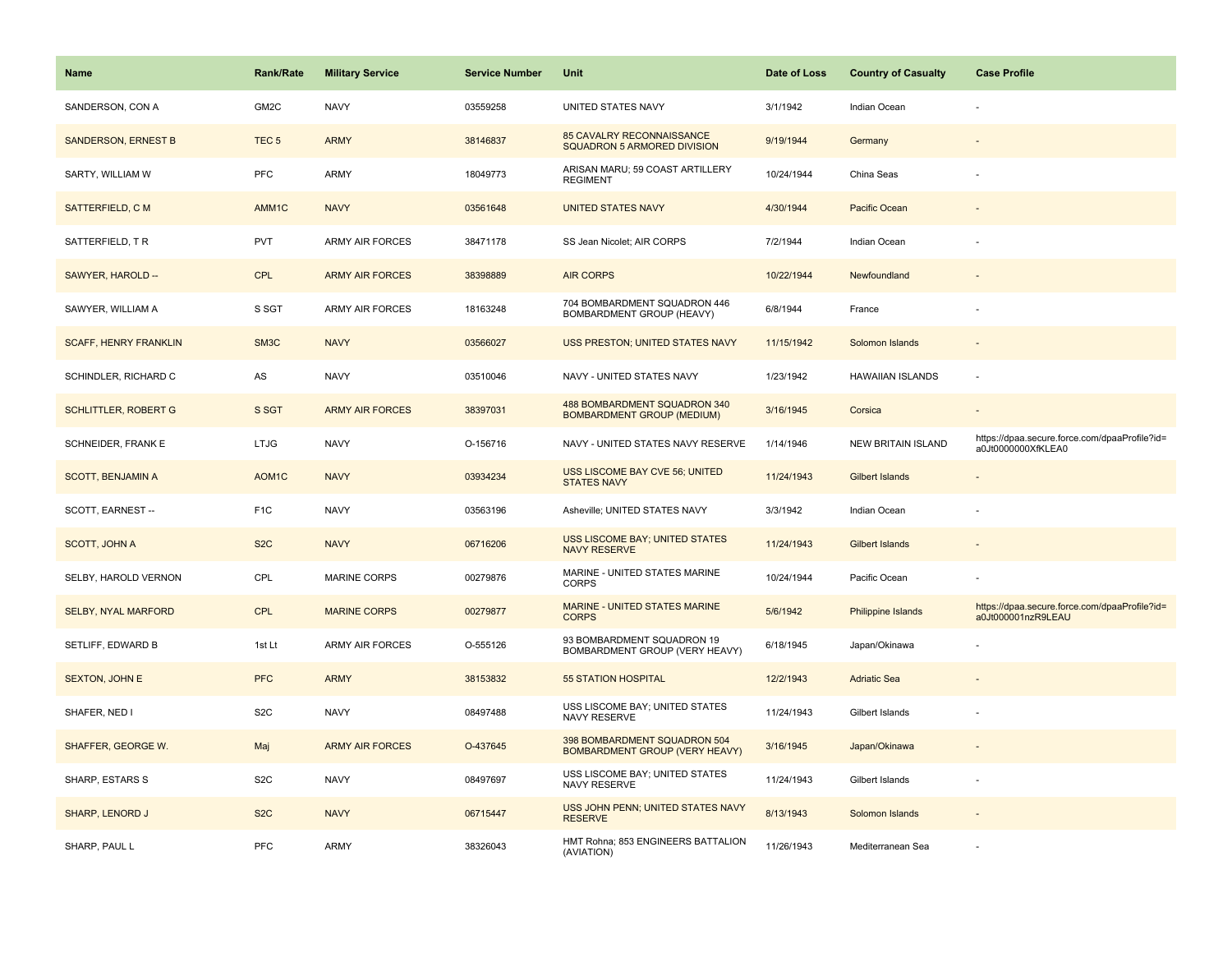| <b>Name</b>                  | <b>Rank/Rate</b>  | <b>Military Service</b> | <b>Service Number</b> | Unit                                                   | Date of Loss | <b>Country of Casualty</b>     | <b>Case Profile</b>                                                 |
|------------------------------|-------------------|-------------------------|-----------------------|--------------------------------------------------------|--------------|--------------------------------|---------------------------------------------------------------------|
| <b>SHARPTON, LEO R</b>       | S <sub>2</sub> C  | <b>NAVY</b>             | 06717008              | USS LISCOME BAY; UNITED STATES<br><b>NAVY RESERVE</b>  | 11/24/1943   | Gilbert Islands                |                                                                     |
| SHAW, CARL E                 | PFC               | ARMY                    | 18052577              | ARMY - 31 INFANTRY REGIMENT                            | 1/9/1945     | <b>FORMOSA</b>                 | https://dpaa.secure.force.com/dpaaProfile?id=<br>a0Jt000000OmMDKEA3 |
| <b>SHEETS, JAMES A</b>       | ARM3C             | <b>NAVY</b>             | 03511043              | USS MANILA BAY; UNITED STATES NAVY                     | 1/16/1945    | <b>Philippine Islands</b>      |                                                                     |
| SHELTON, KENNETH B           | 1st Lt            | <b>ARMY AIR FORCES</b>  | O-333916              | ARISAN MARU; 17 PURSUIT SQUADRON<br>24 PURSUIT GROUP   | 10/24/1944   | China Seas                     |                                                                     |
| SHEPPARD, ROY LEON           | <b>PFC</b>        | <b>MARINE CORPS</b>     | 360475                | MARINE - UNITED STATES MARINE<br><b>CORPS</b>          | 11/20/1943   | Gilbert Islands                | https://dpaa.secure.force.com/dpaaProfile?id=<br>a0Jt0000000LIC8EAK |
| SHEPPARD, WILLIAM M          | F <sub>1</sub> C  | <b>NAVY</b>             | 03466511              | USS JUNEAU; UNITED STATES NAVY<br><b>RESERVE</b>       | 11/13/1942   | Solomon Islands                |                                                                     |
| SHIELDS, GEORGE L            | <b>PFC</b>        | <b>ARMY</b>             | 38076800              | 9 INFANTRY 2 DIVISION                                  | 12/15/1944   | Germany                        | $\overline{\phantom{a}}$                                            |
| SHILLING, DELTON DIXON       | 1st Lt            | <b>ARMY AIR FORCES</b>  | O-670447              | 1330 ARMY AIR FORCE BASE UNIT                          | 2/1/1945     | India                          | https://dpaa.secure.force.com/dpaaProfile?id=<br>a0Jt0000000XdpWEAS |
| SHILLINGS, GEORGE A          | S <sub>1</sub> C  | <b>NAVY</b>             | 03562977              | USS HOUSTON (CA-30); UNITED STATES<br><b>NAVY</b>      | 3/1/1942     | Java                           |                                                                     |
| SHOCK, THOMAS D              | <b>PVT</b>        | <b>ARMY</b>             | 18051706              | SHINYO MARU; 701 ORDNANCE<br>COMPANY (AVIATION)        | 9/7/1944     | Philippine Islands             |                                                                     |
| <b>SHOOK, WILLIS CHARLES</b> | MM <sub>1</sub> C | <b>NAVY</b>             | 03932018              | USS Peary; UNITED STATES NAVY                          | 2/19/1942    | Australia                      |                                                                     |
| SHOUSE, HENSON TAYLOR        | F <sub>1c</sub>   | <b>NAVY</b>             | 3562194               | USS Utah; UNITED STATES NAVY                           | 12/7/1941    | Hawaiian Islands               | https://dpaa.secure.force.com/dpaaProfile?id=<br>a0Jt000000sPLyMEAW |
| SHULER, JOSEPH C.            | AM2C              | <b>NAVY</b>             | 03561285              | <b>UNITED STATES NAVY</b>                              | 2/19/1942    | <b>Netherlands East Indies</b> |                                                                     |
| SIEH, ROSS A.                | 1st Lt            | <b>ARMY AIR FORCES</b>  | O-874047              | 15 WEATHER SQUADRON                                    | 9/30/1944    | Australia                      |                                                                     |
| <b>SILVERS, JACK G</b>       | 2LT               | <b>ARMY AIR FORCES</b>  | O-800277              | SOUTH ATLANTIC WING ARMY<br><b>TRANSPORT COMMAND</b>   | 7/30/1944    | <b>French Morocco</b>          |                                                                     |
| SILVIA, BEN --               | SC <sub>1</sub>   | <b>NAVY</b>             | 08496535              | SNOOK; UNITED STATES NAVY                              | 5/5/1945     | China Seas                     |                                                                     |
| SIMMONS, JAMES --            | STM1C             | <b>NAVY</b>             | 06700059              | UNITED STATES NAVY RESERVE                             | 5/29/1944    | North Atlantic Ocean           |                                                                     |
| SINGLETARY, GEORGE A.        | 2d Lt             | <b>ARMY AIR FORCES</b>  | O-682909              | HEADQUARTERS XI 2 BOMBARDMENT<br>COMMAND               | 3/1/1944     | Solomon Islands                |                                                                     |
| SKEEHAN, EDWARD M            | AMM2C             | <b>NAVY</b>             | 06702368              | USS BELLEAU WOOD; UNITED STATES<br><b>NAVY RESERVE</b> | 6/27/1943    | Trinidad                       |                                                                     |
| SLABAUGH, JACK --            | F <sub>2</sub> C  | <b>NAVY</b>             | 03565469              | USS VIREO; UNITED STATES NAVY                          | 10/15/1942   | Solomon Islands                |                                                                     |
| <b>SLOAN, FREDERICK M</b>    | SF <sub>3</sub> C | <b>NAVY</b>             | 06693660              | UNITED STATES NAVY RESERVE                             | 2/7/1943     | North Atlantic Ocean           | $\sim$                                                              |
| SLOCUM, JIM ED               | <b>PFC</b>        | <b>MARINE CORPS</b>     | 00283632              | MARINE - UNITED STATES MARINE<br><b>CORPS</b>          | 2/28/1942    | Java                           |                                                                     |
| <b>SMALLEY, HAROLD B</b>     | S <sub>2</sub> C  | <b>NAVY</b>             | 03564950              | <b>UNITED STATES NAVY</b>                              | 3/1/1942     | <b>Indian Ocean</b>            |                                                                     |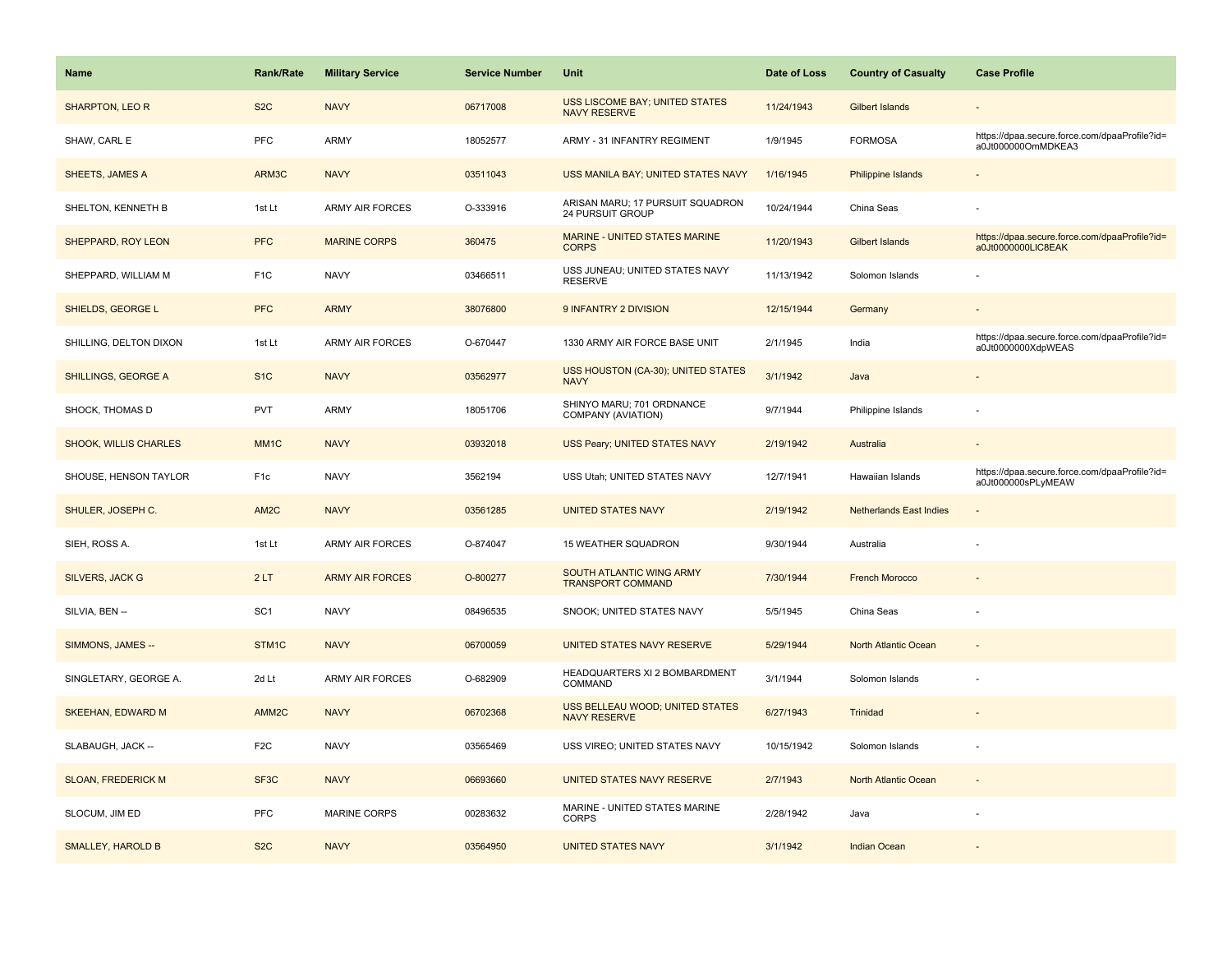| Name                         | <b>Rank/Rate</b>  | <b>Military Service</b> | <b>Service Number</b> | Unit                                                                      | Date of Loss | <b>Country of Casualty</b>       | <b>Case Profile</b>                                                 |
|------------------------------|-------------------|-------------------------|-----------------------|---------------------------------------------------------------------------|--------------|----------------------------------|---------------------------------------------------------------------|
| SMELCER, CHARLES L           | <b>PFC</b>        | <b>ARMY</b>             | 18052698              | ARMY - 31 INFANTRY REGIMENT                                               | 1/9/1945     | <b>FORMOSA</b>                   | https://dpaa.secure.force.com/dpaaProfile?id=<br>a0Jt000000Out61EAB |
| SMILEY, WALTER N             | <b>CAPT</b>       | <b>ARMY AIR FORCES</b>  | O-437907              | 368 BOMBARDMENT SQUADRON 306<br><b>BOMBARDMENT GROUP (HEAVY)</b>          | 4/17/1943    | North Sea or Tyrrhenian<br>Sea   |                                                                     |
| SMITH, ADOLPHUS G            | <b>PFC</b>        | <b>ARMY</b>             | 38189056              | 182 INFANTRY AMERICAL DIVISION                                            | 3/10/1944    | Solomon Islands                  |                                                                     |
| SMITH, BERNARD H             | <b>PFC</b>        | <b>ARMY</b>             | 06298127              | ARISAN MARU; 59 COAST ARTILLERY<br><b>REGIMENT</b>                        | 10/24/1944   | China Seas                       |                                                                     |
| SMITH, BUD D                 | <b>PVT</b>        | <b>ARMY</b>             | 06821915              | 54 SIGNAL COMPANY (AVIATION)                                              | 2/1/1946     | Philippine Islands               |                                                                     |
| SMITH, CARL G                | FC <sub>2</sub> C | <b>NAVY</b>             | 06160661              | SPENCE; UNITED STATES NAVY                                                | 12/18/1944   | <b>Philippine Sea</b>            |                                                                     |
| SMITH, CARL L.               | 2LT               | <b>ARMY AIR FORCES</b>  | O-689384              | 722 BOMBARDMENT SQUADRON 450<br>BOMBARDMENT GROUP (HEAVY)                 | 5/12/1944    | North Sea or Tyrrhenian<br>Sea   |                                                                     |
| SMITH, CECIL                 | GM <sub>2</sub> C | <b>NAVY</b>             | 08496973              | NAVY - UNITED STATES NAVY RESERVE                                         | 11/10/1944   | <b>ADMIRALTY ISLANDS</b>         | https://dpaa.secure.force.com/dpaaProfile?id=<br>a0Jt0000000XhD1EAK |
| SMITH, CECIL D               | BM1C              | <b>NAVY</b>             | 03560965              | NAVY - UNITED STATES NAVY                                                 | 11/10/1944   | ADMIRALTY ISLANDS                | https://dpaa.secure.force.com/dpaaProfile?id=<br>a0Jt0000000XhD6EAK |
| <b>SMITH, CHARLES H</b>      | <b>PVT</b>        | <b>ARMY</b>             | 38464222              | HMT Rohna; 853 ENGINEERS BATTALION<br>(AVIATION)                          | 11/26/1943   | Mediterranean Sea                |                                                                     |
| SMITH, CHARLES LLOYD         | S <sub>1</sub> C  | <b>NAVY</b>             | 03564894              | USS VIREO; UNITED STATES NAVY                                             | 10/15/1942   | Solomon Islands                  |                                                                     |
| <b>SMITH, CHARLES WILSON</b> | Pvt               | <b>MARINE CORPS</b>     | 281583                | <b>MARINE - UNITED STATES MARINE</b><br><b>CORPS; 6TH MARINE DIVISION</b> | 5/18/1945    | Japan                            |                                                                     |
| SMITH, GEORGE R              | S <sub>1</sub> C  | <b>NAVY</b>             | 03510766              | NAVY - UNITED STATES NAVY                                                 | 7/30/1945    | PHILIPPINE SEA                   | https://dpaa.secure.force.com/dpaaProfile?id=<br>a0Jt0000000XmlrEAC |
| SMITH, HAROLD E              | SF <sub>3</sub> C | <b>NAVY</b>             | 03563660              | <b>USS CHICAGO; UNITED STATES NAVY</b>                                    | 1/30/1943    | Solomon Islands                  |                                                                     |
| SMITH, HAROLD L              | CPL               | <b>ARMY</b>             | 06286131              | ARISAN MARU; 31 INFANTRY REGIMENT                                         | 10/24/1944   | China Seas                       |                                                                     |
| SMITH, HUMPHREY E            | <b>CPL</b>        | <b>ARMY</b>             | 38394214              | HMT Rohna; 853 ENGINEERS BATTALION<br>(AVIATION)                          | 11/26/1943   | Mediterranean Sea                |                                                                     |
| SMITH, JOE F                 | <b>PVT</b>        | <b>ARMY</b>             | 18049900              | 60 COAST ARTILLERY REGIMENT                                               | 5/10/1942    | Philippine Islands               |                                                                     |
| SMITH, KENNETH L             | 2d Lt             | <b>ARMY AIR FORCES</b>  | O-761771              | <b>HEADQUARTERS 8 SERVICES GROUP</b>                                      | 9/29/1944    | <b>New Guinea</b>                |                                                                     |
| SMITH, MARCELLUS F           | SGT               | <b>ARMY</b>             | 38089145              | <b>CORPS OF ENGINEERS</b>                                                 | 3/6/1944     | Mediterranean Sea                |                                                                     |
| SMITH, MILO O                | 1STLT             | <b>ARMY</b>             | O-330002              | ARMY - 724 ORDNANCE COMPANY<br>(AVIATION)                                 | 1/9/1945     | <b>FORMOSA</b>                   | https://dpaa.secure.force.com/dpaaProfile?id=<br>a0Jt000000Out6LEAR |
| SMITH, ORVILLE STANLEY       | Ens               | <b>NAVY</b>             | 085061                | USS Arizona; UNITED STATES NAVY                                           | 12/7/1941    | Hawaiian Islands                 | https://dpaa.secure.force.com/dpaaProfile?id=<br>a0Jt00000004oHeEAI |
| SMITH, PAUL G                | Capt              | <b>ARMY AIR FORCES</b>  | O-433417              | 531 BOMBARDMENT SQUADRON 380<br><b>BOMBARDMENT GROUP (HEAVY)</b>          | 6/11/1943    | New Guinea                       |                                                                     |
| SMITH, RALPH L               | MM <sub>1</sub> C | <b>NAVY</b>             | 03560402              | ARISAN MARU; UNITED STATES NAVY                                           | 10/24/1944   | Central/South Pacific<br>Theater |                                                                     |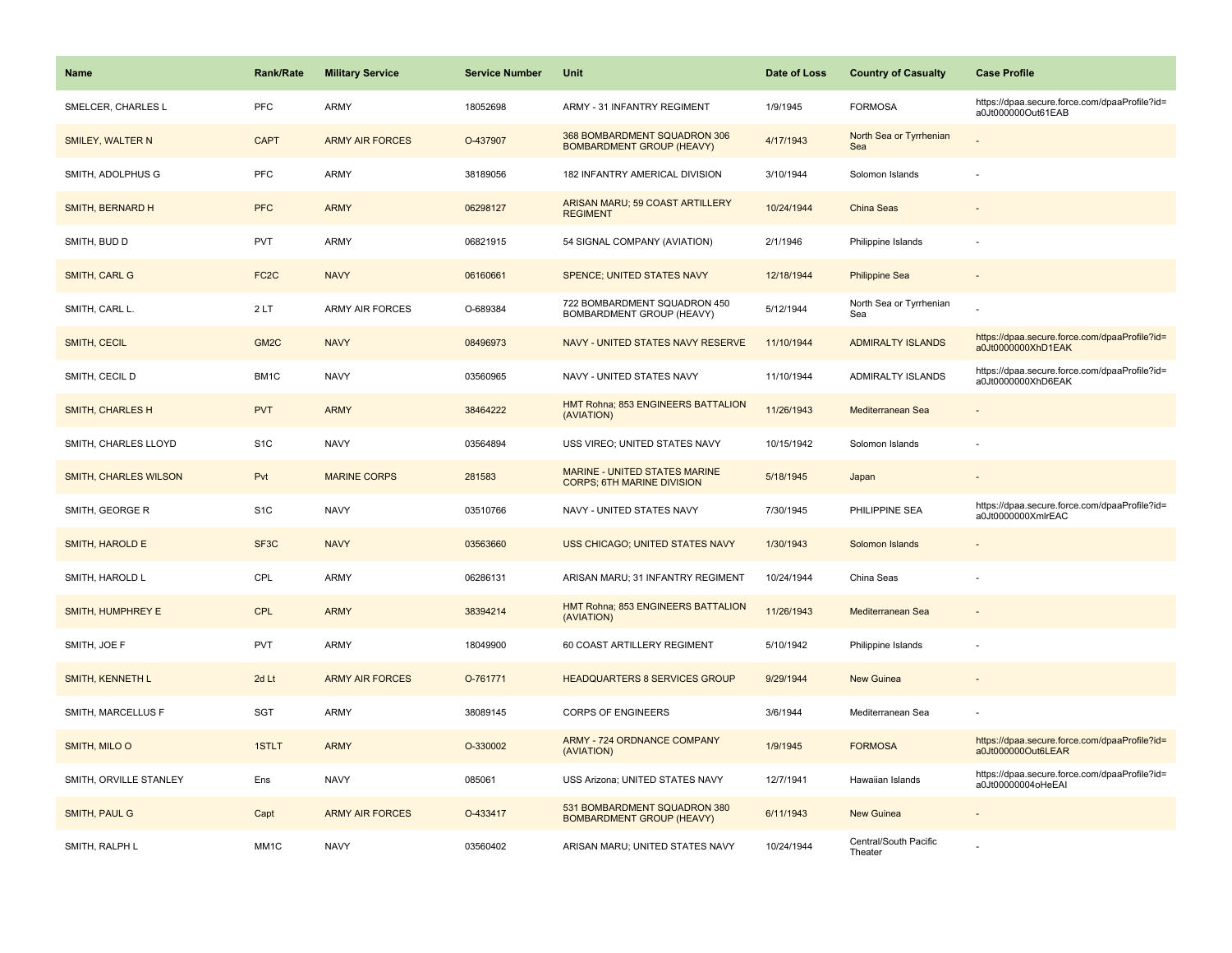| <b>Name</b>              | <b>Rank/Rate</b>  | <b>Military Service</b> | <b>Service Number</b> | Unit                                                             | Date of Loss | <b>Country of Casualty</b> | <b>Case Profile</b>                                                 |
|--------------------------|-------------------|-------------------------|-----------------------|------------------------------------------------------------------|--------------|----------------------------|---------------------------------------------------------------------|
| <b>SMITH, RICHARD C</b>  | F <sub>1</sub> C  | <b>NAVY</b>             | 03563985              | <b>NAVY - UNITED STATES NAVY</b>                                 | 1/23/1942    | <b>HAWAIIAN ISLANDS</b>    |                                                                     |
| SMITH, RICHARD E.        | S Sgt             | <b>ARMY AIR FORCES</b>  | 6281847               | 321 BOMBARDMENT SQUADRON 90<br>BOMBARDMENT GROUP (HEAVY)         | 11/6/1943    | New Guinea                 |                                                                     |
| SMITH, ULYSSES E         | <b>PFC</b>        | <b>ARMY</b>             | 06952743              | <b>31 INFANTRY REGIMENT</b>                                      | 5/16/1942    | <b>Philippine Islands</b>  |                                                                     |
| SMITH, WARREN E          | SK <sub>2</sub> C | <b>NAVY</b>             | 03561902              | UNITED STATES NAVY                                               | 3/13/1942    | Java                       |                                                                     |
| SMITHERMAN, HARRY E      | EM <sub>2</sub> C | <b>NAVY</b>             | 08484648              | Callaghan; UNITED STATES NAVY<br><b>RESERVE</b>                  | 7/29/1945    | Japan                      |                                                                     |
| <b>SMOCK, EARL FRANK</b> | GM3C              | <b>NAVY</b>             | 03561680              | USS ASTORIA; UNITED STATES NAVY                                  | 8/9/1942     | Solomon Islands            |                                                                     |
| <b>SMOCK, ROBERT D</b>   | FC <sub>2</sub> C | <b>NAVY</b>             | 06703667              | Maddox; UNITED STATES NAVY<br><b>RESERVE</b>                     | 7/10/1943    | Mediterranean Sea          | $\overline{\phantom{a}}$                                            |
| SMOOT, HENRY L           | S <sub>1</sub> C  | <b>NAVY</b>             | 06771739              | USS SARATOGA; UNITED STATES NAVY<br><b>RESERVE</b>               | 2/21/1945    | Bonin & Volcano Islands    | $\sim$                                                              |
| <b>SNOW, BUCK</b>        | AS                | <b>NAVY</b>             | 03510134              | <b>UNITED STATES NAVY</b>                                        | 4/9/1942     | North Atlantic Ocean       |                                                                     |
| SOBER, KENNETH W.        | 2d Lt             | <b>ARMY AIR FORCES</b>  | O-783215              | 65 BOMBARDMENT SQUADRON 43<br>BOMBARDMENT GROUP (HEAVY)          | 3/27/1945    | Australia                  | https://dpaa.secure.force.com/dpaaProfile?id=<br>a0Jt000001nzXb1EAE |
| SOUTHERN, BILLY E        | MM3C              | <b>NAVY</b>             | 03566206              | <b>NAVY - UNITED STATES NAVY</b>                                 | 5/4/1945     | <b>RYUKYUS ISLANDS</b>     |                                                                     |
| SOUTHERN, CLARENCE W     | 2LT               | <b>ARMY AIR FORCES</b>  | O-684574              | 96 BOMBARDMENT SQUADRON 2<br>BOMBARDMENT GROUP (HEAVY)           | 3/19/1944    | Austria                    |                                                                     |
| SOUTHWICK, JACK M        | S <sub>1</sub> C  | <b>NAVY</b>             | 03561469              | <b>USS VIREO; UNITED STATES NAVY</b>                             | 10/15/1942   | Solomon Islands            |                                                                     |
| SOUTHWORTH, DON Z        | <b>PVT</b>        | <b>ARMY AIR FORCES</b>  | 38404127              | 32 PHOTO SQUADRON 5<br>RECONNAISSANCE GROUP                      | 4/20/1944    | Mediterranean Sea          |                                                                     |
| SPEAKER, PERRY L         | <b>ENS</b>        | <b>NAVY</b>             | O-278437              | UNITED STATES NAVY RESERVE                                       | 11/23/1943   | <b>French Morocco</b>      |                                                                     |
| SPEARMAN, NORMAN R       | 2d Lt             | <b>ARMY AIR FORCES</b>  | O-742793              | 424 BOMBARDMENT SQUADRON 307<br>BOMBARDMENT GROUP (HEAVY)        | 12/7/1943    | New Hebrides               | https://dpaa.secure.force.com/dpaaProfile?id=<br>a0Jt000001nzbxrEAA |
| SPEARS, HORACE E         | Ens               | <b>NAVY</b>             | O-301440              | UNITED STATES NAVY RESERVE                                       | 4/30/1944    | <b>Hawaiian Islands</b>    |                                                                     |
| SPENCER, SAMUEL E        | <b>CTM</b>        | <b>NAVY</b>             | 03559286              | ROBALO; UNITED STATES NAVY                                       | 7/2/1944     | Philippine Islands         |                                                                     |
| SPRADLING, WILLIAM C     | 1stLt             | <b>MARINE CORPS</b>     | O-13368               | MARINE - UNITED STATES MARINE<br><b>CORPS</b>                    | 5/6/1943     | Solomon Islands            |                                                                     |
| SPRY, DENVER R           | 2LT               | <b>ARMY AIR FORCES</b>  | O-713896              | 347 BOMBARDMENT SQUADRON 99<br>BOMBARDMENT GROUP (HEAVY)         | 11/8/1945    | Yugoslavia                 |                                                                     |
| STAMPER, FRED H          | <b>CPL</b>        | <b>ARMY</b>             | 18050378              | <b>31 INFANTRY REGIMENT</b>                                      | 6/30/1944    | Philippine Islands         |                                                                     |
| STAMPER, JACK ANDREW     | <b>PFC</b>        | <b>MARINE CORPS</b>     | 504118                | MARINE - UNITED STATES MARINE<br><b>CORPS</b>                    | 9/22/1944    | Caroline Islands           |                                                                     |
| STANDRIDGE, MELVIN J     | <b>T SGT</b>      | <b>ARMY AIR FORCES</b>  | 18080252              | 371 BOMBARDMENT SQUADRON 307<br><b>BOMBARDMENT GROUP (HEAVY)</b> | 7/13/1943    |                            |                                                                     |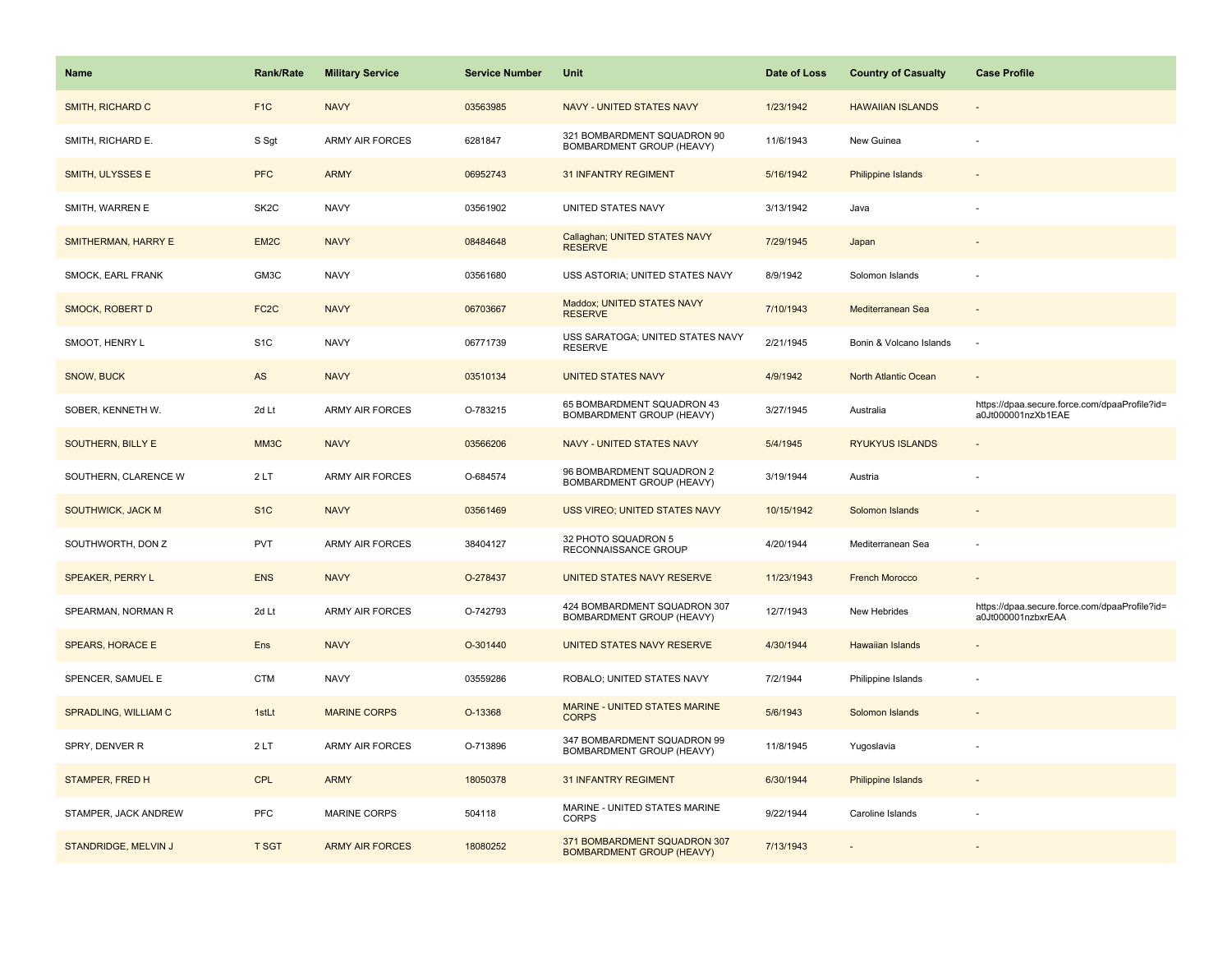| <b>Name</b>                | <b>Rank/Rate</b> | <b>Military Service</b> | <b>Service Number</b> | Unit                                                                | Date of Loss | <b>Country of Casualty</b>       | <b>Case Profile</b>                                                 |
|----------------------------|------------------|-------------------------|-----------------------|---------------------------------------------------------------------|--------------|----------------------------------|---------------------------------------------------------------------|
| STANFORD, LEE C            | <b>CMOMM</b>     | <b>NAVY</b>             | 03558446              | GRAYBACK; UNITED STATES NAVY                                        | 3/28/1944    | China Seas                       |                                                                     |
| STANLY, CLEALAND D         | AOM1C            | <b>NAVY</b>             | 03562241              | <b>UNITED STATES NAVY</b>                                           | 10/11/1942   | <b>Hawaiian Islands</b>          |                                                                     |
| STAPP, KENNETH WAYNE       | PFC              | <b>MARINE CORPS</b>     | 00309364              | MARINE - UNITED STATES MARINE<br><b>CORPS</b>                       | 10/24/1944   | Pacific Ocean                    |                                                                     |
| <b>STARK, ROBERT M</b>     | S <sub>2</sub> C | <b>NAVY</b>             | 03540830              | MONAGHAN; UNITED STATES NAVY                                        | 12/18/1944   | <b>Philippine Sea</b>            |                                                                     |
| STATON, CHARLES E          | S <sub>1</sub> C | <b>NAVY</b>             | 08852294              | NAVY - UNITED STATES NAVY RESERVE                                   | 3/26/1945    | <b>JAPAN</b>                     |                                                                     |
| STEARNS, WILLIAM A         | S SGT            | <b>ARMY AIR FORCES</b>  | 19049588              | 424 BOMBARDMENT SQUADRON 307<br><b>BOMBARDMENT GROUP (HEAVY)</b>    | 2/13/1943    | Solomon Islands                  |                                                                     |
| STEELMAN, RAYMOND A        | S SGT            | <b>ARMY AIR FORCES</b>  | 39084239              | 767 BOMBARDMENT SQUADRON 461<br>BOMBARDMENT GROUP (HEAVY)           | 1/31/1945    | Adriatic Sea                     |                                                                     |
| <b>STELES, JACK G</b>      | <b>T SGT</b>     | <b>ARMY AIR FORCES</b>  | 18004992              | 766 BOMBARDMENT SQUADRON 461<br><b>BOMBARDMENT GROUP (HEAVY)</b>    | 7/12/1944    | Mediterranean Sea                |                                                                     |
| STEPHENS, EVAN DALE        | S <sub>2</sub> C | <b>NAVY</b>             | 03510140              | USS QUINCY; UNITED STATES NAVY                                      | 8/9/1942     | Solomon Islands                  |                                                                     |
| <b>STEPHENS, JAMES W</b>   | S <sub>2</sub> C | <b>NAVY</b>             | 08496936              | USS LISCOME BAY CVE 56; UNITED<br><b>STATES NAVY RESERVE</b>        | 11/24/1943   | <b>Gilbert Islands</b>           |                                                                     |
| STETLER, CHARLES J         | Ens              | <b>NAVY</b>             | O-368997              | UNITED STATES NAVY RESERVE                                          | 8/9/1945     | Central/South Pacific<br>Theater |                                                                     |
| <b>STEVENS, DARELL L</b>   | 2LT              | <b>ARMY AIR FORCES</b>  | O-756918              | 336 BOMBARDMENT SQUADRON 95<br><b>BOMBARDMENT GROUP (HEAVY)</b>     | 6/18/1944    | North Sea or Tyrrhenian<br>Sea   |                                                                     |
| STEVENS, HAROLD E          | <b>PFC</b>       | ARMY                    | 18050062              | 31 INFANTRY REGIMENT                                                | 5/15/1942    | Philippine Islands               | https://dpaa.secure.force.com/dpaaProfile?id=<br>a0Jt000001nzOmkEAE |
| STEVENSON, AUBREY --       | S SGT            | <b>ARMY AIR FORCES</b>  | 20828940              | <b>14 AF</b>                                                        | 3/21/1943    | India                            | https://dpaa.secure.force.com/dpaaProfile?id=<br>a0Jt000001nzSdMEAU |
| STEVENSON, RALPH E         | <b>PFC</b>       | <b>ARMY</b>             | 38400887              | 3354 QUARTERMASTER SERVICES<br><b>COMPANY</b>                       | 6/9/1945     | Philippine Islands               |                                                                     |
| <b>STINNETT, HOUSTON S</b> | TEC <sub>4</sub> | <b>ARMY</b>             | 38401331              | Don Marquis; 496 PORT BATTALION                                     | 9/26/1944    | <b>Admiralty Islands</b>         |                                                                     |
| STITH, ROBERT R.           | S SGT            | ARMY AIR FORCES         | 18004634              | HEADQUARTERS SQUADRON V<br>BOMBARDMENT COMMAND                      | 3/26/1943    | New Guinea                       |                                                                     |
| STOCKETT, MARVIN M.        | Capt             | <b>ARMY AIR FORCES</b>  | O-401260              | 45 BOMBARDMENT SQUADRON 40<br><b>BOMBARDMENT GROUP (VERY HEAVY)</b> | 6/15/1944    |                                  |                                                                     |
| STONE, JOHN W              | S <sub>2</sub> C | <b>NAVY</b>             | 08855147              | HOEL; UNITED STATES NAVY RESERVE                                    | 10/25/1944   | Philippine Sea                   |                                                                     |
| STOUT, DON HAROLD          | 1stLt            | <b>MARINE CORPS</b>     | O-023865              | MARINE - UNITED STATES MARINE<br><b>CORPS</b>                       | 7/7/1944     | $\overline{\phantom{a}}$         |                                                                     |
| STREUN, KENNETH H          | 2LT              | ARMY AIR FORCES         | O-775186              | 369 BOMBARDMENT SQUADRON 306<br>BOMBARDMENT GROUP (HEAVY)           | 1/1/1945     | North Sea or Tyrrhenian<br>Sea   |                                                                     |
| STRICKLAND, JAMES E        | <b>SGT</b>       | <b>ARMY AIR FORCES</b>  | 19020306              | ORYOKU MARU; 680 ORDNANCE<br><b>COMPANY (AVIATION)</b>              | 12/15/1944   | Philippine Islands               | https://dpaa.secure.force.com/dpaaProfile?id=<br>a0Jt000001FG41ZEAT |
| STRIPLIN, WALLIE E         | PFC              | <b>ARMY</b>             | 38466087              | 300 ENGINEERS COMBAT BATTALION                                      | 6/19/1944    | English Channel                  |                                                                     |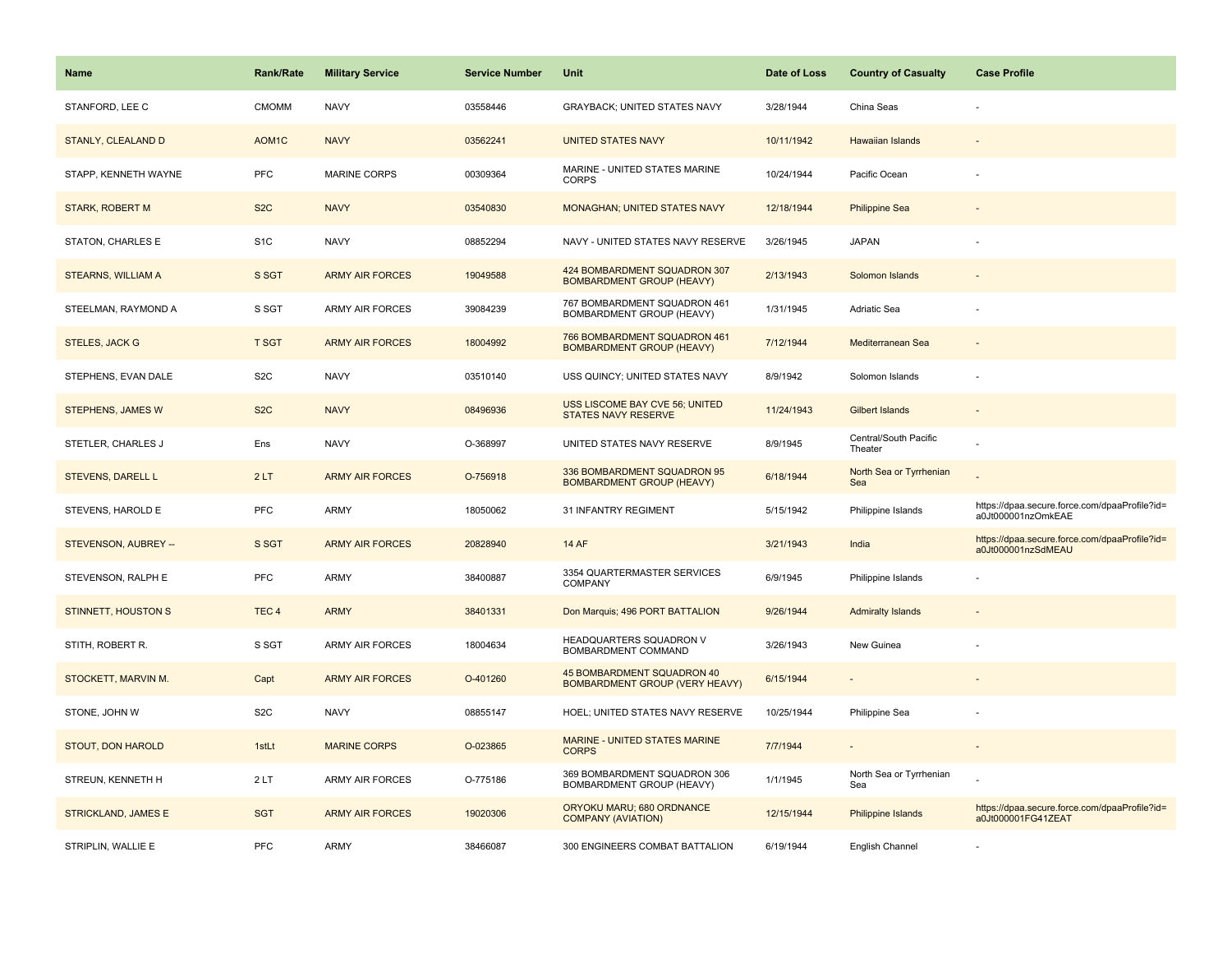| <b>Name</b>                | <b>Rank/Rate</b>  | <b>Military Service</b> | <b>Service Number</b> | Unit                                                                                   | Date of Loss | <b>Country of Casualty</b>                   | <b>Case Profile</b>                                                 |
|----------------------------|-------------------|-------------------------|-----------------------|----------------------------------------------------------------------------------------|--------------|----------------------------------------------|---------------------------------------------------------------------|
| STUKENBERG, JOHN D         | 1st Lt            | <b>ARMY</b>             | O-389605              | <b>ARISAN MARU; 81 ENGINEERS</b><br><b>BATTALION 81 DIVISION (PHILIPPINE</b><br>SCOUT) | 10/24/1944   |                                              |                                                                     |
| STURDY, BILLY G            | S <sub>2</sub> C  | <b>NAVY</b>             | 06771865              | GAMBIER BAY; UNITED STATES NAVY<br><b>RESERVE</b>                                      | 10/25/1944   | Philippine Sea                               |                                                                     |
| <b>STURGES, EDWARD M</b>   | S SGT             | <b>ARMY AIR FORCES</b>  | 38153552              | 364 BOMBARDMENT SQUADRON 305<br><b>BOMBARDMENT GROUP (HEAVY)</b>                       | 5/17/1943    | <b>English Channel</b>                       |                                                                     |
| SUTHERLAND, JAMES ARTHUR   | F <sub>1c</sub>   | <b>NAVY</b>             | 6716898               | HERRING; UNITED STATES NAVY<br><b>RESERVE</b>                                          | 7/5/1944     | Kurile Islands                               |                                                                     |
| SUTLIFF, DON L.            | Capt              | <b>ARMY AIR FORCES</b>  | O-433748              | <b>HEADQUARTERS V FIGHTER COMMAND</b>                                                  | 10/22/1944   | <b>New Guinea</b>                            |                                                                     |
| SUTTERFIELD, LUTHER E      | T/5               | ARMY                    | 38022721              | 5307 COMPOSITE UNIT                                                                    | 4/4/1944     | Burma                                        | https://dpaa.secure.force.com/dpaaProfile?id=<br>a0Jt000001cxcRCEAY |
| SWANDER, DWIGHT E          | RM <sub>2</sub> C | <b>COAST GUARD</b>      | 00205943              | <b>COAST GUARD - UNITED STATES</b><br><b>COAST GUARD</b>                               | 6/13/1943    | Greenland                                    |                                                                     |
| SWEPSTON, OSCAR M          | <b>PFC</b>        | <b>ARMY</b>             | 18050158              | SHINYO MARU; 31 INFANTRY REGIMENT                                                      | 9/7/1944     | Philippine Islands                           |                                                                     |
| <b>SWIFT, OTIS B</b>       | S SGT             | <b>ARMY AIR FORCES</b>  | 38591737              | 515 BOMBARDMENT SQUADRON 376<br><b>BOMBARDMENT GROUP (HEAVY)</b>                       | 11/11/1944   | <b>Adriatic Sea</b>                          |                                                                     |
| SWINK, WILLIAM E           | SGT               | ARMY AIR FORCES         | 18163364              | 874 BOMBARDMENT SQUADRON 498<br>BOMBARDMENT GROUP (VERY HEAVY)                         | 12/3/1944    | Bonin & Volcano Islands                      |                                                                     |
| SYFERT, DALE D             | 2d Lt             | <b>ARMY AIR FORCES</b>  | O-672002              | 3 SQUADRON 1 TRANSPORT GROUP                                                           | 10/27/1943   | <b>Burma</b>                                 | https://dpaa.secure.force.com/dpaaProfile?id=<br>a0Jt000001nzYbAEAU |
| TABB, RAYMOND A            | Capt              | ARMY AIR FORCES         | O-431570              | 8 SQUADRON 3 ATTACK GROUP                                                              | 6/21/1943    | New Guinea                                   |                                                                     |
| TABOR, CECIL R             | 1LT               | <b>ARMY AIR FORCES</b>  | O-661890              | 401 BOMBARDMENT SQUADRON 91<br><b>BOMBARDMENT GROUP (HEAVY)</b>                        | 12/30/1942   | France                                       |                                                                     |
| TALKINGTON, ODIS H         | AOM2C             | <b>NAVY</b>             | 06711641              | NAVY - UNITED STATES NAVY RESERVE                                                      | 2/21/1945    | <b>BONIN &amp; VOLCANO</b><br><b>ISLANDS</b> |                                                                     |
| <b>TAYLOR, BION L</b>      | 1LT               | <b>ARMY AIR FORCES</b>  | O-725373              | <b>AIR CORPS</b>                                                                       | 5/4/1943     | <b>Atlantic Ocean</b>                        |                                                                     |
| TAYLOR, C. C.              | Sgt               | <b>ARMY</b>             | 6273959               | 59 COAST ARTILLERY REGIMENT                                                            | 4/5/1942     | Philippine Islands                           |                                                                     |
| TAYLOR, GERALD --          | 2LT               | <b>ARMY AIR FORCES</b>  | O-689561              | 412 BOMBARDMENT SQUADRON 95<br><b>BOMBARDMENT GROUP (HEAVY)</b>                        | 4/11/1944    | <b>Baltic Sea</b>                            |                                                                     |
| TAYLOR, LE ROY J           | S SGT             | ARMY                    | 38393170              | 56 INFANTRY BATTALION 12 ARMORED<br><b>DIVISION</b>                                    | 1/9/1945     | France                                       |                                                                     |
| <b>TAYLOR, MURL</b>        | <b>PFC</b>        | <b>ARMY</b>             | 38467619              | <b>ARMY - 649 ORDNANCE AMMUNITION</b><br><b>COMPANY</b>                                | 4/23/1944    | <b>NEW GUINEA</b>                            |                                                                     |
| TAYLOR, WILLARD G          | WT <sub>2</sub> C | <b>NAVY</b>             | 03563656              | NAVY - UNITED STATES NAVY                                                              | 11/10/1944   | <b>ADMIRALTY ISLANDS</b>                     | https://dpaa.secure.force.com/dpaaProfile?id=<br>a0Jt0000000XhOnEAK |
| <b>TEDFORD, KENNETH W</b>  | S <sub>2</sub> C  | <b>NAVY</b>             | 06700834              | NAVY - UNITED STATES NAVY RESERVE                                                      | 11/29/1942   | <b>PACIFIC OCEAN</b>                         |                                                                     |
| TEDROWE, JAMES L           | AOM3C             | <b>NAVY</b>             | 06710501              | UNITED STATES NAVY RESERVE                                                             | 12/10/1944   | Central/South Pacific<br>Theater             |                                                                     |
| <b>TEEGARDEN, ROBERT L</b> | S SGT             | <b>ARMY AIR FORCES</b>  | 18160074              | 367 BOMBARDMENT SQUADRON 306<br><b>BOMBARDMENT GROUP (HEAVY)</b>                       | 5/1/1943     | <b>English Channel</b>                       |                                                                     |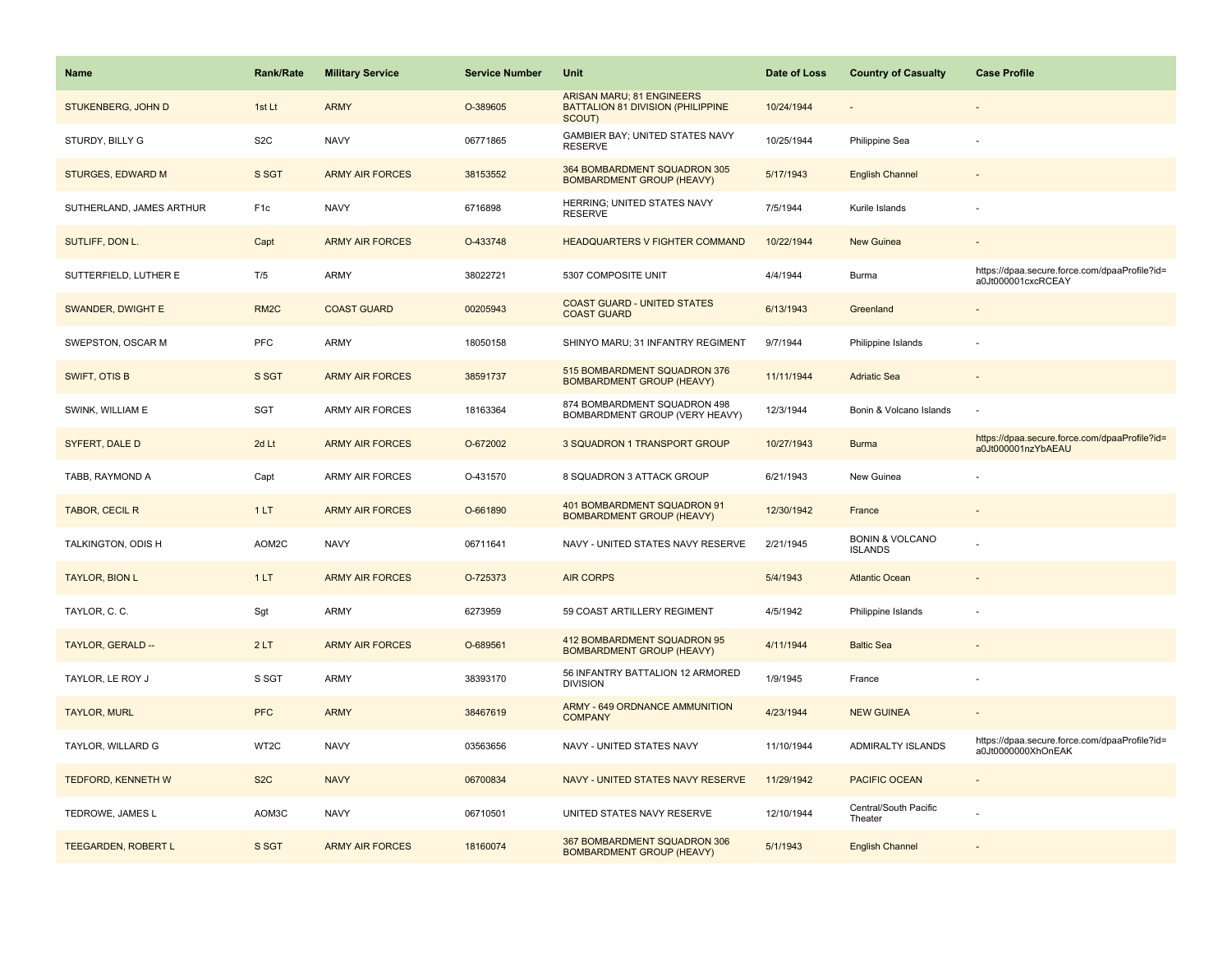| <b>Name</b>                | <b>Rank/Rate</b>  | <b>Military Service</b> | <b>Service Number</b> | Unit                                                             | Date of Loss | <b>Country of Casualty</b>                   | <b>Case Profile</b>                                                 |
|----------------------------|-------------------|-------------------------|-----------------------|------------------------------------------------------------------|--------------|----------------------------------------------|---------------------------------------------------------------------|
| THOMAS, DAVID J            | <b>PVT</b>        | <b>ARMY AIR FORCES</b>  | 18029656              | ARMY AIR FORCES                                                  | 12/15/1945   | New Guinea                                   |                                                                     |
| THOMAS, FRENCH L           | <b>CRM</b>        | <b>NAVY</b>             | 03559849              | <b>KETE; UNITED STATES NAVY</b>                                  | 3/31/1945    | Ryukyus Islands                              |                                                                     |
| THOMLINSON, RONALD E       | M SGT             | <b>ARMY AIR FORCES</b>  | 20849255              | 32 PHOTO RECONNAISSANCE<br>SQUADRON                              | 4/20/1944    | Mediterranean Sea                            |                                                                     |
| <b>THOMPSON, ARTHUR L</b>  | S SGT             | <b>ARMY AIR FORCES</b>  | 18031836              | 70 BOMBARDMENT SQUADRON 42<br><b>BOMBARDMENT GROUP (MEDIUM)</b>  | 2/4/1946     | <b>New Britain Island</b>                    |                                                                     |
| THOMPSON, GORDON R         | S <sub>1</sub> C  | <b>NAVY</b>             | 06771699              | KETE; UNITED STATES NAVY RESERVE                                 | 3/31/1945    | Ryukyus Islands                              |                                                                     |
| <b>THOMPSON, JACK P</b>    | Maj               | <b>ARMY AIR FORCES</b>  | O-023131              | <b>AIR CORPS</b>                                                 | 9/30/1943    | <b>Atlantic Ocean</b>                        |                                                                     |
| THOMPSON, ROSS E           | <b>PVT</b>        | ARMY                    | 38326404              | HMT Rohna; 853 ENGINEERS BATTALION<br>(AVIATION)                 | 11/27/1943   | Mediterranean Sea                            |                                                                     |
| THOMPSON, THOMAS C         | SC <sub>2</sub> C | <b>NAVY</b>             | 03560071              | S-26; UNITED STATES NAVY                                         | 1/24/1942    | Panama                                       |                                                                     |
| THOMPSON, THOMAS J         | <b>ACMM</b>       | <b>NAVY</b>             | 03559831              | USS LISCOME BAY CVE 56; UNITED<br>STATES NAVY                    | 11/24/1943   | Gilbert Islands                              |                                                                     |
| THOMPSON, WARREN W         | S SGT             | <b>ARMY AIR FORCES</b>  | 38088869              | 64 BOMBARDMENT SQUADRON 43<br><b>BOMBARDMENT GROUP (HEAVY)</b>   | 6/4/1944     | New Guinea                                   |                                                                     |
| THOMPSON, WILLIAM D        | 2d Lt             | <b>ARMY AIR FORCES</b>  | O-375848              | 54 FIGHTER SQUADRON 55 FIGHTER<br><b>GROUP</b>                   | 7/5/1942     | Alaska                                       |                                                                     |
| <b>THOMSON, SHELDON F</b>  | 2LT               | <b>ARMY AIR FORCES</b>  | O-1540353             | 759 BOMBARDMENT SQUADRON 459<br><b>BOMBARDMENT GROUP (HEAVY)</b> | 12/18/1944   | <b>Adriatic Sea</b>                          |                                                                     |
| THOOS, RICHARD H           | <b>SGT</b>        | <b>ARMY AIR FORCES</b>  | 38326486              | 551 BOMBARDMENT SQUADRON 385<br>BOMBARDMENT GROUP (HEAVY)        | 2/28/1944    | France                                       |                                                                     |
| <b>THORNHILL, THOMAS D</b> | S <sub>1</sub> C  | <b>NAVY</b>             | 06709359              | LCS(L)(3)-7; UNITED STATES NAVY<br><b>RESERVE</b>                | 2/16/1945    | <b>Philippine Islands</b>                    |                                                                     |
| THORNTON, BEN --           | S SGT             | <b>ARMY AIR FORCES</b>  | 18050437              | 28 BOMBARDMENT SQUADRON 19<br>BOMBARDMENT GROUP (VERY HEAVY)     | 7/27/1945    | Japan/Okinawa                                |                                                                     |
| THORNTON, HERMAN L         | <b>PVT</b>        | <b>ARMY</b>             | 06953461              | <b>83 CHEMICAL BATTALION</b>                                     | 1/26/1944    | Italy                                        |                                                                     |
| THORP, JACK L              | S <sub>2</sub> C  | <b>NAVY</b>             | 06771638              | HOEL; UNITED STATES NAVY RESERVE                                 | 10/25/1944   | Philippine Sea                               |                                                                     |
| THORP, VERNON LEROY        | Sgt               | <b>MARINE CORPS</b>     | 293597                | <b>MARINE - UNITED STATES MARINE</b><br><b>CORPS</b>             | 11/20/1943   | <b>Gilbert Islands</b>                       | https://dpaa.secure.force.com/dpaaProfile?id=<br>a0Jt0000000XkmdEAC |
| THURMAN, DELROY            | S <sub>1</sub> C  | <b>NAVY</b>             | 06715260              | NAVY - UNITED STATES NAVY RESERVE                                | 2/21/1945    | <b>BONIN &amp; VOLCANO</b><br><b>ISLANDS</b> |                                                                     |
| THURMAN, RICHARD R         | S <sub>1C</sub>   | <b>NAVY</b>             | 06709258              | NAVY - UNITED STATES NAVY RESERVE                                | 5/29/1945    | <b>JAPAN</b>                                 |                                                                     |
| TILLISON, HOWARD R         | <b>SGT</b>        | <b>ARMY AIR FORCES</b>  | 38402404              | 569 BOMBARDMENT SQUADRON 390<br>BOMBARDMENT GROUP (HEAVY)        | 4/29/1945    | Germany                                      |                                                                     |
| <b>TINKER, CLARENCE L</b>  | <b>MG</b>         | <b>ARMY AIR FORCES</b>  | O-003282              | <b>HEADQUARTERS SEVENTH AIR FORCE</b>                            | 6/7/1942     | Midway Island                                |                                                                     |
| TITSWORTH, A C             | <b>PVT</b>        | <b>ARMY AIR FORCES</b>  | 18133036              | <b>USAT DORCHESTER; AIR CORPS</b>                                | 2/3/1943     | Greenland                                    |                                                                     |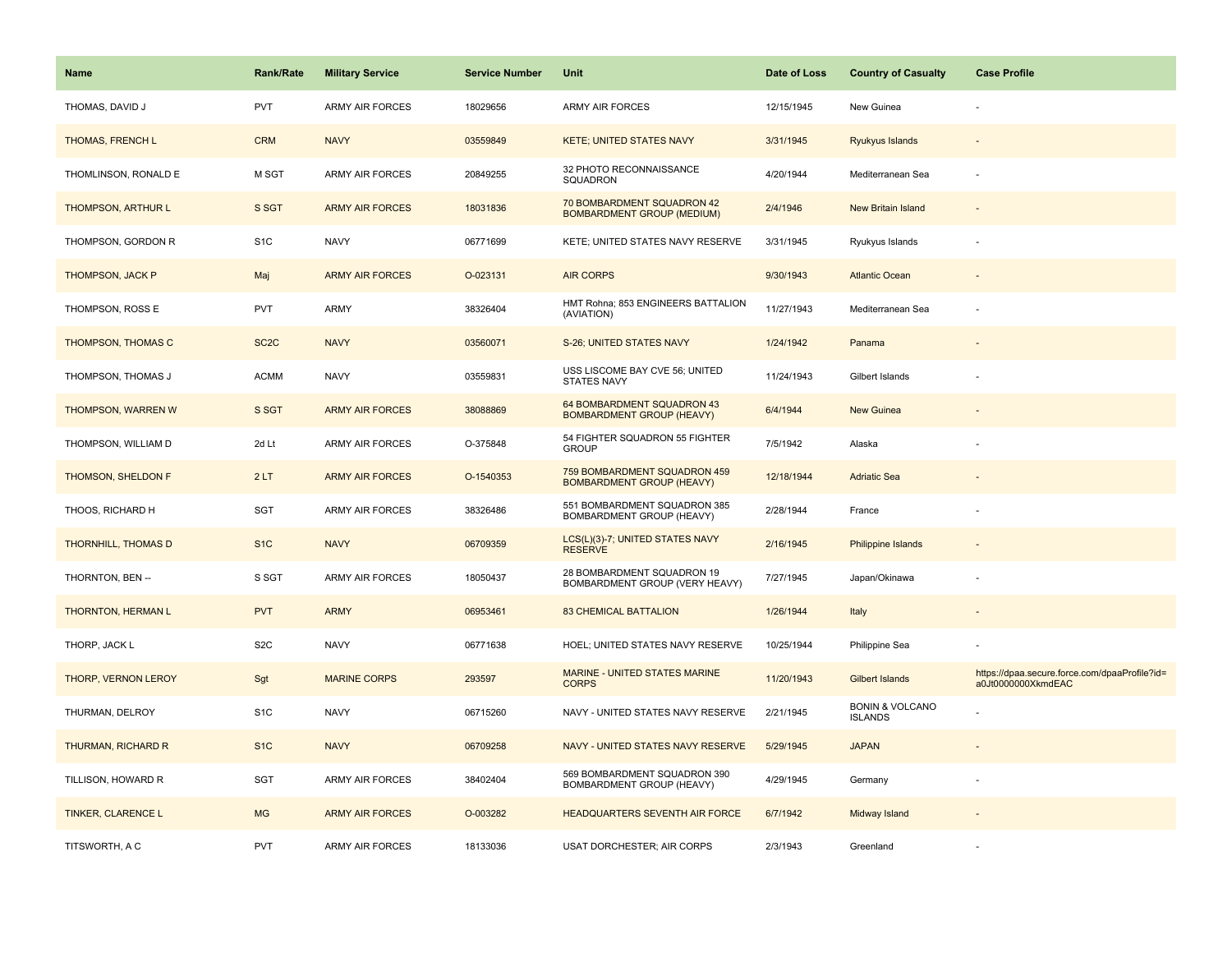| Name                      | <b>Rank/Rate</b> | <b>Military Service</b> | <b>Service Number</b> | Unit                                                                      | Date of Loss | <b>Country of Casualty</b>               | <b>Case Profile</b>                                                 |
|---------------------------|------------------|-------------------------|-----------------------|---------------------------------------------------------------------------|--------------|------------------------------------------|---------------------------------------------------------------------|
| <b>TODD, CECIL LEON</b>   | SK3C             | <b>NAVY</b>             | 03562358              | <b>USS PEARY; UNITED STATES NAVY</b>                                      | 12/10/1941   | Philippine Islands                       |                                                                     |
| TODD, HAROLD O            | CM3C             | <b>NAVY</b>             | 08486835              | NAVY - UNITED STATES NAVY RESERVE                                         | 7/30/1945    | PHILIPPINE SEA                           | https://dpaa.secure.force.com/dpaaProfile?id=<br>a0Jt0000000XmQoEAK |
| TOM, BENJAMIN --          | <b>PVT</b>       | <b>ARMY</b>             | 38319480              | <b>40 ENGINEERS COMBAT REGIMENT</b>                                       | 9/7/1944     | France                                   |                                                                     |
| TONEY, CHARLES S          | <b>PFC</b>       | ARMY                    | 38024193              | 105th Coast Artillery Battalion                                           | 7/10/1943    | Sicily                                   |                                                                     |
| <b>TRENTHAM, ALLEN J</b>  | <b>SGT</b>       | <b>ARMY</b>             | 18052359              | <b>ARISAN MARU; HEADQUARTERS</b><br><b>COMPANY PHILIPPINES DEPARTMENT</b> | 10/24/1944   | <b>China Seas</b>                        |                                                                     |
| TRIBBEY, JESSE A          | MOMM3C           | <b>NAVY</b>             | 06701924              | UNITED STATES NAVY RESERVE                                                | 3/10/1944    | Solomon Islands                          |                                                                     |
| <b>TUCKER, THOMAS E</b>   | F <sub>1</sub> C | <b>NAVY</b>             | 06770797              | <b>ESCOLAR: UNITED STATES NAVY</b><br><b>RESERVE</b>                      | 11/13/1944   | China Seas                               |                                                                     |
| TURNER, JAMES R           | <b>SGT</b>       | <b>ARMY AIR FORCES</b>  | 18194571              | 705 BOMBARDMENT SQUADRON 446<br>BOMBARDMENT GROUP (HEAVY)                 | 8/25/1944    | North Sea or Tyrrhenian<br>Sea           |                                                                     |
| <b>VALLANDINGHAM, R C</b> | 2LT              | <b>ARMY AIR FORCES</b>  | O-540141              | 96 SQUADRON 440 TROOP CARRIER<br><b>GROUP</b>                             | 2/5/1945     | Italy                                    |                                                                     |
| VAN PELT, GARLAND L       | Cpl              | ARMY AIR FORCES         | 18192148              | HMT Rohna; AIR CORPS                                                      | 11/26/1943   | Mediterranean Sea                        |                                                                     |
| VANCE, LEON R             | LT COL           | <b>ARMY AIR FORCES</b>  | O-022050              | <b>AIR CORPS</b>                                                          | 7/26/1944    | Iceland                                  |                                                                     |
| VANDEVENTER, STUART D     | Sgt              | ARMY AIR FORCES         | 38588932              | 448 BOMBARDMENT GROUP (HEAVY),<br>714 BOMBARDMENT SQUADRON                | 4/4/1945     |                                          | https://dpaa.secure.force.com/dpaaProfile?id=<br>a0Jt0000000Xe1JEAS |
| <b>VANE, NEWTON L</b>     | AS               | <b>NAVY</b>             | 03510126              | <b>UNITED STATES NAVY</b>                                                 | 4/9/1942     | North Atlantic Ocean                     |                                                                     |
| VAUGHN, THOMAS M          | <b>LTJG</b>      | <b>NAVY</b>             | O-158276              | UNITED STATES NAVY RESERVE                                                | 1/29/1944    | Pacific Ocean                            |                                                                     |
| VILLARREAL, FLOYD --      | S SGT            | <b>ARMY</b>             | 20830504              | 645 TANK DESTROYER BATTALION                                              | 8/16/1944    | France                                   |                                                                     |
| VINCENT, HOMER L          | TEC <sub>4</sub> | ARMY AIR FORCES         | 06297783              | 14 BOMBARDMENT SQUADRON 7<br>BOMBARDMENT GROUP (HEAVY)                    | 7/17/1942    | Philippine Islands                       | https://dpaa.secure.force.com/dpaaProfile?id=<br>a0Jt000000MeRFNEA3 |
| <b>VINSANT, WILLIAM K</b> | ARM3C            | <b>NAVY</b>             | 03510178              | <b>UNITED STATES NAVY</b>                                                 | 5/10/1945    | <b>Central/South Pacific</b><br>Theater  |                                                                     |
| VIRGIN, STANLEY P         | CEM              | <b>NAVY</b>             | 04074664              | Jacob Jones; UNITED STATES NAVY<br><b>RESERVE</b>                         | 2/28/1942    | Atlantic Ocean: North<br>American Waters |                                                                     |
| <b>VOELKERS, JAMES C</b>  | 2LT              | <b>ARMY AIR FORCES</b>  | O-778308              | 486 BOMBARDMENT SQUADRON 340<br><b>BOMBARDMENT GROUP (MEDIUM)</b>         | 3/18/1945    | North Sea or Tyrrhenian<br>Sea           |                                                                     |
| VOSSE, FRED M             | 1st Lt           | <b>ARMY AIR FORCES</b>  | O-674916              | 64 BOMBARDMENT SQUADRON 43<br>BOMBARDMENT GROUP (HEAVY)                   | 6/13/1944    | Admiralty Islands                        |                                                                     |
| WAGES, JAMES A.           | S SGT            | <b>ARMY AIR FORCES</b>  | 20826151              | 396 BOMBARDMENT SQUADRON 41<br><b>BOMBARDMENT GROUP (MEDIUM)</b>          | 1/19/1944    | <b>Marshall Islands</b>                  |                                                                     |
| WAHL, BOB L               | 2d Lt            | <b>ARMY AIR FORCES</b>  | O-714231              | 822 BOMBARDMENT SQUADRON 38<br>BOMBARDMENT GROUP (MEDIUM)                 | 3/11/1945    | China Seas                               |                                                                     |
| <b>WALKER, BIRD B</b>     | <b>PFC</b>       | <b>ARMY</b>             | 38129893              | 322 INFANTRY 81 DIVISION                                                  | 9/28/1944    | <b>Caroline Islands</b>                  |                                                                     |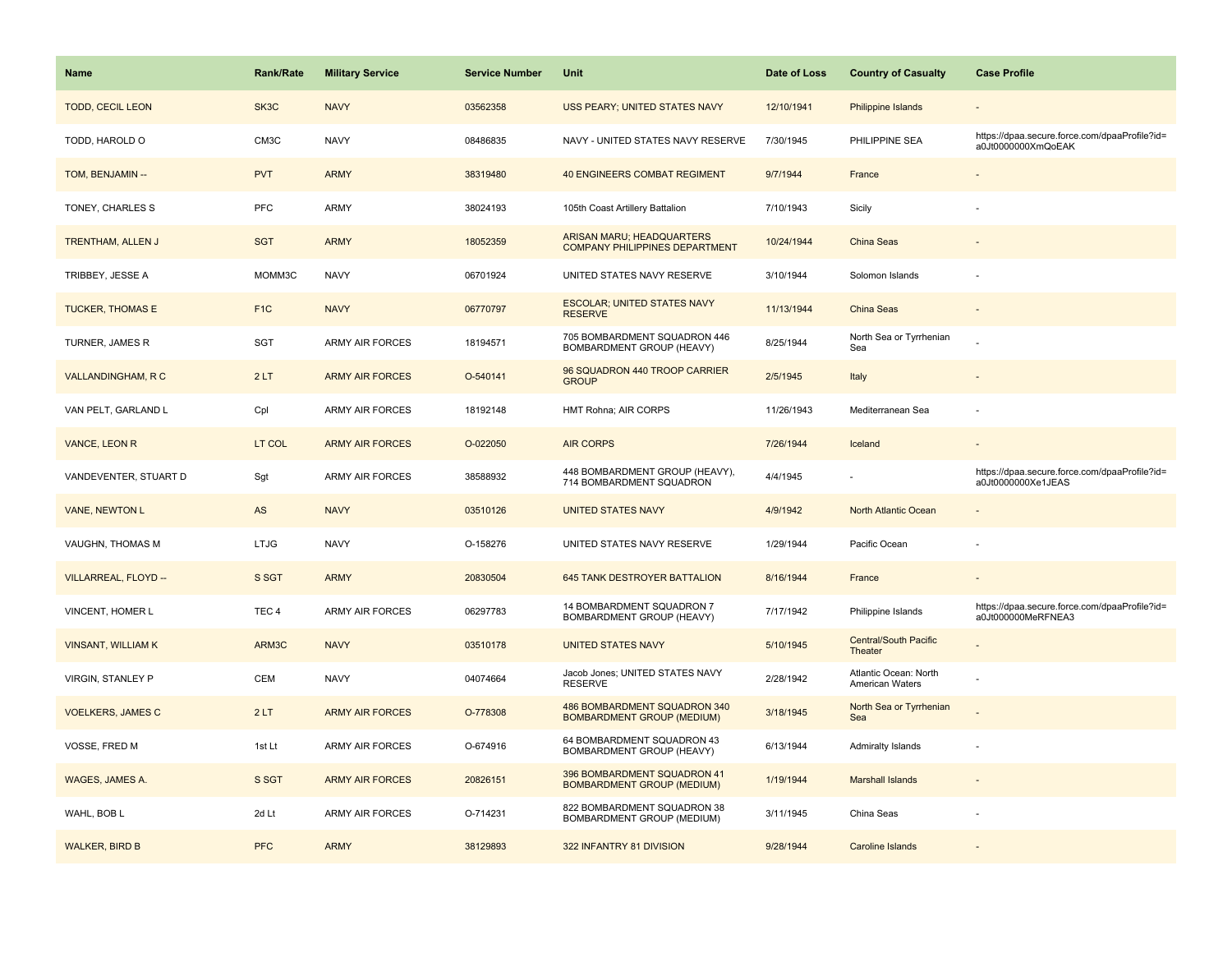| <b>Name</b>                 | <b>Rank/Rate</b>  | <b>Military Service</b> | <b>Service Number</b> | Unit                                                                    | Date of Loss | <b>Country of Casualty</b>     | <b>Case Profile</b>                                                 |
|-----------------------------|-------------------|-------------------------|-----------------------|-------------------------------------------------------------------------|--------------|--------------------------------|---------------------------------------------------------------------|
| WALKER, EDWARD --           | S SGT             | <b>ARMY AIR FORCES</b>  | 19114608              | 350 BOMBARDMENT SQUADRON 100<br>BOMBARDMENT GROUP (HEAVY)               | 3/19/1944    | France                         |                                                                     |
| <b>WALKER, JAMES M</b>      | <b>CPL</b>        | <b>ARMY</b>             | R-2368077             |                                                                         | 1/1/1943     | PHILIPPINE ISLANDS             | https://dpaa.secure.force.com/dpaaProfile?id=<br>a0Jt000000MvCU2EAN |
| WALKER, WILLIAM R           | 1LT               | <b>ARMY AIR FORCES</b>  | O-728136              | 441 BOMBARDMENT SQUADRON 320<br>BOMBARDMENT GROUP (MEDIUM)              | 7/17/1943    | Italy                          |                                                                     |
| <b>WALL, LUCIUS P</b>       | TM <sub>1C</sub>  | <b>NAVY</b>             | 03564640              | FLIER; UNITED STATES NAVY                                               | 8/13/1944    | <b>Philippine Islands</b>      |                                                                     |
| <b>WALLACE, CHARLES R</b>   | S SGT             | <b>ARMY AIR FORCES</b>  | 38152195              | 32 PHOTO SQUADRON 5<br>RECONNAISSANCE GROUP                             | 4/20/1944    | Mediterranean Sea              |                                                                     |
| <b>WALLACE, SACHSE --</b>   | Capt              | <b>ARMY AIR FORCES</b>  | O-421209              | 363 BOMBARDMENT SQUADRON 304<br><b>BOMBARDMENT GROUP (HEAVY)</b>        | 11/24/1942   | Newfoundland                   | https://dpaa.secure.force.com/dpaaProfile?id=<br>a0Jt0000000XeTLEA0 |
| WALLER, JOE T               | S <sub>1</sub> C  | <b>NAVY</b>             | 08498044              | UNITED STATES NAVY RESERVE                                              | 6/21/1944    | Pacific Ocean                  |                                                                     |
| <b>WALLIS, FRED A</b>       | EM3C              | <b>NAVY</b>             | 08485394              | <b>BARBEL; UNITED STATES NAVY</b><br><b>RESERVE</b>                     | 2/18/1945    | China Seas                     | https://dpaa.secure.force.com/dpaaProfile?id=<br>a0Jt000001EuU1pEAF |
| WALTERS, WENDELL M          | MOMM2C            | <b>NAVY</b>             | 06240492              | <b>GRAMPUS; UNITED STATES NAVY</b><br><b>RESERVE</b>                    | 3/22/1943    | New Britain Island             |                                                                     |
| <b>WARD, ALBERT LEWIS</b>   | S <sub>1</sub> C  | <b>NAVY</b>             | 03562173              | <b>USS Arizona: UNITED STATES NAVY</b>                                  | 12/7/1941    | <b>Hawaiian Islands</b>        | https://dpaa.secure.force.com/dpaaProfile?id=<br>a0Jt00000004qCHEAY |
| WARD, ALVIN L               | <b>PVT</b>        | <b>ARMY</b>             | 38320805              | 466 ANTI AIRCRAFT ARTILLERY<br>AUTOMATIC WEAPONS BATTALION              | 12/12/1943   | New Hebrides                   |                                                                     |
| WARD, MARVIN D              | <b>PFC</b>        | <b>ARMY</b>             | 18049824              | ARISAN MARU; 60 COAST ARTILLERY<br><b>REGIMENT</b>                      | 10/24/1944   | China Seas                     |                                                                     |
| WARD, RALPH E               | S <sub>2</sub> C  | <b>COAST GUARD</b>      | 00241072              | COAST GUARD - UNITED STATES<br><b>COAST GUARD</b>                       | 9/9/1942     | Atlantic Ocean                 |                                                                     |
| <b>WARFORD, CLARENCE O</b>  | AOM2C             | <b>NAVY</b>             | 06705001              | USS SARATOGA (CV-6); UNITED STATES<br><b>NAVY RESERVE</b>               | 1/29/1944    | <b>Marshall Islands</b>        | https://dpaa.secure.force.com/dpaaProfile?id=<br>a0Jt000001m6gtOEAQ |
| WARNER, WILLIAM C           | 2d Lt             | <b>ARMY AIR FORCES</b>  | O-333246              | 58 BOMBARDMENT SQUADRON 5<br><b>BOMBARDMENT GROUP (LIGHT)</b>           | 9/29/1941    | Hawaiian Islands               |                                                                     |
| <b>WARREN, ROLAND HENRY</b> | MM <sub>2</sub> C | <b>NAVY</b>             | 03558726              | <b>SHARK; UNITED STATES NAVY</b>                                        | 2/11/1942    | <b>Netherlands East Indies</b> |                                                                     |
| WASHINGTON, HAROLD O.       | M Sgt             | ARMY AIR FORCES         | 7010380               | 398 BOMBARDMENT SQUADRON 504<br>BOMBARDMENT GROUP (VERY HEAVY)          | 3/16/1945    | Japan/Okinawa                  |                                                                     |
| <b>WATKIN, ROY --</b>       | <b>PFC</b>        | <b>ARMY</b>             | 06562187              | <b>31 INFANTRY REGIMENT</b>                                             | 1/24/1942    | Philippine Islands             |                                                                     |
| WATKINS, ALBERT E           | Ens               | <b>NAVY</b>             | O-278289              | UNITED STATES NAVY RESERVE                                              | 7/2/1944     | Hawaiian Islands               |                                                                     |
| <b>WATKINS, REYNOLDS H</b>  | S SGT             | <b>ARMY AIR FORCES</b>  | 06292330              | <b>ARISAN MARU; 27 MATERIALS</b><br>SQUADRON 20 AIR BASE GROUP          | 10/24/1944   | China Seas                     |                                                                     |
| <b>WATKINS, ROSS E</b>      | <b>T SGT</b>      | <b>ARMY AIR FORCES</b>  | 06833782              | ARISAN MARU; 93 BOMBARDMENT<br>SQUADRON 19 BOMBARDMENT GROUP<br>(HEAVY) | 10/24/1944   | China Seas                     |                                                                     |
| <b>WATSON, JESS A</b>       | 1LT               | <b>ARMY AIR FORCES</b>  | O-662706              | 556 BOMBARDMENT SQUADRON 387<br><b>BOMBARDMENT GROUP (MEDIUM)</b>       | 11/29/1943   | <b>English Channel</b>         |                                                                     |
| WATTS, ELDEN W              | 2d Lt             | <b>ARMY AIR FORCES</b>  | O-680554              | 436 BOMBARDMENT SQUADRON 7<br>BOMBARDMENT GROUP (HEAVY)                 | 12/1/1943    |                                |                                                                     |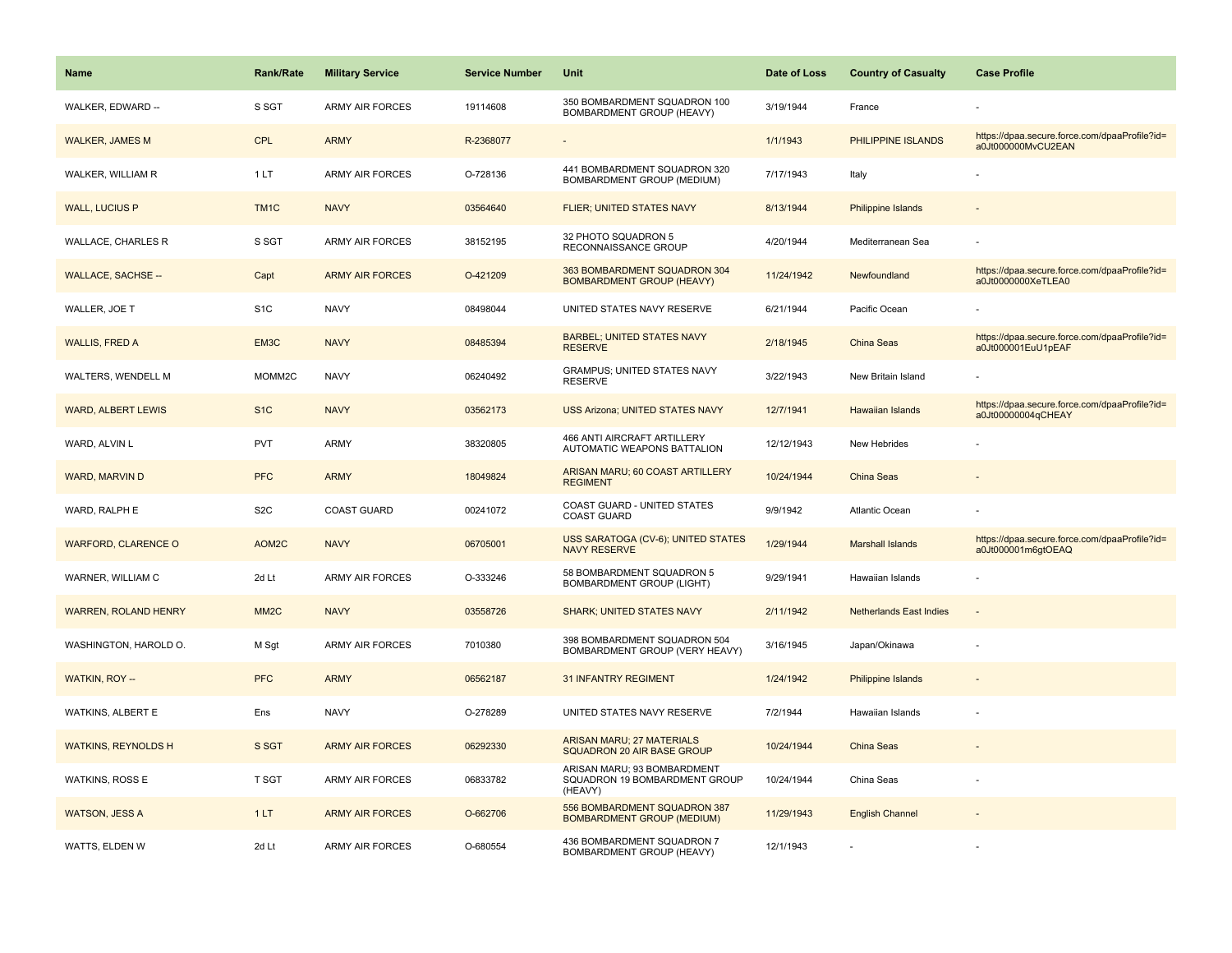| <b>Name</b>                    | <b>Rank/Rate</b> | <b>Military Service</b> | <b>Service Number</b> | Unit                                                                  | Date of Loss | <b>Country of Casualty</b> | <b>Case Profile</b>                                                 |
|--------------------------------|------------------|-------------------------|-----------------------|-----------------------------------------------------------------------|--------------|----------------------------|---------------------------------------------------------------------|
| <b>WEBB, JAMES R L</b>         | <b>PVT</b>       | <b>ARMY</b>             | 38130648              | 3d Medical Battalion, 3d Infantry Division                            | 8/6/1944     | Sicily                     |                                                                     |
| WEBER, WARREN C                | S SGT            | <b>ARMY AIR FORCES</b>  | 38190379              | 877 BOMBARDMENT SQUADRON 499<br>BOMBARDMENT GROUP (VERY HEAVY)        | 4/28/1945    | Japan/Okinawa              |                                                                     |
| <b>WEEMS, VINCENT E</b>        | S <sub>2</sub> C | <b>NAVY</b>             | 08494249              | NAVY - UNITED STATES NAVY RESERVE                                     | 6/16/1945    | <b>RYUKYUS ISLANDS</b>     |                                                                     |
| WEESNER, GLENN E               | <b>SGT</b>       | ARMY AIR FORCES         | 38407526              | 93 BOMBARDMENT SQUADRON 19<br>BOMBARDMENT GROUP (VERY HEAVY)          | 4/16/1945    | Marianas Islands           |                                                                     |
| <b>WELCH, HERMAN A</b>         | 2d Lt            | <b>ARMY AIR FORCES</b>  | O-2056504             | 404 BOMBARDMENT SQUADRON 28<br><b>BOMBARDMENT GROUP (HEAVY)</b>       | 1/23/1945    | Kurile Islands             |                                                                     |
| WELCH, ORANSDALE R             | 1 LT             | <b>ARMY AIR FORCES</b>  | O-804438              | 97 BOMBARDMENT SQUADRON 47<br>BOMBARDMENT GROUP (LIGHT)               | 7/27/1944    | Mediterranean Sea          |                                                                     |
| <b>WELLS, KENNETH O</b>        | <b>CPHM</b>      | <b>NAVY</b>             | 03560224              | USS GWIN; UNITED STATES NAVY                                          | 7/13/1943    | Solomon Islands            |                                                                     |
| WENNERHOLM, WAYNE L            | COX              | <b>NAVY</b>             | 06707463              | NAVY - UNITED STATES NAVY RESERVE                                     | 7/30/1945    | PHILIPPINE SEA             | https://dpaa.secure.force.com/dpaaProfile?id=<br>a0Jt0000000XmM8EAK |
| <b>WEST, JOSEPH D</b>          | F <sub>1C</sub>  | <b>NAVY</b>             | 08853599              | Drexler; UNITED STATES NAVY RESERVE                                   | 5/28/1945    | Japan                      |                                                                     |
| WEST, KENNETH HUGH             | S <sub>2</sub> C | <b>NAVY</b>             | 03510440              | UNITED STATES NAVY                                                    | 10/4/1942    | Atlantic Ocean             |                                                                     |
| <b>WESTPHAL, WALTER R</b>      | S SGT            | <b>ARMY AIR FORCES</b>  | 38397639              | 398 BOMBARDMENT SQUADRON 504<br><b>BOMBARDMENT GROUP (VERY HEAVY)</b> | 6/26/1945    | Japan/Okinawa              |                                                                     |
| WHITE, JAMES E.                | 1st Lt           | <b>ARMY AIR FORCES</b>  | O-769643              | <b>HEADQUARTERS 49 FIGHTER GROUP</b>                                  | 8/3/1945     | China                      |                                                                     |
| WHITE, SELDON T.               | <b>PFC</b>       | <b>MARINE CORPS</b>     | 280438                | MARINE - UNITED STATES MARINE<br><b>CORPS</b>                         | 7/7/1943     | Philippine Islands         |                                                                     |
| WHITE, TED F                   | S <sub>1</sub> C | <b>NAVY</b>             | 09569324              | UNITED STATES NAVY RESERVE                                            | 8/30/1944    | <b>Atlantic Ocean</b>      |                                                                     |
| <b>WHITE, THOMAS A</b>         | S <sub>1C</sub>  | <b>NAVY</b>             | 03510330              | <b>SUBMARINE Argonaut; UNITED STATES</b><br><b>NAVY</b>               | 1/10/1943    | New Britain Island         |                                                                     |
| WHITEMAN, WILLIAM J            | S Sgt            | ARMY AIR FORCES         | 6293007               | 320 BOMBARDMENT SQUADRON 90<br>BOMBARDMENT GROUP (HEAVY)              | 11/16/1942   | Australia                  |                                                                     |
| <b>WHITFIELD, OMAGENE C</b>    | TEC <sub>5</sub> | <b>ARMY</b>             | 38466149              | 300 ENGINEERS COMBAT BATTALION                                        | 6/19/1944    | <b>English Channel</b>     |                                                                     |
| WIDLAKE, ROBERT L              | <b>LTJG</b>      | <b>NAVY</b>             | O-157582              | UNITED STATES NAVY RESERVE                                            | 2/6/1945     | Pacific Ocean              |                                                                     |
| <b>WILDEY, JACK T</b>          | GM <sub>1C</sub> | <b>NAVY</b>             | 03564244              | <b>TRIGGER; UNITED STATES NAVY</b>                                    | 3/28/1945    | <b>Ryukyus Islands</b>     |                                                                     |
| WILEMAN, ROY W                 | PHM3C            | <b>NAVY</b>             | 06716762              | Indianapolis; UNITED STATES NAVY<br><b>RESERVE</b>                    | 7/30/1945    | Philippine Sea             | https://dpaa.secure.force.com/dpaaProfile?id=<br>a0Jt0000000XmLeEAK |
| <b>WILKINS, BILLY W</b>        | <b>PVT</b>       | <b>ARMY</b>             | 38466623              | Don Marquis; 496 PORT BATTALION                                       | 9/26/1944    | <b>Admiralty Islands</b>   |                                                                     |
| WILLARD, GLENN H               | AS               | <b>NAVY</b>             | 03510635              | USS CUSHING; UNITED STATES NAVY                                       | 11/13/1942   | Solomon Islands            |                                                                     |
| <b>WILLIAMS, CLYDE RICHARD</b> | MUS2C            | <b>NAVY</b>             | 03564255              | <b>USS Arizona; UNITED STATES NAVY</b>                                | 12/7/1941    | Hawaiian Islands           | https://dpaa.secure.force.com/dpaaProfile?id=<br>a0Jt000000n9YGdEAM |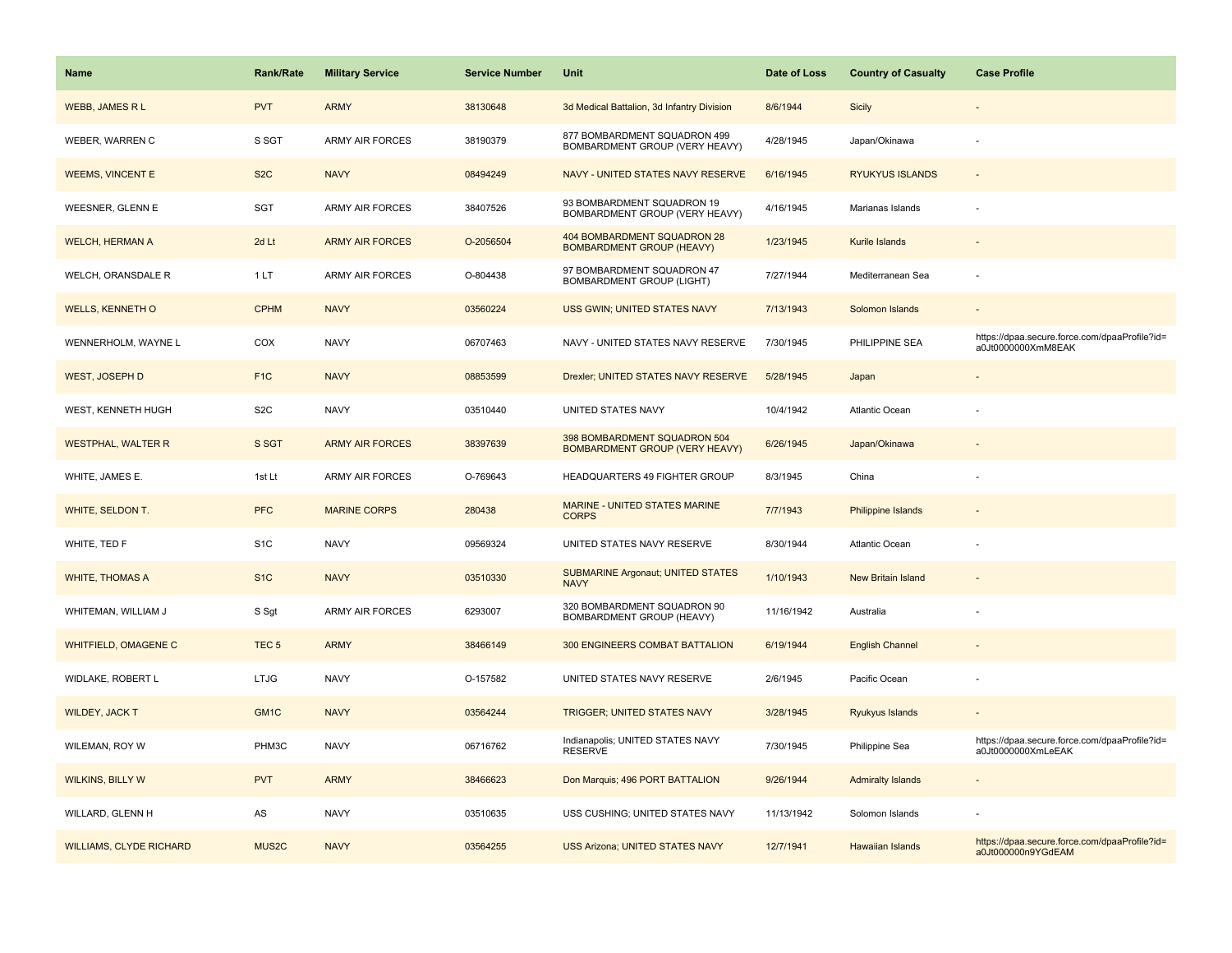| <b>Name</b>               | Rank/Rate         | <b>Military Service</b> | <b>Service Number</b> | Unit                                                              | Date of Loss | <b>Country of Casualty</b>     | <b>Case Profile</b>                                                 |
|---------------------------|-------------------|-------------------------|-----------------------|-------------------------------------------------------------------|--------------|--------------------------------|---------------------------------------------------------------------|
| WILLIAMS, HAROLD E.       | 2d Lt             | <b>ARMY AIR FORCES</b>  | O-792777              | 70 FIGHTER SQUADRON 347 FIGHTER<br><b>GROUP</b>                   | 12/17/1942   | Fiji                           |                                                                     |
| <b>WILLIAMS, JAMES C</b>  | MM <sub>2</sub> C | <b>NAVY</b>             | 03561430              | <b>USS STRONG; UNITED STATES NAVY</b>                             | 7/5/1943     | Solomon Islands                |                                                                     |
| WILLIAMS, JAMES E         | <b>PFC</b>        | ARMY                    | 38062972              | 128 INFANTRY 32 DIVISION                                          | 11/20/1942   | New Guinea                     | https://dpaa.secure.force.com/dpaaProfile?id=<br>a0Jt000001nzZApEAM |
| <b>WILLIAMS, JAMES W</b>  | <b>CPL</b>        | <b>ARMY AIR FORCES</b>  | 38152643              | 32 PHOTO SQUADRON 5<br><b>RECONNAISSANCE GROUP</b>                | 4/20/1944    | Mediterranean Sea              |                                                                     |
| <b>WILLIAMS, PARIS D</b>  | S <sub>1</sub> C  | <b>NAVY</b>             | 03562685              | Pillsbury; UNITED STATES NAVY                                     | 3/1/1942     | Indian Ocean                   |                                                                     |
| <b>WILLIAMS, PAUL I</b>   | Maj               | <b>ARMY AIR FORCES</b>  | O-418154              | 64 BOMBARDMENT SQUADRON 43<br><b>BOMBARDMENT GROUP (HEAVY)</b>    | 5/21/1943    | <b>New Britain Island</b>      |                                                                     |
| WILLIAMS, TOM F           | F <sub>1</sub> C  | <b>NAVY</b>             | 06716733              | BONEFISH; UNITED STATES NAVY<br><b>RESERVE</b>                    | 7/14/1945    | Sea of Japan                   |                                                                     |
| <b>WILLS, CARL J</b>      | <b>SGT</b>        | <b>ARMY AIR FORCES</b>  | 38471472              | 868 BOMBARDMENT SQUADRON<br>(HEAVY)                               | 6/20/1945    | Celebes                        |                                                                     |
| WILLSIE, HAROLD --        | Maj               | ARMY AIR FORCES         | O-373836              | AIR CORPS                                                         | 8/26/1942    | New Guinea                     |                                                                     |
| <b>WILSON, CHARLES K</b>  | F <sub>2</sub> C  | <b>NAVY</b>             | 06700350              | USS JARVIS; UNITED STATES NAVY<br><b>RESERVE</b>                  | 8/9/1942     | Solomon Islands                |                                                                     |
| WILSON, CHARLIE A         | <b>CMOMM</b>      | <b>NAVY</b>             | 03559313              | POMPANO; UNITED STATES NAVY                                       | 10/15/1943   | Japan                          |                                                                     |
| <b>WILSON, EARNEST E</b>  | <b>SGT</b>        | <b>ARMY AIR FORCES</b>  | 38399243              | 83 BOMBARDMENT SQUADRON 12<br><b>BOMBARDMENT GROUP (MEDIUM)</b>   | 10/6/1944    | <b>Burma</b>                   | $\blacksquare$                                                      |
| WILSON, JAMES E           | SGT               | <b>ARMY AIR FORCES</b>  | 38106799              | 455 BOMBARDMENT SQUADRON 323<br>BOMBARDMENT GROUP (MEDIUM)        | 12/13/1943   | North Sea or Tyrrhenian<br>Sea |                                                                     |
| <b>WILSON, NUNNERY --</b> | 2d Lt             | <b>ARMY AIR FORCES</b>  | O-724364              | 21 BOMBARDMENT SQUADRON 30<br><b>BOMBARDMENT GROUP (HEAVY)</b>    | 1/18/1943    | <b>Aleutian Islands</b>        |                                                                     |
| WILSON, WAYNE L           | RM1C              | <b>NAVY</b>             | 03560247              | USS HOUSTON (CA-30); UNITED STATES<br><b>NAVY</b>                 | 3/1/1942     | Java                           | ÷,                                                                  |
| WINSETT, COY B            | S SGT             | <b>ARMY AIR FORCES</b>  | 18054015              | 440 BOMBARDMENT SQUADRON 319<br><b>BOMBARDMENT GROUP (MEDIUM)</b> | 11/26/1943   | North Sea or Tyrrhenian<br>Sea |                                                                     |
| WISER, HAROLD J           | FC3C              | <b>NAVY</b>             | 06712388              | TULLIBEE; UNITED STATES NAVY<br><b>RESERVE</b>                    | 3/26/1944    | Caroline Islands               |                                                                     |
| WITCHER, LEROY --         | RDM3C             | <b>NAVY</b>             | 06716076              | MONAGHAN; UNITED STATES NAVY<br><b>RESERVE</b>                    | 12/18/1944   | <b>Philippine Sea</b>          |                                                                     |
| WITT, LEONARD C           | Ens               | <b>NAVY</b>             | O-407141              | USS SARATOGA; UNITED STATES NAVY<br><b>RESERVE</b>                | 12/20/1944   | Pacific Ocean                  | ÷,                                                                  |
| <b>WITT, ORVILLE S</b>    | 1LT               | <b>ARMY AIR FORCES</b>  | O-436028              | 303 BOMBARDMENT GROUP (HEAVY),<br>359 BOMBARDMENT SQUADRON        | 12/20/1942   | <b>English Channel</b>         |                                                                     |
| WOLF, ROBERT --           | 2LT               | ARMY AIR FORCES         | O-747936              | 92 BOMBARDMENT GROUP (HEAVY), 325<br>BOMBARDMENT SQUADRON         | 2/22/1944    | North Sea or Tyrrhenian<br>Sea |                                                                     |
| <b>WOMACK, CHARLES R.</b> | <b>CAPT</b>       | <b>ARMY AIR FORCES</b>  | O-664281              | 526 SQUADRON 86 FIGHTER BOMBER<br><b>GROUP</b>                    | 5/6/1944     | Italy                          |                                                                     |
| WOMACK, EDGAR C           | GM <sub>2</sub> C | <b>NAVY</b>             | 06706865              | UNITED STATES NAVY RESERVE                                        | 8/30/1944    | <b>Atlantic Ocean</b>          |                                                                     |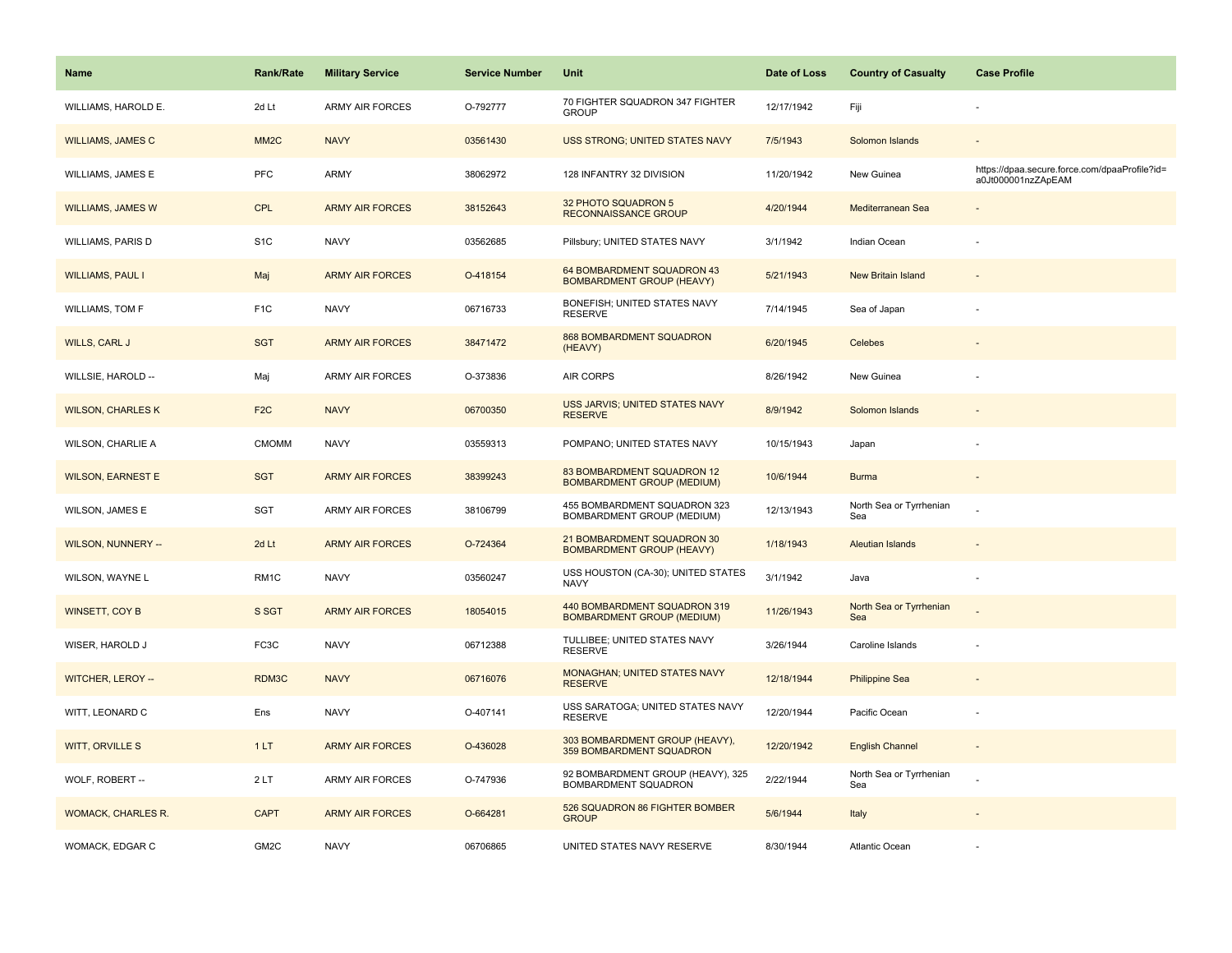| <b>Name</b>              | <b>Rank/Rate</b>  | <b>Military Service</b> | <b>Service Number</b> | Unit                                                                    | Date of Loss | <b>Country of Casualty</b>                   | <b>Case Profile</b>                                                 |
|--------------------------|-------------------|-------------------------|-----------------------|-------------------------------------------------------------------------|--------------|----------------------------------------------|---------------------------------------------------------------------|
| <b>WOOD, RICHARD M</b>   | 1st Lt            | <b>ARMY AIR FORCES</b>  | O-433151              | 93 BOMBARDMENT SQUADRON 19<br><b>BOMBARDMENT GROUP (HEAVY)</b>          | 8/7/1942     | New Britain Island                           | https://dpaa.secure.force.com/dpaaProfile?id=<br>a0Jt00000004nABEAY |
| WOOD, ROY EUGENE         | F <sub>1</sub> C  | <b>NAVY</b>             | 03561758              | USS Arizona; UNITED STATES NAVY                                         | 12/7/1941    | Hawaiian Islands                             | https://dpaa.secure.force.com/dpaaProfile?id=<br>a0Jt000000n9UOIEAM |
| WORD, J C                | 1LT               | <b>ARMY AIR FORCES</b>  | O-1703122             | 722 BOMBARDMENT SQUADRON 450<br><b>BOMBARDMENT GROUP (HEAVY)</b>        | 5/12/1944    | North Sea or Tyrrhenian<br>Sea               |                                                                     |
| WORKMAN, CARL M          | S <sub>2</sub> C  | <b>NAVY</b>             | 08498266              | USS LISCOME BAY; UNITED STATES<br>NAVY RESERVE                          | 11/24/1943   | Gilbert Islands                              |                                                                     |
| WRAY, JOHN A             | <b>SGT</b>        | <b>ARMY AIR FORCES</b>  | 38469479              | 424 BOMBARDMENT SQUADRON 307<br><b>BOMBARDMENT GROUP (HEAVY)</b>        | 10/26/1944   | <b>Philippine Islands</b>                    |                                                                     |
| WREN, JOSEPH E           | EM3C              | <b>NAVY</b>             | 08484696              | SWORDFISH; UNITED STATES NAVY<br><b>RESERVE</b>                         | 1/29/1945    | Ryukyus Islands                              |                                                                     |
| <b>WRIGHT, ELMER RAY</b> | QM SGT            | <b>MARINE CORPS</b>     | 00189389              | MARINE - UNITED STATES MARINE<br><b>CORPS</b>                           | 12/15/1944   | Philippine Islands                           |                                                                     |
| WRIGHT, HOMER D          | SC <sub>1</sub> C | <b>NAVY</b>             | 03563716              | GOLET; UNITED STATES NAVY                                               | 7/12/1944    | Japan                                        |                                                                     |
| <b>WRIGHT, JACK B</b>    | 2LT               | <b>ARMY AIR FORCES</b>  | O-2060868             | 724 BOMBARDMENT SQUADRON 451<br><b>BOMBARDMENT GROUP (HEAVY)</b>        | 11/1/1944    | <b>Adriatic Sea</b>                          |                                                                     |
| WRIGHT, RICHARD GORDON   | Pvt               | <b>MARINE CORPS</b>     | 447376                | MARINE - UNITED STATES MARINE<br><b>CORPS</b>                           | 11/20/1943   | Gilbert Islands                              | https://dpaa.secure.force.com/dpaaProfile?id=<br>a0Jt0000000LI7rEAC |
| <b>WRIGHT, THOMAS M</b>  | <b>PVT</b>        | <b>ARMY AIR FORCES</b>  | 20828515              | 36 BOMBARDMENT SQUADRON 28<br><b>BOMBARDMENT GROUP (HEAVY)</b>          | 1/21/1943    | <b>Aleutian Islands</b>                      |                                                                     |
| <b>WRIGHT, TRUMAN S</b>  | WT1C              | <b>NAVY</b>             | 03468736              | NAVY - UNITED STATES NAVY                                               | 2/21/1945    | <b>BONIN &amp; VOLCANO</b><br><b>ISLANDS</b> |                                                                     |
| <b>WRIGHT, WILLIS D</b>  | <b>CPL</b>        | <b>ARMY AIR FORCES</b>  | 06297814              | SHINYO MARU; 30 BOMBARDMENT<br>SQUADRON 19 BOMBARDMENT GROUP<br>(HEAVY) | 9/7/1944     | <b>Philippine Islands</b>                    |                                                                     |
| YANDELL, ALBERT L C      | <b>CPL</b>        | <b>ARMY</b>             | 18193695              | ARMY - 55 ENGINEERS BATTALION 10<br><b>ARMORED DIVISION</b>             | 12/19/1944   | <b>BELGIUM</b>                               |                                                                     |
| YARBROUGH, HARVEY C      | S <sub>1</sub> C  | <b>NAVY</b>             | 08499462              | HULL; UNITED STATES NAVY RESERVE                                        | 12/18/1944   | <b>Philippine Sea</b>                        | https://dpaa.secure.force.com/dpaaProfile?id=<br>a0Jt0000000XezkEAC |
| YEILDING, HOWARD G       | 1st Lt            | <b>ARMY AIR FORCES</b>  | O-025981              | 875 BOMBARDMENT SQUADRON 498<br>BOMBARDMENT GROUP (VERY HEAVY)          | 2/10/1945    | Marianas Islands                             |                                                                     |
| YORK, CLYDE L            | TM3C              | <b>NAVY</b>             | 03562475              | Edsall; UNITED STATES NAVY                                              | 3/1/1942     | <b>Coral Sea</b>                             |                                                                     |
| YORK, JAMES H.           | Lt Col            | <b>ARMY AIR FORCES</b>  | O-1699563             | <b>ARMY AIR FORCE</b>                                                   | 3/15/1944    | India                                        |                                                                     |
| YOUNG, CHARLES ROBERT    | ARM3C             | <b>NAVY</b>             | 03565507              | <b>UNITED STATES NAVY</b>                                               | 6/4/1942     | Midway Island                                |                                                                     |
| YOUNG, GORDON M          | 2d Lt             | <b>ARMY AIR FORCES</b>  | O-806760              | 78 FIGHTER SQUADRON 15 FIGHTER<br><b>GROUP</b>                          | 11/16/1943   | Hawaiian Islands                             |                                                                     |
| YOUNG, WALTER R          | Capt              | <b>ARMY AIR FORCES</b>  | O-382584              | 869 BOMBARDMENT SQUADRON 497<br><b>BOMBARDMENT GROUP (VERY HEAVY)</b>   | 1/9/1945     | Japan/Okinawa                                |                                                                     |
| ZARLING, CHARLES G       | 1st Lt            | <b>ARMY AIR FORCES</b>  | O-770082              | 433 FIGHTER SQUADRON 475 FIGHTER<br><b>GROUP</b>                        | 7/8/1945     | Philippine Islands                           |                                                                     |
| ZIVERK, JOHNNIE --       | <b>PVT</b>        | <b>ARMY</b>             | 38130466              | <b>USAT DORCHESTER; UNITED STATES</b><br><b>ARMY</b>                    | 2/3/1943     | Greenland                                    |                                                                     |